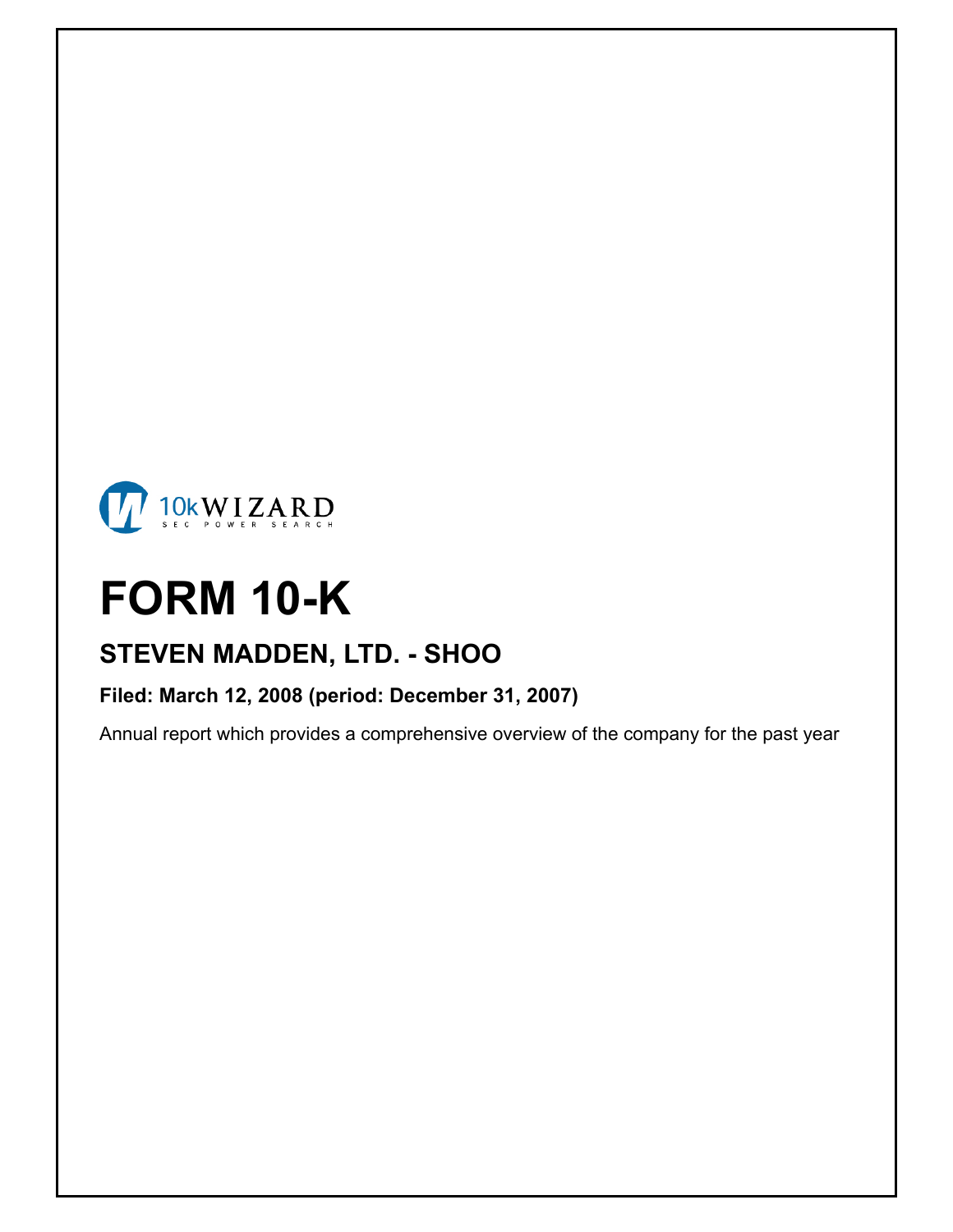# **Table of Contents**

[10-K - FORM 10K](#page-3-0)

## **[PART III](#page-3-0)**

## [PART I](#page-5-0)

**[ITEM](#page-14-0) [1A](#page-14-0)** [RISK FACTORS](#page-14-0)

**[ITEM](#page-18-0)** [UNRESOLVED STAFF COMMENTS](#page-18-0)

**[1B](#page-18-0) [ITEM 2](#page-18-0)** [PROPERTIES](#page-18-0)

**[ITEM 3](#page-19-0)** [LEGAL PROCEEDINGS](#page-19-0)

**[ITEM 4](#page-19-0)** [SUBMISSION OF MATTERS TO A VOTE OF SECURITY HOLDERS](#page-19-0)

## **[PART II](#page-20-0)**

| <b>ITEM 5</b>     | <b>MARKET FOR REGISTRANT S COMMON EQUITY, RELATED STOCKHOLDER</b><br><b>MATTERS AND ISSUER PURCHASES OF EQUITY SECURITIES</b> |
|-------------------|-------------------------------------------------------------------------------------------------------------------------------|
| <b>ITEM 6</b>     | <b>SELECTED FINANCIAL DATA</b>                                                                                                |
| <b>ITEM7</b>      | <b>MANAGEMENT S DISCUSSION AND ANALYSIS OF FINANCIAL CONDITION</b><br><b>AND RESULTS OF OPERATIONS</b>                        |
| <b>ITEM</b><br>7A | QUANTITATIVE AND QUALITATIVE DISCLOSURES ABOUT MARKET RISK (\$ in<br>thousands)                                               |
| <b>ITEM 8</b>     | FINANCIAL STATEMENTS AND SUPPLEMENTARY DATA                                                                                   |
| <b>ITEM9</b>      | CHANGES IN AND DISAGREEMENTS WITH ACCOUNTANTS ON ACCOUNTING<br><b>AND FINANCIAL DISCLOSURE</b>                                |
| ШЕМ<br>9A         | <b>CONTROLS AND PROCEDURES</b>                                                                                                |

**[ITEM](#page-34-0) [9B](#page-34-0) [OTHER INFORMATION](#page-34-0)** 

### **[PART III](#page-35-0)**

| <b>ITEM 10 DIRECTORS, EXECUTIVE OFFICERS AND CORPORATE GOVERNANCE</b>                                                   |
|-------------------------------------------------------------------------------------------------------------------------|
| <b>ITEM 11 EXECUTIVE COMPENSATION</b>                                                                                   |
| <b>ITEM 12 SECURITY OWNERSHIP OF CERTAIN BENEFICIAL OWNERS AND</b><br><b>MANAGEMENT AND RELATED STOCKHOLDER MATTERS</b> |
| <b>ITEM 13 CERTAIN RELATIONSHIPS AND RELATED TRANSACTIONS, AND DIRECTOR</b><br><b>INDEPENDENCE</b>                      |
| <b>ITEM 14 PRINCIPAL ACCOUNTANT FEES AND SERVICES</b>                                                                   |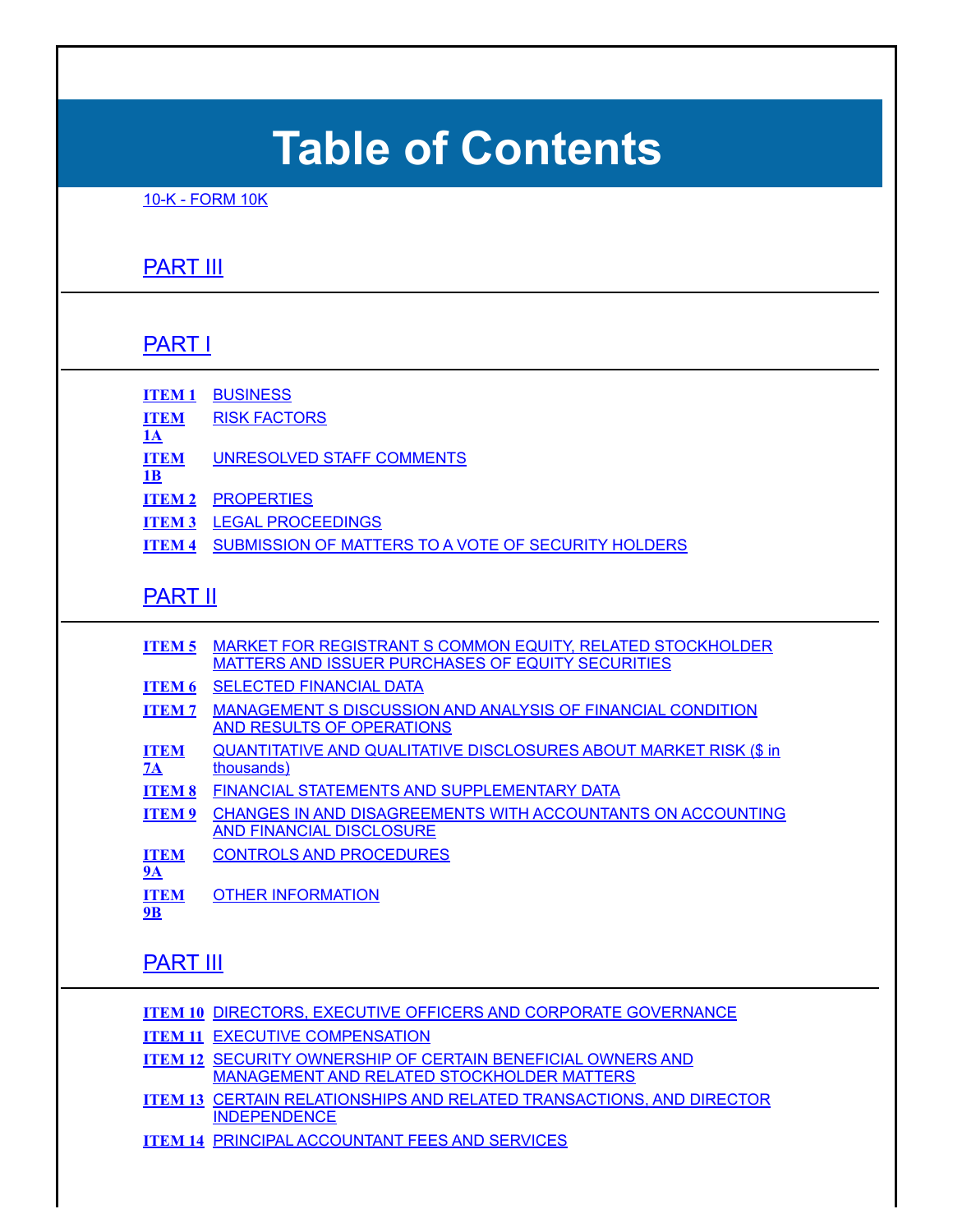## **[PART IV](#page-35-0)**

**[ITEM 15](#page-35-0)** [EXHIBITS AND FINANCIAL STATEMENT SCHEDULES](#page-35-0) **[SIGNATURE](#page-72-0)** [EX-21.01 \(EXHIBIT 21.01\)](#page-74-0)

[EX-23.01 \(EXHIBIT 23.01\)](#page-75-0)

[EX-31.01 \(EXHIBIT 31.01\)](#page-76-0)

[EX-31.02 \(EXHIBIT 31.02\)](#page-77-0)

[EX-32.01 \(EXHIBIT 32.01\)](#page-78-0)

[EX-32.02 \(EXHIBIT 32.02\)](#page-79-0)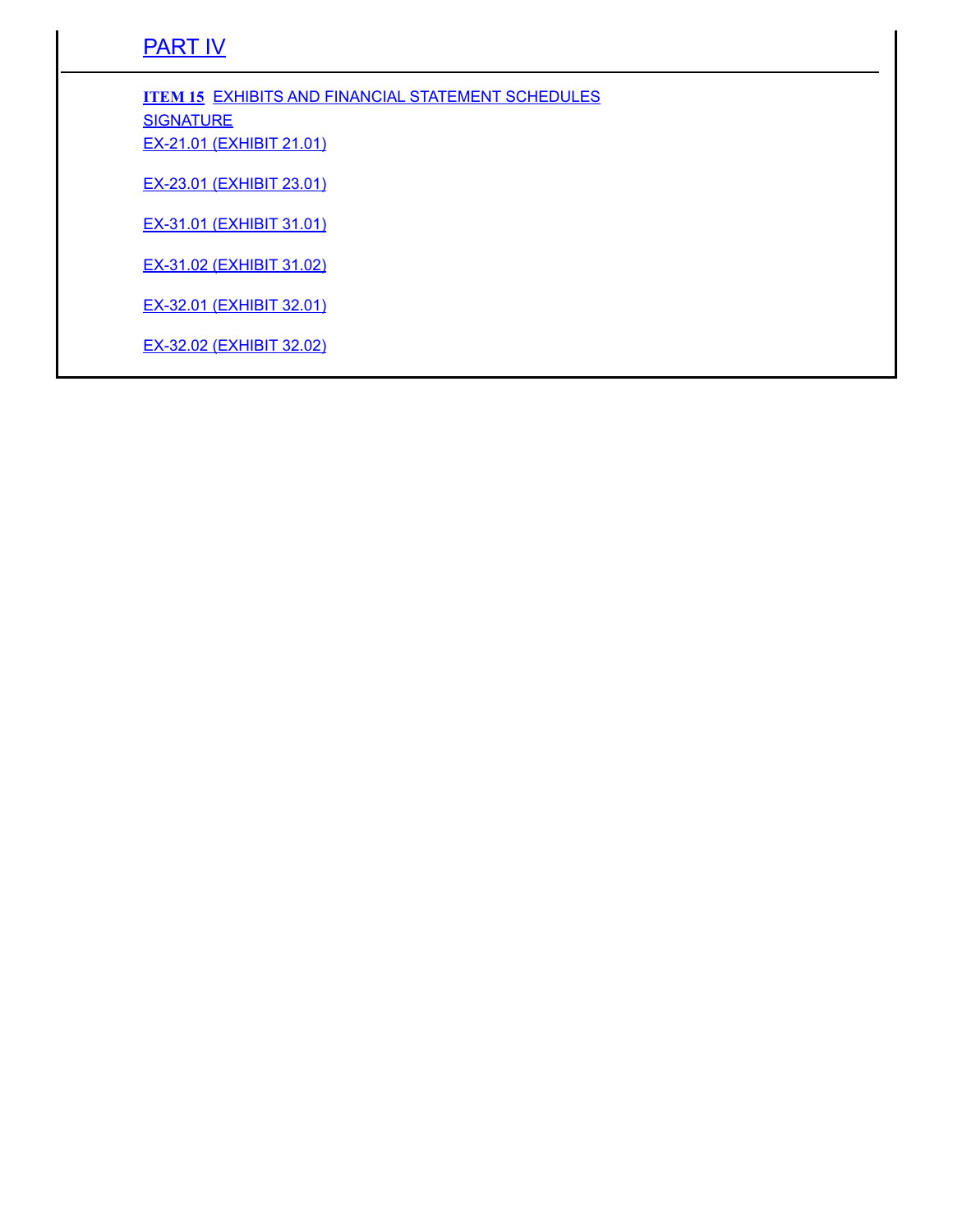#### **UNITED STATES SECURITIES AND EXCHANGE COMMISSION WASHINGTON, D.C. 20549**

### **FORM 10-K**

#### ⌧ **ANNUAL REPORT PURSUANT TO SECTION 13 OR 15(d) OF THE SECURITIES EXCHANGE ACT OF 1934**

<span id="page-3-0"></span>� **TRANSITION REPORT PURSUANT TO SECTION 13 OR 15(d) OF THE SECURITIES AND EXCHANGE ACT OF 1934**

**For the fiscal year ended December 31, 2007 Commission File Number 0-23702**

## **STEVEN MADDEN, LTD.**

**(Exact name of registrant as specified in its charter)**

**Delaware 13-3588231 incorporation or organization)**

**(State or other jurisdiction of (I.R.S. employer identification no.)**

**52-16 Barnett Avenue, Long Island City, New York 11104 (Address of principal executive offices) (Zip Code)**

**(718) 446-1800**

**(Registrant's Telephone Number, Including Area Code)** Securities Registered Pursuant to Section 12(b) of the Act:

Title of Each Class Name of Each Exchange on Which Registered

Common Stock, par value \$.0001 per share The NASDAQ Stock Market LLC<br>Preferred Stock Purchase Rights The NASDAQ Stock Market LLC

The NASDAQ Stock Market LLC

Securities Registered Pursuant to Section 12(g) of the Act: None

 Indicate by check mark if the registrant is a well-known seasoned issuer, as defined in Rule 405 of the Securities Act. Yes □ No ⊠

Indicate by check mark if the registrant is not required to file reports pursuant to Section 13 or 15(d) of the Securities Act. Yes  $\Box$  No  $\boxtimes$ 

 Indicate by check mark whether the registrant: (1) has filed all reports required to be filed by Section 13 or 15(d) of the Securities Exchange Act of 1934 during the preceding 12 months (or for such shorter period that the registrant was required to file such reports), and (2) has been subject to such filing requirements for the past 90 days. Yes  $\boxtimes$  No  $\Box$ 

 Indicate by check mark if disclosure of delinquent filers pursuant to Item 405 of Regulation S-K is not contained herein, and will not be contained, to the best of registrant's knowledge, in definitive proxy or information statements incorporated by reference in Part III of this Form 10-K or any amendment to this Form 10-K.  $\Box$ 

 Indicate by check mark whether the registrant is a large accelerated filer, an accelerated filer, a non-accelerated filer, or a smaller reporting company. See the definitions of "large accelerated filer", "accelerated filer" and "smaller reporting company" in Rule 12b-2 of the Exchange Act. (Check one):<br>Large accelerated filer  $\square$ 

Accelerated filer  $\boxtimes$  Non-accelerated filer  $\square$  Smaller reporting company  $\square$ 

Indicate by check mark whether the registrant is a shell company (as defined in Rule 12b-2 of the Exchange Act). Yes  $\Box$  No  $\boxtimes$ 

 The aggregate market value of the common equity held by non-affiliates of the registrant (assuming for these purposes, but without conceding, that all executive officers and Directors are "affiliates" of the registrant) as of June 30, 2007, the last business day of the registrant's most recently completed second fiscal quarter, was approximately \$626,540,000 (based on the closing sale price of the registrant's common stock on that date as reported on The NASDAQ Global Select Market).

The number of outstanding shares of the registrant's common stock as of March 6, 2008 was 20,120,983 shares.

#### DOCUMENTS INCORPORATED BY REFERENCE:

 PART III INCORPORATES CERTAIN INFORMATION BY REFERENCE FROM THE REGISTRANT'S DEFINITIVE PROXY STATEMENT FOR THE ANNUAL MEETING OF STOCKHOLDERS SCHEDULED TO BE HELD ON OR ABOUT MAY 23, 2008.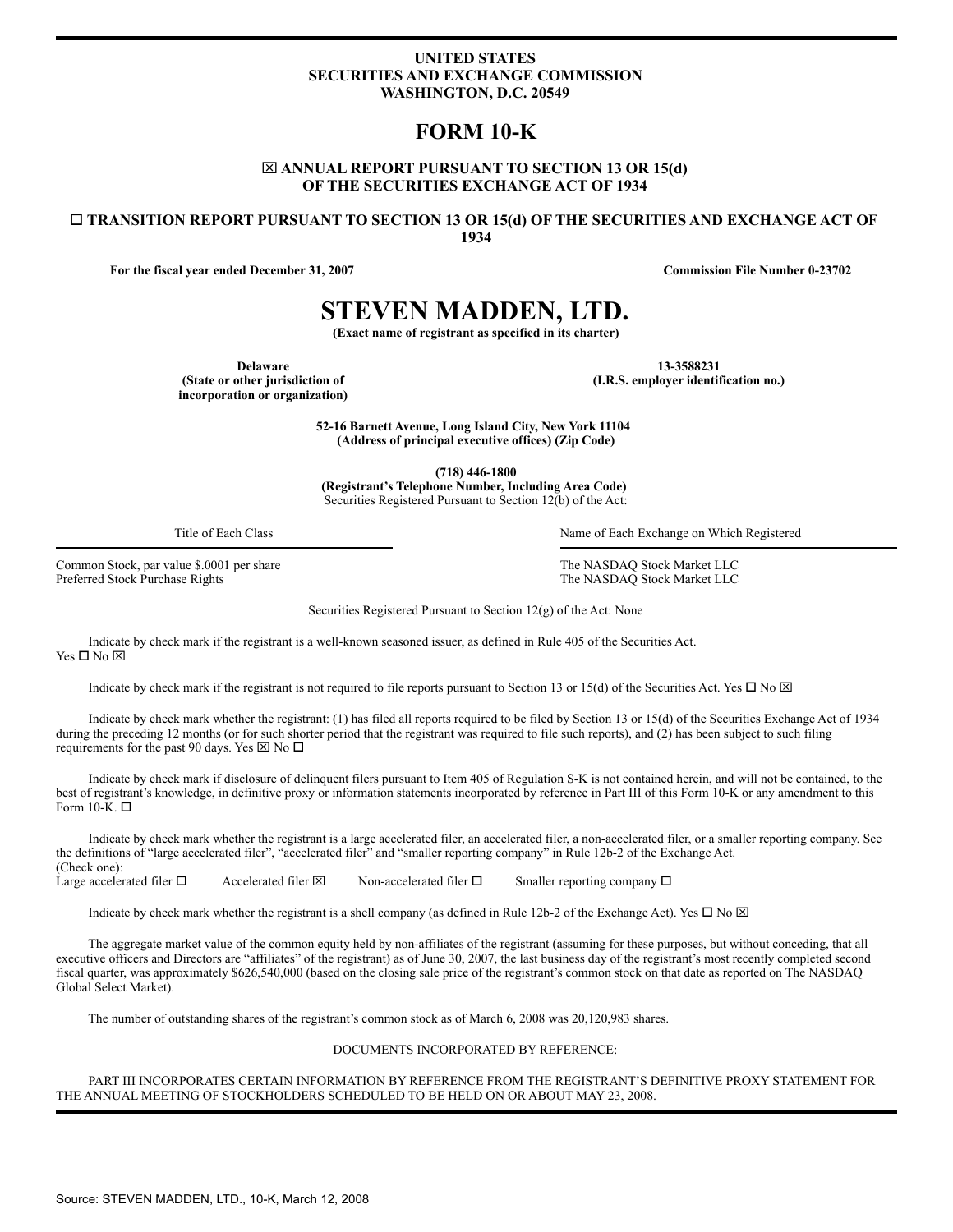#### **TABLE OF CONTENTS**

#### [PART I](#page-5-0)

| <b>ITEM1</b><br><b>ITEM 1A</b><br><b>ITEM 1B</b><br><b>ITEM2</b><br><b>ITEM 3</b><br><b>ITEM4</b> | <b>BUSINESS</b><br><b>RISK FACTORS</b><br><b>UNRESOLVED STAFF COMMENTS</b><br><b>PROPERTIES</b><br><b>LEGAL PROCEEDINGS</b><br><b>SUBMISSION OF MATTERS TO A VOTE OF SECURITY HOLDERS</b> | 10<br>14<br>14<br>15<br>15 |
|---------------------------------------------------------------------------------------------------|-------------------------------------------------------------------------------------------------------------------------------------------------------------------------------------------|----------------------------|
|                                                                                                   | <b>PART II</b>                                                                                                                                                                            |                            |
| <b>ITEM 5</b>                                                                                     | MARKET FOR REGISTRANT'S COMMON EOUITY, RELATED STOCKHOLDER MATTERS AND ISSUER PURCHASES OF<br><b>EQUITY SECURITIES</b>                                                                    | 16                         |
| <b>ITEM 6</b>                                                                                     | <b>SELECTED FINANCIAL DATA</b>                                                                                                                                                            | 18                         |
| <b>ITEM7</b>                                                                                      | MANAGEMENT'S DISCUSSION AND ANALYSIS OF FINANCIAL CONDITION AND RESULTS OF OPERATIONS                                                                                                     | 19                         |
| <b>ITEM 7A</b>                                                                                    | <b>OUANTITATIVE AND OUALITATIVE DISCLOSURES ABOUT MARKET RISK</b>                                                                                                                         | 28<br>28                   |
| <b>ITEM 8</b>                                                                                     | FINANCIAL STATEMENTS AND SUPPLEMENTARY DATA<br>CHANGES IN AND DISAGREEMENTS WITH ACCOUNTANTS ON ACCOUNTING AND FINANCIAL DISCLOSURE                                                       | 28                         |
| <b>ITEM9</b><br><b>ITEM 9A</b>                                                                    | <b>CONTROLS AND PROCEDURES</b>                                                                                                                                                            | 29                         |
| <b>ITEM 9B</b>                                                                                    | <b>OTHER INFORMATION</b>                                                                                                                                                                  | 30                         |
|                                                                                                   | <b>PART III</b>                                                                                                                                                                           |                            |
| <b>ITEM 10</b>                                                                                    | DIRECTORS. EXECUTIVE OFFICERS AND CORPORATE GOVERNANCE                                                                                                                                    | 31                         |
| <b>ITEM 11</b>                                                                                    | <b>EXECUTIVE COMPENSATION</b>                                                                                                                                                             | 31                         |
| <b>ITEM 12</b>                                                                                    | SECURITY OWNERSHIP OF CERTAIN BENEFICIAL OWNERS AND MANAGEMENT AND RELATED STOCKHOLDER                                                                                                    |                            |
|                                                                                                   | <b>MATTERS</b>                                                                                                                                                                            | 31                         |
| <b>ITEM 13</b>                                                                                    | CERTAIN RELATIONSHIPS AND RELATED TRANSACTIONS. AND DIRECTOR INDEPENDENCE                                                                                                                 | 31                         |
| <b>ITEM 14</b>                                                                                    | PRINCIPAL ACCOUNTANT FEES AND SERVICES                                                                                                                                                    | 31                         |
|                                                                                                   | <b>PART IV</b>                                                                                                                                                                            |                            |
| <b>ITEM 15</b>                                                                                    | <b>EXHIBITS AND FINANCIAL STATEMENT SCHEDULES</b>                                                                                                                                         | 31                         |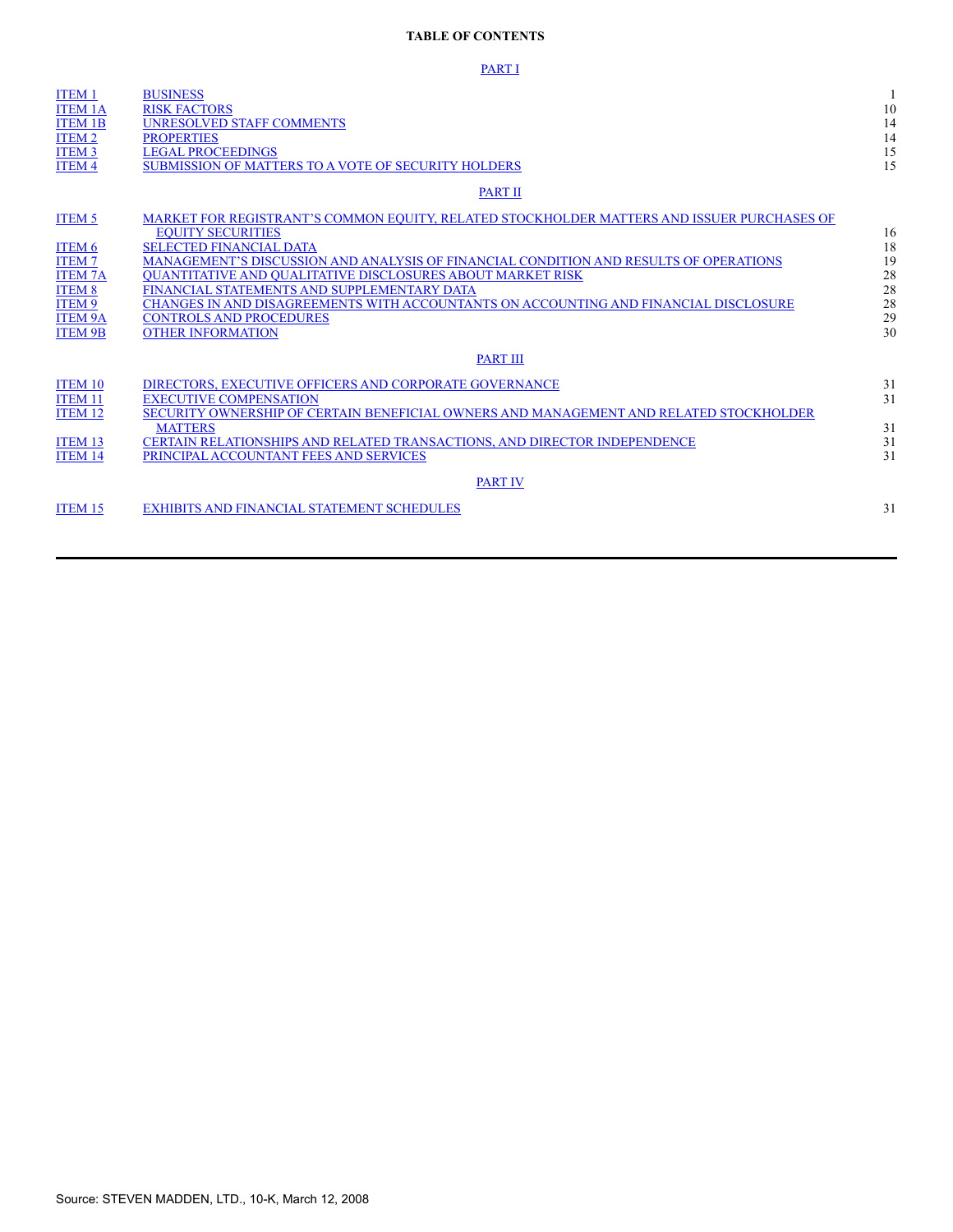#### **PART I**

#### <span id="page-5-0"></span>**ITEM 1 BUSINESS**

 Steven Madden, Ltd. (and its subsidiaries) designs, sources, markets and retails fashion-forward footwear for women, men and children. In addition, we design, source, market and retail name brand and private label fashion handbags and accessories through our Daniel M. Friedman Division. We distribute products through our retail stores, our e-commerce website, department and specialty stores throughout the United States and through special distribution arrangements in Canada, Europe, Central and South America, Australia and Asia. Our product line includes a broad range of updated styles which are designed to establish or capitalize on market trends, complemented by core products. We have established a reputation for our creative designs, popular styles and quality products at affordable price points.

 Our business is comprised of three (3) distinct divisions (Wholesale, Retail and First Cost). Our Wholesale Division includes eight (8) core segments: Steve Madden Womens, Steve Madden Mens, Candie's®, Madden Girl, Steve Madden's Fix, Steven®, Stevies® and Daniel M. Friedman. The Daniel M. Friedman Division, through license agreements, includes the Daisy Fuentes, Betsey Johnson and Tracy Reese accessories brands. Steven Madden Retail, Inc., our<br>wholly-owned retail subsidiary, operates Steve Madden® and Steve Adesso-Madden, Inc., acts as a buying agent for footwear products under private labels for many of the country's large mass merchandisers. We also license our Steve Madden<sup>®</sup> and Steven<sup>®</sup> trademarks for several accessory and apparel categories.

 Steven Madden, Ltd. was incorporated as a New York corporation on July 9, 1990 and reincorporated under the same name in Delaware in November 1998. We completed our initial public offering in December 1993 and our shares of common stock currently trade on The NASDAQ Global Select Market under the symbol "SHOO".

We maintain our principal executive offices at 52-16 Barnett Avenue, Long Island City, NY 11104, telephone number (718) 446-1800.

 Our website is http://www.stevemadden.com. We file our annual, quarterly and current reports and other information with the Securities and Exchange Commission. We make available, free of charge, on our website our Annual Reports on Form 10-K, Quarterly Reports on Form 10-Q, Current Reports on Form 8-K, any amendments to such reports filed or furnished pursuant to Section 13(a) or 15(d) of the Securities Exchange Act of 1934, as amended, and our Proxy Statement for our Annual Meeting as soon as reasonably practicable after such material is electronically filed with, or furnished to, the Securities and Exchange Commission. We will provide paper copies of such filings free of charge upon request. The public may read and copy any materials filed by us with the Securities and Exchange Commission at the Securities and Exchange Commission's Public Reference Room at 100 R Street, NE, Washington, DC, 20549. The public may also obtain information on the operation of the Public Reference Room by calling the Securities and Exchange Commission at 1-800-SEC-0330. In addition, the Securities and Exchange Commission maintains an Internet site that contains reports, proxy and information statements and other information regarding us, which is available at http://www.sec.gov.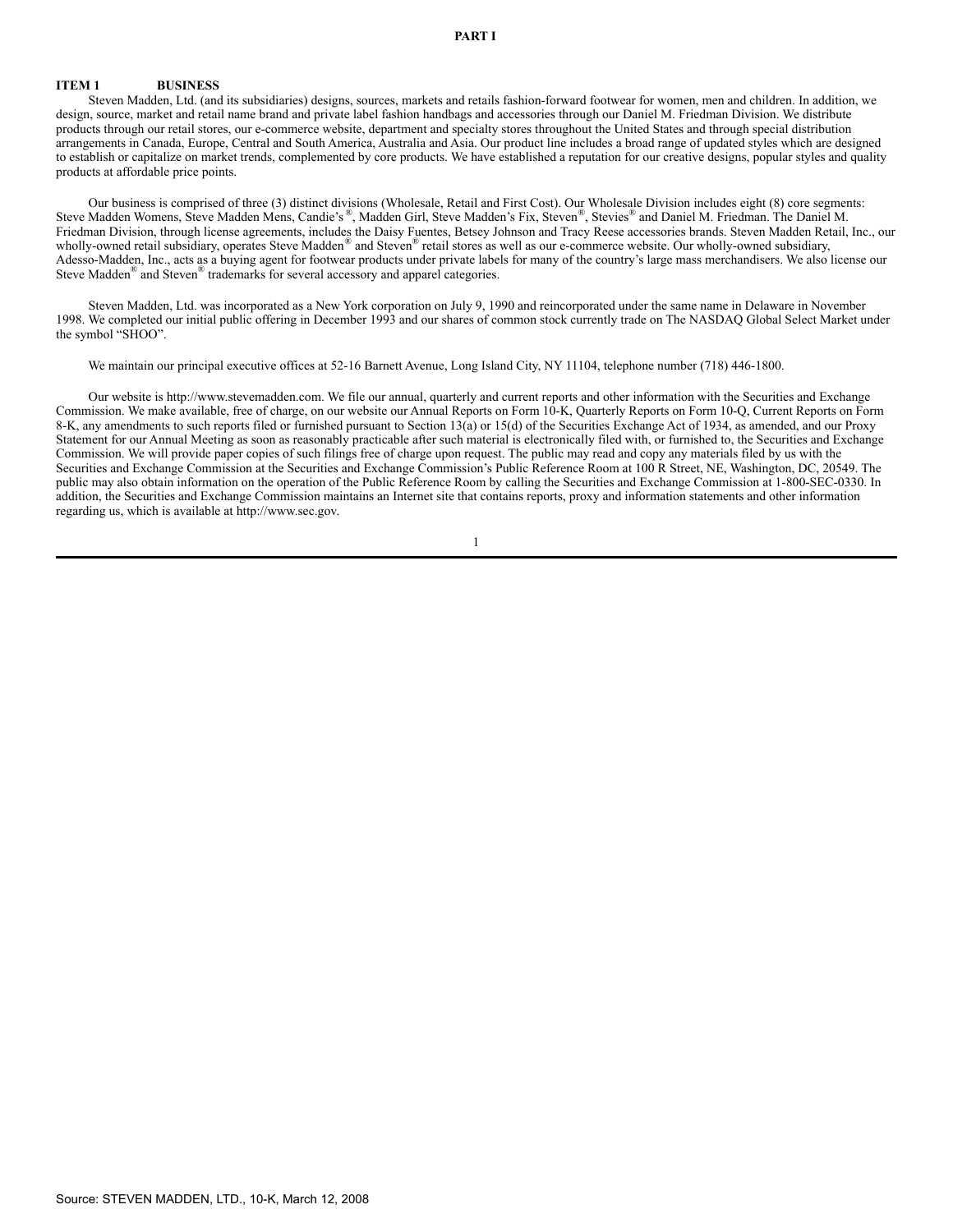#### **Wholesale Divisions**

#### *Steve Madden Womens Wholesale Division*

The Steve Madden® Womens Wholesale Division designs, sources and markets our Steve Madden® brand to major department stores, better specialty stores and independently owned boutiques throughout the United States. The Steve Madden<sup>®</sup> brand has become a leading life-style brand in the fashion conscious marketplace. To serve our customers (primarily women ages 16 to 35), Madden Womens creates and markets fashion forward footwear designed to appeal to customers seeking exciting, new footwear designs at affordable prices.

 As our largest division, Madden Womens generated net sales of \$127.8 million for the year ended December 31, 2007, or approximately 30% of our total net sales. New products for Madden Womens are test marketed at our retail stores. Typically, within a few days, we can determine if the test product appeals to customers. This enables us to use our flexible sourcing model to rapidly respond to changing trends which we believe is essential for success in the fashion arena.

#### *Steve Madden Mens Wholesale Division*

 The Steve Madden Mens Wholesale Division designs, sources and markets a full collection of directional men's shoes and fashion forward athletic shoes to major department stores, better specialty stores and independent shoe stores throughout the United States. Price points range from \$70 to \$100 at retail, targeted at men ages 20 to 40 years old. Madden Mens generated net sales of \$51.2 million for the year ended December 31, 2007, or approximately 12% of our total net sales. Madden Mens maintains open stock inventory positions in select patterns to serve the replenishment programs of its wholesale customers.

#### *Candie's Wholesale Division*

Pursuant to our license agreement with Candie's, Inc., we design, source and market Candie's ® branded footwear for women and kids through our Candie's Wholesale Division. Our Candie's Wholesale Division generated net sales of \$22.1 million for the year ended December 31, 2007, or approximately 5% of our total net sales.

 On December 6, 2004, the license agreement with Candie's was amended to reflect Candie's decision to name Kohl's Corporation as the exclusive provider of a new line of Candie's apparel. Pursuant to the amendment, commencing on January 1, 2007, we no longer have the exclusive right to market<br>Candie's® branded footwear and we are permitted to sell Candie's® brande guaranteed that we will achieve minimum sales levels with Kohl's during the term of the agreement, which runs through December 31, 2010. In the event such minimum sales levels are not achieved, Candie's is required to compensate us in an amount based on a percentage of the sales shortfall. For the year ended December 31, 2007, the minimum sales level was met.

#### *Madden Girl - Wholesale Division*

 The Madden Girl Wholesale Division designs, sources and markets a full collection of directional young women's shoes. Madden Girl is geared for young women ages 13 to 20 and is an "opening price point" brand that is currently being sold at department stores, mid-tier retailers and specialty stores. Madden Girl generated net sales of \$29.3 million for the year ended December 31, 2007, or approximately 7% of our total net sales.

#### *Steve Madden's Fix - Wholesale Division*

 We introduced Steve Madden's Fix in the fourth quarter of 2007. The Fix Division designs, sources and markets a line of fashion-forward athletic sneakers to major department stores, better specialty stores and independently owned boutiques throughout the United States. Fix is targeted at women ages 16 to 35 with average price points that range from \$60 to \$80 at retail. Fix generated net sales of \$0.4 million in the fourth quarter, as well as for the year ended December 31, 2007.

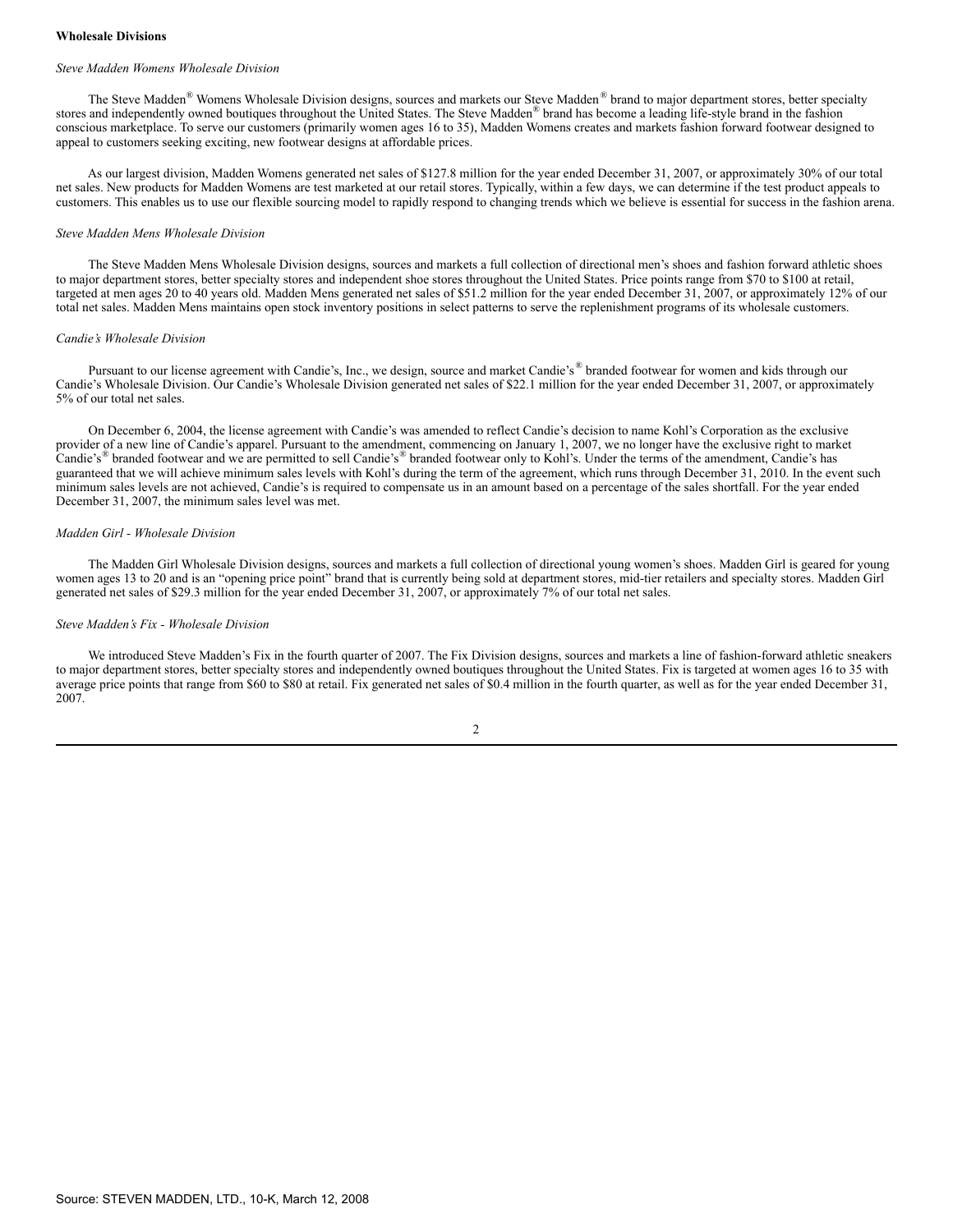#### *Diva Acquisition Corp. - Steven® Wholesale Division*

Diva Acquisition Corp. designs, sources and markets women's fashion footwear under the Steven<sup>®</sup> trademark through major department and better footwear specialty stores throughout the United States. Priced a tier above the fashion conscious women, ages 26 to 45, who shop at department stores and footwear boutiques. Steven<sup>®</sup> generated net sales of \$16.1 million for the year ended December 31, 2007, or approximately 4% of our total net sales.

#### *Stevies*®  *Wholesale Division*

Our Stevies® Wholesale Division designs, sources and markets footwear for young girls to major department stores, such as Nordstrom, specialty stores, such as Limited Too, and independent boutiques throughout the United States. Stevies<sup>®</sup> generated net sales of \$8.9 million for the year ended December 31, 2007 or approximately 2% of our total net sales.

#### *Daniel M. Friedman Wholesale Division*

 Our Daniel M. Friedman Wholesale Division designs, sources and markets name brand and private label fashion handbags and accessories to major department stores, value price retailers and better specialty stores throughout the United States. Daniel M. Friedman generated net sales of \$54.5 million for the year ended December 31, 2007, or approximately 13% of our total net sales.

#### **Retail Division**

#### *Steven Madden Retail, Inc.*

As of December 31, 2007, we owned and operated one hundred (100) retail stores including ninety-four (94) stores under the Steve Madden<sup>®</sup> name and six (6) under the Steven<sup>®</sup> name. In addition, we operate one (1) e-commerce website (through the www.stevemadden.com). In 2007, we opened seven (7) new stores and closed two (2) underperforming stores. Steve Madden stores are located in major shopping malls and in street locations across the United States. In 2007, the retail stores generated annual sales in excess of \$655 per square foot. Sales are from our Steve Madden<sup>®</sup> and Steven<sup>®</sup> products. Comparative store sales (sales of those stores, including the e-commerce website, that were open for all of 2007 and 2006) decreased 7.6% in 2007 compared to 2006. The Retail Division generated net sales of \$120.6 million for the year ended December 31, 2007, or approximately 28% of our total net sales.

 We believe that the Retail Division will continue to enhance overall sales and profitability while building equity in the Steve Madden brand. We plan to add three new retail stores during 2008. The expansion of the Retail Division enables us to test and react to new products and classifications which, in turn, strengthens the product development efforts of the Steve Madden Wholesale Division.

#### **First Cost Division**

#### *Adesso-Madden, Inc.*

 In September 1995, we incorporated Adesso-Madden, Inc ("A-M"). as a wholly owned subsidiary. A-M was formed to serve as a buying agent to mass-market merchants, shoe store chains and other value-priced retailers in connection with the procurement of footwear. As a buying agent, A-M utilizes its expertise and its relationships with shoe manufacturers to facilitate the production of private label shoes to its customers' specifications. We believe that by operating in the private label, mass merchandising market, we are able to maximize additional non-branded sales opportunities. This leverages our overall sourcing and design capabilities. Currently, this division serves as a buying agent for the procurement of women's, men's and children's footwear for large retailers, including Target, Wal-Mart, Mervyns, J.C. Penney and Sears. A-M receives buying agent's commissions from its customers. In addition, we have leveraged the strength of our Steve Madden brands and product designs resulting in a partial recovery of our design, product and development costs from our suppliers. The First Cost Division generated operating income of \$14.7 million for the year ended December 31, 2007.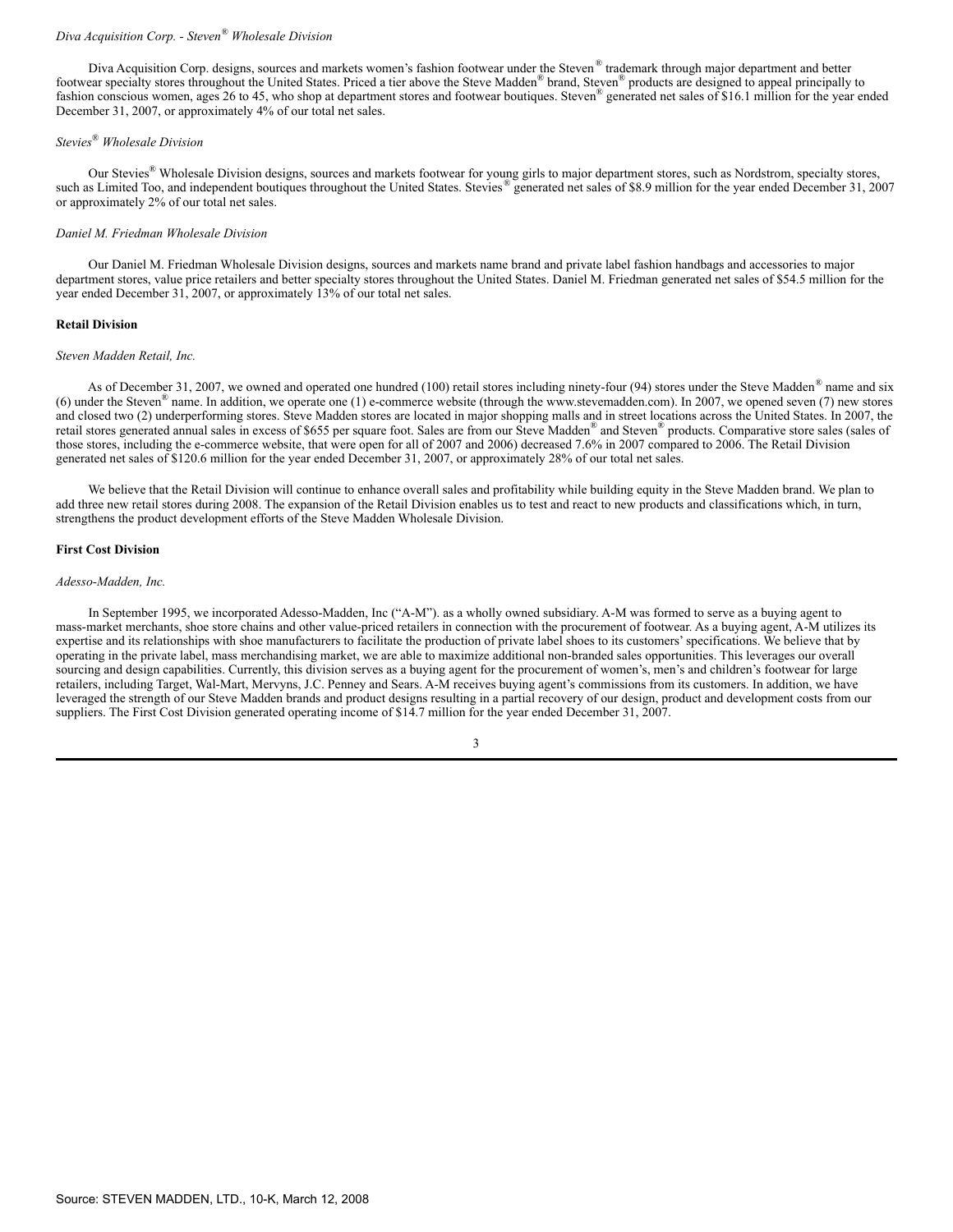#### **Licensing**

As of December 31, 2007, we licensed our Steve Madden<sup>®</sup> and Steven<sup>®</sup> trademarks for use in connection with the manufacturing, marketing and sale of cold weather accessories, sunglasses, eyewear, hosiery, outerwear and girl's apparel. Most of the license agreements require the licensee pay to us a royalty based on actual net sales, a minimum royalty in the event that specified net sales targets are not achieved and a percentage of sales for advertising the brand. Licensing income for the year ended December 31, 2007 was \$3.7 million.

#### **Design**

We have established a reputation for our creative designs, marketing and trendy products at affordable price points. We believe that our future success will substantially depend on our ability to continue to anticipate and react to changing consumer demands in a timely manner. To meet this objective, we have developed an unparalleled design process that allows us to recognize and act quickly to changing consumer demands. Our design team strives to create designs which it believes fit our image, reflect current or future trends and can be manufactured in a timely and cost-effective manner. Once the initial design is complete, a prototype is developed, which is reviewed and refined prior to the commencement of initial production. Most new products are then tested in selected Steve Madden<sup>®</sup> retail stores. Winners are then offered for wholesale and retail distribution nationwide. We believe that our design and testing process and flexible sourcing model is a significant competitive advantage allowing us to mitigate the risk of production costs and the distribution of less desirable designs.

#### **Product Sourcing and Distribution**

 We source each of our product lines separately based on the individual design, styling and quality specifications of the products in such product lines. We do not own or operate manufacturing facilities; rather, we source our branded products through agents and our own sourcing office with independently owned manufacturers in China, Brazil, Italy, Mexico, Spain and India. We have established relationships with a number of manufacturers and agents in each of these countries. Although we have not entered into any long-term manufacturing or supply contracts, we believe that a sufficient number of alternative sources exist for the manufacture of our products. We continually monitor the availability of the principal materials used in our footwear, which are available from a number of sources in various parts of the world. We track inventory flow on a regular basis, monitor sell-through data and incorporate input on product demand from wholesale customers. We use retailers' feedback to adjust the production or manufacture of new products on a timely basis, which minimizes the close out of slow-moving products.

 We distribute our products from three (3) third-party distribution warehouse centers located in California and New Jersey. By utilizing distribution facilities that specialize in distributing products to certain wholesale accounts, Steve Madden® retail stores and internet fulfillment, we believe that our customers are better served.

#### **Customers**

 Our wholesale customers consist principally of department stores and specialty stores, including independent boutiques. Approximately 86% of our wholesale revenue is generated from department and specialty stores, including Macy's, Nordstrom, DSW, Kohl's, Famous Footwear, and Dillard's and catalog retailers, including Victoria's Secret. For the year ended December 31, 2007, Macy's accounted for approximately \$51.2 million, or 17% of our wholesale net sales and 12% of our total net sales.

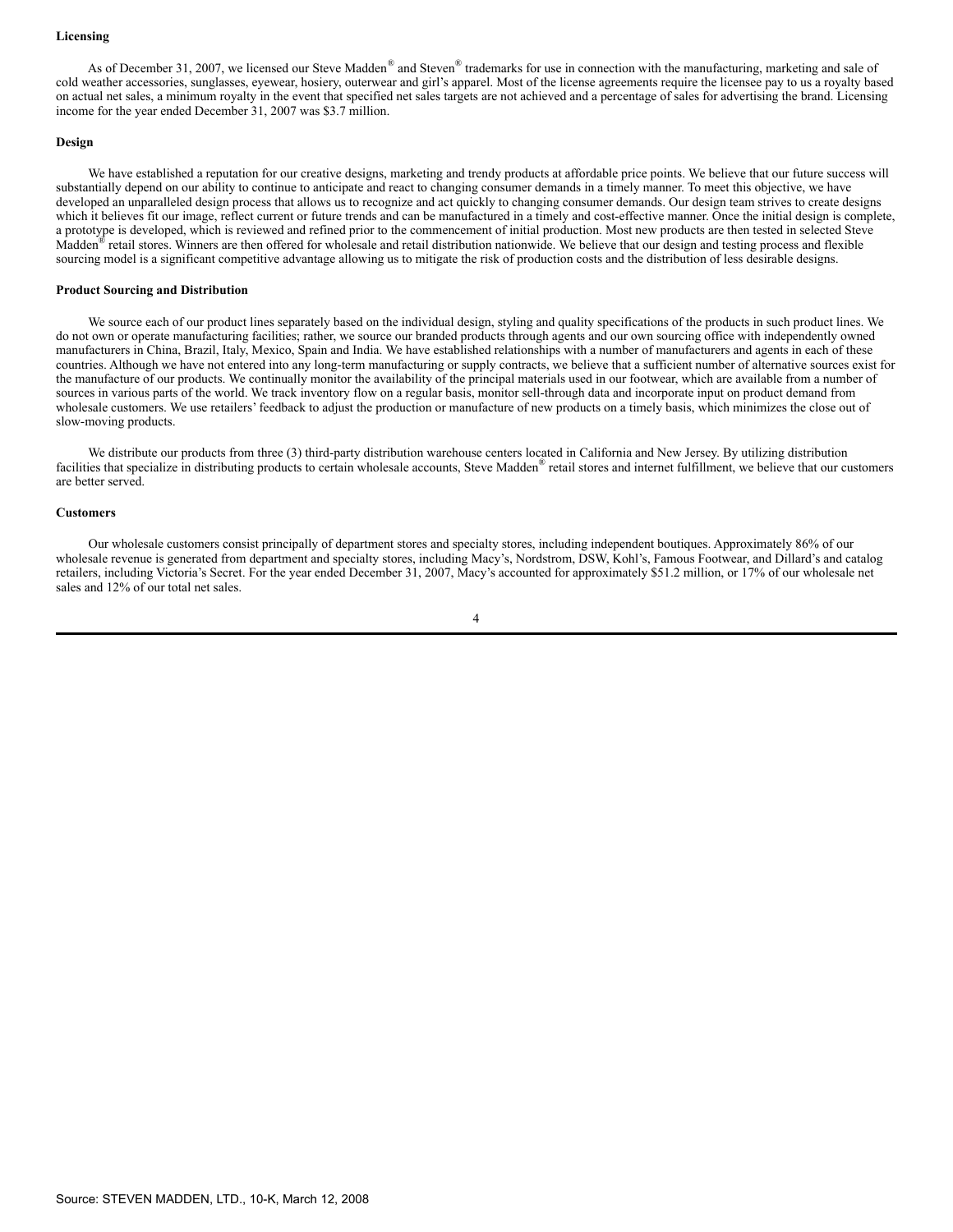#### **Distribution Channels**

 We sell our products principally through department stores, specialty stores and discount stores in the United States and through our company-owned retail stores. For the year ended December 31, 2007, our Retail Division and our Wholesale Division generated net sales of approximately \$120.6 million and \$310.4 million, or 28% and 72% of our total net sales, respectively. Each of these distribution channels are described below.

#### *Steve Madden and Steven Retail Stores*

As of December 31, 2007, we operated ninety-four (94) company-owned retail stores under the Steve Madden<sup>®</sup> name and six (6) under the Steven<sup>®</sup> name and one (1) e-commerce website (through the www.stevemadden.com website). We believe that our retail stores will continue to enhance overall sales, profitability, and our ability to react to changing consumer trends. The stores are also a marketing tool that allows us to strengthen brand recognition and to showcase selected items from our full line of branded and licensed products. Furthermore, the retail stores provide us with a venue to test and introduce new products and merchandising strategies. Specifically, we often test new designs at our Steve Madden® retail stores before scheduling them for mass production and wholesale distribution. In addition to these test marketing benefits, we have been able to leverage sales information gathered at Steve Madden $^{\circledast}$  retail stores to assist our wholesale customers in order placement and inventory management.

A typical Steve Madden<sup>®</sup> store is approximately 1,400 to 1,600 square feet and is located in a mall or street location that we expect will attract the highest concentration of our core demographic, style-conscious customer base. The Steven<sup>®</sup> stores, which are generally the same size as our Steve Madden stores, have a more sophisticated design and format styled to appeal to their more mature target audience. In addition to carefully analyzing mall demographics and locations, we also set profitability guidelines for each potential store site. Specifically, we target well trafficked sites at which the demographics fit our consumer profile and seek new locations where the projected fixed annual rent expense stays within our guidelines. By setting these guidelines, we seek to identify stores that will contribute to our overall profitability both in the near and longer terms.

#### *Department Stores*

 We currently sell to over 3,414 doors of 20 department stores throughout the United States. Our major accounts include Macy's, Nordstrom, Dillard's and Lord & Taylor.

 We provide merchandising support to our department store customers which includes in-store fixtures and signage, supervision of displays and merchandising of our various product lines. Our wholesale merchandising effort includes the creation of in-store concept shops, where a broader collection of our branded products are showcased. These in-store concept shops create an environment that is consistent with our image and are designed to enable the retailer to display and sell a greater volume of our products per square foot of retail space. In addition, these in-store concept shops encourage longer term commitment by the retailer to our products and enhance consumer brand awareness.

 In addition to merchandising support, our key account executives maintain weekly communications with their respective accounts to guide them in placing orders and to assist them in managing inventory, assortment and retail sales. We leverage our sell-through data gathered at our retail stores to assist department stores in allocating their open-to-buy dollars to the most popular styles in the product line and to phase out styles with weaker sell-throughs, which minimizes markdown exposure at season's end.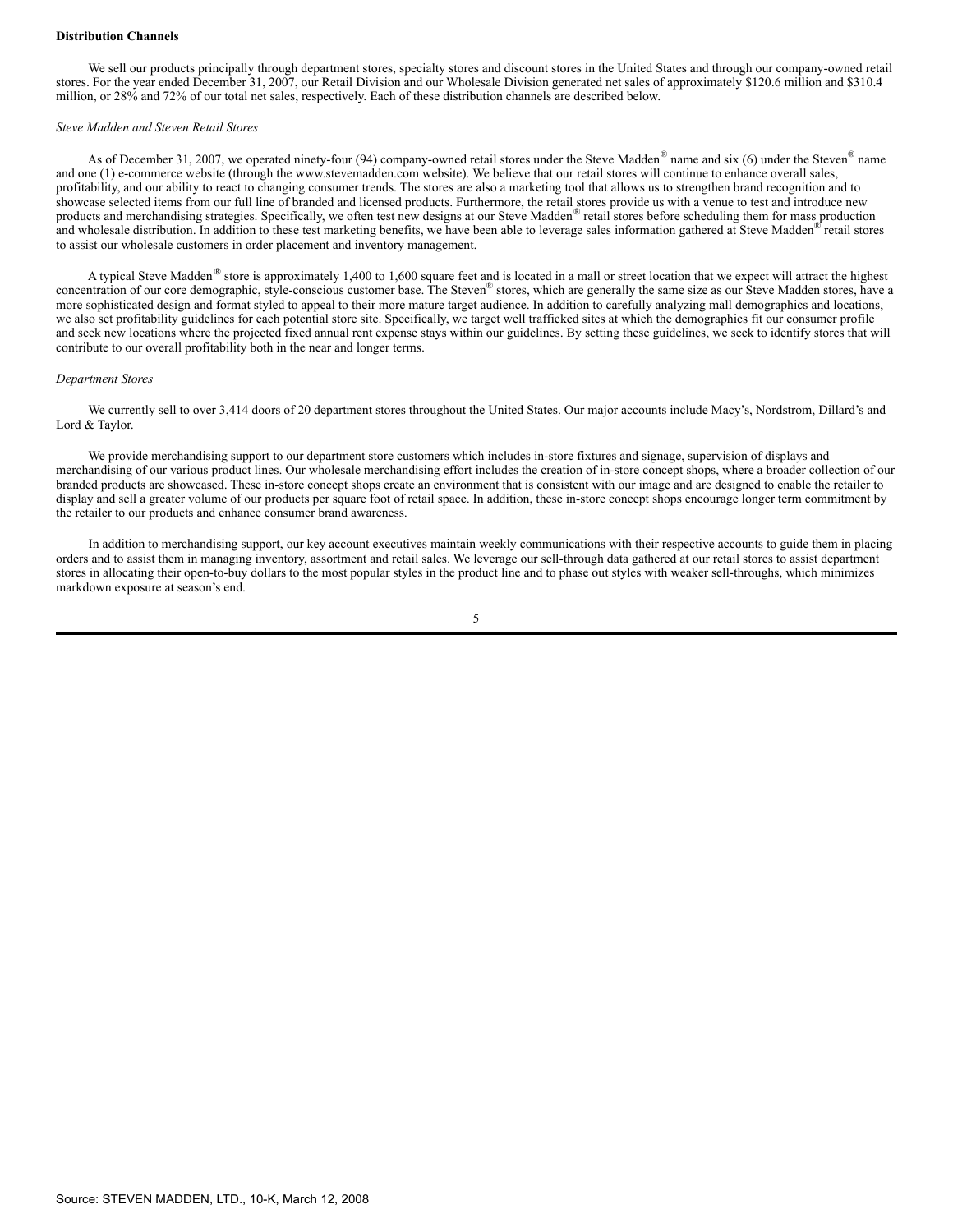#### *Specialty Stores/Catalog Sales*

 We currently sell to specialty store locations throughout the United States. Our major specialty store accounts include DSW, Famous Footwear and Journeys. We offer our specialty store accounts the same merchandising, sell-through and inventory tracking support offered to our department store accounts. Sales of our products are also made through various catalogs, such as Victoria's Secret.

#### *Internet Sales*

We operate an Internet website, www.stevemadden.com, where customers can purchase numerous styles of our Steve Madden ®, Steven® and Steve Madden Mens footwear and accessory products.

#### **Distribution Agreements**

Steve Madden<sup>®</sup> products are available in many countries and territories worldwide via several retail selling and distribution agreements. Under the terms of the agreements, the distributors and retailers are required to open a minimum number of stores each year and to pay us a fee for each pair of footwear purchased, and in many cases, an additional fixed amount per pair or an additional amount based on a percentage of sales. Under the terms of the distribution agreements, the distributor is required to purchase certain minimum amounts of Steve Madden® shoes. These agreements, which expire at various times through December 31, 2012 with renewal options at the election of the distributors and retailers, are exclusive in their specific territories which include Canada, Mexico, Israel, Turkey, China, Australia, New Zealand, UAE, Kuwait, Egypt, Bahrain, Qatar, Oman, several countries in southeast Asia, including Indonesia and Thailand, Morocco, South Africa and several countries in Central and South America.

#### **Competition**

 The fashion footwear industry is highly competitive. We compete with specialty shoe companies as well as companies with diversified footwear product lines. Many of these competitors, including Nine West, Skechers, Kenneth Cole, Nike and Guess, may have greater financial and other resources than us. We believe effective advertising and marketing, fashionable styling, high quality, value and fast manufacturing turnaround are the most important competitive factors and intend to continue to employ these elements as we develop our products.

#### **Marketing and Sales**

 We have focused on creating an integrated brand building program to establish Steve Madden as a leading designer of fashion footwear for style-conscious young women and men. Principal marketing activities include product placements in lifestyle and fashion magazines, personal appearances by Creative and Design Chief, Steve Madden, and in-store promotions. In addition, we continue to promote our website (www.stevemadden.com) where customers can purchase Steve Madden®, Steven® and Steven Madden's Fix® products, as well as view exclusive content, participate in contests and "live chat" with customer service representatives.

#### **Management Information Systems (MIS) Operations**

 Sophisticated information systems are essential to our ability to maintain our competitive position and to support continued growth. We operate on a dual AS/400 system which provides system support for all aspects of our business including manufacturing purchase orders, customer purchase orders, order allocations, invoicing, accounts receivable management, quick response replenishment, point-of-sale support and financial and management reporting functions. We have a PKMS bar coded warehousing system that is integrated with the wholesale system in order to provide accurate inventory positions and quick response size replenishment for our customers. In addition, we have installed an EDI system which provides a computer link between us and certain wholesale customers that enables both the customer and us to monitor purchases, shipments and invoicing. The EDI system also improves our ability to respond to customer inventory requirements on a weekly basis.

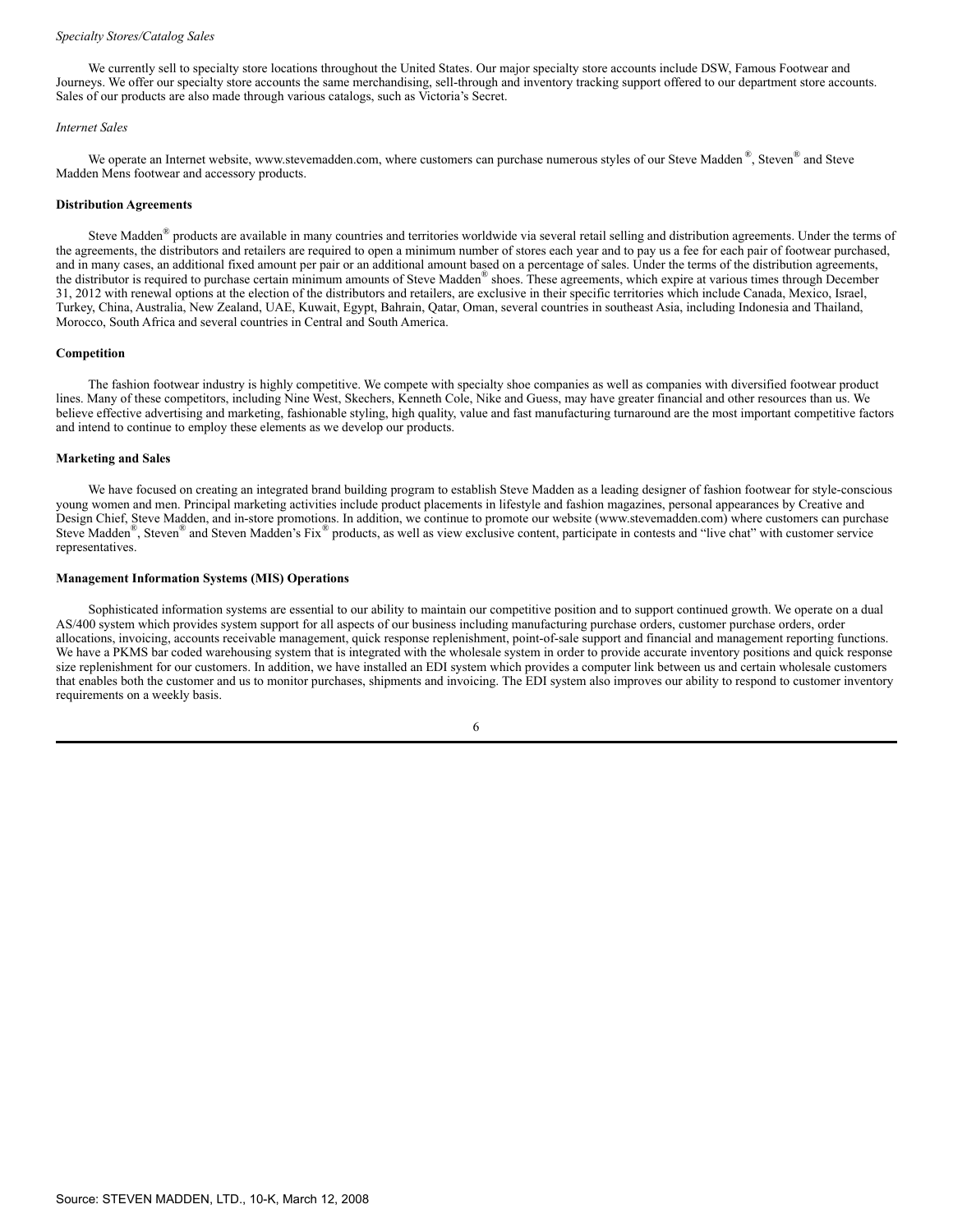#### **Receivables Financing; Line of Credit**

 Under the terms of our factoring agreement with GMAC Commercial Finance LLC, as amended, we may request advances from the factor of up to 80% of aggregate receivables purchased by the factor at an interest rate equal to the lower of the prime rate less 0.875% or the 30-day London Interbank Offered Rate plus 1.375%. The agreement, which has no specific expiration date and can be terminated by either party with sixty (60) days written notice after June 30, 2007, provides us with a \$50 million credit facility with a \$25 million sub-limit on the aggregate face amount of Letters of Credit. We also pay a fee that varies depending on the customer of between 0.15% and 0.25% of the gross invoice amount of each receivable purchased. We sell and assign a substantial portion of our receivables, principally without recourse, to the factor. As of December 31, 2007 and 2006, \$272 and \$260 of factored receivables, respectively, were sold by us with recourse. GMAC maintains a lien on all of our receivables and assumes the credit risk for all assigned accounts approved by them with certain restrictions.

 Our Daniel M. Friedman Division had a factoring agreement with Wells Fargo Century that expired on June 30, 2007. Under the terms of the agreement, we were eligible to draw down 85% of our invoiced receivables at an interest rate equal to the prime rate. We paid a fee equal to 0.45% of the gross invoice amount of each receivable purchased. Wells Fargo Century maintained a lien on all of Daniel M. Friedman's receivables and assumed the credit risk for all assigned accounts approved by them with certain restrictions. As of July 1, 2007, Daniel M. Friedman has been incorporated into the GMAC agreement.

#### **Trademarks and Service Marks**

 The STEVE MADDEN and/or STEVE MADDEN plus Design trademarks and service marks have been registered in numerous International Classes in the United States (Int'l Cl. 25 for clothing and footwear; Int'l Cl. 18 for leather goods, such as handbags and wallets; Int'l Cl. 9 for eyewear; Int'l Cl. 14 for jewelry; Int'l Cl. 3 for cosmetics and fragrances; Int'l Cl. 20 for picture frames; Int'l Cl. 16 for paper goods; and Int'l Cl. 35 for retail store services). We also have pending trademark applications in the United States for the mark STEVE MADDEN and/or STEVE MADDEN (design) in numerous international classes (Class 14 for watches, Class 18 for bags and leather goods, and Class 26 for hair accessories).

 We also have trademark registrations in the United States for the marks EYESHADOWS BY STEVE MADDEN (Int'l Cl. 9 for eyewear), ICE TEE (Int'l Cl. 25 for clothing and footwear), SHOE BIZ BY STEVE MADDEN (Int'l Cl. 25 for clothing and footwear; and Int'l Cl. 35 for retail store services) STEVEN M. (Int'l Class 25 for clothing and footwear); and STEVEN (Int'l Cl. 25 for clothing and footwear, Class 3 for cosmetics and fragrances, Class 14 for jewelry, Class 18 for leather goods, Class 26 for hair accessories, Class 35 for retail store services, and Class 9 for eyewear). We also own a registration for the mark SOHO COBBLER and SOHO COBBLER (design) in the U.S. in Class 25 for clothing.

We also have several pending applications in the U.S. for MADDEN in Class 18 for bags, Class 14 for jewelry, and Class 25 for clothing and footwear. We also have a registration in the U.S. for STEVEN BY STEVE MADDEN in Class 25 (belts), and pending applications in the U.S. for STEVEN BY STEVE MADDEN or STEVEN BY STEVE MADDEN (design) in Classes 9 (cd cases and cell phone cases), 14 (watches and clocks), 18 (bags and small leather goods) 24 (bedding), and 25 (clothing and footwear), 28 (video game cases), and for MADDEN BY STEVE MADDEN in Class 14 for jewelry and watches, and Class 18 for bags.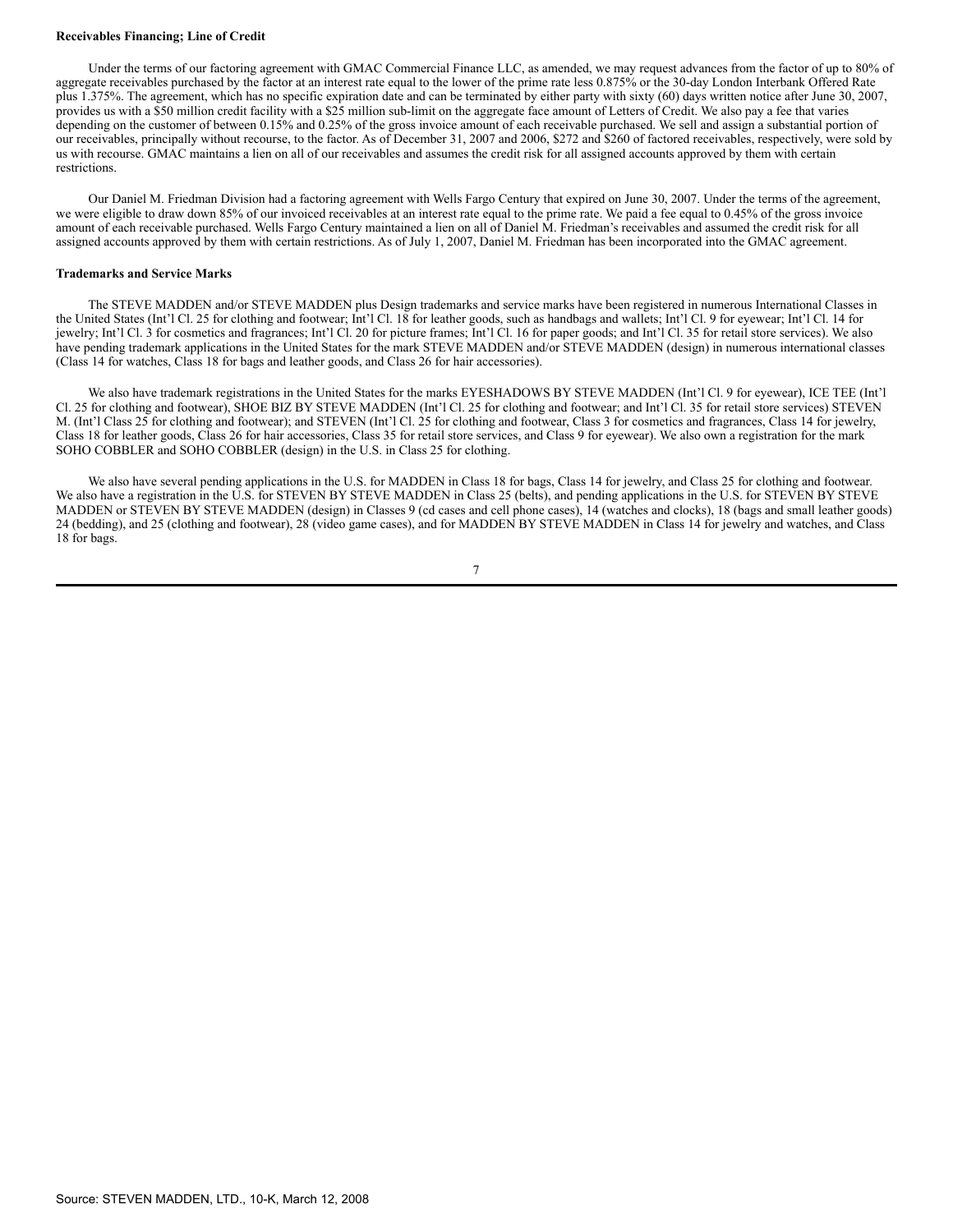Additionally, we have trademark and service mark registrations and applications in the United States for various marks, including STEVE MADDEN LUXE registered in Class 25 for clothing and footwear and pending in Class 14 for watches and clocks; RULE STEVE MADDEN pending (in Class 3 for perfume and cosmetics, Class 4 for candles, Class 6 for key rings and key chains, Class 9 for eyewear and CDs, Class 11 for lamps, Class 14 for jewelry, Class 16 for stationery and notebooks, Class 18 for bags, Class 20 for furniture, Class 21 for housewares, Class 24 for bedding, Class 25 for clothing and footwear, Class 26 for hair accessories, Class 27 for carpets and rugs, Class 28 for toys and games, Class 32 for light beverages, and Class 35 for retail store services); FIX, FIX (design), and STEVE MADDEN'S FIX pending in Class 25 (clothing and footwear); LITTLE MISS COMFORT pending in Class 18 (bags) and 25 (clothing); MADDEN ACTIVE, MADDEN BOYZ, MADDEN GIRL, MADDEN GIRLZ, MADDEN KIDZ, MADDEN NEW YORK, and MADDEN SPORT all pending in Class 25 (clothing and footwear); and NATURAL COMFORT registered in Class 25 (footwear).

 We further own registrations for the STEVE MADDEN and/or STEVE MADDEN plus Design trademarks and service marks in various International Classes in Argentina, Armenia, Aruba, Australia, Bahrain, Belize, Brazil, Canada, Chile, China, Colombia, El Salvador, Guatemala, Hong Kong, Israel, Italy, Japan, Korea, Lebanon, Mexico, Netherland Antilles, New Zealand, the Netherlands, Nicaragua, Norway, Oman, Panama, the Philippines, Qatar, Russia, Saudi Arabia, Singapore, South Africa, Taiwan, Thailand, Turkey, the United Arab Emirates, Uzbekistan, the European Union, and the Benelux countries and have pending applications for registration of the STEVE MADDEN and/or STEVE MADDEN plus Design trademarks and service marks in Aruba, Azerbaijan, Bahamas, Belarus, Canada, China, Costa Rica, Ecuador, Egypt, Estonia, Georgia, Guatemala, Honduras, India, Indonesia, Jordan, Kazakhstan, Korea, Kuwait, Kyrgyzstan, Latvia, Lithuania, Moldova, Oman, Paraguay, Peru, the Philippines, Saudi Arabia, Tajikistan, Turkmenistan, Ukraine, Venezuela, and the United Arab Emirates.

 Additionally, we own registrations for the STEVEN trademark and service mark in various International Classes in Australia, Bahrain, Belize, China, the Dominican Republic, El Salvador, Hong Kong, Israel, Japan, Lebanon, Malaysia, New Zealand, Netherland Antilles, Norway, the Philippines, Qatar, Russia, Saudi Arabia, South Africa, Thailand, Taiwan, Turkey, and the United Arab Emirates and have pending applications for registration of the STEVEN trademark and service mark in China, Columbia, Costa Rica, Ecuador, Egypt, the European Union, Guatemala, India, Indonesia, Israel, Italy, Jordan, Korea, Kuwait, Malaysia, Nicaragua, Oman, Philippines, Taiwan, Thailand, Turkey, Taiwan, and Venezuela.

We further own registrations for the "torch stripe" design in Class 25 in the European Union and Panama, and China.

We further own registrations for the mark STEVEN BY STEVE MADDEN in various international classes in the European Union, Hong Kong, Panama, and Taiwan, and have pending applications for the mark STEVEN BY STEVE MADDEN in various international classes in Aruba, Canada, China, Egypt, India, Israel, Korea, and Venezuela.

We further have pending applications for the mark STEVE MADDEN'S FIX<sup>\*</sup> in international class 25 in China, the European Union, Mexico, and Turkey.

We further have pending applications for the mark MADDEN GIRL in international class 25 in Egypt, India, Kuwait, and Saudi Arabia.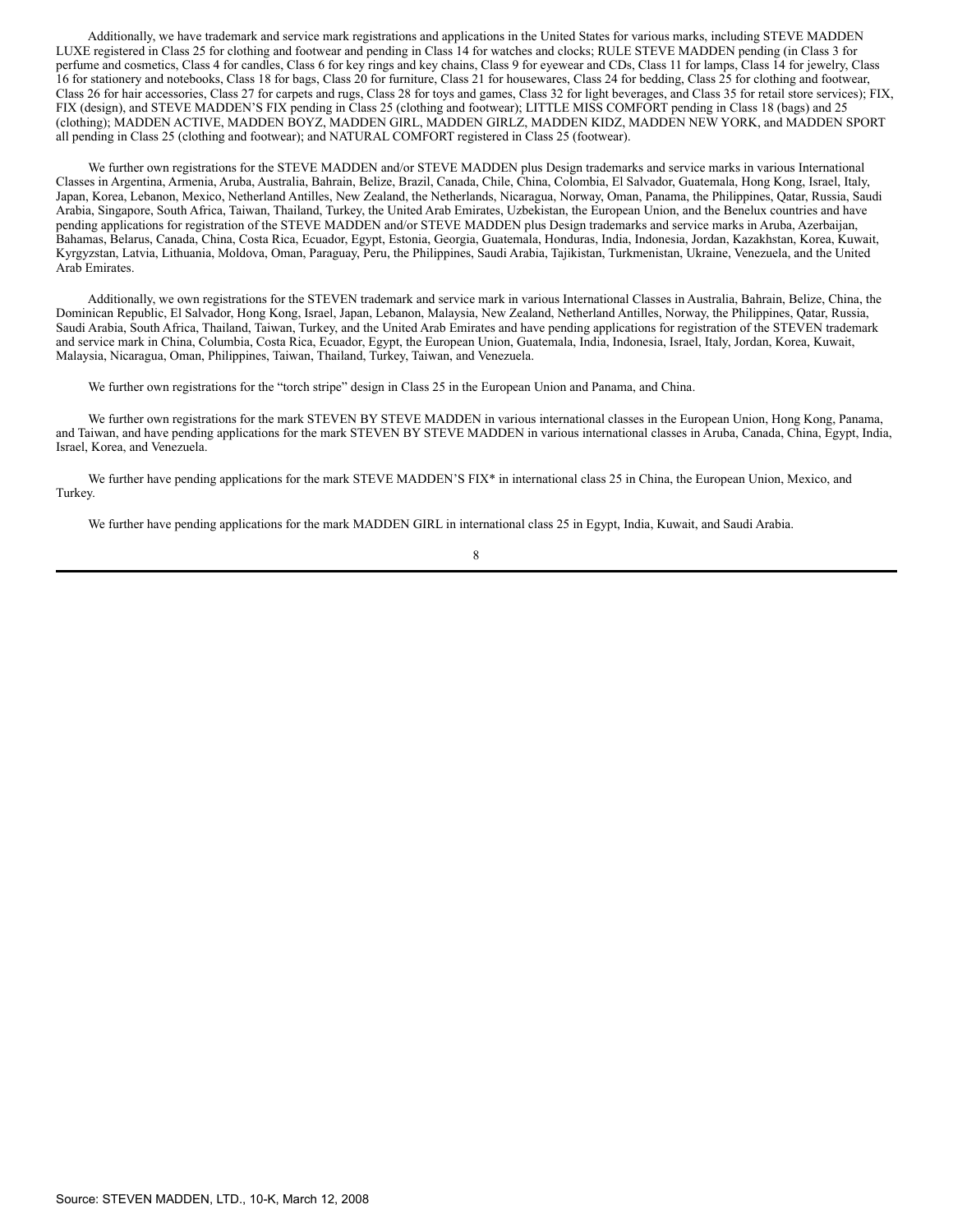#### We further have pending applications for the mark NATURAL COMFORT in various international classes in Egypt, India, Kuwait, and Saudi Arabia.

 We further own registrations for the mark SM NEW YORK and/or SM NEW YORK in International Class 25 (clothing and footwear) in Aruba, Belize, the Dominican Republic, Ecuador, El Salvador, Hong Kong, Guatemala, India, Netherland Antilles, and New Zealand, Nicaragua, Panama, and has pending applications for registration of the SM NEW YORK mark in International Class 25 (clothing and footwear) in Australia, Columbia, Costa Rica, Indonesia, Saudi Arabia, South Africa, and Venezuela.

 Additionally, we, through our Diva Acquisition Corp. and Diva International, Inc. subsidiaries, own registrations for the DAVID AARON trademark in the United States in Class 25 for clothing Class 18 for handbags and wallets, and Class 35 for retail store services, and in Australia, Canada, the European Union, Hong Kong, Japan, Panama and South Africa in some or all of Classes 3, 18, and 25, and for our D. AARON trademark in Class 25 in Spain. Also, we own registrations for our DAVID AARON trademark in International Class 3 for perfume and cosmetics; International Class 9 for eyewear; International Class 14 for jewelry; International Class 16 for paper goods; International Class 18 for bags; International Class 24 for bed and bath products; International Class 25 for clothing and footwear and International Class 26 hair accessories in Korea.

We, through our Stevies, Inc. subsidiary, also own various registrations for the STEVIES and /or STEVIES plus Design trademark and service mark in a number of International Classes in the United States (Int'l Class 25 for clothing and footwear; Int'l Class 18 for leather goods, such as handbags and wallets; International Class 35 for retail store services; International Class 14 for jewelry; International Class 28 for toys; Int'l Class 16 for magazines; Int'l Class 3 for perfume and cosmetics, Int'l Class 9 for CDs and eyewear; Int'l Cl. 27 for rugs and carpets; and Int'l Class 26 for hair accessories), and for STEVIES BY STEVE MADDEN in Class 14 for jewelry, Class 9 for eyewear, Class 3 for perfume and cosmetics, Class 25 for clothing and footwear, Class 28 for toys and games, Class 35 for retail services, Class 16 for magazines, Class 18 for bags.

 Additionally, Stevies, Inc. has pending trademark and service mark applications and/or existing registrations for the STEVIES and STEVIES plus Design marks in various International Classes in Aruba, Argentina, Australia, Bahrain, Brazil, Canada, China, Chile, Colombia, Costa Rica, Dominican Republic, Ecuador, Egypt, El Salvador, European Union, Guatemala, Hong Kong, Honduras, Indonesia, India, Israel, Japan, Korea, Kuwait, Lebanon, Malaysia, Mexico, Netherland Antilles, Nicaragua, New Zealand, Oman, Panama, Peru, Qatar, Saudi Arabia, Singapore, South Africa, Taiwan, Thailand, Turkey, the United Arab Emirates and Venezuela.

We believe that our trademarks have a significant value and are important to the marketing of our products. There can be no assurance, however, that we will be able to effectively obtain rights to our marks throughout all of the countries of the world. Moreover, no assurance can be given that others will not assert rights in, or ownership of, our trademarks and other proprietary rights or that we will be able to successfully resolve such conflicts. Our failure to protect such rights from unlawful and improper appropriation may have a material adverse effect on our business and financial condition, results of operations and liquidity.

#### **Employees**

 On February 5, 2008, we employed approximately one thousand five hundred and ten (1,510) employees, of whom approximately seven hundred forty (740) work on a full-time basis and approximately seven hundred seventy (770) work on a part-time basis, most of whom work in the Retail Division. Our management considers relations with our employees to be good.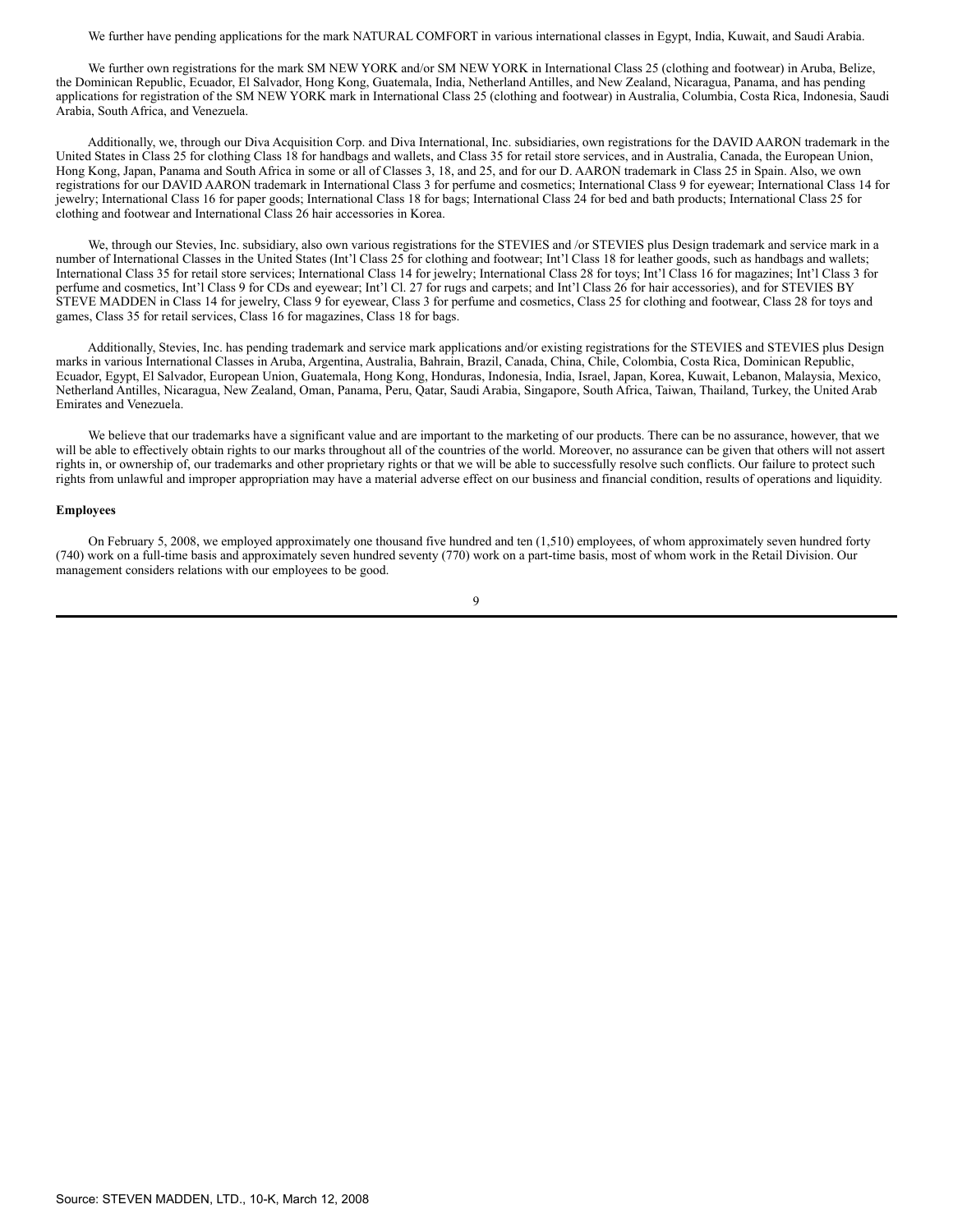#### <span id="page-14-0"></span>**Seasonality**

 Historically, our merchandising businesses have experienced holiday retail seasonality. In addition to seasonal fluctuations, our operating results fluctuate quarter to quarter as a result of the timing of holidays, weather, the timing of larger shipments of footwear, market acceptance of our products, the mix, pricing and presentation of the products offered and sold, the hiring and training of additional personnel, inventory write downs for obsolescence, the cost of materials, the product mix between wholesale, retail and licensing businesses, the incurrence of other operating costs and factors beyond our control, such as general economic conditions and actions of competitors.

#### **Backlog**

 We had unfilled wholesale customer orders of \$113.8 million and \$103.7 million, as of February 21, 2008 and 2007, respectively. Our backlog at a particular time is affected by a number of factors, including seasonality, timing of market weeks and wholesale customer purchases of our core basic products through our open stock program. Accordingly, a comparison of backlog from period to period may not be indicative of eventual shipments.

#### **ITEM 1A RISK FACTORS**

 You should carefully consider the risks and uncertainties we describe below and the other information in this Annual Report or Form 10-K incorporated by reference herein before deciding to invest in, sell or retain shares of our common stock. These are not the only risks and uncertainties that we face. Additional risks and uncertainties that we do not currently know about or that we currently believe are immaterial, or that we have not predicted, may also harm our business operations or adversely affect us. If any of these risks or uncertainties actually occurs, our business, financial condition, results of operations and liquidity could be materially harmed.

Fashion Industry Risks. Our success will depend in significant part upon our ability to anticipate and respond to product and fashion trends as well as to anticipate, gauge and react to changing consumer demands in a timely manner. There can be no assurance that our products will correspond to the changes in taste and demand or that we will be able to successfully market products that respond to such trends. If we misjudge the market for our products, we may be faced with significant excess inventories for some products and missed opportunities for others. In addition, misjudgments in merchandise selection could adversely affect our image with our customers resulting in lower sales and increased markdown allowances for customers which could have a material adverse effect on our business, financial condition, results of operations and liquidity.

 The industry in which we operate is cyclical, with purchases tending to decline during recessionary periods when disposable income is low. Purchases of contemporary shoes and accessories tend to decline during recessionary periods and also may decline at other times. There can be no assurance that we will be able to grow or even maintain our current level of revenues and earnings, or remain profitable in the future. A recession in the national or regional economies or uncertainties regarding future economic prospects, among other things, could affect consumer-spending habits and have a material adverse effect on our business, financial condition, results of operations and liquidity.

 In recent years, the retail industry has experienced consolidation and other ownership changes. In the future, retailers in the United States and in foreign markets may further consolidate, undergo restructurings or reorganizations, or realign their affiliations, any of which could decrease the number of storesthat carry our products or increase the ownership concentration within the retail industry. While such changes in the retail industry to date have not had a material adverse effect on our business or financial condition, results of operations and liquidity, there can be no assurance as to the future effect of any such changes.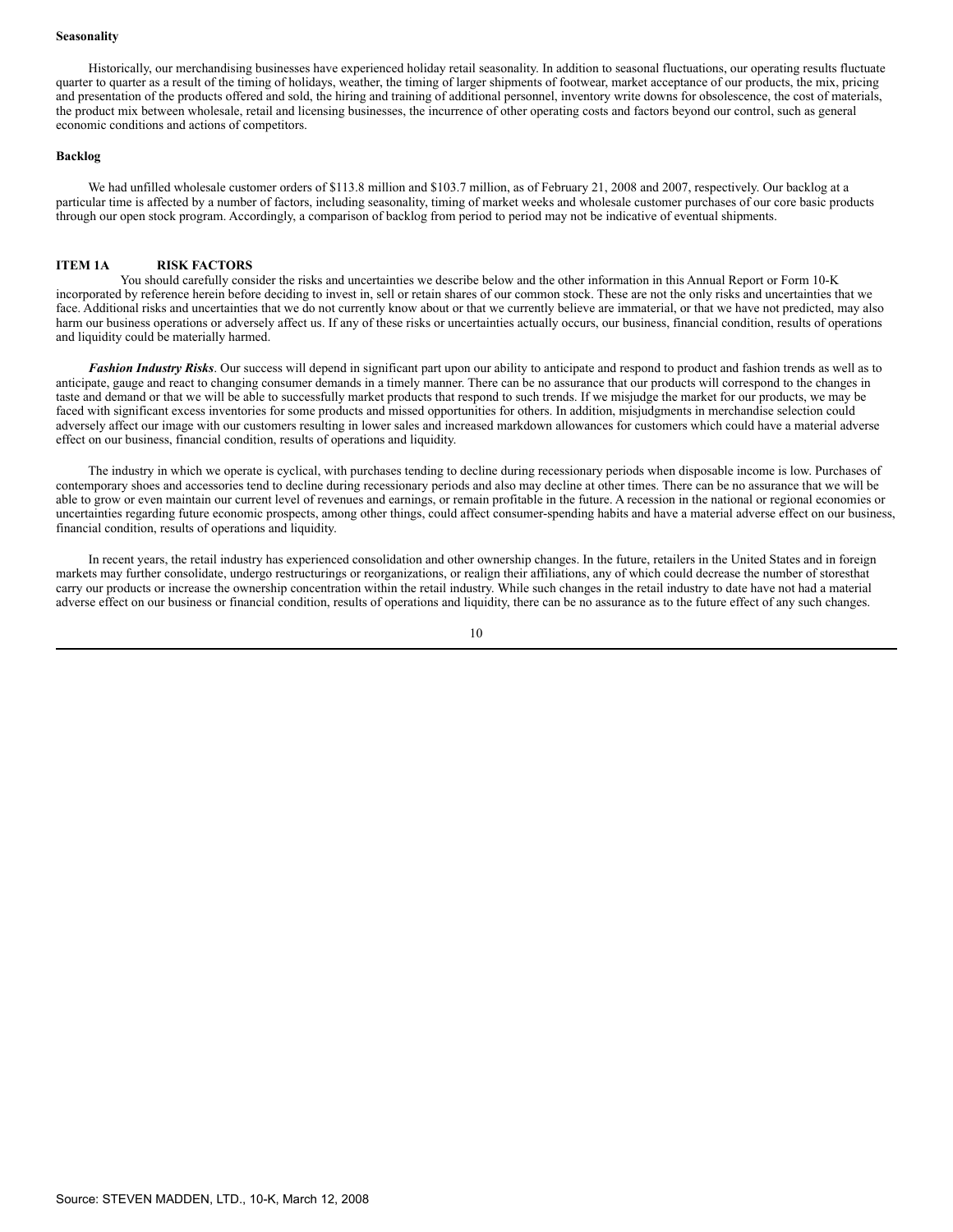*Inventory Management*. The fashion-oriented nature of our products and the rapid changes in customer preferences leave us vulnerable to an increased risk of inventory obsolescence. Thus, our ability to manage our inventories properly is an important factor in our operations. Inventory shortages can adversely affect the timing of shipments to customers and diminish sales and brand loyalty. Conversely, excess inventories can result in lower gross margins due to the excessive discounts and markdowns that might be necessary to reduce inventory levels. Our inability to effectively manage our inventory could have a material adverse effect on our business, financial condition, results of operations and liquidity.

 *Dependence upon Customers and Risks Related to Extending Credit to Customers*. Our customers consist principally of department stores and specialty stores, including shoe boutiques. Certain of our department store customers, including some under common ownership, account for significant portions of our wholesale business.

 We generally enter into a number of purchase order commitments with our customers for each of our lines every season and do not enter into long-term agreements with any of our customers. Therefore, a decision by a significant customer of ours, whether motivated by competitive conditions, financial difficulties or otherwise, to decrease the amount of merchandise purchased from us or to change its manner of doing business could have a material adverse effect on our business, financial condition, results of operations and liquidity. We sell our products primarily to retail stores across the United States and extend credit based on an evaluation of each customer's financial condition, usually without collateral. While various retailers, including some of our customers, have experienced financial difficulties in the past few years which increased the risk of extending credit to such retailers, our losses due to bad debts have been limited. Pursuant to the terms of our factoring agreement, GMAC currently assumes the credit risk related to approximately 84% of our accounts receivable. However, financial difficulties of a customer could cause us to curtail business with such customer or require us to assume more credit risk relating to such customer's accounts receivable.

 *Impact of Foreign Manufacturers*. During the year ended December 31, 2007, approximately 99% of our products were purchased through arrangements with a number of foreign manufacturers, primarily from China, Brazil, Italy and Spain.

 Risks inherent in foreign operations include work stoppages, transportation delays and interruptions, changes in social, political and economic conditions which could result in the disruption of trade from the countries in which our manufacturers or suppliers are located, the imposition of additional regulations relating to imports, the imposition of additional duties, taxes and other charges on imports, significant fluctuations of the value of the dollar against foreign currencies, or restrictions on the transfer of funds, any of which could have a material adverse effect on our business, financial condition, results of operations and liquidity. We do not believe that any such economic or political condition will materially affect our ability to purchase products, since a variety of materials and alternative sources are available. We cannot be certain, however, that we will be able to identify such alternative sources without delay (if ever) or without greater cost to us. Our inability to identify and secure alternative sources of supply in this situation could have a material adverse effect on our business, financial condition, results of operations and liquidity.

 Our imported products are also subject to United States custom duties. The United States and the countries in which our products are produced or sold, from time to time, impose new quotas, duties, tariffs, or other restrictions, or may adversely adjust prevailing quota, duty or tariff levels, any of which could have a material adverse effect on our business, financial condition, results of operations and liquidity.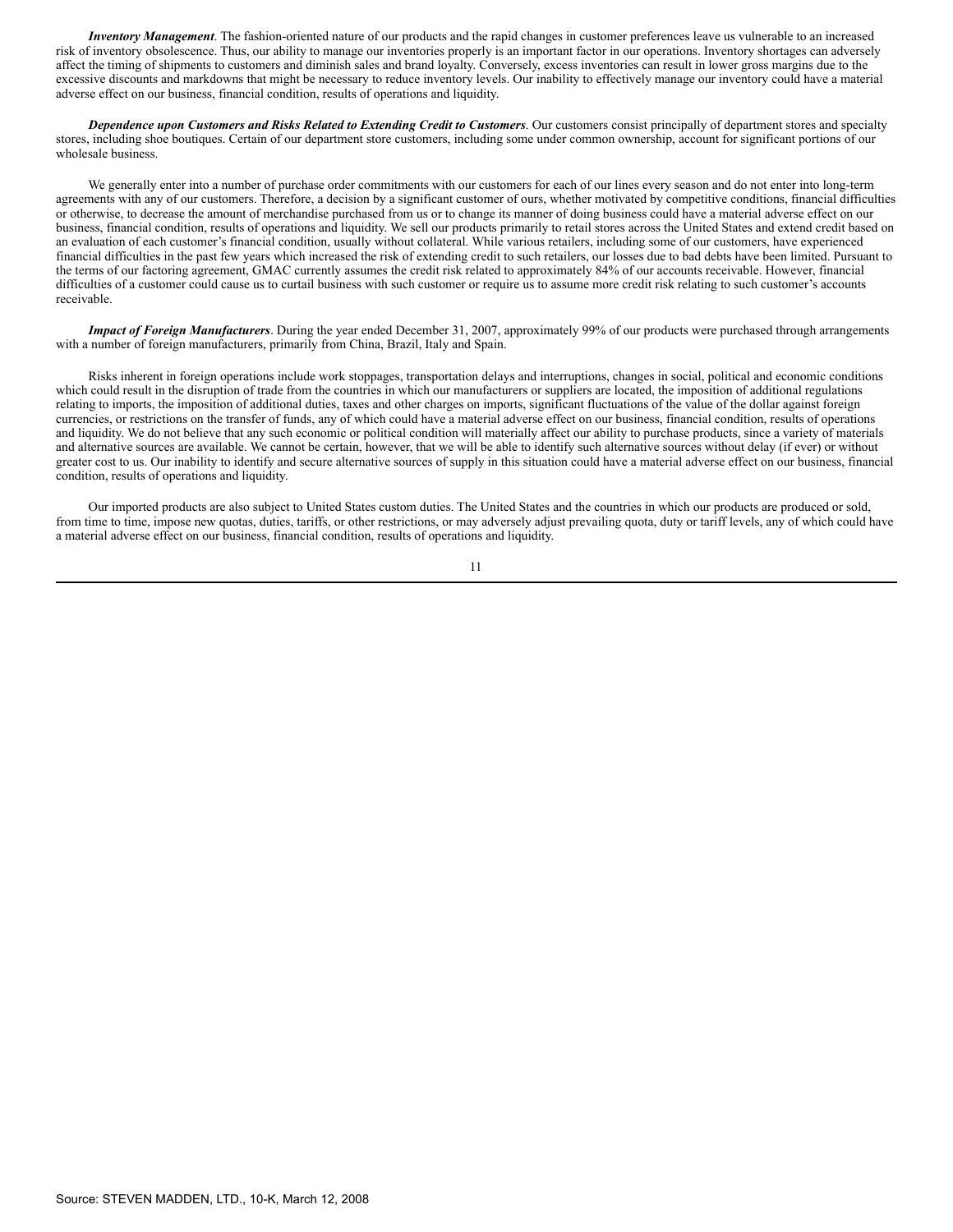*Possible Adverse Impact of Unaffiliated Manufacturers' Inability to Manufacture in a Timely Manner, Meet Quality Standards or to Use Acceptable Labor Practices*. As is common in the footwear industry, we contract for the manufacture of 99% of our products to our specifications through foreign manufacturers. We do not own or operate any manufacturing facilities and we are therefore dependent upon independent third parties for the manufacture of all of our products. Our products are manufactured to our specifications by both domestic and international manufacturers. The inability of a manufacturer to ship orders of our products in a timely manner or to meet our quality standards could cause us to miss the delivery date requirements of our customers for those items, which could result in cancellation of orders, refusal to accept deliveries or a reduction in purchase prices, any of which could have a material adverse effect on our business, financial condition, results of operations and liquidity.

 Although we enter into a number of purchase order commitments each season specifying a time frame for delivery, method of payment, design and quality specifications and other standard industry provisions, we do not have long-term contracts with any manufacturer. As a consequence, any of these manufacturing relationships may be terminated, by either party, at any time. Although we believe that other facilities are available for the manufacture of our products, both within and outside of the United States, there can be no assurance that such facilities would be available to us on an immediate basis, if at all, or that the costs charged to us by such manufacturers would not be greater than those presently paid.

We do not control our licensing partners or independent manufacturers or their labor practices. The violation of labor or other laws by an independent manufacturer of ours or by one of our licensing partners, or the divergence of an independent manufacturer's or licensing partner's labor practices from those generally accepted as ethical in the United States, could have a material adverse effect on our business, financial condition, results of operations and liquidity.

 *Intense Industry Competition*. The fashion footwear industry is highly competitive and barriers to entry are low. Our competitors include specialty companies as well as companies with diversified product lines. The recent market growth in the sales of fashion footwear has encouraged the entry of many new competitors and increased competition from established companies. Most of these competitors, including Nine West, Skechers, Kenneth Cole, Nike and Guess may have significantly greater financial and other resources than us and there can be no assurance that we will be able to compete successfully with other fashion footwear companies. Increased competition could result in pricing pressures, increased marketing expenditures and loss of market share, and could have a material adverse effect on our business, financial condition, results of operations and liquidity. We believe effective advertising and marketing, branding of the Steve Madden name, fashionable styling, high quality and value are the most important competitive factors and we plan to continually employ these elements as we develop our products. Our inability to effectively advertise and market our products could have a material adverse effect on our business, financial condition, results of operations and liquidity.

**Expansion of Retail Business**. Our continued growth depends to a significant degree on further developing the Steve Madden<sup>®</sup>, Stevies<sup>®</sup>, Steven<sup>®</sup>, Madden Girl, Steve Madden Mens, Natural Comfort and Candie's® brands, creating new product categories and businesses and operating company-owned Steve Madden<sup>®</sup> and Steven<sup>®</sup> stores on a profitable basis. During the year ended December 31, 2007, we opened seven (7) Steve Madden<sup>®</sup> retail stores and have plans to open three (3) additional stores in the year ending December 31, 2008. Our expansion plan includes the opening of stores in new geographic markets as well as strengthening existing markets. New markets have in the past presented, and will continue to present, competitive and merchandising challenges that are different from those faced by us in our existing markets. There can be no assurance that we will be able to open new stores, and if opened, that such new stores will be able to achieve sales and profitability levels consistent with management's expectations. Our retail expansion is dependent on a number of factors, including our ability to locate and obtain favorable store sites, the performance of our wholesale and retail operations, and our ability to manage such expansion and hire and train personnel. Past comparable store sales results may not be indicative of future results, and there can be no assurance that our comparable store sales results can be maintained or will increase in the future. In addition, there can be no assurance that our strategies to increase other sources of revenue, which may include expansion of our licensing activities, will be successful or that our overall sales or profitability will increase or not be adversely affected as a result of the implementation of such retail strategies.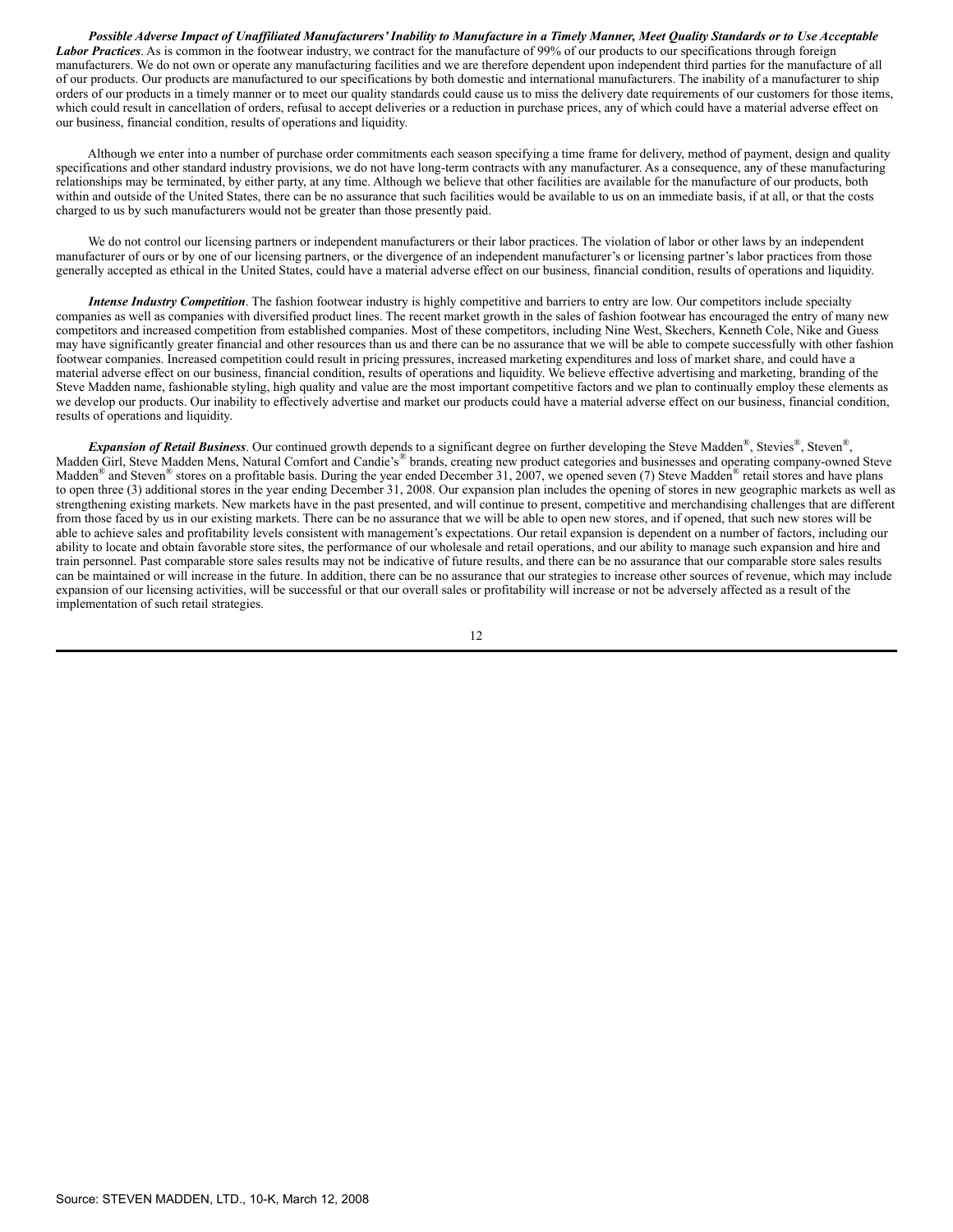*Management of Growth*. Our operations have increased and will continue to increase demand on our managerial, operational and administrative resources. We have recently invested significant resources in, amongst other things, our management information systems and hiring and training new personnel. However, in order to manage currently anticipated levels of future demand, we may be required to, among other things, expand our distribution facilities, establish relationships with new manufacturers to produce our product, and continue to expand and improve our financial, management and operating systems. There can be no assurance that we will be able to manage future growth effectively and a failure to do so could have a material adverse effect on our business, financial condition, results of operations and liquidity.

*Seasonal and Quarterly Fluctuations*. Our results may fluctuate quarter to quarter as a result of the timing of holidays, weather, the timing of larger shipments of footwear, market acceptance of our products, the mix, pricing and presentation of the products offered and sold, the hiring and training of additional personnel, inventory write downs for obsolescence, the cost of materials, the product mix between wholesale, retail and licensing businesses, the incurrence of other operating costs and factors beyond our control, such as general economic conditions and actions of competitors. In addition, we expect that our sales and operating results may be significantly impacted by the opening of new retail stores and the introduction of new products. Accordingly, the results of operations in any quarter will not necessarily be indicative of the results that may be achieved for a full fiscal year or any future quarter.

 *Trademark and Service Mark Protection*. We believe that our trademarks and service marks and other proprietary rights are important to our success and our competitive position. Accordingly, we devote substantial resources to the establishment and protection of our trademarks on a worldwide basis. Nevertheless, there can be no assurance that the actions taken by us to establish and protect our trademarks and other proprietary rights will be adequate to prevent imitation of our products by others or to prevent others from seeking to block sales of our products on the basis that they violate the trademarks and proprietary rights of others. Moreover, no assurance can be given that others will not assert rights in, or ownership of, trademarks and other proprietary rights of ours or that we will be able to successfully resolve such conflicts. In addition, the laws of certain foreign countries may not protect proprietary rights to the same extent as do the laws of the United States. Our failure to establish and then protect such proprietary rights from unlawful and improper utilization could have a material adverse effect on our business, financial condition, results of operations and liquidity.

 *Foreign Currency Fluctuations*. We make approximately 99% of our purchases in U.S. dollars. However, we source substantially all of our products overseas and, as such, the cost of these products may be affected by changes in the value of the relevant currencies. Changes in currency exchange rates may also affect the relative prices at which we and our foreign competitors sell products in the same market. There can be no assurance that foreign currency fluctuations will not have a material adverse effect on our business, financial condition, results of operations and liquidity.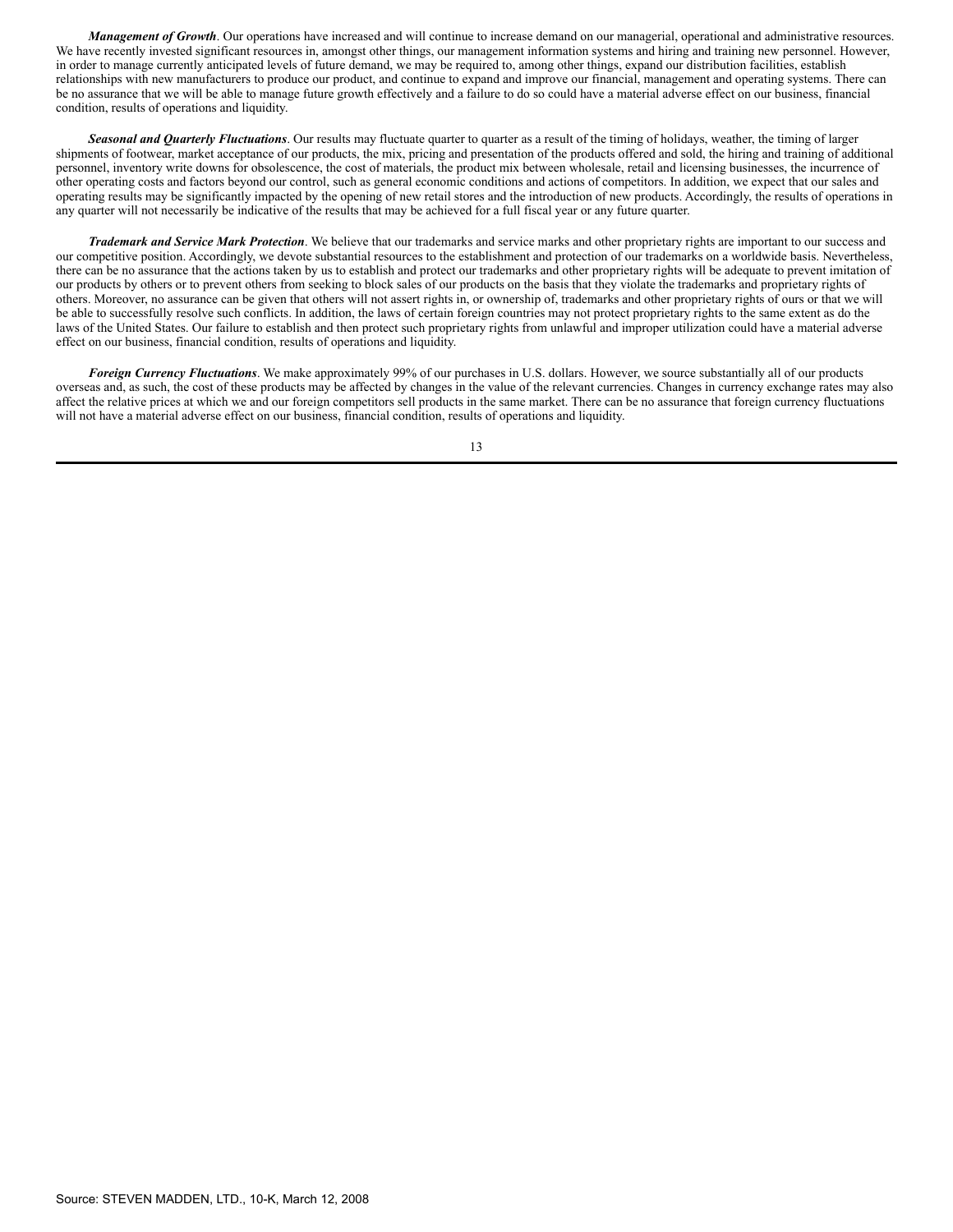<span id="page-18-0"></span>*Outstanding Options*. As of March 6, 2008, there were outstanding options to purchase an aggregate of approximately 559,000 shares of our common stock. Holders of such options are likely to exercise them when, in all likelihood, the market price of our stock is significantly higher than the exercise price of the options. Further, while options are outstanding, they may adversely affect the terms on which we could obtain additional capital, if required.

*Economic and Political Risks*. The present economic condition in the United States and concern about uncertainties could significantly reduce the disposable income available to our customers for the purchase of our products. In addition, current unstable political conditions, including the potential or actual conflicts in Iraq, North Korea or elsewhere, or the continuation or escalation of terrorism, could have a material adverse effect on our business, financial condition, results of operations and liquidity.

**ITEM 1B UNRESOLVED STAFF COMMENTS**

None.

#### **ITEM 2 PROPERTIES**

 We maintain approximately 40,000 square feet for our executive offices and sample production facilities at 52-16 Barnett Avenue, Long Island City, NY 11104. The lease for our headquarters expires on June 30, 2013.

 The Steve Madden showroom is located at 1370 Avenue of the Americas, New York, NY. All of our brands are displayed for sale from this 9,917 square foot space. The lease for our showroom expires on February 28, 2013.

 Daniel M. Friedman maintains approximately 20,000 square feet for its offices and showroom space at 10 West 33rd Street, New York, NY. The lease expires on December 31, 2014.

We maintain approximately 7,200 square feet as a storage facility at 25-15 Borough Place, Woodside, NY. The lease for this space expires on October 31, 2008 and can be extended, at our option, through October 31, 2010.

We maintain approximately 1,400 square feet as a design facility in Boston, Massachusetts. The lease for this space expires on February 28, 2010.

 We also maintain an 807 square foot showroom located at Fashion Center Dallas in the World Trade Center, Dallas, Texas. The lease for this showroom expires on April 30, 2010. We also currently engage three independent distributors to warehouse and distribute our products.

 All of our retail stores are leased pursuant to leases that, under their original term, extend for an average of ten years in length. A majority of the leases include clauses that provide for contingent rental payments if gross sales exceed certain targets. In addition, a majority of the leases enable us and/or the landlord to terminate the lease in the event that our gross sales do not achieve certain minimum levels during a prescribed period. Many of the leases contain rent escalation clauses to compensate for increases in operating costs and real estate taxes.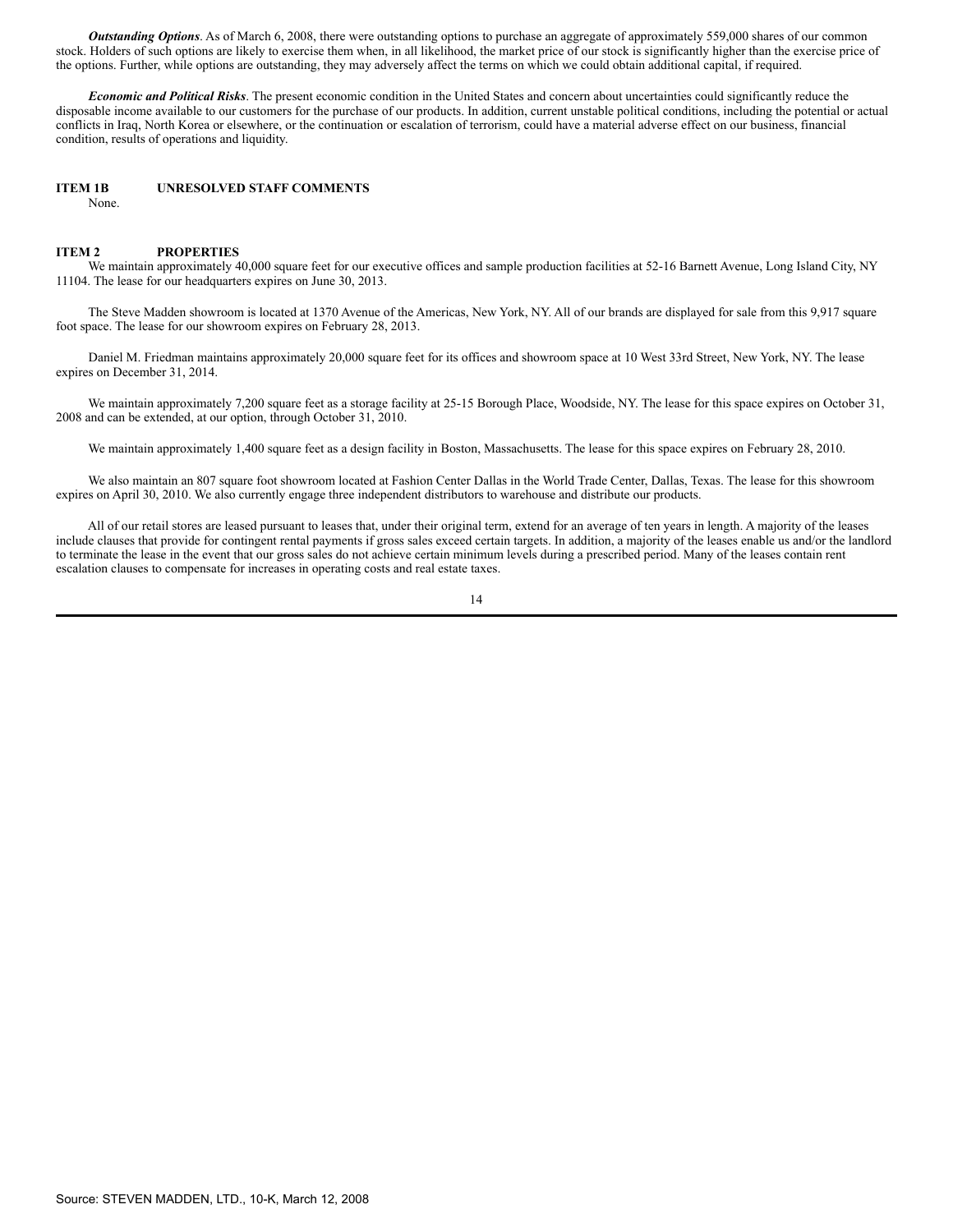<span id="page-19-0"></span>The current terms of our retail store leases expire as follows:

| Years Lease Terms Expire | Number of Stores |
|--------------------------|------------------|
|                          |                  |
| 2008                     | 6                |
| 2009                     | 9                |
| 2010                     | 7                |
| 2011                     | 13               |
| 2012                     | 9                |
| 2013                     | 11               |
| 2014                     | 7                |
| 2015                     | 11               |
| 2016                     | 6                |
| 2017                     | 14               |
| 2018                     | 7                |
| 2019                     |                  |

#### **ITEM 3 LEGAL PROCEEDINGS**

Except as set forth below, no material legal proceedings are pending to which we or any of our property is subject.

 On August 10, 2005, the U.S. Customs Department ("Customs") issued a report that asserts that certain commissions that we treated as "buying agents' commissions" (which are non-dutiable) should be treated as "selling agents' commissions" and hence are dutiable. In the report, Customs estimates that we had underpaid duties during the calendar years of 1998 through 2004 in the amount of \$1million. As of June 30, 2006, based on discussions with legal counsel, we believed that the liability in this case, including interest, was not likely to exceed \$1.5 million. Accordingly, as of December 31, 2006, we recorded a reserve of \$1.5 million. In September of 2007, Customs notified us that it had finalized its assessment of the underpaid duties to be \$1.4 million. Pursuant to this assessment, management, with the advice of legal counsel, has re-evaluated the liability in the case, including interest and penalties, and believes that it is not likely to exceed \$2.7 million. We increased our reserve by \$1.2 million in the third quarter of 2007. Such reserve is subject to change to reflect the status of this matter.

 We have been named as a defendant in certain other lawsuits in the normal course of business. In the opinion of management, after consulting with legal counsel, the liabilities, if any, resulting from these matters should not have a material effect on our financial position or results of operations. It is the policy of management to disclose the amount or range of reasonably possible losses in excess of recorded amounts.

#### **ITEM 4 SUBMISSION OF MATTERS TO A VOTE OF SECURITY HOLDERS**

No matters were submitted to a vote of the holders of our common stock during the last quarter of our fiscal year ended December 31, 2007.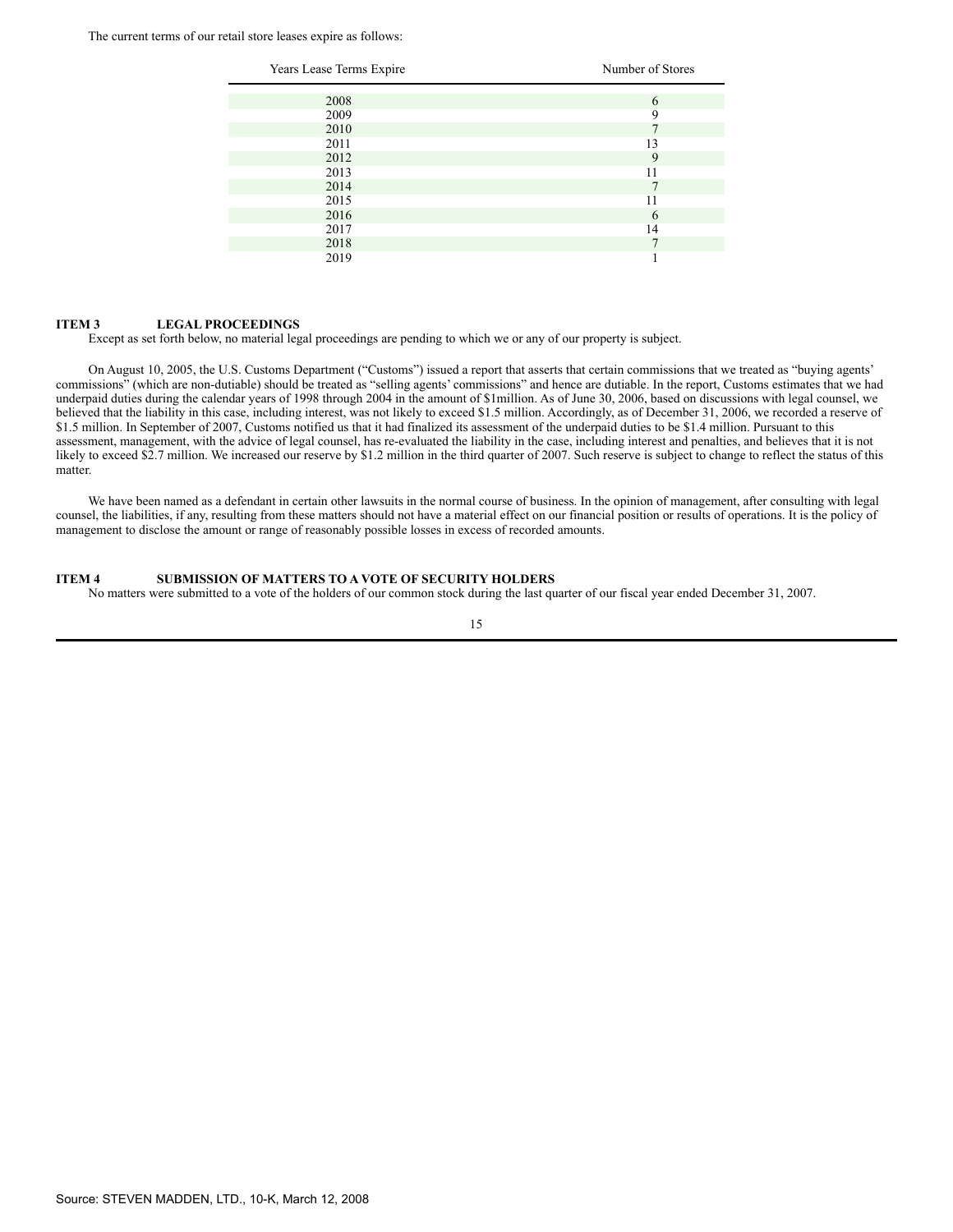#### **PART II**

#### <span id="page-20-0"></span>**ITEM 5 MARKET FOR REGISTRANT'S COMMON EQUITY, RELATED STOCKHOLDER MATTERS AND ISSUER PURCHASES OF EQUITY SECURITIES**

 Our shares of common stock have traded on The NASDAQ Global Select Market since August 1, 2006 and were traded on The NASDAQ National Market prior to that date. The following table sets forth the range of high and low closing sales prices for our common stock during each fiscal quarter during the two-year period ended December 31, 2007 as reported by The NASDAQ Global Select and The NASDAQ National Market. The trading volume of our securities fluctuates and may be limited during certain periods. As a result, the liquidity of an investment in our securities may be adversely affected.

**Common Stock**

|                                  | High  | Low   |                                  | High  | Low   |
|----------------------------------|-------|-------|----------------------------------|-------|-------|
| 2007                             |       |       | 2006                             |       |       |
| Ouarter ended March 31, 2007     | 37.00 | 28.12 | Ouarter ended March 31, 2006     | 24.53 | 18.63 |
| Ouarter ended June 30, 2007      | 33.51 | 29.49 | Quarter ended June 30, 2006      | 37.17 | 23.20 |
| Ouarter ended September 30, 2007 | 32.96 | 18.11 | Quarter ended September 30, 2006 | 40.69 | 26.59 |
| Ouarter ended December 31, 2007  | 24.01 | 17.50 | Ouarter ended December 31, 2006  | 44.70 | 33.99 |
|                                  |       |       |                                  |       |       |

As of March 6, 2008, there were 20,120,983 shares of common stock outstanding and 86 holders of record.

 *Equity Compensation Plans*. Information regarding our equity compensation plans as of December 31, 2007 is disclosed in Item 12, "Security Ownership of Certain Beneficial Owners and Management and Related Stockholder Matters."

 *Issuer Repurchases of Equity Securities.* We did not repurchase any shares of common stock during the fourth quarter of fiscal 2007. In February and August of 2007, our Board of Directors authorized increases of our previously announced share repurchase program of \$30 million and \$37 million, respectively. At December 31, 2007, an aggregate of \$46 million remained authorized to repurchase our Common Stock. The program has no set expiration or termination date.

 Pursuant to an agreement reached on February 2, 2005 with an 8% shareholder, we agreed to commit \$25 million during the twelve months ended January 31, 2006 and \$10 million during the twelve months ended January 31, 2007 to a combination of share repurchases and/or dividends, such programs to be implemented at such time and such manner as determined by the board of directors in its sole discretion. As of January 31, 2007, we satisfied this agreement by the repurchase of 909,000 shares for \$14.7 million and the payment of dividends in the amount of \$34.9 million.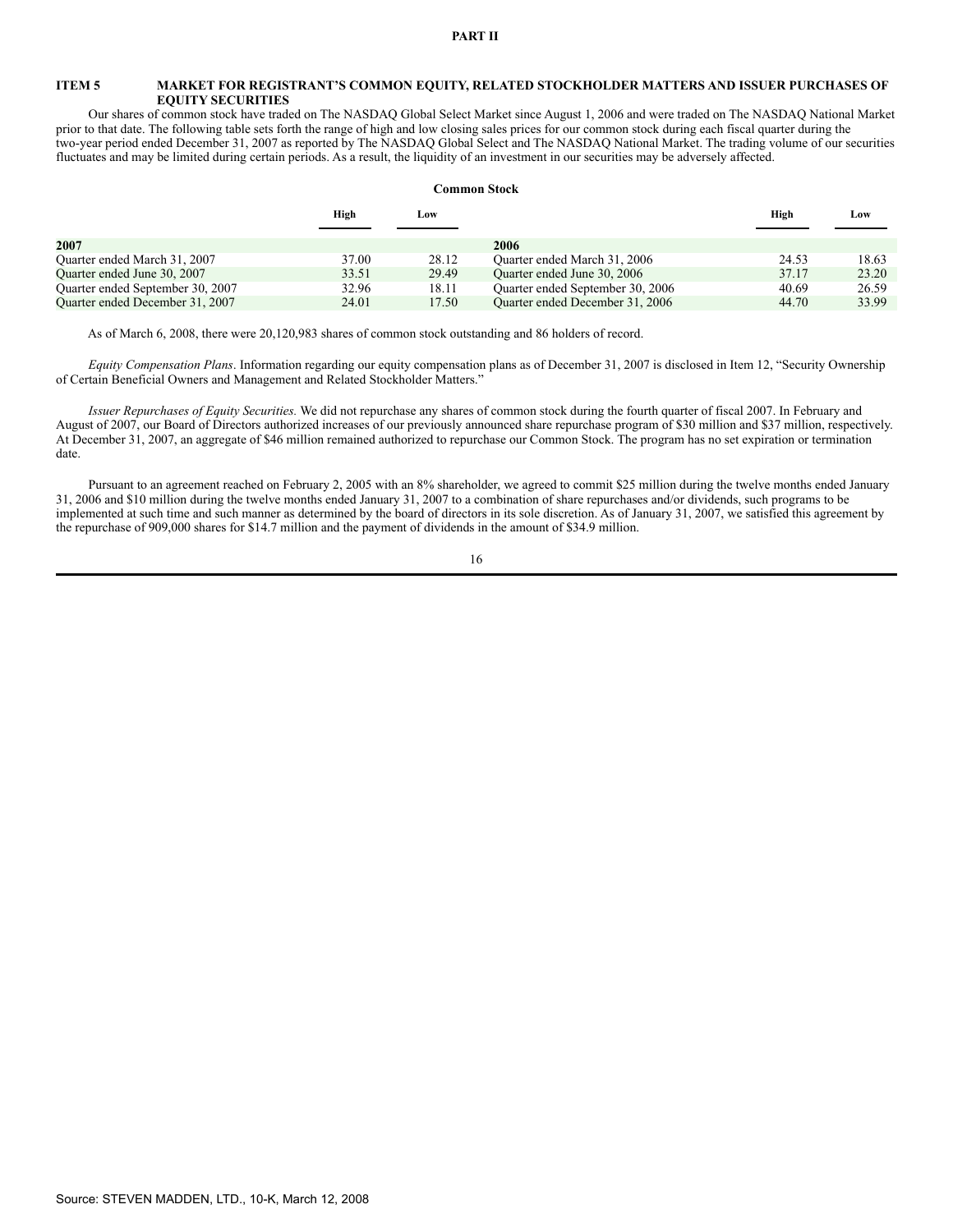*Performance Graph*. The following graph compares the yearly percentage change in the cumulative total stockholder return on our common stock during the period beginning on December 31, 2002 and ending on December 31, 2007 with the cumulative total return on the Russell 2000 Index and the S&P 500 Footwear Index. The comparison assumes that \$100 was invested on December 31, 2002 in our common stock and in the foregoing indices and assumes the reinvestment of dividends.



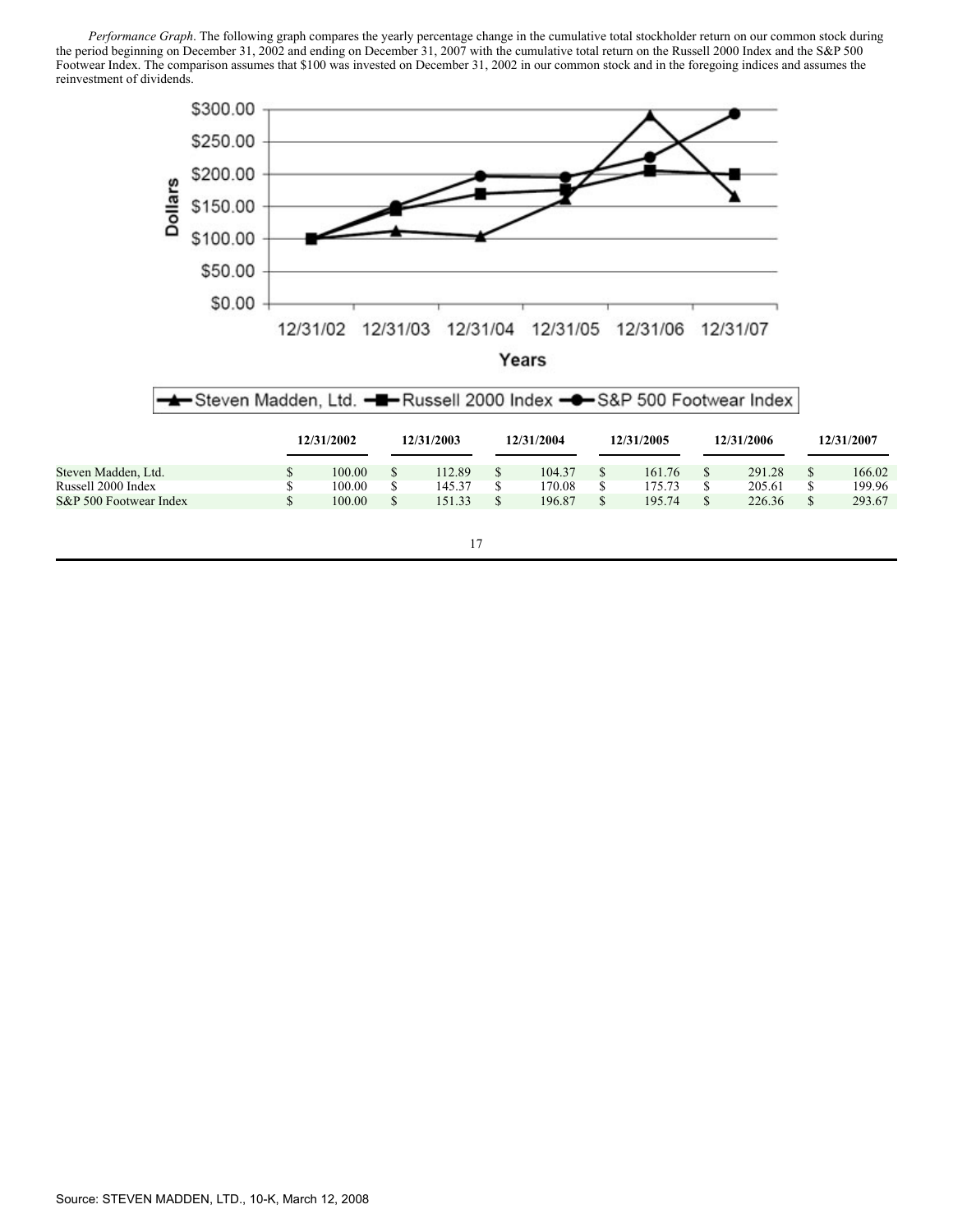#### <span id="page-22-0"></span>**ITEM 6 SELECTED FINANCIAL DATA**

 The following selected financial data has been derived from our audited Consolidated Financial Statements. The Income Statement Data relating to 2007, 2006 and 2005, and the Balance Sheet Data as of December 31, 2007 and 2006 should be read in conjunction with our audited Consolidated Financial Statements and notes thereto appearing elsewhere herein.

|                                                                | <b>Year Ended December 31,</b> |                 |              |                 |               |                 |               |                 |               |                |
|----------------------------------------------------------------|--------------------------------|-----------------|--------------|-----------------|---------------|-----------------|---------------|-----------------|---------------|----------------|
|                                                                |                                | 2007            |              | 2006            |               | 2005            |               | 2004            |               | 2003           |
| <b>INCOME STATEMENT DATA:</b>                                  |                                |                 |              |                 |               |                 |               |                 |               |                |
| Net sales                                                      | \$                             | 431,050,000     | \$           | 475,163,000     | S             | 375,786,000     | \$            | 338,144,000     | \$            | 324,204,000    |
| Cost of sales                                                  |                                | 257,646,000     |              | 276,734,000     |               | 236,631,000     |               | 218,601,000     |               | 201,487,000    |
| Gross profit                                                   |                                | 173,404,000     |              | 198,429,000     |               | 139,155,000     |               | 119,543,000     |               | 122,717,000    |
| Commissions and licensing fee - net                            |                                | 18,351,000      |              | 14,246,000      |               | 7,119,000       |               | 4,588,000       |               | 5,742,000      |
| Operating expenses                                             |                                | (138, 841, 000) |              | (134, 377, 000) |               | (114, 185, 000) |               | (105, 150, 000) |               | (94, 833, 000) |
| Impairment of goodwill                                         |                                |                 |              |                 |               | (519,000)       |               |                 |               |                |
| Income from operations                                         |                                | 52,914,000      |              | 78,298,000      |               | 31,570,000      |               | 18,981,000      |               | 33,626,000     |
| Interest income                                                |                                | 3,876,000       |              | 3,703,000       |               | 2,554,000       |               | 2,009,000       |               | 1,611,000      |
| Interest expense                                               |                                | (65,000)        |              | (100,000)       |               | (164,000)       |               | (68,000)        |               | (54,000)       |
| Gain (loss) on sale of marketable                              |                                |                 |              |                 |               |                 |               |                 |               |                |
| securities                                                     |                                | (589,000)       |              | (967,000)       |               | (500,000)       |               | 32,000          |               | 136,000        |
| Income before provision for income taxes                       |                                | 56,136,000      |              | 80,934,000      |               | 33,460,000      |               | 20,954,000      |               | 35,319,000     |
| Provision for income taxes                                     |                                | 20,446,000      |              | 34,684,000      |               | 14,260,000      |               | 8,679,000       |               | 14,865,000     |
| Net Income                                                     | \$                             | 35,690,000      | S.           | 46,250,000      | \$            | 19,200,000      | \$            | 12,275,000      | \$            | 20,454,000     |
| Basic income per share                                         | \$                             | 1.73            | \$           | 2.21            | $\mathbf S$   | 0.95            | $\mathsf{\$}$ | 0.62            | $\mathbf S$   | 1.05           |
| Diluted income per share                                       | \$                             | 1.68            | \$           | 2.09            | S             | 0.92            | <sup>\$</sup> | 0.58            | <sup>\$</sup> | 0.96           |
| Basic weighted average shares of common<br>stock               |                                | 20,647,181      |              | 20,905,673      |               | 20,111,576      |               | 19,723,304      |               | 19,477,898     |
| Effect of potential shares of common stock                     |                                |                 |              |                 |               |                 |               |                 |               |                |
| from exercise of options                                       |                                | 645,010         |              | 1,195,394       |               | 806,487         |               | 1,611,120       |               | 1,729,869      |
| Diluted weighted average shares of common<br>stock outstanding |                                | 21,292,191      |              | 22,101,067      |               | 20,918,063      |               | 21,334,424      |               | 21,207,767     |
|                                                                |                                |                 |              |                 |               |                 |               |                 |               |                |
|                                                                |                                |                 |              |                 |               | At December 31, |               |                 |               |                |
|                                                                |                                | 2007            |              | 2006            |               | 2005            |               | 2004            |               | 2003           |
| <b>BALANCE SHEET DATA:</b>                                     |                                |                 |              |                 |               |                 |               |                 |               |                |
| Total assets                                                   | \$                             | 266,521,000     | \$           | 251,392,000     | S             | 211,728,000     | \$            | 186,430,000     | \$            | 177,870,000    |
| Working capital                                                |                                | 121,138,000     |              | 151,711,000     |               | 114,066,000     |               | 101,417,000     |               | 105,140,000    |
| Noncurrent liabilities                                         |                                | 3,470,000       |              | 3,136,000       |               | 2,757,000       |               | 2,088,000       |               | 1,828,000      |
| Stockholders' equity                                           | \$                             | 215,334,000     | $\mathbb{S}$ | 211,924,000     | <sup>\$</sup> | 182,065,000     | $\mathbf S$   | 164,665,000     | $\mathbf S$   | 159, 187, 000  |
|                                                                |                                |                 |              | 18              |               |                 |               |                 |               |                |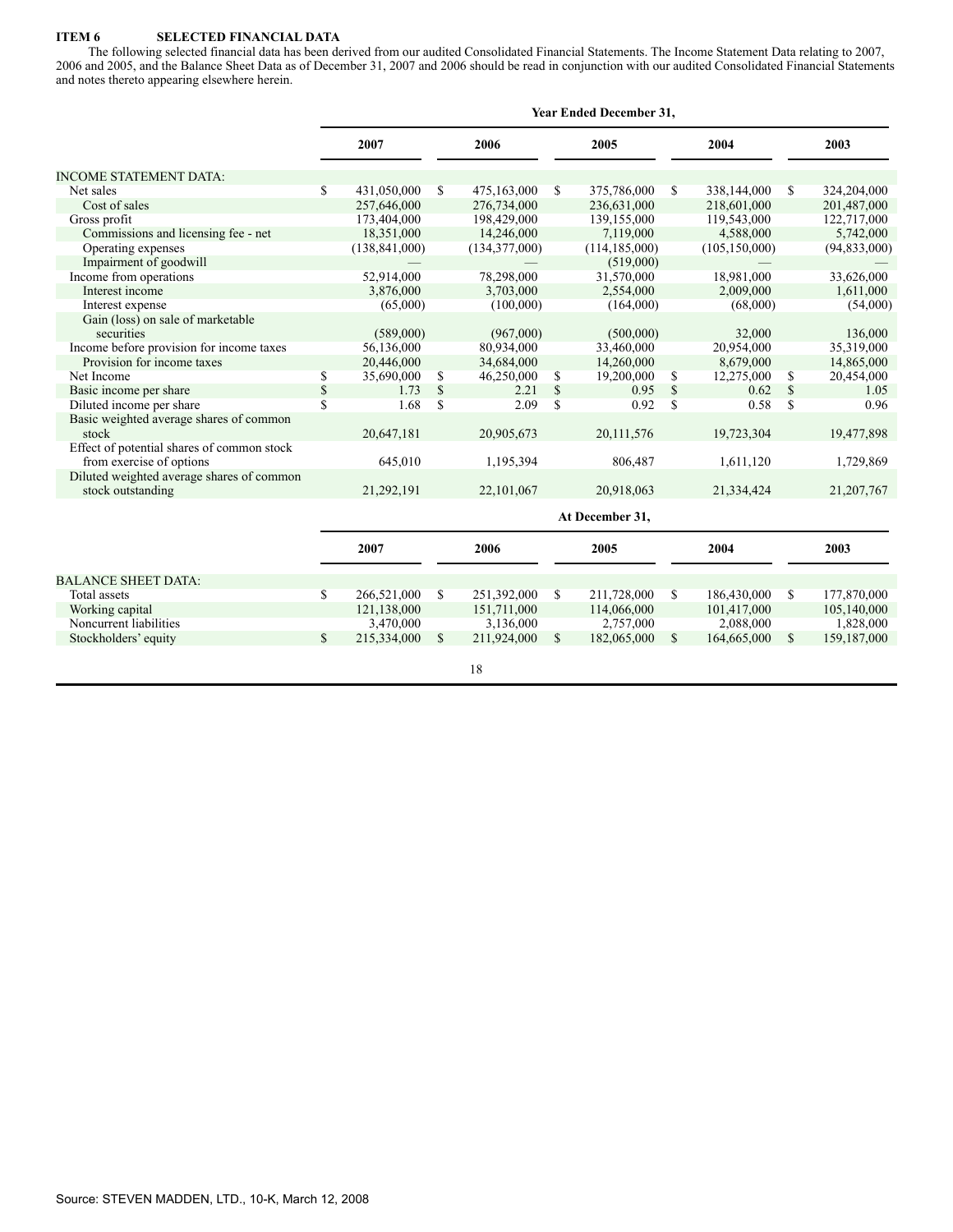#### <span id="page-23-0"></span>**ITEM 7 MANAGEMENT'S DISCUSSION AND ANALYSIS OF FINANCIAL CONDITION AND RESULTS OF OPERATIONS**

 The following discussion of our financial condition and results of operations should be read in conjunction with the audited Consolidated Financial Statements and Notes thereto appearing elsewhere in this document.

 Statements in this "*Management's Discussion and Analysis of Financial Condition and Results of Operations*" and elsewhere in this document as well as statements made in press releases and oral statements that may be made by us or our officers, directors or employees acting on our behalf that are not statements of historical or current fact constitute "forward-looking statements" within the meaning of the Private Securities Litigation Reform Act of 1995. Such forward-looking statements involve known and unknown risks, uncertainties and other unknown factors that could cause our actual results to be materially different from the historical results or from any future results expressed or implied by such forward-looking statements. In addition to statements which explicitly describe such risks and uncertainties, readers are urged to consider statements labeled with the terms "believes," "belief," "expects," "intends," "anticipates," "projects" or "plans" and statements in the future tense to be uncertain forward-looking statements. The forward-looking statements contained herein are also subject generally to risks set forth in "Item 1A-A Risk Factors" and to other risks and uncertainties that are described from time to time in our reports and registration statements filed with the Securities and Exchange Commission.

#### **Overview**

#### **(\$ in thousands, except retail sales data per square foot, share and earnings per share data)**

Steven Madden, Ltd. (and its subsidiaries) designs, sources, markets and retails fashion-forward footwear for women, men and children. In addition, we design, source, market and retail name brand and private label fashion handbags and accessories through our Daniel M. Friedman Division. We distribute products through our retail stores, our e-commerce website, department and specialty stores throughout the United States and through special distribution arrangements in Canada, Europe, Central and South America, Australia and Asia. Our product line includes a broad range of updated styles which are designed to establish or capitalize on market trends, complemented by core products. We have established a reputation for our creative designs, popular styles and quality products at affordable price points.

The year 2007 proved to be a challenging year for the Company. The absence of fashion trends in the marketplace and the lack of big items that would drive significant sales volume resulted in a decrease in sales across several of our divisions. The weakening economy also adversely affected sales volume. In addition, net sales for the year ended December 31, 2006 included approximately \$15,251 in net sales from Rule, l.e.i. and Jump, three brands that were discontinued late in 2006. For the year ended December 31, 2007, consolidated net sales decreased to \$431,050 compared to \$475,163 in the prior year. Gross margin in 2007 decreased to 40.2% compared to 41.8% in 2006. Including a one-time benefit of \$2,498 resulting from tax savings related to prior periods and a one-time charge of \$1,208 (\$737 net of tax effect) related to the provision for prior years' custom duties, net income for the year was \$35,690 compared to \$46,250 last year. Including a one-time benefit of \$0.12 per share resulting from the above mentioned tax savings offset by a one-time charge of \$0.03 per share related to the provision for prior years' customs duties, diluted EPS for 2007 was \$1.68 per share on 21,292,000 diluted weighted average shares outstanding compared to \$2.09 per share on 22,101,000 diluted weighted average shares outstanding last year.

The recent expansion and growth of our international business, as well as the increase in private label business, resulted in an increase in the commission and licensing income. For the year ended December 31, 2007, income from operations in this segment increased to \$14,674 from \$11,321 in the prior year.

We have pursued a number of initiatives to enhance gross margins such as reducing freight costs, closeouts, store-to-store transfers and inventory shrinkage combined with better inventory controls. As a result, the gross margin in the Retail Division has increased to 56.8% in 2007 from 54.0% in 2006. This increase in gross margin was achieved despite the decrease in comparative sales results. Same store sales (sales of those stores, including the e-commerce website, that were in operation throughout all of 2007 and 2006) decreased 7.6%. Sales per square foot declined to \$655 in 2007 compared to sales per square foot of \$719 achieved in 2006.

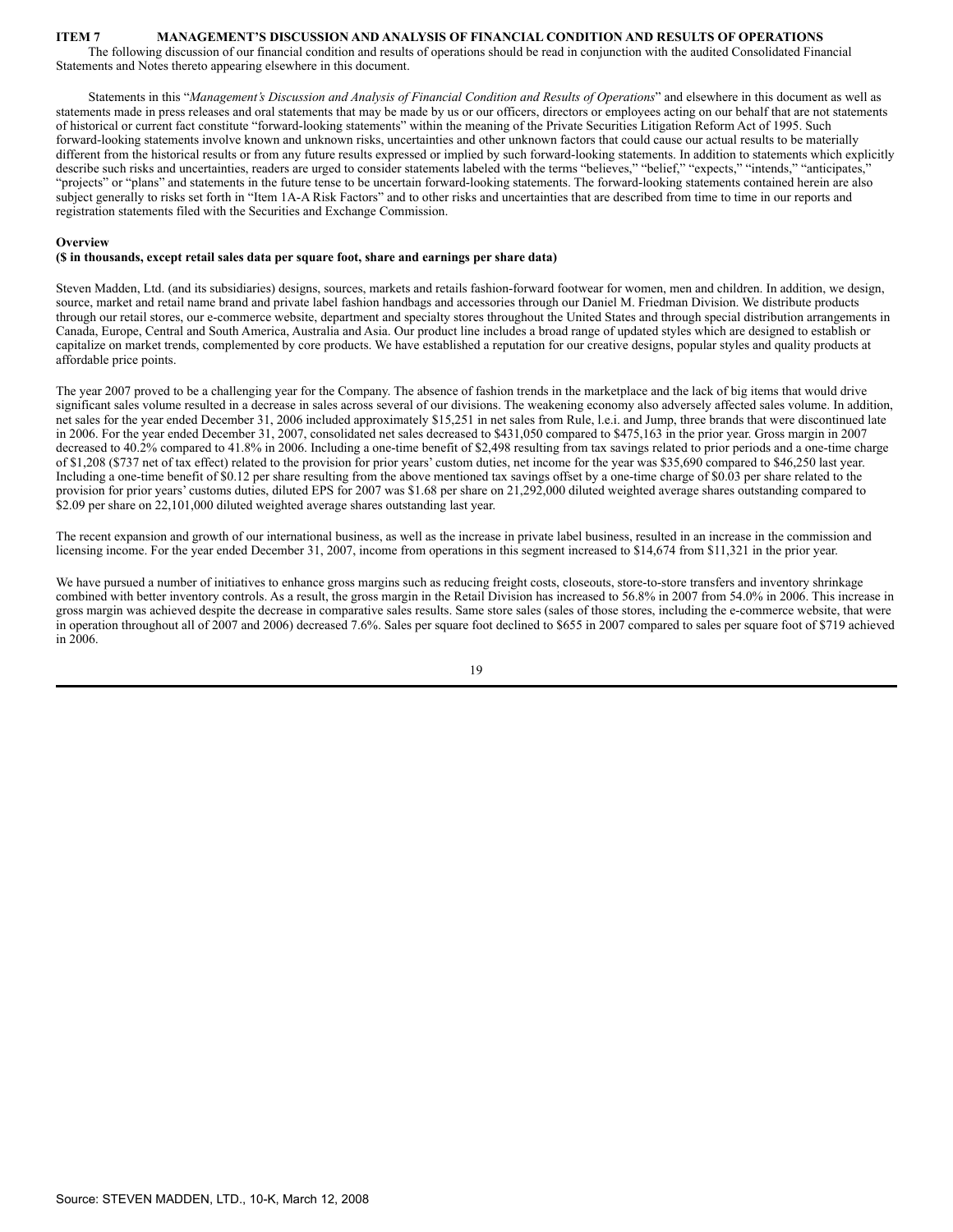A recent growth in our New York based income, combined with revisions in state and local tax law, prompted us to re-evaluate our tax filing strategies. We have elected to file our New York State and New York City tax returns on a combined basis which maximized the tax benefits provided by recent changes in New York State allocation regulations. We filed combined returns in 2006 and we were able to file amended New York State and New York City returns for 2003 through 2005 resulting in an additional one-time tax benefit in 2007. The election to file combined New York State and City returns in concert with the one-time benefit of filing past years' amended returns has reduced our effective tax rate to 36.4% in 2007 from 42.9% in 2006. We anticipate that our effective tax rate in 2008 will be approximately 39%.

Pursuant to developments in the case with U.S. Customs, we have, in conjunction with legal counsel's advice, increased the provision for the liability in the case from the \$1,500 previously recorded to \$2,700. Accordingly, an additional provision of \$1,208 was made during the year ended December 31, 2007.

Our inventory turnover increased to 7.4 times in 2007 from 7.2 in 2006, because of our ability to manage inventory levels during a period of decreasing sales volume. Our accounts receivable average collection days improved to 58 days as of December 31, 2007 from 59 days on December 31, 2006. As of December 31, 2007, we had \$109,857 in cash, cash equivalents and marketable securities, no short- or long-term debt, and total stockholders' equity of \$215,334. Working capital decreased to \$121,138 as of December 31, 2007, compared to \$151,711 on December 31, 2006, primarily due to our purchase during 2007 of \$50,094 of our common stock for treasury. During the year ended December 31, 2007, net cash provided by operating activities increased to \$59,907 as compared to \$43,408 in the same period last year.

In line with prior commitments to enhance shareholders value, on February 19, 2008, we announced a tender offer to purchase up to 2,600,000 shares of our common stock at a price not greater than \$20.00 nor less than \$16.50 per share. As of December 31, 2007, there were 20,117,983 shares of our common stock issued and outstanding, not including 5,662,055 of our issued shares held in treasury. The 2,600,000 shares that we are offering to purchase represent approximately 13% of the total number of issued shares. We anticipate that we will pay for the shares tendered in the offer from our available cash.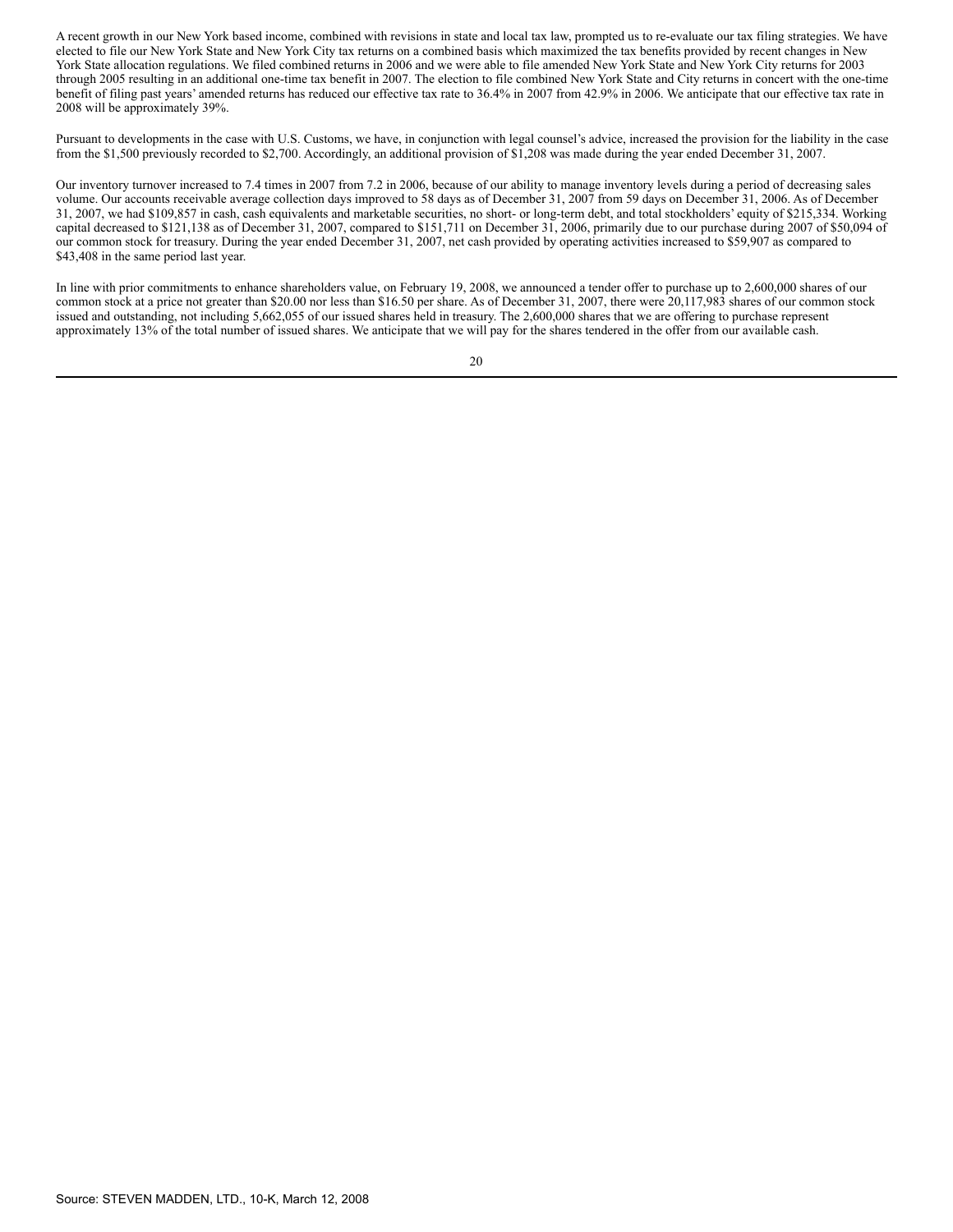The following tables set forth information on operations for the periods indicated:

|                                           | <b>Years Ended</b><br>December 31<br>(\$ in thousands)<br>2007 |         |                         |               | 2006    |                             |             | 2005    |                  |  |  |
|-------------------------------------------|----------------------------------------------------------------|---------|-------------------------|---------------|---------|-----------------------------|-------------|---------|------------------|--|--|
| <b>CONSOLIDATED:</b>                      |                                                                |         |                         |               |         |                             |             |         |                  |  |  |
| Net sales                                 | \$                                                             | 431,050 | 100%                    | $\mathbb{S}$  | 475,163 | 100%                        | \$          | 375,786 | 100%             |  |  |
| Cost of sales                             |                                                                | 257,646 | 60                      |               | 276,734 | 58                          |             | 236,631 | 63               |  |  |
| Gross profit                              |                                                                | 173,404 | 40                      |               | 198,429 | 42                          |             | 139,155 | 37               |  |  |
| Other operating income – net of expenses  |                                                                | 18,351  | $\overline{\mathbf{4}}$ |               | 14,246  | $\ensuremath{\mathfrak{Z}}$ |             | 7,119   | $\overline{2}$   |  |  |
| Operating expenses                        |                                                                | 138,841 | 32                      |               | 134,377 | 28                          |             | 114,185 | 31               |  |  |
| Impairment of goodwill                    |                                                                |         |                         |               |         | $\overline{\phantom{0}}$    |             | 519     | $\boldsymbol{0}$ |  |  |
| Income from operations                    |                                                                | 52,914  | 12                      |               | 78,298  | 16                          |             | 31,570  | 8                |  |  |
| Interest and other income-net             |                                                                | 3,222   | 1                       |               | 2,636   | $\overline{1}$              |             | 1,890   | $\mathbf{1}$     |  |  |
| Income before income taxes                |                                                                | 56,136  | 13                      |               | 80,934  | 17                          |             | 33,460  | 9                |  |  |
| Net income                                |                                                                | 35,690  | 8                       |               | 46,250  | 10                          |             | 19,200  | 5                |  |  |
| By Segment:                               |                                                                |         |                         |               |         |                             |             |         |                  |  |  |
| <b>WHOLESALE DIVISION:</b>                |                                                                |         |                         |               |         |                             |             |         |                  |  |  |
| Net sales                                 | \$                                                             | 310,405 | 100%                    | \$            | 347,509 | 100%                        | \$          | 254,275 | 100%             |  |  |
| Cost of sales                             |                                                                | 205,584 | 66                      |               | 218,014 | 63                          |             | 175,292 | 69               |  |  |
| Gross profit                              |                                                                | 104,821 | 34                      |               | 129,495 | 37                          |             | 78,983  | 31               |  |  |
| Other operating income                    |                                                                | 3,677   | 1                       |               | 2,925   | $\overline{1}$              |             | 2,286   | $\mathbf{1}$     |  |  |
| Operating expenses                        |                                                                | 73,362  | 24                      |               | 75,328  | 22                          |             | 59,958  | 24               |  |  |
| Income from operations                    |                                                                | 35,136  | 11                      |               | 57,092  | 16                          |             | 21,311  | 8                |  |  |
| <b>RETAIL DIVISION:</b>                   |                                                                |         |                         |               |         |                             |             |         |                  |  |  |
| Net sales                                 | S.                                                             | 120,645 | 100%                    | \$            | 127,654 | 100%                        | $\mathbf S$ | 121,511 | 100%             |  |  |
| Cost of sales                             |                                                                | 52,062  | 43                      |               | 58,720  | 46                          |             | 61,339  | 50               |  |  |
| Gross profit                              |                                                                | 68,583  | 57                      |               | 68,934  | 54                          |             | 60,172  | 50               |  |  |
| Operating expenses                        |                                                                | 65,479  | 54                      |               | 59,049  | 46                          |             | 54,227  | 45               |  |  |
| Impairment of goodwill                    |                                                                |         | $\qquad \qquad -$       |               |         |                             |             | 519     | $\boldsymbol{0}$ |  |  |
| Income from operations                    |                                                                | 3,104   | 3                       |               | 9,885   | 8                           |             | 5,426   | 5                |  |  |
| Number of stores                          |                                                                | 101     |                         |               | 96      |                             |             | 98      |                  |  |  |
| <b>FIRST COST DIVISION:</b>               |                                                                |         |                         |               |         |                             |             |         |                  |  |  |
| Other commission income - net of expenses | \$                                                             | 14,674  | 100%                    | <sup>\$</sup> | 11,321  | 100%                        | \$          | 4,833   | 100%             |  |  |
|                                           |                                                                |         | 21                      |               |         |                             |             |         |                  |  |  |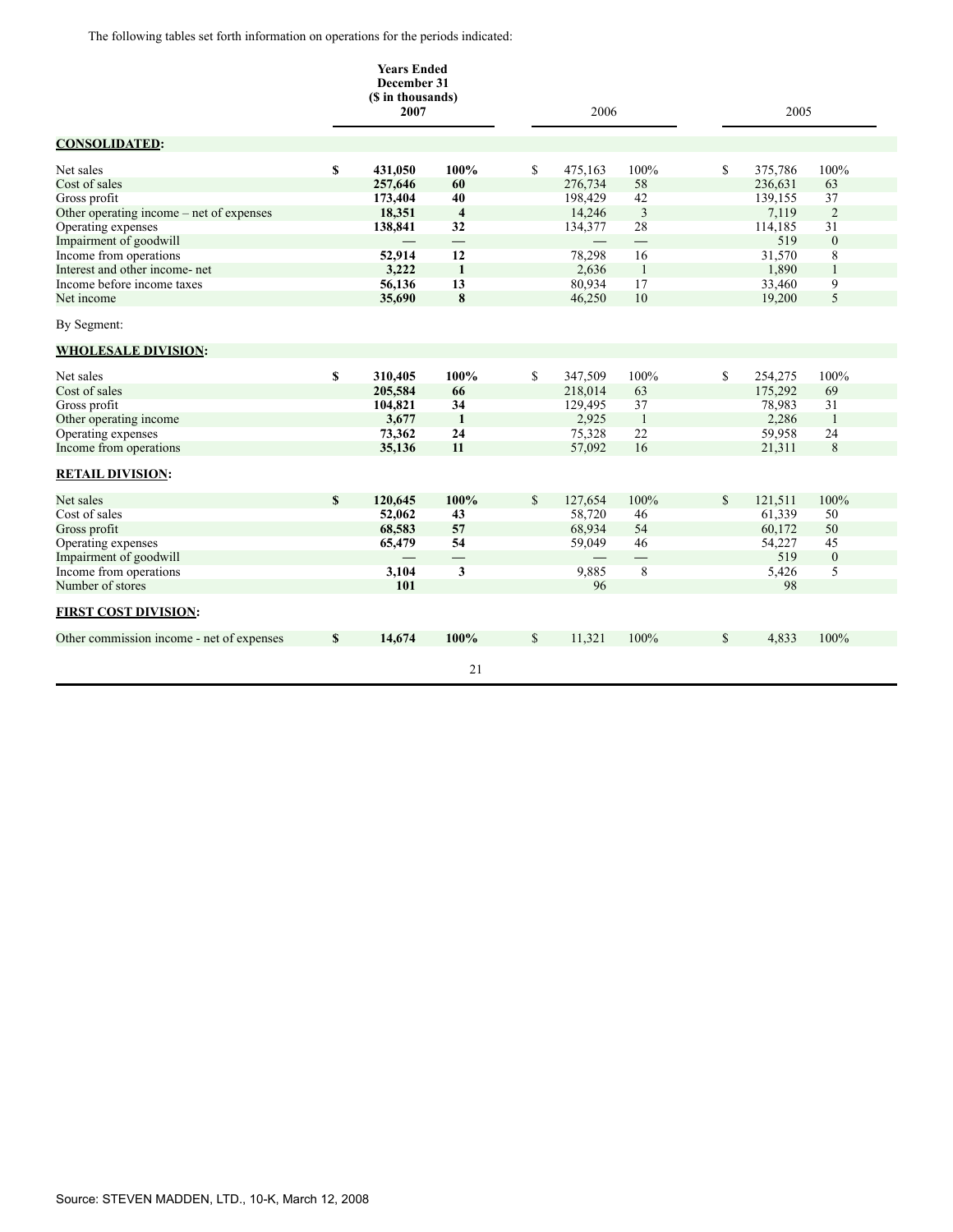#### **RESULTS OF OPERATIONS** (\$ in thousands)

#### **Year Ended December 31, 2007 vs. Year Ended December 31, 2006**

#### **Consolidated:**

Total net sales for the year ended December 31, 2007 decreased by 9% to \$431,050 from \$475,163 for the comparable period of 2006. Net sales generated by the Retail Division decreased by 5% while net sales generated by the Wholesale Division decreased by 11%. Overall gross profit margin decreased to 40% for the year ended December 31, 2007 from 42% for the prior year. A decrease in the Wholesale gross profit margin to 34% in 2007 compared to 37% in the same period in the prior year was partially offset by an increase in the Retail gross profit margin to 57% in 2007 from 54% in the same period last year. Operating expenses increased in 2007 to \$138,841, or 32% of net sales, from \$134,377, or 28% of net sales, in 2006, primarily due to the incremental costs associated with the new retail stores opened this year. Commission and licensing fee income was \$18,351 for the year ended December 31, 2007 compared to \$14,246 for the prior year. Including a one-time charge of \$1,208 related to the provision for prior years' custom duties, operating income for the year ended December 31, 2007 was \$52,914, compared to \$78,298 in the prior year. Our effective tax rate decreased to 36.4% in 2007 compared to 42.9% in the prior year due to a reduction in the effective tax rate and a one-time tax benefit related to prior periods, connected to our election to file combined tax returns for both New York State and New York City and certain recent changes in tax law. Including the above-mentioned one-time tax benefit of \$2,498 and the one-time charge of \$1,208 (\$737 net of tax effect) related to prior years' custom duties, net income for the year ended December 31, 2007 was \$33,929, compared to \$46,250 in 2006. The decrease in income was primarily due to the decrease in net sales and gross profit margins.

#### **Wholesale Division:**

Net sales generated by the Wholesale Division was \$310,405, or 72%, and \$347,509, or 73%, of our total net sales for the years ended December 31, 2007 and 2006, respectively. The decrease in sales was driven primarily by declines in four of our wholesale brands. In the Steve Madden Womens Division and the Steven Division, the decrease in sales was due primarily to an absence of fashion trends in the marketplace and the lack of big items that would drive significant sales volume. In the Steve Madden Mens Division, the continued weakness in the sport casual business resulted in disappointing net sales. Net sales in the Candie's Division decreased due to a significant increase in markdown allowances to Kohl's. In addition, net sales for the year ended December 31, 2006 included approximately \$15,251 in net sales from Rule, l.e.i. and Jump, three brands that were discontinued late in 2006. These decreases were partially offset by the double-digit net sales increases achieved in both the Madden Girl and the Stevies Divisions and a 6% net sales increase in the Daniel M. Friedman Division.

Gross profit margin decreased to 34% in the year ended December 31, 2007 from 37% in the prior year, due primarily to a significant increase in markdown allowances in the Candie's and Steven Divisions. Our remaining wholesale divisions also experienced increases in markdown activities as well as an increase in promotional selling reflective of the difficult retail environment in 2007. Operating expenses decreased in 2007 to \$73,362 compared to \$75,328 in the prior year due to a decrease in variable selling expenses that were partially offset by an increase in non-cash stock based compensation. Income from operations for the Wholesale Division decreased to \$35,136 for the year ended December 31, 2007 compared to \$57,092 for the year ended December 31, 2006.

#### **Retail Division:**

Net Sales generated by the Retail Division accounted for \$120,645, or 28%, and \$127,654, or 27%, of total Company net sales for the years ended December 31, 2007 and 2006, respectively. We opened seven new stores and closed two under-performing stores during the year ended December 31, 2007. As a result, we had 101 retail stores as of December 31, 2007 compared to 96 stores as of December 31, 2006. The 101 stores currently in operation include 94 under the Steve Madden brand, six under the Steven brand and one e-commerce website. Comparable store sales (sales of those stores, including the e-commerce website, that were open for all of 2007 and 2006) decreased 8% for the year ended December 31, 2007 due primarily to the lack of any significant fashion trends and the softening retail environment in the second half of the year. We have pursued a number of initiatives to enhance gross margins such as reducing freight costs, closeouts, store-to-store transfers and inventory shrinkage combined with better inventory controls. As a result, the gross margin in the Retail Division has increased to 57% for the year ended December 31, 2007 from 54% in the comparable period of 2006. Income from operations for the Retail Division was \$3,104 for the current year compared to \$9,885 for the same period of 2006.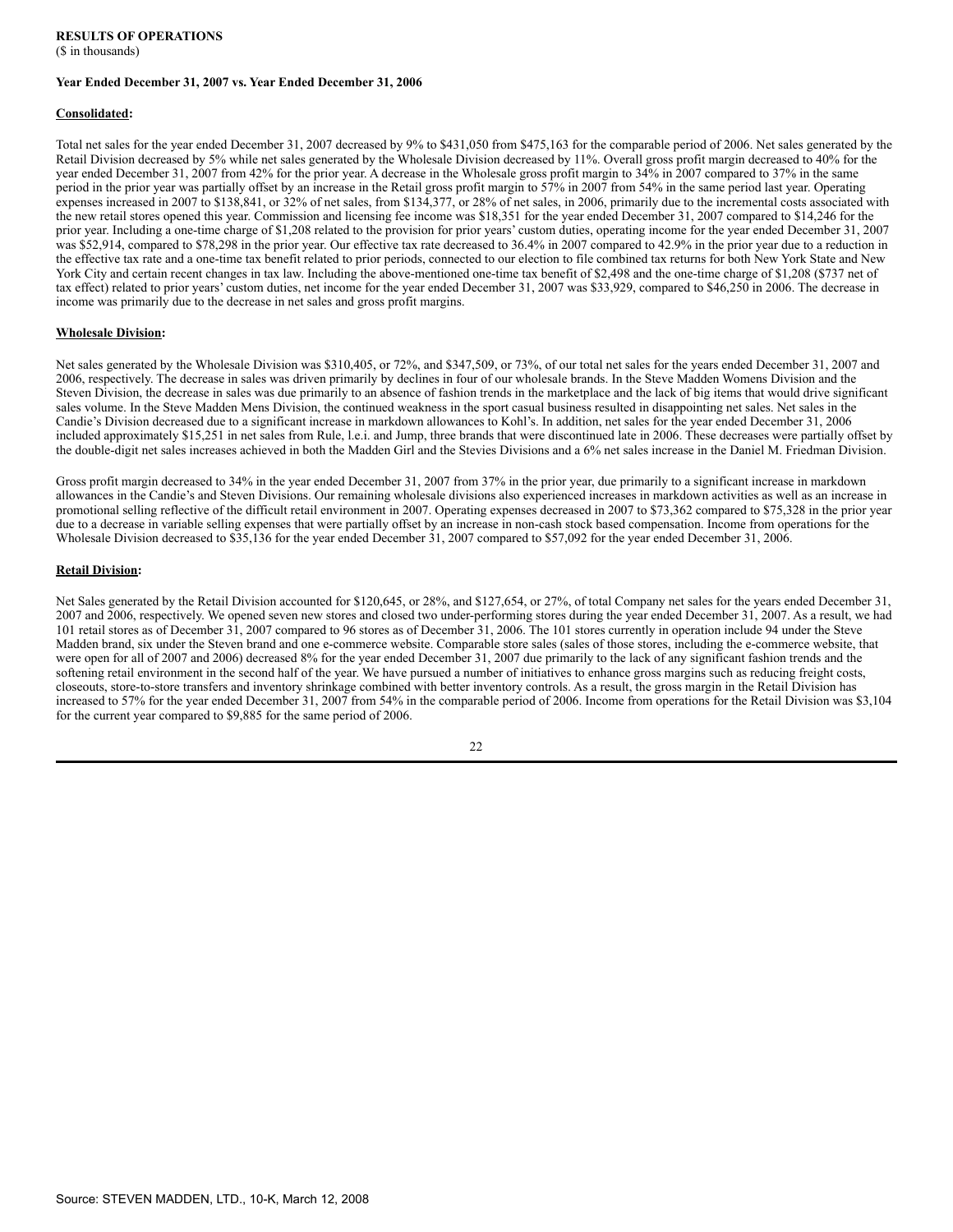#### **First Cost Division:**

The First Cost Division generated net commission income and design fees of \$14,674 for the year ended December 31, 2007, compared to \$11,321 for the comparable period of 2006. The increase was the result of the continued growth in our private label business as well as the recent expansion of our international business.

#### **Year Ended December 31, 2006 vs. Year Ended December 31, 2005**

#### **Consolidated:**

Total net sales for the year ended December 31, 2006 increased by 26% to \$475,163 from \$375,786 for the comparable period of 2005. The total increase resulted from a 37% growth in the Wholesale Division combined with a 5% growth in the Retail Division.

Gross profit margin increased to 42% for the year ended December 31, 2006 from 37% for the prior year. Both the Wholesale and the Retail Divisions achieved significant increases in their gross profit margins. The gross profit margin for the Wholesale Division increased to 37% for the year ended December 31, 2006 from 31% for the comparable period of 2005, and in the Retail Division, the gross profit margin increased to 54% as compared to 50% for the comparable period of 2005. A portion of the increased gross margin was the result of improved inventory management which resulted in fewer markdowns.

Operating expenses increased to \$134,377 in the year ended December 31, 2006 from \$114,185 in the same period of 2005. The increase in dollars was primarily caused by the incremental costs associated with the acquisition of Daniel M. Friedman and the addition of the SMNY/Madden Girl Division, an increase in sales growth related variable expenses such as warehouse and distribution costs, and an increase in incentive based employee compensation. As a percentage of net sales, operating expenses decreased to 28% for the year ended December 31, 2006 from 31% in the same period of 2005, reflecting our ability to leverage our expense structure against the increase in sales.

Income from operations was \$78,298 for the year ended December 31, 2006 compared to \$31,570 for the comparable period of 2005. Net income increased by 141% to \$46,250 for the year ended December 31, 2006 compared to \$19,200 for the year ended December 31, 2005. This increase in income was primarily due to the increase in net sales, the higher gross profit margin, a substantial increase in commission income and the contribution of the Daniel M. Friedman Division.

#### **Wholesale Division:**

Net sales from the Wholesale Division accounted for \$347,509, or 73%, and \$254,275, or 68%, of total net sales for the years ended December 31, 2006 and 2005, respectively. This increase resulted from the incremental sales contributed by the recently acquired Daniel M. Friedman and significant sales growth in Madden Womens, Madden Mens, Candie's and Steven as well as the contribution of the new brands, SMNY/Madden Girl and Natural Comfort. Gross profit margin increased to 37% of net sales for the year ended December 31, 2006 from 31% in the prior year, primarily due to a significant decrease in off-price sales and lower inventory markdowns and allowances. Operating expenses increased to \$75,328 for the year ended December 31, 2006 from \$59,958 in the comparable period of 2005. This increase is primarily due to an increase in direct selling expenses reflective of the 37% growth in sales, incentive bonuses and the incremental costs associated with the new brands SMNY/Madden Girl and Natural Comfort, as well as the acquisition of Daniel M. Friedman. As a percentage of net sales, operating expenses decreased to 22% for the year ended December 31, 2006 from 24% for the prior year, reflecting our ability to leverage our expense structure against the increase in sales. Income from operations for the Wholesale Division increased to \$57,092 for the year ended December 31, 2006 compared to \$21,311 for the year ended December 31, 2005.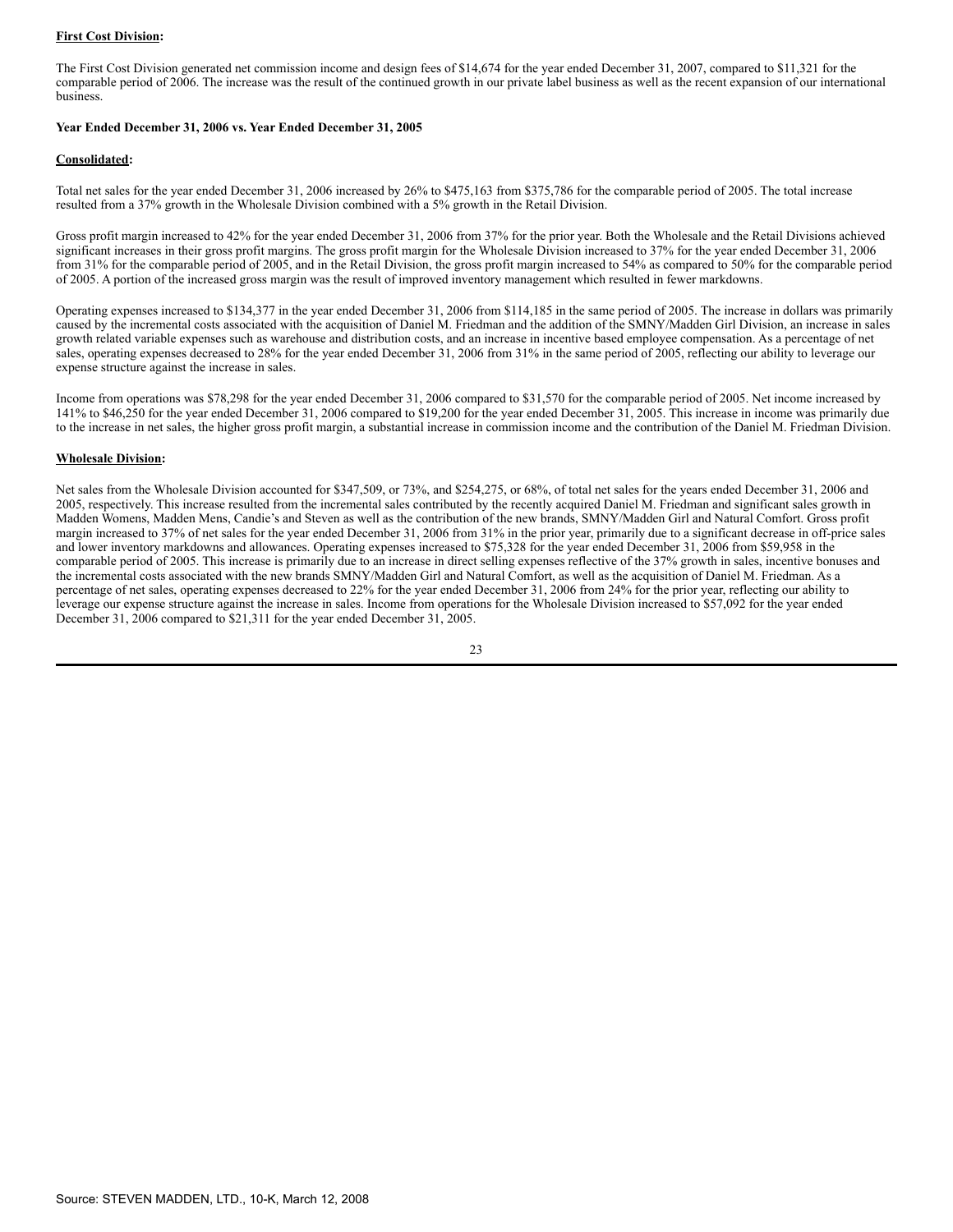#### **Retail Division:**

Net sales from the Retail Division accounted for \$127,654, or 27%, and \$121,511, or 32%, of total net sales for the years ended December 31, 2006 and 2005, respectively. We opened four new stores and closed six under-performing stores during the current year. As a result, we had 96 retail stores as of December 31, 2006 compared to 98 stores as of December 31, 2005. The 96 stores in operation include 93 under the Steve Madden name, two under the Steven name and one e-commerce website. Comparable store sales (sales of those stores, including the internet store, that were open for all of 2006 and 2005) for the year ended December 31, 2006 increased 4% over the same period of 2005. Gross profit as a percentage of net sales increased to 54% for the year ended December 31, 2006 from 50% in the comparable period of 2005, primarily due to a significant decrease in promotional sales, improved inventory controls and freight savings. Operating expenses for the Retail Division were \$59,049 for the year ended December 31, 2006 and \$54,227 for the comparable period of 2005. This increase was primarily due to the non-cash write off of unamortized assets associated with the remodeling of nine stores and the closing of six stores in the current period that accounted for \$1,858. Income from operations for the Retail Division was \$9,885 for the year ended December 31, 2006 compared to \$5,426 for the same period in 2005.

#### **First Cost Division:**

The First Cost Division generated net commission income and design fees of \$11,321 for year ended December 31, 2006, compared to \$4,833 for the comparable period of 2005. The increase was the result of growth in the private label business and, in addition, our ability to leverage the strength of our Steve Madden brands and product designs resulting in a partial recovery of its design, product and development costs through its suppliers.

#### **LIQUIDITY AND CAPITAL RESOURCES (\$ in thousands)**

Working capital was \$121,138 at December 31, 2007 compared to \$151,711 at December 31, 2006. The decrease was primarily due to the repurchase of approximately 1,962,000 shares of our common stock at a total cost of \$50,094.

Under the terms of a factoring agreement with GMAC, we are eligible to borrow 80% against its receivables at an interest rate equal to the lower of the prime rate less 0.875% or the 30-day London Interbank Offered Rate plus 1.375%. This agreement, which has no specific expiration date and can be terminated by either party with 60 days written notice after June 30, 2009, provides us with a \$50 million credit facility with a \$25 million sub-limit on the aggregate face amount of Letters of Credit with some other stipulations.

As of December 31, 2007, we held marketable securities valued at \$80,411, consisting primarily of corporate and municipal bonds, U.S. Treasury notes, auction rate securities, certificates of deposit and equities.

At December 31, 2007, we held \$37,325 in auction rate securities. The contractual maturities of the investments underlying the auction rate securities mature at various dates through 2046, however, all our auction rate securities, or ARSs, have a reset period of less than 30 days. Through March 7, 2008, we had reduced our total holdings in ARSs to \$16,300, principally by investing in other short-term investments as individual ARS reset periods came due and the securities were once again subject to the auction process. Through March 7, 2008, auctions for \$8,800 of these securities were not successful, resulting in our continuing to hold these securities and the issuers paying interest at the maximum contractual rate. Based on current market conditions, it is likely that auctions related to more of these securities will be unsuccessful in the near term. Unsuccessful auctions could result in our holding securities beyond their next scheduled auction reset dates if a secondary market does not develop, therefore limiting the short-term liquidity of these investments. Accordingly, \$16,300 of auction rate securities are classified as long term as of December 31, 2007. While these failures in the auction process have affected our ability to access these funds in the near term, we do not believe that the underlying securities or collateral have been affected. We believe that the higher reset rates on failed auctions provide sufficient incentive for the security issuers to address this lack of liquidity. If the credit rating of the security issuers deteriorates, we may be required to adjust the carrying value of these investments through an impairment charge. We expect to continue to earn interest at the prevailing rates on the ASR's that we hold.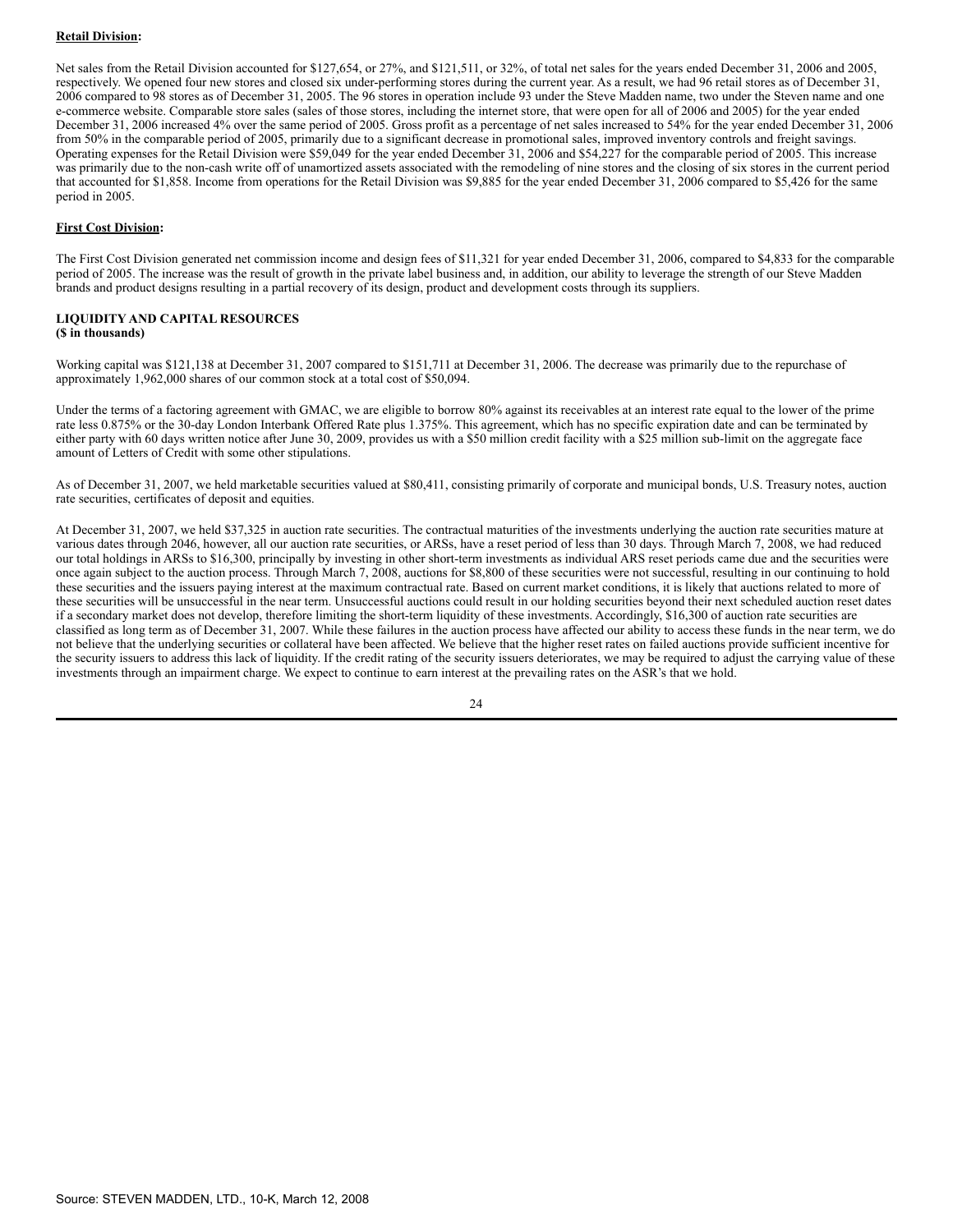On February 19, 2008, we announced a tender offer to purchase up to 2,600,000 shares of our common stock at a price not greater than \$20.00 nor less than \$16.50 per share. As of December 31, 2007, there were 20,117,983 shares of our common stock issued and outstanding, not including 5,662,055 of our issued shares held in treasury. The 2,600,000 shares that we are offering to purchase represent approximately 13% of the total number of issued shares. We anticipate that we will pay for the shares tendered in the offer from our available cash.

Management believes that, based upon our current financial position and available cash, cash equivalents and marketable securities, we will meet all of our financial commitments and operating needs, including the tender offer, for at least the next twelve months.

#### **OPERATING ACTIVITIES (\$ in thousands)**

During the year ended December 31, 2007, net cash provided by operating activities was \$59,907. The primary sources of cash were net income of \$35,690, increases in accounts payable and accrued expenses of \$9,443, decrease in inventories of \$6,463, and decreases in the amount due from factor of \$5,409. The primary uses of cash were increases in prepaid expenses, prepaid taxes, deposits and other assets of \$3,189, a decrease in accrued incentive compensation of \$3,359 and an increase in note receivable of \$3,126.

#### **INVESTING ACTIVITIES (\$ in thousands)**

During the year ended December 31, 2007, we invested \$66,505 in marketable securities and received \$76,192 from the maturities and sales of securities. Also, we invested \$9,080 in the acquisition of privately held Compo Enhancements, LLC, which served as a third party provider of e-commerce solutions for us since late in 2005. The acquisition enables us to fully integrate our e-commerce business into our Retail Division and operate its online business internally. Additionally, we made capital expenditures of \$12,965, principally for the seven new stores opened in the current period, the construction of two new stores scheduled to open in the early part of 2008, and the remodeling of ten existing stores, additional office space and upgrades to the telephone and management information systems.

#### **FINANCING ACTIVITIES (\$ in thousands)**

During the year ended December 31, 2007, we repurchased approximately 1,962,000 shares of our common stock at an average price of \$25.53 for a total cost of \$50,094. We received \$5,607 in cash and also realized a tax benefit of \$7,180 in connection with the exercise of stock options.

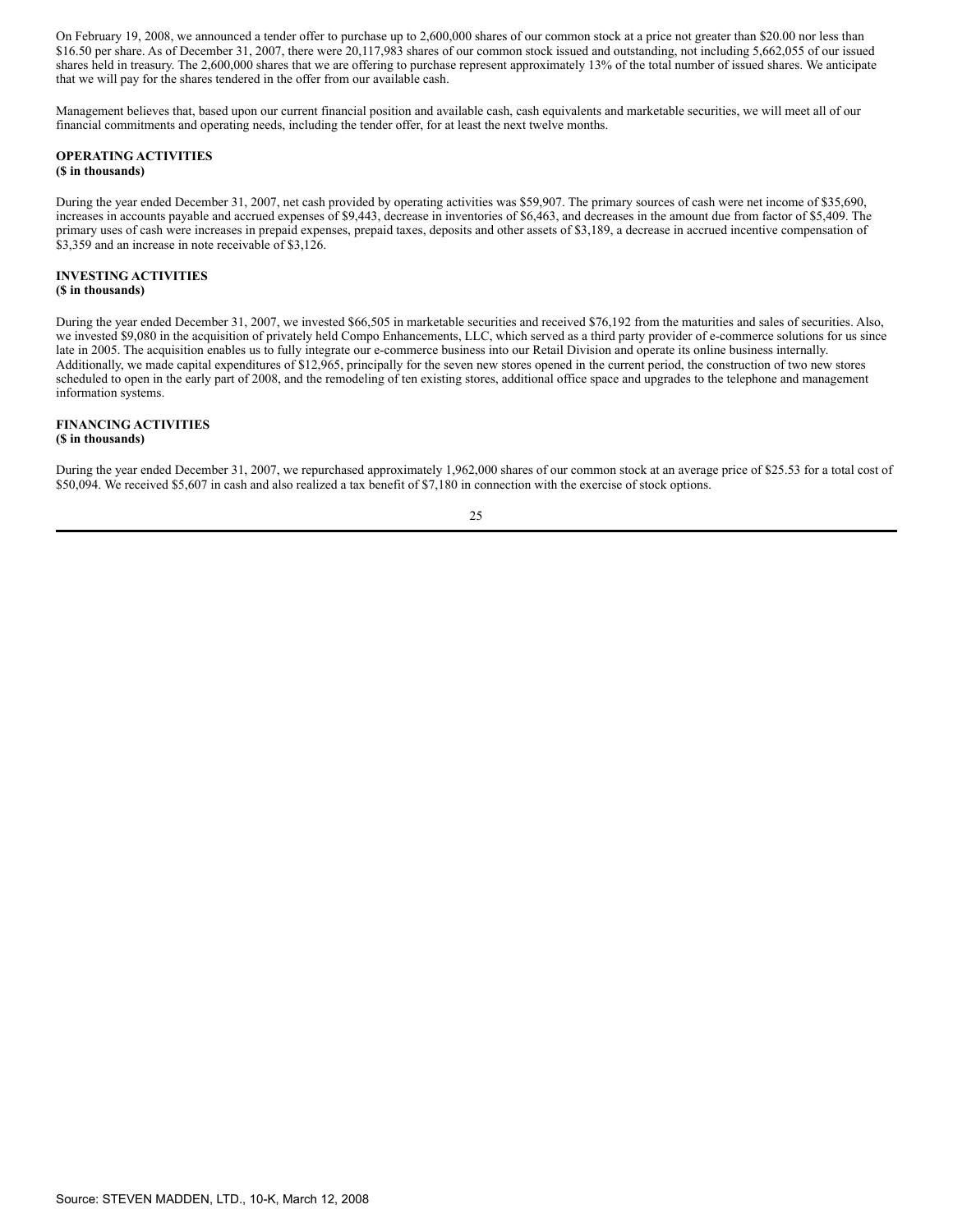#### **CONTRACTUAL OBLIGATIONS (\$ in thousands)**

Our contractual obligations as of December 31, 2007 were as follows:

|                                                                  |    |         | Payment due by period<br>$2013$ and |        |    |              |    |              |    |                |  |
|------------------------------------------------------------------|----|---------|-------------------------------------|--------|----|--------------|----|--------------|----|----------------|--|
| <b>Contractual Obligations</b>                                   |    | Total   |                                     | 2008   |    | 2009-2010    |    | 2011-2012    |    | after          |  |
| Operating lease obligations                                      | \$ | 126,172 | S.                                  | 16,560 | S. | 32,765       | \$ | 29,997       | S. | 46,850         |  |
| Purchase obligations                                             |    | 48,558  |                                     | 48,558 |    | $\mathbf{0}$ |    | $\mathbf{0}$ |    | $\overline{0}$ |  |
| Other long-term liabilities (future minimum royalty<br>payments) |    | 1,936   |                                     | 522    |    | 1,414        |    | $\theta$     |    | $\overline{0}$ |  |
| <b>Total</b>                                                     | \$ | 176,666 | \$                                  | 65,640 | S. | 34,179       | \$ | 29,997       | \$ | 46,850         |  |

At December 31, 2007, we had un-negotiated open letters of credit for the purchase of inventory of approximately \$1,974.

We have an employment agreement with Steven Madden, our Creative and Design Chief, which provides for an annual base salary of \$600 subject to certain specified adjustments through June 30, 2015. The agreement also provides for annual bonuses based on EBITDA, revenue of any new business, and royalty income over \$2 million, plus an equity grant and a non-accountable expense allowance.

On May 16, 2007, we acquired all of the outstanding equity interest of privately held Compo. The acquisition was completed for a consideration of \$9,679, including transaction costs.

On February 7, 2006 we acquired all of the equity interest of Daniel M. Friedman. The acquisition was completed for a consideration of \$18,710 including transaction costs. In addition, the purchase agreement includes certain earn-out provisions based on financial performance through 2008. The 2007 earn-out provision of \$3,956 was charged to goodwill and increased the total acquisition cost to \$22,666.

We have employment agreements with certain executive officers, which provide for the payment of compensation aggregating approximately \$2,372 in 2008 and \$1,080 in 2009. In addition, some of the employment agreements provide for a discretionary bonus and some provide for incentive compensation based on various performance criteria as well as other benefits including stock options. Our Chief Operating Officer is entitled to deferred compensation calculated as a percentage of his base salary.

Ninety-nine percent (99%) of our products are produced at overseas locations, the majority of which are located in China, with a small percentage located in Brazil, Italy, India and Spain. We have not entered into any long-term manufacturing or supply contracts with any of these foreign companies. We believe that a sufficient number of alternative sources exist outside of the United States for the manufacture of our products. We currently make approximately 99% of our purchases in U.S. dollars.

#### **INFLATION**

We do not believe that the relatively low rates of inflation experienced over the last few years in the United States, where we primarily compete, have had a significant effect on sales, expenses or profitability.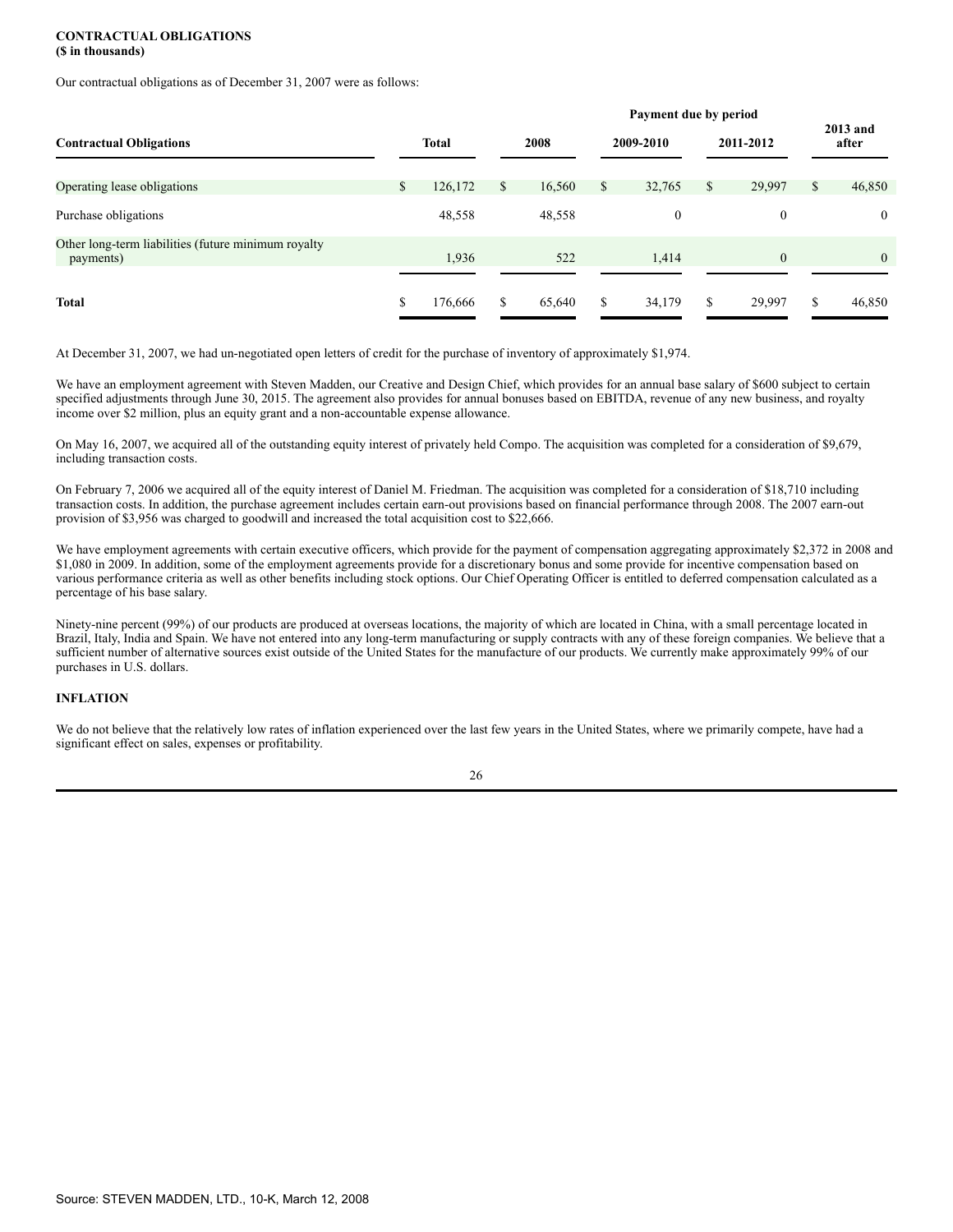#### **CRITICAL ACCOUNTING POLICIES AND THE USE OF ESTIMATES**

Management's Discussion and Analysis of Financial Condition and Results of Operations is based upon our Consolidated Financial Statements which have been prepared in accordance with generally accepted accounting principles in the United States. The preparation of these financial statements requires management to make estimates and judgments that affect the reported amounts of assets, liabilities, sales and expenses, and related disclosure of contingent assets and liabilities. Estimates by their nature are based on judgments and available information. Estimates are made based upon historical factors, current circumstances and the experience and judgment of management. Assumptions and estimates are evaluated on an ongoing basis and we may employ outside experts to assist in evaluations. Therefore, actual results could materially differ from those estimates under different assumptions and conditions. Management believes the following critical accounting estimates are more significantly affected by judgments and estimates used in the preparation of our Condensed Consolidated Financial Statements: allowance for bad debts, returns and customer chargebacks; inventory reserves; valuation of intangible assets; litigation reserves and cost of sales.

*Allowances for bad debts, returns and customer chargebacks*. We provide reserves against our trade accounts receivables for future customer chargebacks, co-op advertising allowances, discounts, returns and other miscellaneous deductions that relate to the current period. The reserve against our non-factored trade receivables also includes estimated losses that may result from customers' inability to pay. The amount of the reserve for bad debts, returns, discounts and compliance chargebacks are determined by analyzing aged receivables, current economic conditions, the prevailing retail environment and historical dilution levels for customers. As a result of a reevaluation of the retail environment, we revised our method for evaluating our allowance for customer markdowns and advertising chargebacks in the fourth quarter of 2005. In the past, we would look at historical dilution levels for customers to determine the allowance amount. Under the new methodology, we evaluate anticipated chargebacks by reviewing several performance indicators for our major customers. These performance indicators (which include inventory levels at the retail floors, sell through rates and gross margin levels) are analyzed by key account executives and the Vice President of Wholesale Sales to estimate the amount of the anticipated customer allowance. Failure to correctly estimate the amount of the reserve could materially impact our results of operations and financial position.

*Inventory reserves*. Inventories are stated at lower of cost or market, on a first-in, first-out basis. We review inventory on a regular basis for excess and slow moving inventory. The review is based on an analysis of inventory on hand, prior sales and expected net realizable value through future sales. The analysis includes a review of inventory quantities on hand at period-end in relation to year-to-date sales and projections for sales in the foreseeable future as well as subsequent sales. We consider quantities on hand in excess of estimated future sales to be at risk for market impairment. The net realizable value, or market value, is determined based on the estimate of sales prices of such inventory through off-price or discount store channels. The likelihood of any material inventory write-down is dependent primarily on the expectation of future consumer demand for our product. A misinterpretation or misunderstanding of future consumer demand for our product, the economy, or other failure to estimate correctly, in addition to abnormal weather patterns, could result in inventory valuation changes, either favorably or unfavorably, compared to the valuation determined to be appropriate as of the balance sheet date.

*Valuation of intangible assets*. SFAS No. 142, "Goodwill and Other Intangible Assets", which was adopted by us on January 1, 2002, requires that goodwill and intangible assets with indefinite lives no longer be amortized, but rather be tested for impairment at least annually. This pronouncement also requires that intangible assets with finite lives be amortized over their respective lives to their estimated residual values, and reviewed for impairment in accordance with SFAS No. 144, "Accounting for Impairment or Disposal of Long-lived Assets." In accordance with SFAS No. 144, long-lived assets, such as property, equipment, leasehold improvements and goodwill subject to amortization, are reviewed for impairment annually or whenever events or changes in circumstances indicate that the carrying amount of an asset may not be recoverable. Recoverability of assets to be held and used is measured by a comparison of the carrying amount of an asset to the estimated undiscounted future cash flows expected to be generated by the asset. If the carrying amount of an asset exceeds its estimated future cash flows, an impairment charge is recognized by the amount by which the carrying amount of the asset exceeds the fair value of the asset.

*Litigation reserves*. Estimated amounts for litigation claims that are probable and can be reasonably estimated are recorded as liabilities in our Consolidated Financial Statements. The likelihood of a material change in these estimated reserves would be dependent on new claims as they may arise and the favorable or unfavorable events of a particular litigation. As additional information becomes available, management will assess the potential liability related to the pending litigation and revise its estimates. Such revisions in management's estimates of the contingent liability could materially impact our results of operation and financial position.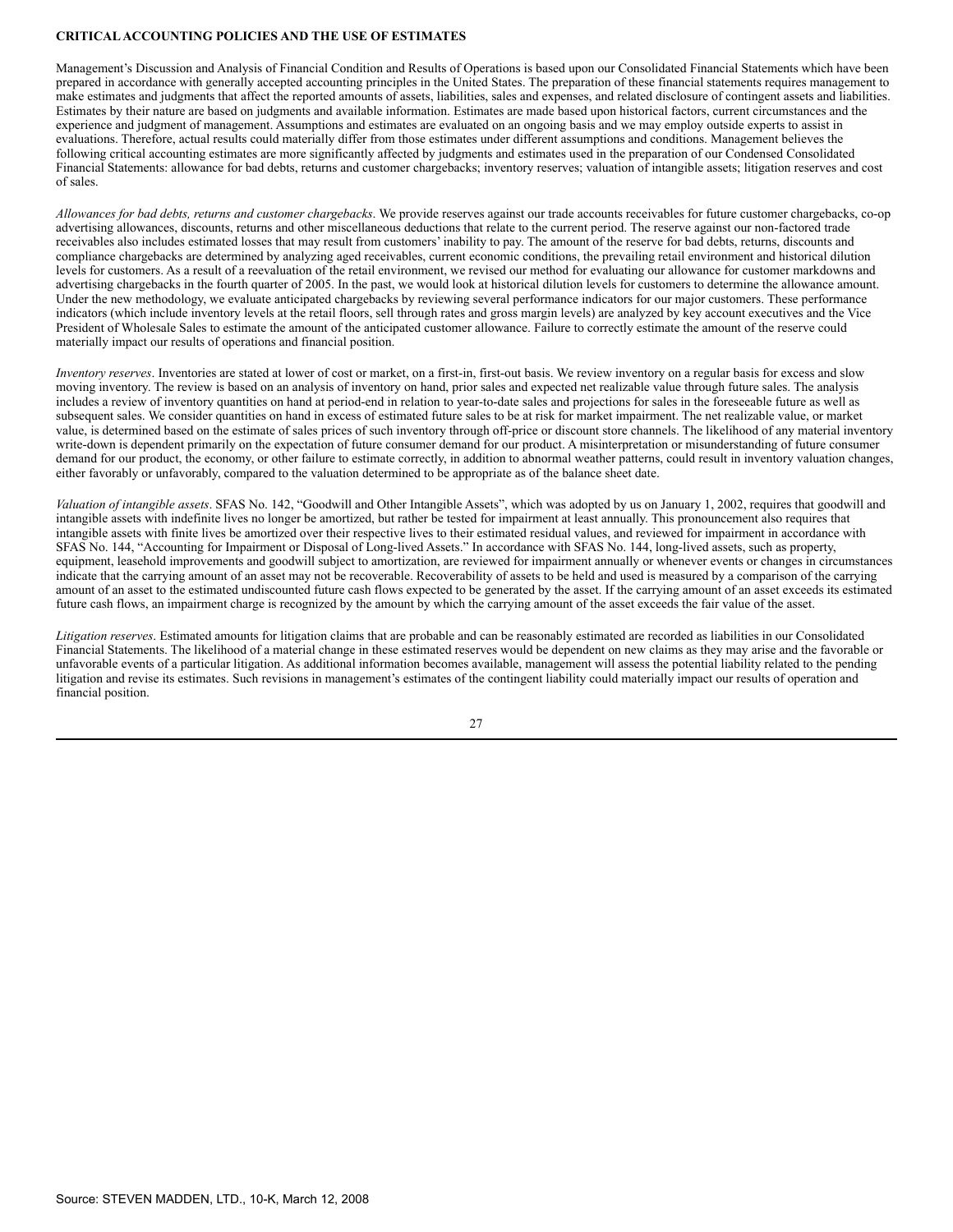<span id="page-32-0"></span>Cost of sales. All costs incurred to bring finished products to our distribution center and, in the Retail Division, the costs to bring products to our stores, are included in the cost of sales line item on our Consolidated Statement of Income. These include the cost of finished products, purchase commissions, letter of credit fees, brokerage fees, material and labor and related items, sample expenses, custom duty, inbound freight, royalty payments on licensed products, labels and product packaging. All warehouse and distribution costs are included in the operating expenses line item of our Consolidated Statement of Income. We classify shipping costs, if any, to customers as operating expenses. Our gross profit margins may not be comparable to other companies in the industry because some companies may include warehouse and distribution as a component of cost of sales, while other companies report on the same basis as we do and include them in operating expenses.

#### **ITEM 7A QUANTITATIVE AND QUALITATIVE DISCLOSURES ABOUT MARKET RISK (\$ in thousands)**

We do not engage in the trading of market risk sensitive instruments in the normal course of business. Our financing arrangements are subject to variable interest rates primarily based on the prime rate and LIBOR. An analysis of our credit agreement with GMAC and Wells Fargo Century can be found in Note C, "Due From Factors" to the Consolidated Financial Statements included in this Annual Report on Form 10-K.

As of December 31, 2007, we held marketable securities valued at \$80,411, which consist primarily of corporate and municipal bonds, U.S. treasury notes, certificates of deposit and auction rate securities that have various maturities through December 2046, as well as marketable equity securities. These securities are subject to interest rate risk and will decrease in value if interest rates increase. We currently have the ability to hold these securities until maturity. In addition, any decline in interest rates would be expected to reduce our interest income.

At December 31, 2007, we held \$37,325 in auction rate securities. The contractual maturities of the investments underlying the auction rate securities mature at various dates through 2046, however, all our auction rate securities, or ARSs, have a reset period of less than 30 days. Through March 7, 2008, we had reduced our total holdings in ARSs to \$16,300, principally by investing in other short-term investments as individual ARS reset periods came due and the securities were once again subject to the auction process. Through March 7, 2008, auctions for \$8,800 of these securities were not successful, resulting in our continuing to hold these securities and the issuers paying interest at the maximum contractual rate. Based on current market conditions, it is likely that auctions related to more of these securities will be unsuccessful in the near term. Unsuccessful auctions could result in our holding securities beyond their next scheduled auction reset dates if a secondary market does not develop, therefore limiting the short-term liquidity of these investments. Accordingly, \$16,300 of auction rate securities is classified as long term as of December 31, 2007. While these failures in the auction process have affected our ability to access these funds in the near term, we do not believe that the underlying securities or collateral have been affected. We believe that the higher reset rates on failed auctions provide sufficient incentive for the security issuers to address this lack of liquidity. If the credit rating of the security issuers deteriorates, we may be required to adjust the carrying value of these investments through an impairment charge. We expect to continue to earn interest at the prevailing rates on the ASR's that we hold.

#### **ITEM 8 FINANCIAL STATEMENTS AND SUPPLEMENTARY DATA**

See the financial statements following Item 15 of this Annual Report on Form 10-K.

#### **ITEM 9 CHANGES IN AND DISAGREEMENTS WITH ACCOUNTANTS ON ACCOUNTING AND FINANCIAL DISCLOSURE** None.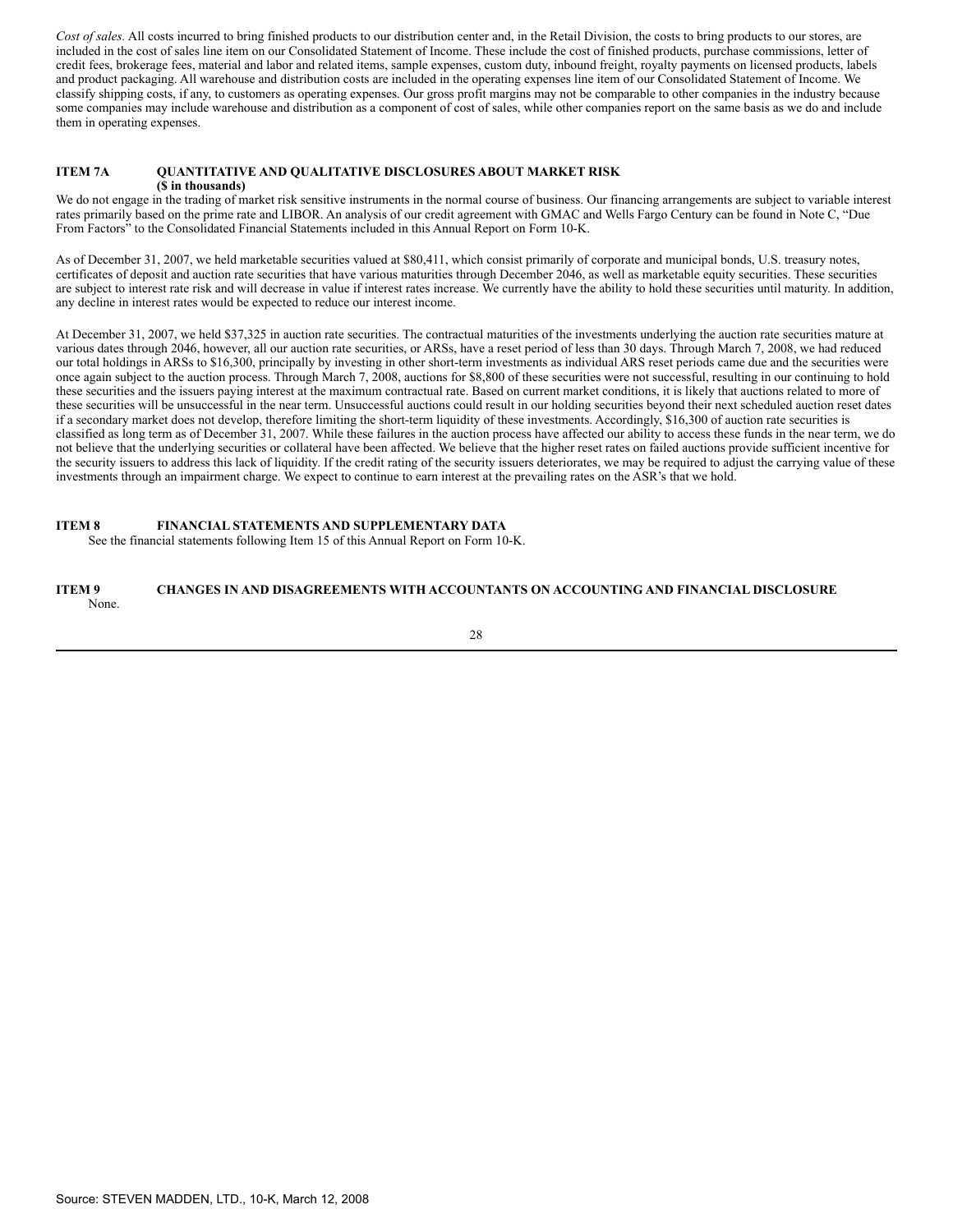#### <span id="page-33-0"></span>**ITEM 9A CONTROLS AND PROCEDURES**

*Disclosure Controls and Procedures*

As required by Rule 13a-15(b) of the Exchange Act, our management, including our Chief Executive Officer and Chief Financial Officer, has evaluated the effectiveness of our disclosure controls and procedures as of the end of the fiscal year covered by this Annual Report on Form 10-K. Based on that evaluation, the Chief Executive Officer and Chief Financial Officer have concluded that our disclosure controls and procedures (as defined in Rule 13a-15(e) under the Exchange Act) were effective as of the end of the fiscal year covered by this Annual Report on Form 10-K.

#### *Management's Annual Report on Internal Control Over Financial Reporting*

Management of Steven Madden, Ltd. is responsible for establishing and maintaining adequate internal control over financial reporting (as defined in Rule 13a-15(f) of the Securities Exchange Act of 1934).

Our internal control over financial reporting is a process designed to provide reasonable assurance regarding the reliability of financial reporting and the preparation of financial statements for external purpose in accordance with U.S. generally accepted accounting principles. Our internal control over financial reporting includes those policies and procedures that (1) pertain to maintenance of records that, in reasonable detail, accurately and fairly reflect the transactions and dispositions of our assets; (2) provide reasonable assurance that transactions are recorded as necessary to permit preparation of financial statements in accordance with U.S. generally accepted accounting principles, and that our receipts and expenditures are being made only in accordance with authorizations of management and directors; and (3) provide reasonable assurance regarding prevention or timely detection of unauthorized acquisition, use, or disposition of our assets that could have a material effect on the financial statements.

Because of its inherent limitations, internal control over financial reporting may not prevent or detect misstatements. Also, projections of any evaluation of effectiveness to future periods are subject to the risk that controls may become inadequate because of changes in conditions, or that the degree of compliance with the policies or procedures may deteriorate.

Under the supervision of and with the participation of the Chief Executive Officer and the Chief Financial Officer, our management conducted an assessment of the effectiveness of our internal control over financial reporting based on the framework and criteria established in Internal Control–Integrated Framework, issued by the Committee of Sponsoring Organizations of the Treadway Commission. Based on this assessment our management has concluded that, as of December 31, 2007, our internal control over financial reporting was effective.

#### *Attestation Report of our Independent Registered Public Accounting Firm*

 Our Independent Registered Public Accounting Firm, Eisner LLP, has audited and issued a report on our internal control over financial reporting. The report of Eisner LLP appears below.

To the Board of Directors and Stockholders Steven Madden, Ltd.

We have audited Steven Madden, Ltd. and subsidiaries' (the "Company") internal control over financial reporting as of December 31, 2007, based on criteria established in Internal Control-Integrated Framework issued by the Committee of Sponsoring Organizations of the Treadway Commission ("COSO"). The Company's management is responsible for maintaining effective internal control over financial reporting and for its assessment of the effectiveness of internal control over financial reporting, included in the accompanying Management's Annual Report on Internal Control over Financial Reporting. Our responsibility is to express an opinion on the Company's internal control over financial reporting based on our audit.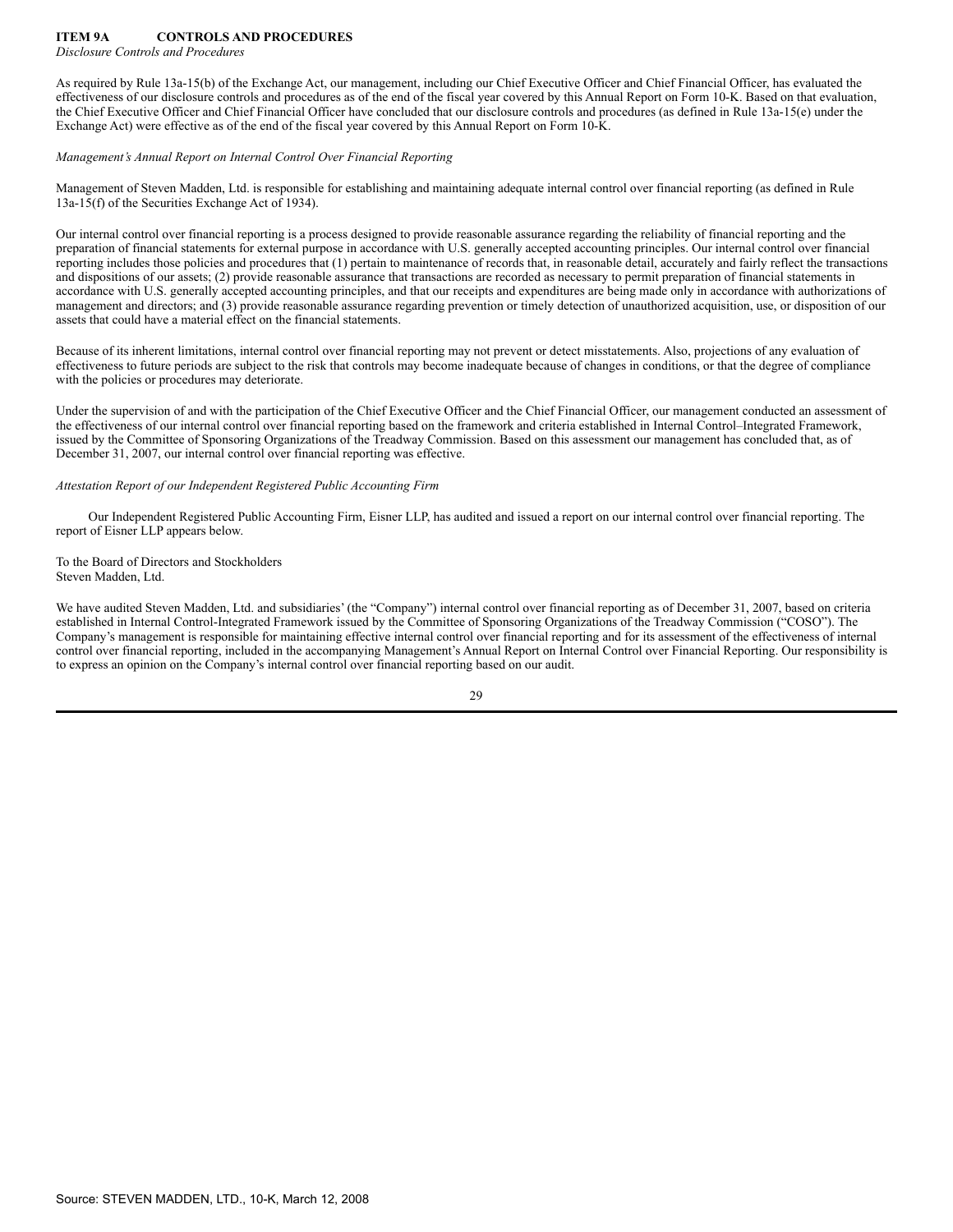<span id="page-34-0"></span>We conducted our audit in accordance with the standards of the Public Company Accounting Oversight Board (United States). Those standards require that we plan and perform the audit to obtain reasonable assurance about whether effective internal control over financial reporting was maintained in all material respects. Our audit included obtaining an understanding of internal control over financial reporting, assessing the risk that a material weakness exists, and testing and evaluating the design and operating effectiveness of internal control based on the assessed risk. Our audit also included performing such other procedures as we considered necessary in the circumstances. We believe that our audit provides a reasonable basis for our opinion.

A company's internal control over financial reporting is a process designed to provide reasonable assurance regarding the reliability of financial reporting and the preparation of financial statements for external purposes in accordance with generally accepted accounting principles. A company's internal control over financial reporting includes those policies and procedures that (i) pertain to the maintenance of records that, in reasonable detail, accurately and fairly reflect the transactions and dispositions of the assets of the company; (ii) provide reasonable assurance that transactions are recorded as necessary to permit preparation of financial statements in accordance with generally accepted accounting principles, and that receipts and expenditures of the company are being made only in accordance with authorizations of management and directors of the company; and (iii) provide reasonable assurance regarding prevention or timely detection of unauthorized acquisition, use, or disposition of the company's assets that could have a material effect on the financial statements.

Because of its inherent limitations, internal control over financial reporting may not prevent or detect misstatements. Also, projections of any evaluation of effectiveness to future periods are subject to the risk that controls may become inadequate because of changes in conditions, or that the degree of compliance with the policies or procedures may deteriorate.

In our opinion, Steven Madden, Ltd. and subsidiaries maintained, in all material respects, effective internal control over financial reporting as of December 31, 2007, based on criteria established in Internal Control - Integrated Framework issued by COSO.

We also have audited, in accordance with the standards of the Public Company Accounting Oversight Board (United States), the consolidated balance sheets of Steven Madden, Ltd. and subsidiaries as of December 31, 2007 and 2006, and the related consolidated statements of income, changes in stockholders' equity, and cash flows for the years in the three-year period ended December 31, 2007, and our report dated March 10, 2008 expressed an unqualified opinion on those consolidated financial statements.

Eisner LLP

New York, New York March 10, 2008

#### *Changes in Internal Control Over Financial Reporting*

 As required by Rule 13a-15(d) under the Exchange Act, our management, including our Chief Executive Officer and Chief Financial Officer, has evaluated our internal controls over financial reporting to determine whether any changes occurred during the fourth quarter of 2007 that have materially affected, or are reasonably likely to materially affect, our internal control over financial reporting. Based on that evaluation, there has been no such material change during the fourth quarter of 2007.

**ITEM 9B OTHER INFORMATION** None.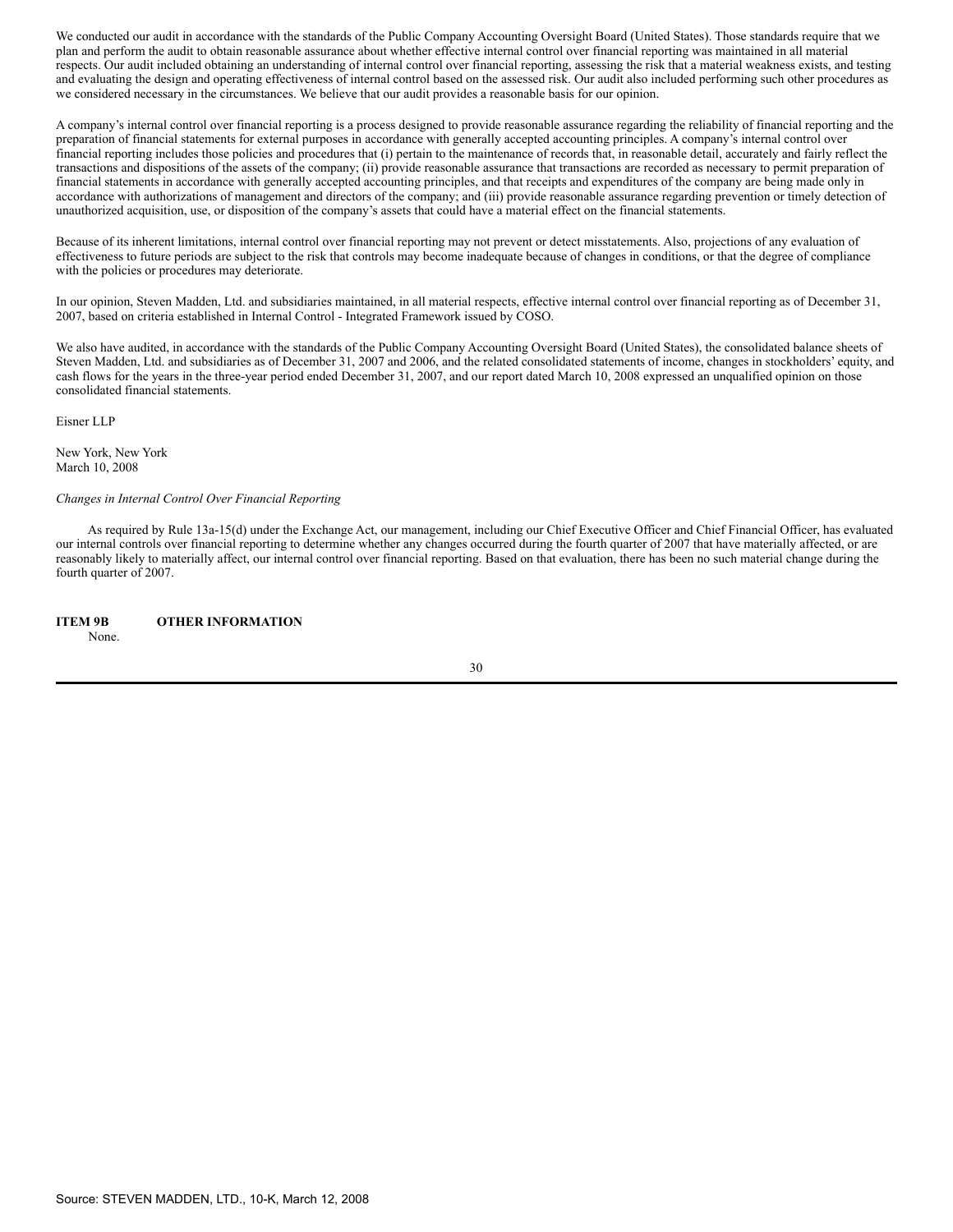#### **PART III**

#### <span id="page-35-0"></span>**ITEM 10 DIRECTORS, EXECUTIVE OFFICERS AND CORPORATE GOVERNANCE**

 The information required to be furnished pursuant to this item will be set forth in our proxy statement for the 2008 Annual Meeting of Stockholders, and is incorporated herein by reference.

#### **ITEM 11 EXECUTIVE COMPENSATION**

 The information required to be furnished pursuant to this item will be set forth in our proxy statement for the 2008 Annual Meeting of Stockholders, and is incorporated herein by reference.

#### **ITEM 12 SECURITY OWNERSHIP OF CERTAIN BENEFICIAL OWNERS AND MANAGEMENT AND RELATED STOCKHOLDER MATTERS**

 The information required to be furnished pursuant to this item will be set forth in our proxy statement for the 2007 Annual Meeting of Stockholders, and is incorporated herein by reference.

#### **ITEM 13 CERTAIN RELATIONSHIPS AND RELATED TRANSACTIONS, AND DIRECTOR INDEPENDENCE**

 The information required to be furnished pursuant to this item will be set forth in our proxy statement for the 2008 Annual Meeting of Stockholders, and is incorporated herein by reference.

#### **ITEM 14 PRINCIPAL ACCOUNTANT FEES AND SERVICES**

 The information required to be furnished pursuant to this item will be set forth in our proxy statement for the 2008 Annual Meeting of Stockholders, and is incorporated herein by reference.

**PART IV**

#### **ITEM 15 EXHIBITS AND FINANCIAL STATEMENT SCHEDULES**

*(a)(1) Financial Statements*

The following consolidated financial statements of Steven Madden, Ltd. and subsidiaries are included in Item 8: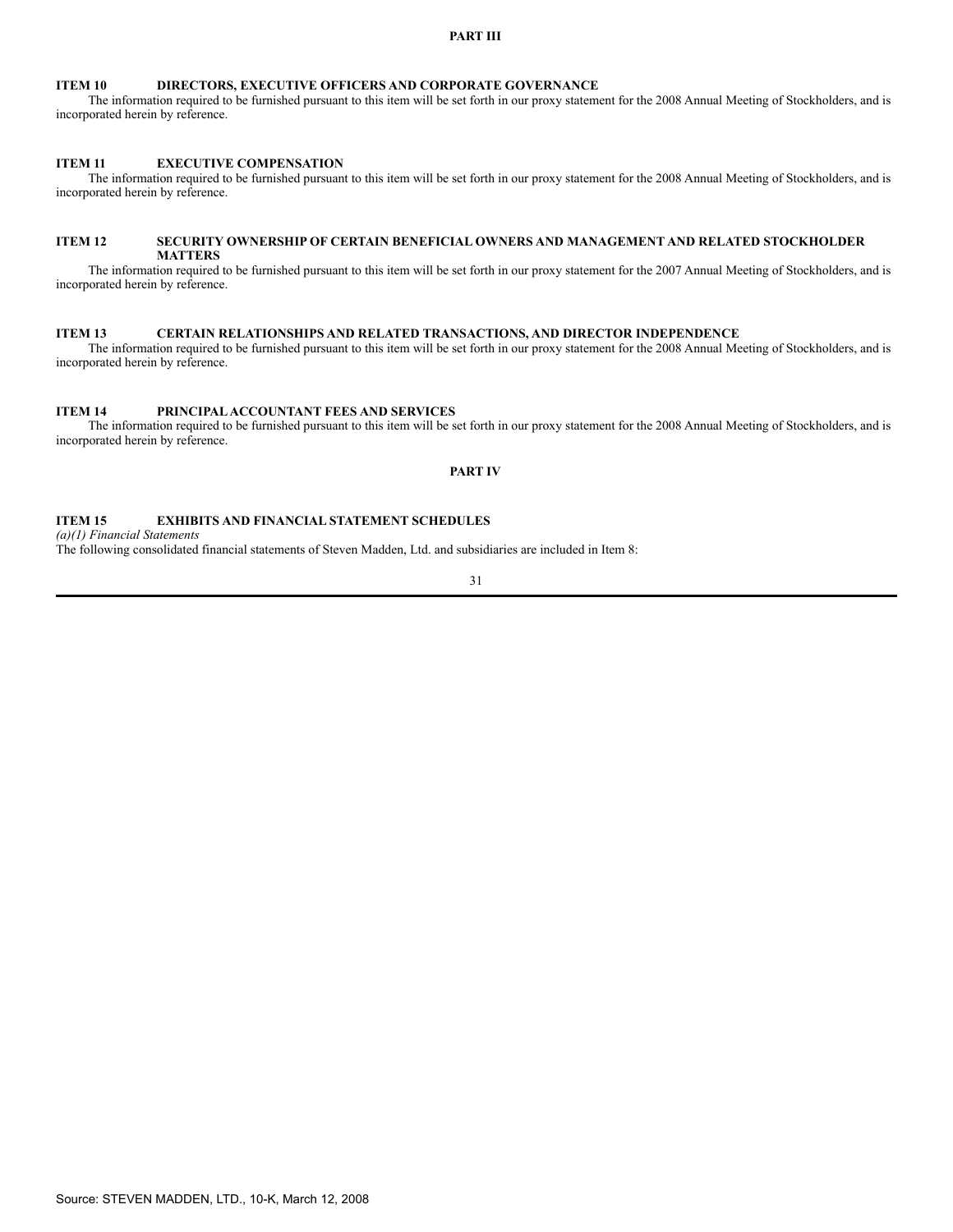# **Contents**

|                                                                                                    | Page  |
|----------------------------------------------------------------------------------------------------|-------|
| <b>Consolidated Financial Statements</b>                                                           |       |
| Report of Independent Registered Public Accounting Firm                                            | $F-2$ |
| Balance sheets as of December 31, 2007 and 2006                                                    | $F-3$ |
| Statements of income for the years ended December 31, 2007, 2006 and 2005                          | $F-4$ |
| Statements of changes in stockholders' equity for the years ended December 31, 2007, 2006 and 2005 | $F-5$ |
| Statements of cash flows for the years ended December 31, 2007, 2006 and 2005                      | $F-7$ |
| Notes to financial statements                                                                      | $F-8$ |
| $F-1$                                                                                              |       |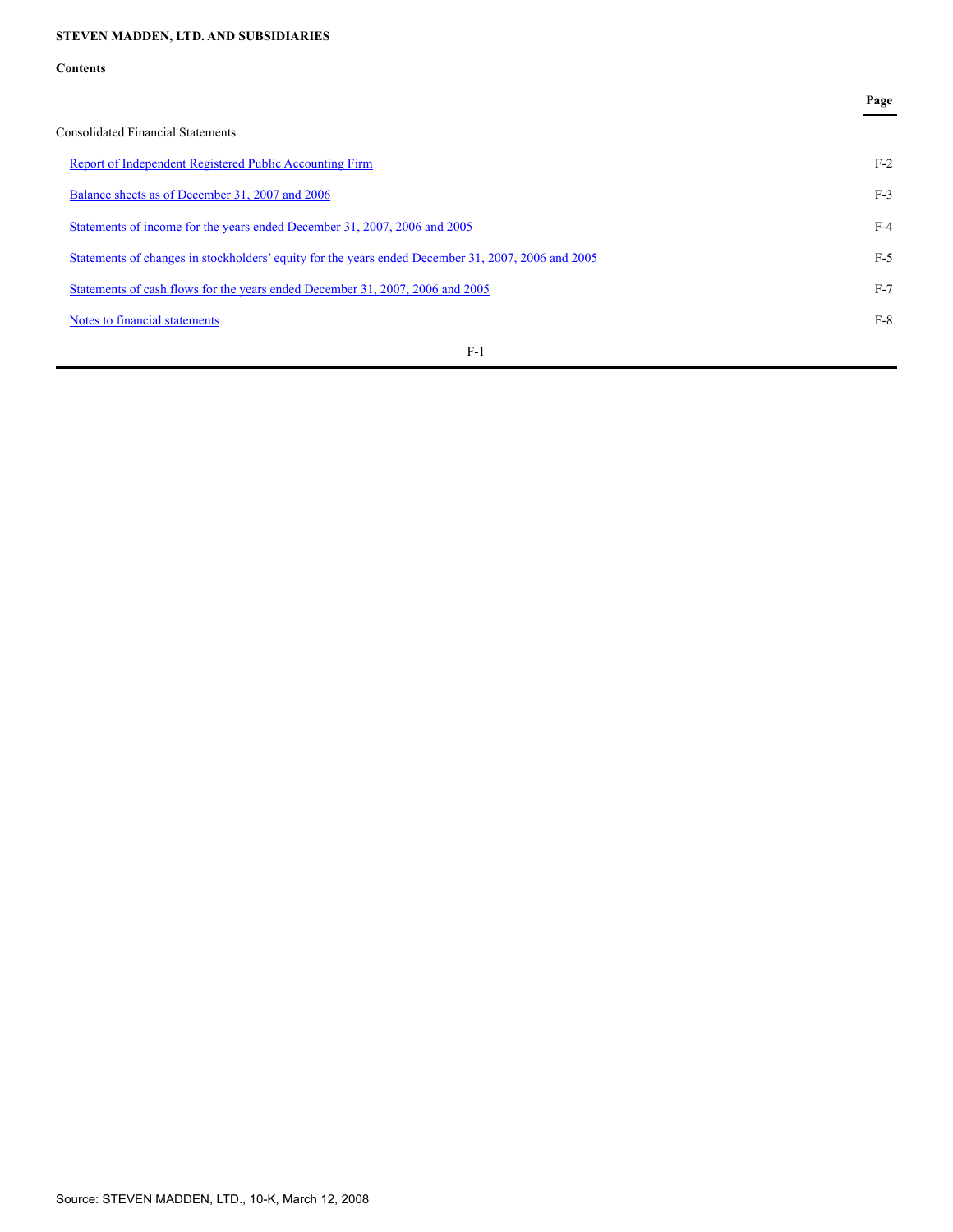# <span id="page-37-0"></span>**REPORT OF INDEPENDENT REGISTERED PUBLIC ACCOUNTING FIRM**

To the Board of Directors and Stockholders Steven Madden, Ltd.

We have audited the accompanying consolidated balance sheets of Steven Madden, Ltd. and subsidiaries (the "Company") as of December 31, 2007 and 2006, and the related consolidated statements of income, changes in stockholders' equity and cash flows for the years in the three-year period ended December 31, 2007. These financial statements are the responsibility of the Company's management. Our responsibility is to express an opinion on these financial statements based on our audits.

We conducted our audits in accordance with the standards of the Public Company Accounting Oversight Board (United States). Those standards require that we plan and perform the audit to obtain reasonable assurance about whether the financial statements are free of material misstatement. An audit includes examining, on a test basis, evidence supporting the amounts and disclosures in the financial statements. An audit also includes assessing the accounting principles used and significant estimates made by management, as well as evaluating the overall financial statement presentation. We believe that our audits provide a reasonable basis for our opinion.

In our opinion, the financial statements referred to above present fairly, in all material respects, the consolidated financial position of Steven Madden, Ltd. and subsidiaries as of December 31, 2007 and 2006, and the consolidated results of their operations and their consolidated cash flows for each of the years in the three-year period ended December 31, 2007 in conformity with U.S. generally accepted accounting principles.

As discussed in Notes K and G to the consolidated financial statements, the Company adopted the provisions of Financial Accounting Standards Board Interpretation No. 48, "Accounting for Uncertainty in Income Taxes, an Interpretation of FASB Statement No. 109", effective January 1, 2007 and its method of accounting for stock-based compensation in accordance with Statement of Financial Accounting Standards No. 123, (Revised 2004) "Share-Based Payment", effective January 1, 2006, respectively.

We also have audited, in accordance with the standards of the Public Company Accounting Oversight Board (United States), Steven Madden, Ltd. and subsidiaries' internal control over financial reporting as of December 31, 2007, based on criteria established in Internal Control–Integrated Framework issued by the Committee of Sponsoring Organizations of the Treadway Commission (COSO), and our report dated March 10, 2008 expressed an unqualified opinion thereon.

/s/ Eisner LLP

New York, New York March 10, 2008

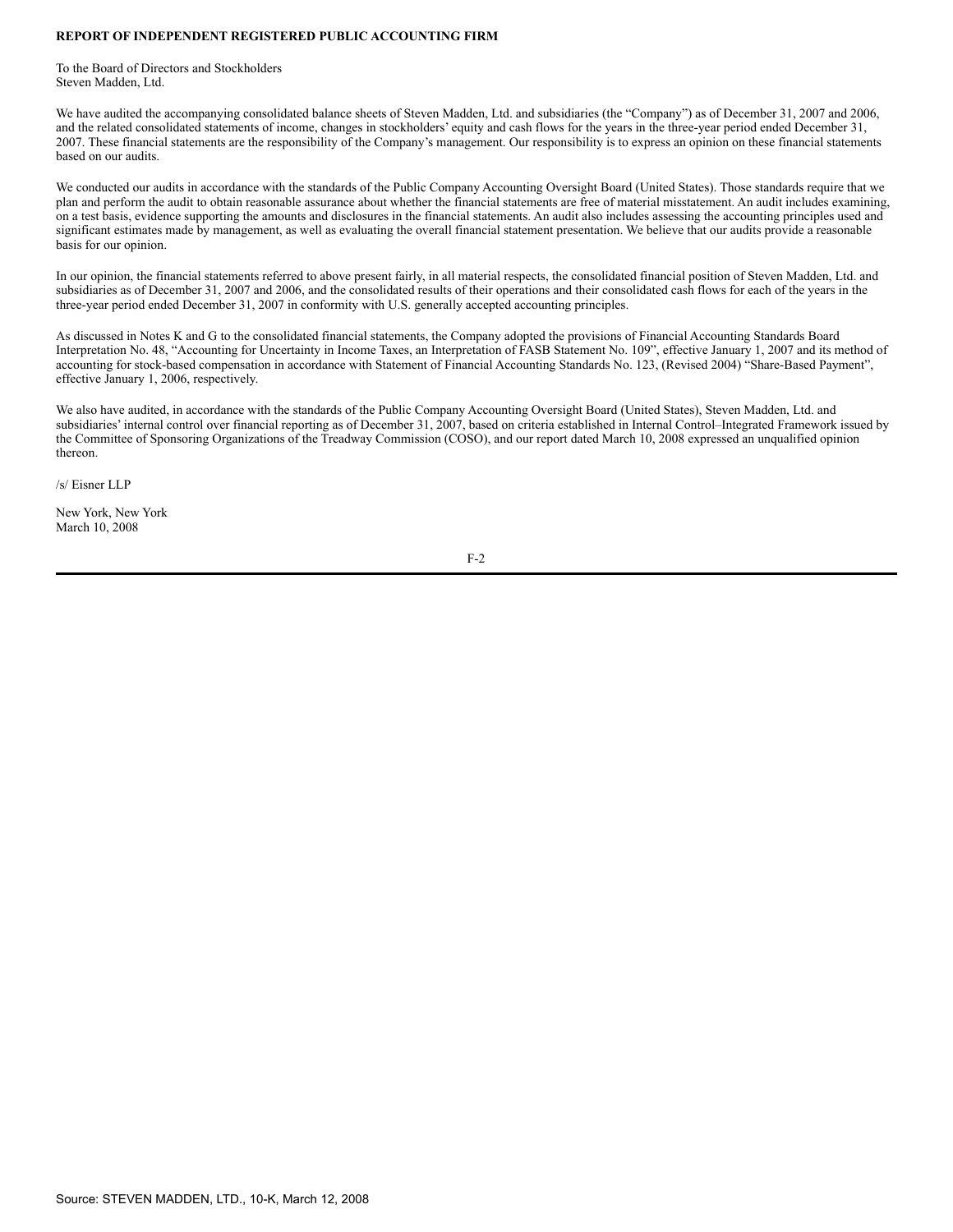# <span id="page-38-0"></span>**Consolidated Balance Sheets**

(in thousands, except per share data)

|                                                                                                                                                                                                                                                                                                                              |    | 2007      |    | 2006           |
|------------------------------------------------------------------------------------------------------------------------------------------------------------------------------------------------------------------------------------------------------------------------------------------------------------------------------|----|-----------|----|----------------|
| <b>ASSETS</b>                                                                                                                                                                                                                                                                                                                |    |           |    |                |
| Current assets:                                                                                                                                                                                                                                                                                                              |    |           |    |                |
| Cash and cash equivalents                                                                                                                                                                                                                                                                                                    | \$ | 29,446    | \$ | 19,204         |
| Accounts receivable - net of allowances of \$1,967 and \$1,009                                                                                                                                                                                                                                                               |    | 8,351     |    | 7,317          |
| Due from factors - net of allowances of \$13,479 and \$11,499                                                                                                                                                                                                                                                                |    | 32,819    |    | 40,208         |
| Inventories                                                                                                                                                                                                                                                                                                                  |    | 27,197    |    | 33,660         |
| Marketable securities - available for sale                                                                                                                                                                                                                                                                                   |    | 51,028    |    | 72,542         |
| Prepaid expenses and other current assets                                                                                                                                                                                                                                                                                    |    | 5,840     |    | 5,929          |
|                                                                                                                                                                                                                                                                                                                              |    | 4,819     |    | 1,084          |
| Prepaid taxes<br>Deferred taxes                                                                                                                                                                                                                                                                                              |    |           |    |                |
|                                                                                                                                                                                                                                                                                                                              |    | 9,355     |    | 8,099          |
| Total current assets                                                                                                                                                                                                                                                                                                         |    | 168,855   |    | 188,043        |
|                                                                                                                                                                                                                                                                                                                              |    |           |    |                |
| Note receivable – related party                                                                                                                                                                                                                                                                                              |    | 3,126     |    |                |
| Property and equipment, net                                                                                                                                                                                                                                                                                                  |    | 28,653    |    | 22,842         |
| Deferred taxes                                                                                                                                                                                                                                                                                                               |    | 7,232     |    | 6,794          |
| Deposits and other                                                                                                                                                                                                                                                                                                           |    | 3,202     |    | 2,965          |
| Marketable securities - available for sale                                                                                                                                                                                                                                                                                   |    | 29,383    |    | 17,139         |
| Goodwill - net                                                                                                                                                                                                                                                                                                               |    | 15,922    |    | 6,465          |
| Intangibles - net                                                                                                                                                                                                                                                                                                            |    | 10,148    |    | 7,144          |
| Total assets                                                                                                                                                                                                                                                                                                                 | S  | 266,521   | \$ | 251,392        |
| <b>LIABILITIES</b>                                                                                                                                                                                                                                                                                                           |    |           |    |                |
| Current liabilities:                                                                                                                                                                                                                                                                                                         |    |           |    |                |
| Accounts payable                                                                                                                                                                                                                                                                                                             | \$ | 24,827    | \$ | 12,784         |
| Accrued expenses                                                                                                                                                                                                                                                                                                             |    | 16,757    |    | 14,056         |
| Accrued incentive compensation                                                                                                                                                                                                                                                                                               |    | 6,133     |    | 9,492          |
|                                                                                                                                                                                                                                                                                                                              |    |           |    |                |
| Total current liabilities                                                                                                                                                                                                                                                                                                    |    | 47,717    |    | 36,332         |
|                                                                                                                                                                                                                                                                                                                              |    |           |    |                |
| Deferred rent                                                                                                                                                                                                                                                                                                                |    | 3,470     |    | 3,136          |
| <b>Total liabilities</b>                                                                                                                                                                                                                                                                                                     |    | 51,187    |    | 39,468         |
| Commitments, contingencies and other – see notes $J &L$                                                                                                                                                                                                                                                                      |    |           |    |                |
| <b>STOCKHOLDERS' EQUITY</b><br>Preferred stock - \$.0001 par value, 5,000 shares authorized; none issued; Series A Junior Participating<br>preferred stock - \$.0001 par value, 60 shares authorized; none issued<br>Common stock - \$.0001 par value, 90,000 shares authorized, 25,780 and 24,806 shares issued, 20,118 and |    |           |    |                |
| 21,106 shares outstanding at December 31, 2007 and 2006, respectively                                                                                                                                                                                                                                                        |    | 3         |    | $\overline{2}$ |
| Additional paid-in capital                                                                                                                                                                                                                                                                                                   |    | 129,913   |    | 112,692        |
| Retained earnings                                                                                                                                                                                                                                                                                                            |    | 169,263   |    | 133,561        |
| Other comprehensive loss:                                                                                                                                                                                                                                                                                                    |    |           |    |                |
| Unrealized loss on marketable securities (net of taxes)                                                                                                                                                                                                                                                                      |    | (61)      |    | (641)          |
| Treasury stock $-5,662$ and 3,700 shares at cost at December 31, 2007 and 2006, respectively                                                                                                                                                                                                                                 |    | (83, 784) |    | (33,690)       |
|                                                                                                                                                                                                                                                                                                                              |    |           |    |                |
| Total stockholders' equity                                                                                                                                                                                                                                                                                                   |    | 215,334   |    | 211,924        |
| Total liabilities and stockholders' equity                                                                                                                                                                                                                                                                                   | \$ | 266,521   | \$ | 251,392        |
| See notes to financial statements                                                                                                                                                                                                                                                                                            |    |           |    |                |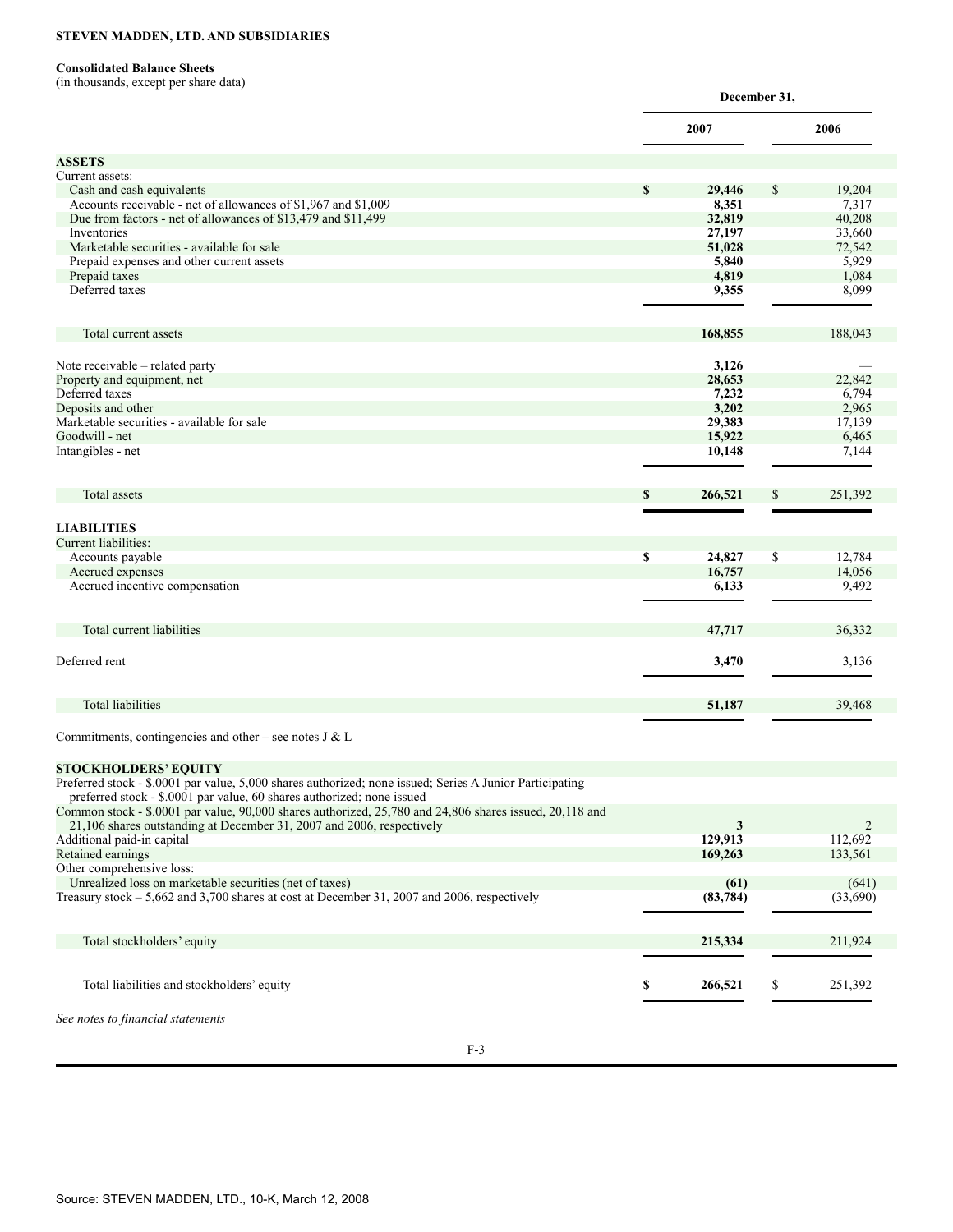## <span id="page-39-0"></span>**Consolidated Statements of Income**

(in thousands, except per share data)

| (in mousanus, except per share data)                                 | <b>Years Ended December 31,</b> |            |              |            |    |            |  |  |  |  |  |
|----------------------------------------------------------------------|---------------------------------|------------|--------------|------------|----|------------|--|--|--|--|--|
|                                                                      | 2007                            |            |              | 2006       |    | 2005       |  |  |  |  |  |
| Net sales:                                                           |                                 |            |              |            |    |            |  |  |  |  |  |
| Wholesale                                                            | $\sqrt{\ }$                     | 310,405    | \$           | 347,509    | \$ | 254,275    |  |  |  |  |  |
| Retail                                                               |                                 | 120,645    |              | 127,654    |    | 121,511    |  |  |  |  |  |
|                                                                      |                                 | 431,050    |              | 475,163    |    | 375,786    |  |  |  |  |  |
|                                                                      |                                 |            |              |            |    |            |  |  |  |  |  |
| Cost of sales:                                                       |                                 |            |              |            |    |            |  |  |  |  |  |
| Wholesale                                                            |                                 | 205,584    |              | 218,014    |    | 175,292    |  |  |  |  |  |
| Retail                                                               |                                 | 52,062     |              | 58,720     |    | 61,339     |  |  |  |  |  |
|                                                                      |                                 |            |              |            |    |            |  |  |  |  |  |
|                                                                      |                                 | 257,646    |              | 276,734    |    | 236,631    |  |  |  |  |  |
| Gross profit:                                                        |                                 |            |              |            |    |            |  |  |  |  |  |
| Wholesale                                                            |                                 | 104,821    |              | 129,495    |    | 78,983     |  |  |  |  |  |
| Retail                                                               |                                 | 68,583     |              | 68,934     |    | 60,172     |  |  |  |  |  |
|                                                                      |                                 |            |              |            |    |            |  |  |  |  |  |
|                                                                      |                                 | 173,404    |              | 198,429    |    | 139,155    |  |  |  |  |  |
| Commission and licensing fee income - net                            |                                 | 18,351     |              | 14,246     |    | 7,119      |  |  |  |  |  |
| Operating expenses                                                   |                                 | (138, 841) |              | (134, 377) |    | (114, 185) |  |  |  |  |  |
| Impairment of goodwill                                               |                                 |            |              |            |    | (519)      |  |  |  |  |  |
|                                                                      |                                 |            |              |            |    |            |  |  |  |  |  |
| Income before other income (expenses) and provision for income taxes |                                 | 52,914     |              | 78,298     |    | 31,570     |  |  |  |  |  |
| Other income (expenses):                                             |                                 |            |              |            |    |            |  |  |  |  |  |
| Interest income                                                      |                                 | 3,876      |              | 3,703      |    | 2,554      |  |  |  |  |  |
| Interest expense                                                     |                                 | (65)       |              | (100)      |    | (164)      |  |  |  |  |  |
| Loss on sale of marketable securities                                |                                 | (589)      |              | (967)      |    | (500)      |  |  |  |  |  |
|                                                                      |                                 |            |              |            |    |            |  |  |  |  |  |
| Income before provision for income taxes                             |                                 | 56,136     |              | 80,934     |    | 33,460     |  |  |  |  |  |
| Provision for income taxes                                           |                                 | 20,446     |              | 34,684     |    | 14,260     |  |  |  |  |  |
|                                                                      |                                 |            |              |            |    |            |  |  |  |  |  |
| Net income                                                           | \$                              | 35,690     | \$           | 46,250     | \$ | 19,200     |  |  |  |  |  |
| <b>Basic income per share</b>                                        | \$                              | 1.73       | \$           | 2.21       | \$ | 0.95       |  |  |  |  |  |
|                                                                      |                                 |            |              |            |    |            |  |  |  |  |  |
| <b>Diluted income per share</b>                                      | \$                              | 1.68       | $\mathbb{S}$ | 2.09       | \$ | 0.92       |  |  |  |  |  |
|                                                                      |                                 |            |              |            |    |            |  |  |  |  |  |
| Basic weighted average shares of common stock outstanding            |                                 | 20,647     |              | 20,906     |    | 20,112     |  |  |  |  |  |
| Effect of dilutive securities - options and restricted stock         |                                 | 645        |              | 1,195      |    | 806        |  |  |  |  |  |
|                                                                      |                                 |            |              |            |    |            |  |  |  |  |  |
| Diluted weighted average shares of common stock outstanding          |                                 | 21,292     |              | 22,101     |    | 20,918     |  |  |  |  |  |
|                                                                      |                                 |            |              |            |    |            |  |  |  |  |  |
| Dividends paid per share of common stock                             | $\mathbb S$                     | 0.00       | \$           | 1.00       | \$ | 0.67       |  |  |  |  |  |
|                                                                      |                                 |            |              |            |    |            |  |  |  |  |  |
| See notes to financial statements                                    |                                 |            |              |            |    |            |  |  |  |  |  |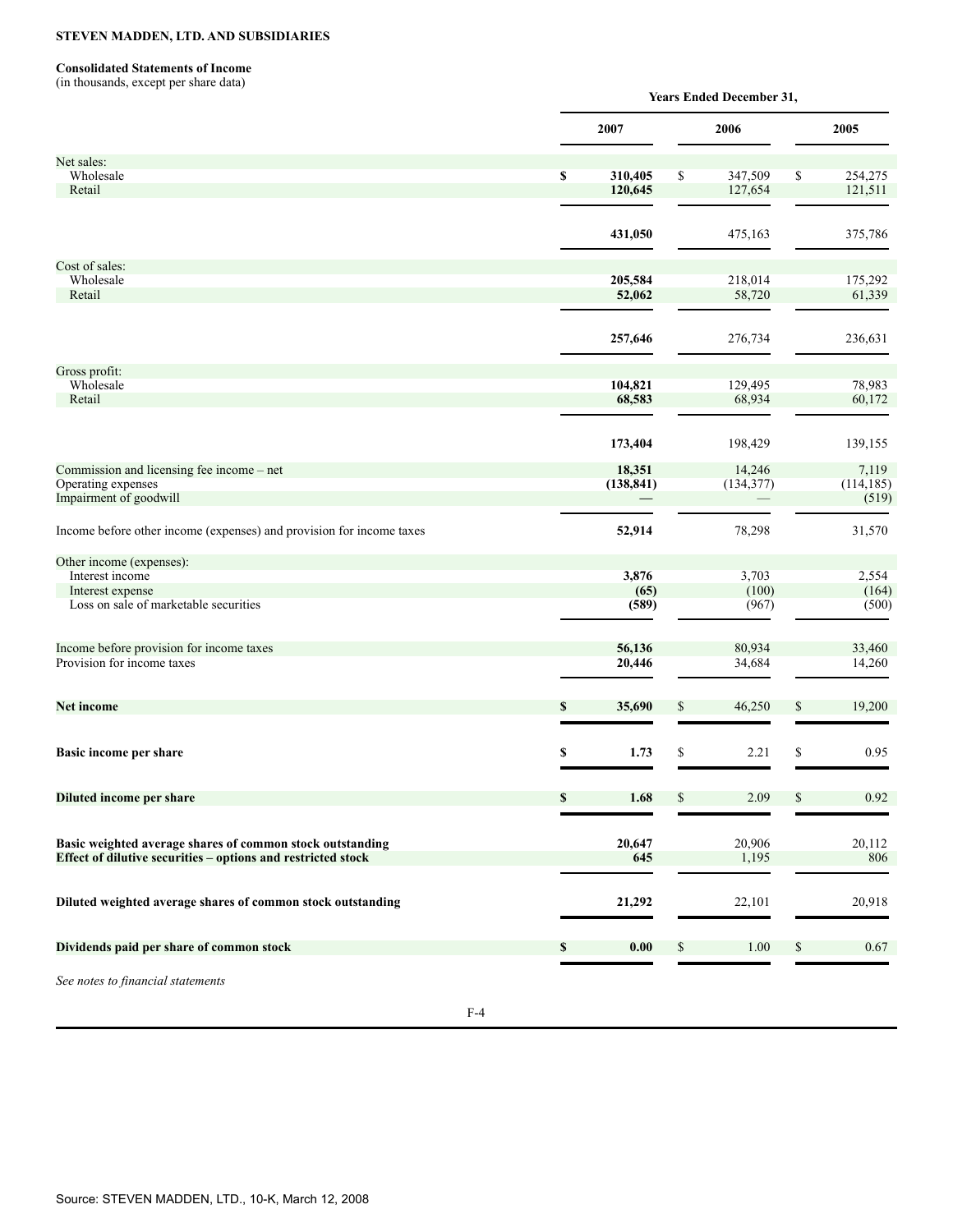# <span id="page-40-0"></span>**Consolidated Statements of Changes in Stockholders' Equity**

(in thousands)

|                                                                               | <b>Common Stock</b> |        |                |                                      |         |                             |           |                          |
|-------------------------------------------------------------------------------|---------------------|--------|----------------|--------------------------------------|---------|-----------------------------|-----------|--------------------------|
|                                                                               | <b>Shares</b>       | Amount |                | <b>Additional Paid-in</b><br>Capital |         | <b>Retained</b><br>Earnings |           | Unearned<br>Compensation |
|                                                                               |                     |        |                |                                      |         |                             |           |                          |
| <b>Balance - December 31, 2004</b>                                            | 21,912              | \$     | 1              | S                                    | 80,631  | \$                          | 103,451   | \$<br>(703)              |
| Exercise of stock options                                                     | 2,133               |        | 1              |                                      | 16,482  |                             |           |                          |
| Tax benefit from exercise of options                                          |                     |        |                |                                      | 4,604   |                             |           |                          |
| Issuance of fully vested restricted stock<br>Cash in lieu of restricted stock | 180                 |        |                |                                      | (1,767) |                             |           |                          |
| Amortization of unearned compensation                                         |                     |        |                |                                      |         |                             |           | 703                      |
| Unrealized holding loss on marketable securities<br>(net of taxes of \$199)   |                     |        |                |                                      |         |                             |           |                          |
| Net income                                                                    |                     |        |                |                                      |         |                             | 19,200    |                          |
| Comprehensive income                                                          |                     |        |                |                                      |         |                             |           |                          |
| Cash dividend paid                                                            |                     |        |                |                                      |         |                             | (13, 813) |                          |
| Common stock purchased for treasury                                           |                     |        |                |                                      |         |                             |           |                          |
|                                                                               |                     |        |                |                                      |         |                             |           |                          |
| <b>Balance - December 31, 2005</b>                                            | 24,225              |        | $\overline{2}$ |                                      | 99,950  |                             | 108,838   |                          |
| Exercise of stock options                                                     | 551                 |        |                |                                      | 6,837   |                             |           |                          |
| Tax benefit from exercise of options                                          |                     |        |                |                                      | 3,611   |                             |           |                          |
| Issuance of fully vested restricted stock                                     | 30                  |        |                |                                      |         |                             |           |                          |
| Stock-based compensation                                                      |                     |        |                |                                      | 2,294   |                             |           |                          |
| Unrealized holding loss on marketable securities<br>(net of taxes of \$476)   |                     |        |                |                                      |         |                             |           |                          |
| Net income                                                                    |                     |        |                |                                      |         |                             | 46,250    |                          |
| Comprehensive income                                                          |                     |        |                |                                      |         |                             |           |                          |
| Cash dividend paid                                                            |                     |        |                |                                      |         |                             | (21, 527) |                          |
| Common stock purchased for treasury                                           |                     |        |                |                                      |         |                             |           |                          |
|                                                                               |                     |        |                |                                      |         |                             |           |                          |
| Balance - December 31, 2006                                                   | 24,806              |        | $\overline{2}$ |                                      | 112,692 |                             | 133,561   |                          |
| Exercise of stock options                                                     | 863                 |        | $\mathbf{1}$   |                                      | 5,607   |                             |           |                          |
| Tax benefit from exercise of options                                          |                     |        |                |                                      | 7,180   |                             |           |                          |
| Issuance of fully vested restricted stock                                     | 111                 |        |                |                                      |         |                             |           |                          |
| Stock-based compensation                                                      |                     |        |                |                                      | 4,434   |                             |           |                          |
| Unrealized holding gain on marketable securities<br>(net of taxes of \$426)   |                     |        |                |                                      |         |                             |           |                          |
| Net income                                                                    |                     |        |                |                                      |         |                             | 35,690    |                          |
| Comprehensive income                                                          |                     |        |                |                                      |         |                             |           |                          |
| Forfeiture of accrued dividends                                               |                     |        |                |                                      |         |                             | 12        |                          |
| Common stock purchased for treasury                                           |                     |        |                |                                      |         |                             |           |                          |
| Balance - December 31, 2007                                                   | 25,780              | S      | 3              | \$                                   | 129,913 | \$                          | 169,263   | \$                       |

*See notes to financial statements*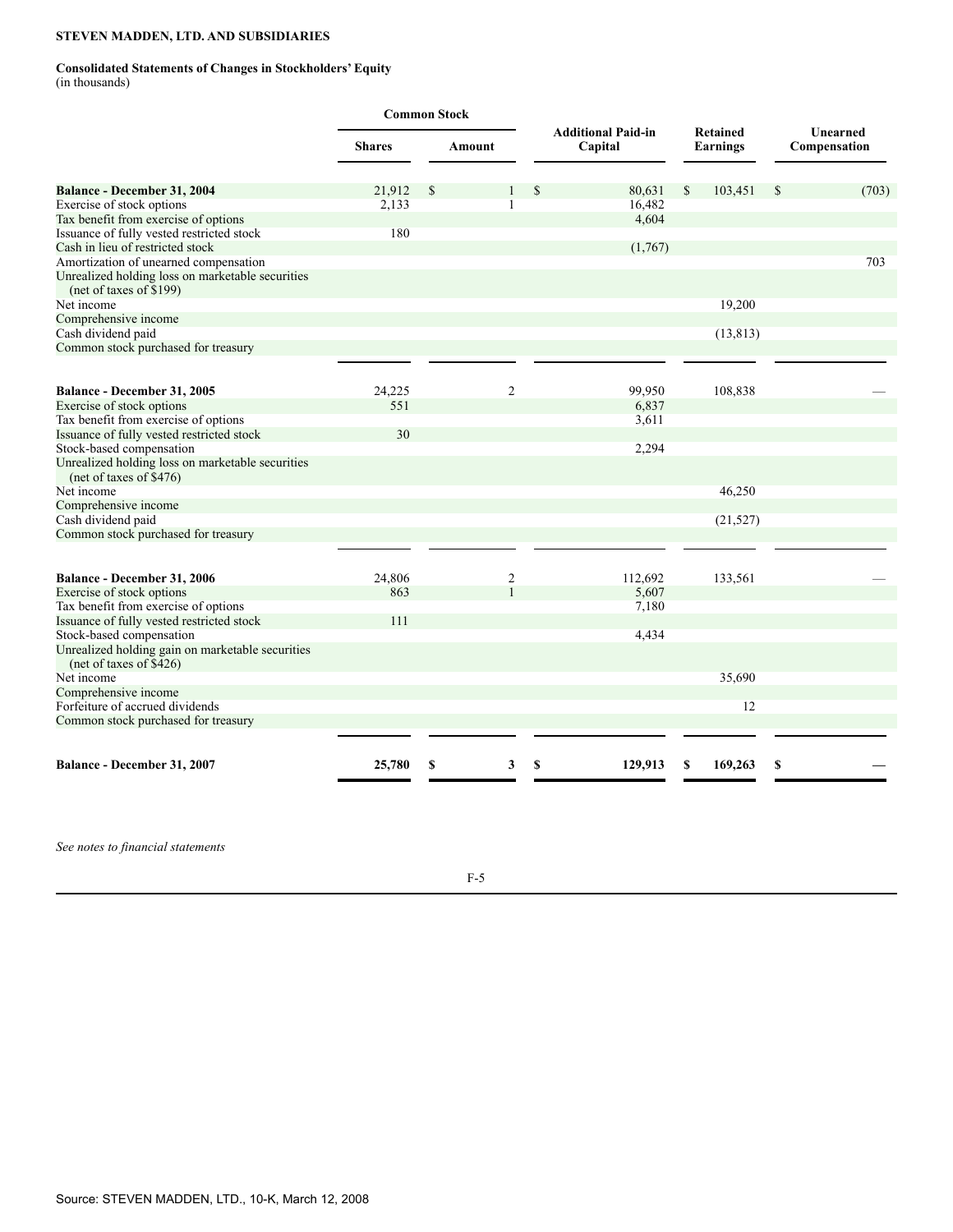# **Consolidated Statements of Changes in Stockholders' Equity (Continued)** (in thousands)

| <b>Shares</b><br>(1,024)<br>2,685<br>(275)<br>666<br>(1,299)<br>3,351 | -S    | Amount<br>$(17,691)$ \$<br>(7, 735)<br>(25, 426) |          | Stockholders'<br>Equity<br>164,665<br>16,483<br>4,604<br>(1,767)<br>703<br>(275)<br>19,200<br>(13, 813)<br>(7, 735)<br>182,065<br>6,837<br>3,611<br>2,294<br>658<br>46,250 | \$<br>S        | Comprehensive<br><b>Income</b> |
|-----------------------------------------------------------------------|-------|--------------------------------------------------|----------|----------------------------------------------------------------------------------------------------------------------------------------------------------------------------|----------------|--------------------------------|
|                                                                       |       |                                                  |          |                                                                                                                                                                            |                |                                |
|                                                                       |       |                                                  |          |                                                                                                                                                                            |                | (275)                          |
|                                                                       |       |                                                  |          |                                                                                                                                                                            |                |                                |
|                                                                       |       |                                                  |          |                                                                                                                                                                            |                |                                |
|                                                                       |       |                                                  |          |                                                                                                                                                                            |                |                                |
|                                                                       |       |                                                  |          |                                                                                                                                                                            |                |                                |
|                                                                       |       |                                                  |          |                                                                                                                                                                            |                |                                |
|                                                                       |       |                                                  |          |                                                                                                                                                                            |                | 19,200                         |
|                                                                       |       |                                                  |          |                                                                                                                                                                            |                |                                |
|                                                                       |       |                                                  |          |                                                                                                                                                                            |                | 18,925                         |
|                                                                       |       |                                                  |          |                                                                                                                                                                            |                |                                |
|                                                                       |       |                                                  |          |                                                                                                                                                                            |                |                                |
|                                                                       |       |                                                  |          |                                                                                                                                                                            |                | 658<br>46,250<br>46,908        |
|                                                                       |       |                                                  |          |                                                                                                                                                                            |                |                                |
|                                                                       |       |                                                  |          |                                                                                                                                                                            |                |                                |
|                                                                       |       |                                                  |          |                                                                                                                                                                            |                |                                |
|                                                                       |       |                                                  |          |                                                                                                                                                                            |                |                                |
|                                                                       |       |                                                  |          |                                                                                                                                                                            |                |                                |
|                                                                       |       |                                                  |          |                                                                                                                                                                            |                |                                |
|                                                                       |       |                                                  |          |                                                                                                                                                                            |                |                                |
|                                                                       |       |                                                  |          |                                                                                                                                                                            |                |                                |
|                                                                       |       |                                                  |          |                                                                                                                                                                            |                |                                |
|                                                                       |       |                                                  |          |                                                                                                                                                                            |                |                                |
|                                                                       |       |                                                  |          |                                                                                                                                                                            |                |                                |
|                                                                       |       |                                                  |          | (21, 527)                                                                                                                                                                  |                |                                |
| 349                                                                   |       | (8,264)                                          |          | (8,264)                                                                                                                                                                    |                |                                |
|                                                                       |       |                                                  |          |                                                                                                                                                                            |                |                                |
| (641)<br>3,700                                                        |       | (33,690)                                         |          | 211,924                                                                                                                                                                    |                |                                |
|                                                                       |       |                                                  |          | 5,608<br>7,180                                                                                                                                                             |                |                                |
|                                                                       |       |                                                  |          |                                                                                                                                                                            |                |                                |
|                                                                       |       |                                                  |          | 4,434                                                                                                                                                                      |                |                                |
|                                                                       |       |                                                  |          |                                                                                                                                                                            |                |                                |
|                                                                       |       |                                                  |          | 580                                                                                                                                                                        |                | 580                            |
|                                                                       |       |                                                  |          | 35,690                                                                                                                                                                     |                | 35,690                         |
|                                                                       |       |                                                  |          |                                                                                                                                                                            | \$             | 36,270                         |
|                                                                       |       |                                                  |          |                                                                                                                                                                            |                |                                |
|                                                                       |       |                                                  |          |                                                                                                                                                                            |                |                                |
|                                                                       |       |                                                  |          |                                                                                                                                                                            |                |                                |
|                                                                       |       |                                                  |          | 215,334                                                                                                                                                                    |                |                                |
|                                                                       | 1,962 | (61)<br>5,662<br>\$                              | (50,094) | $(83,784)$ \$                                                                                                                                                              | 12<br>(50,094) |                                |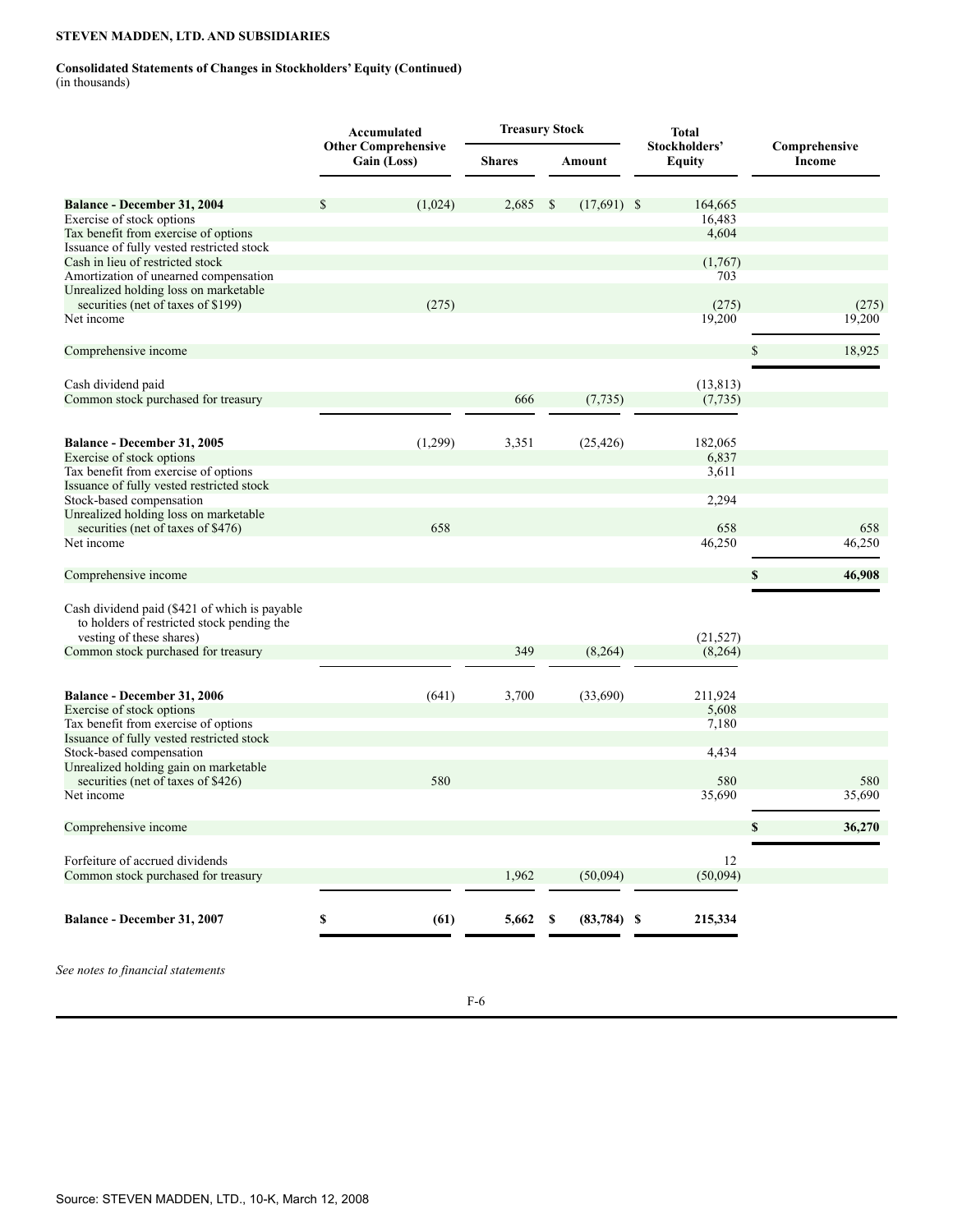#### <span id="page-42-0"></span>**Consolidated Statements of Cash Flows**

| (in thousands)                                                                    |      | <b>Years Ended December 31,</b> |               |           |      |           |  |  |  |  |  |
|-----------------------------------------------------------------------------------|------|---------------------------------|---------------|-----------|------|-----------|--|--|--|--|--|
| Cash flows from operating activities:                                             | 2007 |                                 |               | 2006      | 2005 |           |  |  |  |  |  |
| Net income                                                                        | S    | 35,690                          | $\mathcal{S}$ | 46,250    | \$   | 19,200    |  |  |  |  |  |
| Adjustments to reconcile net income to net cash provided by operating activities: |      |                                 |               |           |      |           |  |  |  |  |  |
| Stock-based compensation                                                          |      | 4,434                           |               | 2,294     |      | 703       |  |  |  |  |  |
| Excess tax benefits from the exercise of options                                  |      | (7,180)                         |               | (3,611)   |      | (4,604)   |  |  |  |  |  |
| Depreciation and amortization                                                     |      | 8,435                           |               | 6,705     |      | 5,120     |  |  |  |  |  |
| Loss on disposal of fixed assets                                                  |      | 760                             |               | 1,857     |      | 535       |  |  |  |  |  |
| Impairment of goodwill                                                            |      |                                 |               |           |      | 519       |  |  |  |  |  |
| Deferred taxes                                                                    |      | (2,120)                         |               | (4,210)   |      | (2,691)   |  |  |  |  |  |
| Provision for doubtful accounts and chargebacks                                   |      | 2,938                           |               | 3,048     |      | 5,485     |  |  |  |  |  |
| Deferred rent expense                                                             |      | 334                             |               | 379       |      | 669       |  |  |  |  |  |
| Realized loss on sale of marketable securities                                    |      | 589                             |               | 967       |      | 500       |  |  |  |  |  |
| Changes in:                                                                       |      |                                 |               |           |      |           |  |  |  |  |  |
| Accounts receivable                                                               |      | (1,992)                         |               | (2,275)   |      | (1,197)   |  |  |  |  |  |
| Due from factors                                                                  |      | 5,409                           |               | (10, 136) |      | (3,282)   |  |  |  |  |  |
| Notes receivable - related party                                                  |      | (3, 126)                        |               |           |      |           |  |  |  |  |  |
| Inventories                                                                       |      | 6,463                           |               | 635       |      | 5,972     |  |  |  |  |  |
| Prepaid expenses, prepaid taxes, deposits and other assets                        |      | 3,189                           |               | 1,478     |      | 3,980     |  |  |  |  |  |
| Accounts payable and accrued expenses                                             |      | 9,443                           |               | (6, 136)  |      | 4,320     |  |  |  |  |  |
| Accrued incentive compensation                                                    |      | (3,359)                         |               | 6,163     |      | 2,909     |  |  |  |  |  |
|                                                                                   |      |                                 |               |           |      |           |  |  |  |  |  |
| Net cash provided by operating activities                                         |      | 59,907                          |               | 43,408    |      | 38,138    |  |  |  |  |  |
| Cash flows from investing activities:                                             |      |                                 |               |           |      |           |  |  |  |  |  |
| Purchase of property and equipment                                                |      | (12,965)                        |               | (9,511)   |      | (5,822)   |  |  |  |  |  |
| Purchases of marketable securities                                                |      |                                 |               |           |      |           |  |  |  |  |  |
|                                                                                   |      | (66, 505)                       |               | (44,690)  |      | (27, 252) |  |  |  |  |  |
| Maturity/sale of marketable securities                                            |      | 76,192                          |               | 21,434    |      | 9,153     |  |  |  |  |  |
| Acquisitions, net of cash acquired                                                |      | (9,080)                         |               | (15,357)  |      |           |  |  |  |  |  |
| Net cash used in investing activities                                             |      | (12, 358)                       |               | (48, 124) |      | (23, 921) |  |  |  |  |  |
| <b>Cash flows from financing activities:</b>                                      |      |                                 |               |           |      |           |  |  |  |  |  |
| Proceeds from exercise of stock options                                           |      | 5,607                           |               | 6,837     |      | 16,483    |  |  |  |  |  |
| Excess tax benefit from the exercise of options                                   |      | 7,180                           |               | 3,611     |      | 4,604     |  |  |  |  |  |
| Cash dividend paid                                                                |      | $\overline{\phantom{0}}$        |               | (21,106)  |      | (13, 813) |  |  |  |  |  |
| Cash in lieu of restricted stock                                                  |      | <u>e a</u>                      |               |           |      | (1,767)   |  |  |  |  |  |
| Common stock purchased for treasury                                               |      | (50,094)                        |               | (8,264)   |      | (7, 735)  |  |  |  |  |  |
|                                                                                   |      |                                 |               |           |      |           |  |  |  |  |  |
| Net cash used in financing activities                                             |      | (37,307)                        |               | (18, 922) |      | (2,228)   |  |  |  |  |  |
|                                                                                   |      |                                 |               |           |      |           |  |  |  |  |  |
| Net increase (decrease) in cash and cash equivalents                              |      | 10,242                          |               | (23, 638) |      | 11,989    |  |  |  |  |  |
| Cash and cash equivalents - beginning of year                                     |      | 19,204                          |               | 42,842    |      | 30,853    |  |  |  |  |  |
| Cash and cash equivalents - end of year                                           | \$   | 29,446                          | S             | 19,204    | \$   | 42,842    |  |  |  |  |  |
| Supplemental disclosures of cash flow information:                                |      |                                 |               |           |      |           |  |  |  |  |  |
| Cash paid during the year for:                                                    |      |                                 |               |           |      |           |  |  |  |  |  |
| Interest                                                                          | \$   | 65                              | \$            | 100       | \$   | 164       |  |  |  |  |  |
| Income taxes                                                                      |      | 20,178                          | \$            |           |      |           |  |  |  |  |  |
| Non-cash transactions                                                             | \$   |                                 |               | 33,886    | \$   | 12,536    |  |  |  |  |  |
|                                                                                   |      |                                 |               |           |      |           |  |  |  |  |  |
| Dividend accrual (forfeitures) related to restricted stock                        | \$   | $(16)$ \$                       |               | 421       | \$   |           |  |  |  |  |  |
| See notes to financial statements                                                 |      |                                 |               |           |      |           |  |  |  |  |  |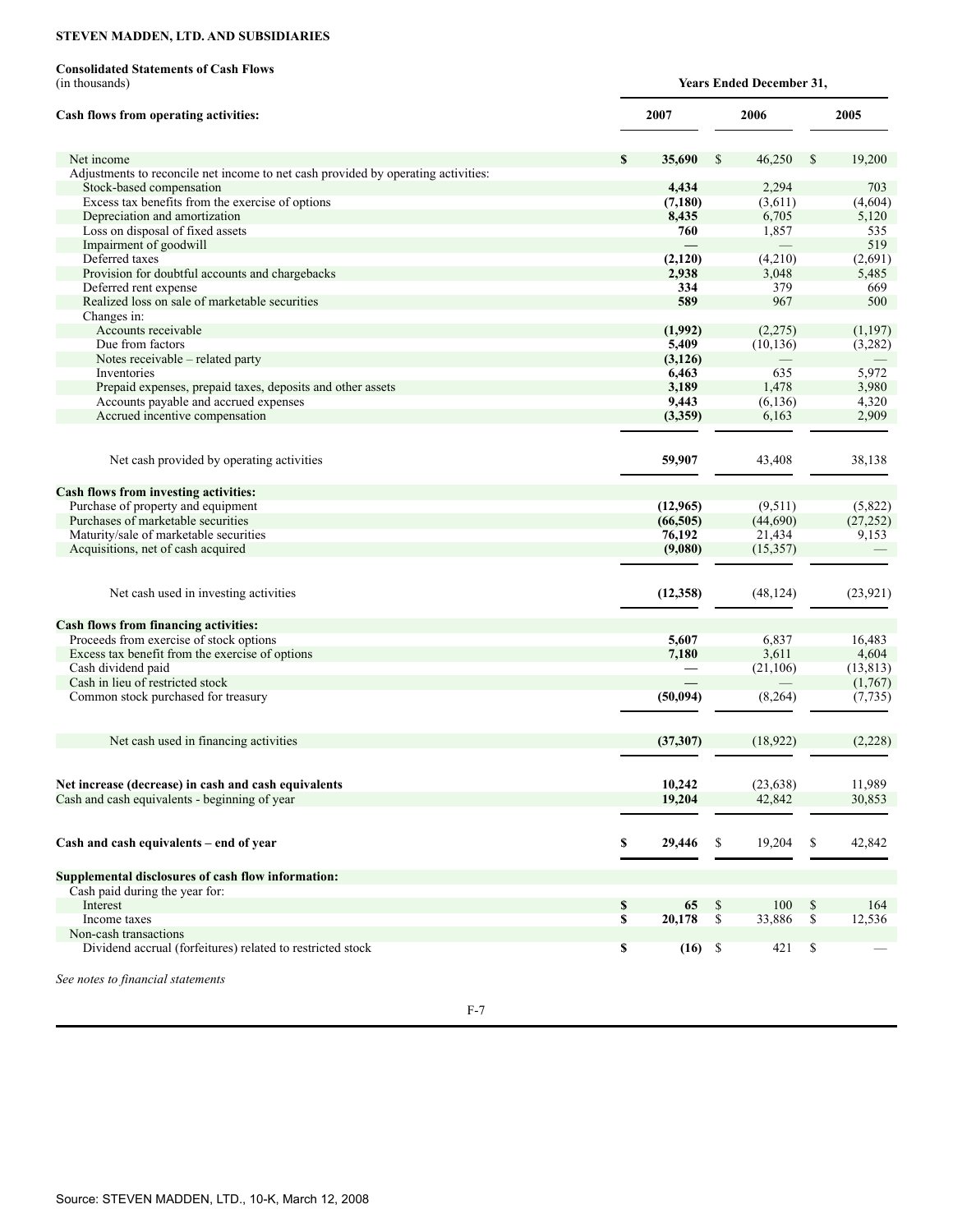### <span id="page-43-0"></span>**Notes to Financial Statements December 31, 2007 and 2006 (\$ in thousands except share and per share data)**

## **NOTE A – SUMMARY OF SIGNIFICANT ACCOUNTING POLICIES**

# **[1] Organization:**

Steven Madden, Ltd., a Delaware corporation, designs, sources, markets and retails women's, men's and children's shoes, for sale through its wholesale and retail channels under the Steve Madden, Steven and Madden Mens and through its wholesale channels under the Stevies, Madden Girl and Candie's (under license) brand names. In addition, the Company designs, sources, markets and sells name brand and private label fashion handbags and accessories to customers located in the United States through its Daniel M. Friedman domestic and foreign Divisions. Revenue is generated predominately through the sale of the Company's brand name merchandise and certain licensed products. At December 31, 2007 and 2006, the Company operated 101 and 96 retail stores (including its website as a store), respectively. Revenue is subject to seasonal fluctuations. See Note M for operating segment information.

# **[2] Principles of consolidation:**

The Consolidated Financial Statements include the accounts of Steven Madden, Ltd. and its wholly owned subsidiaries Steven Madden Retail, Inc., Diva Acquisition Corp., Adesso Madden, Inc., Stevies, Inc. and Daniel M. Friedman and Associates, Inc. (collectively referred to as the "Company"). All significant intercompany balances and transactions have been eliminated.

## **[3] Use of estimates:**

The preparation of financial statements in conformity with accounting principles generally accepted in the United States of America requires management to make estimates and assumptions that affect the reported amounts of assets and liabilities and disclosure of contingent assets and liabilities at the date of the financial statements and the reported amounts of revenue and expenses during the reporting period. Actual results could differ from those estimates.

The significant areas involving management estimates include allowances for bad debts, returns and customer chargebacks. The Company provides reserves on trade accounts receivables for future customer chargebacks and markdown allowances, discounts, returns and other miscellaneous compliance related deductions that relate to the current period sales. The Company evaluates anticipated chargebacks by reviewing several performance indicators of its major customers. These performance indicators, which include retailers' inventory levels, sell through rates and gross margin levels, are analyzed by key account executives and the Vice President of Wholesale Sales to estimate the amount of the anticipated customer allowance.

## **[4] Cash equivalents:**

Cash equivalents at December 31, 2007 and 2006 amounted to approximately \$10,765 and \$11,121, respectively, and consisted of money market accounts and commercial paper. The Company considers all highly liquid instruments with an original maturity of three months or less when purchased to be cash equivalents.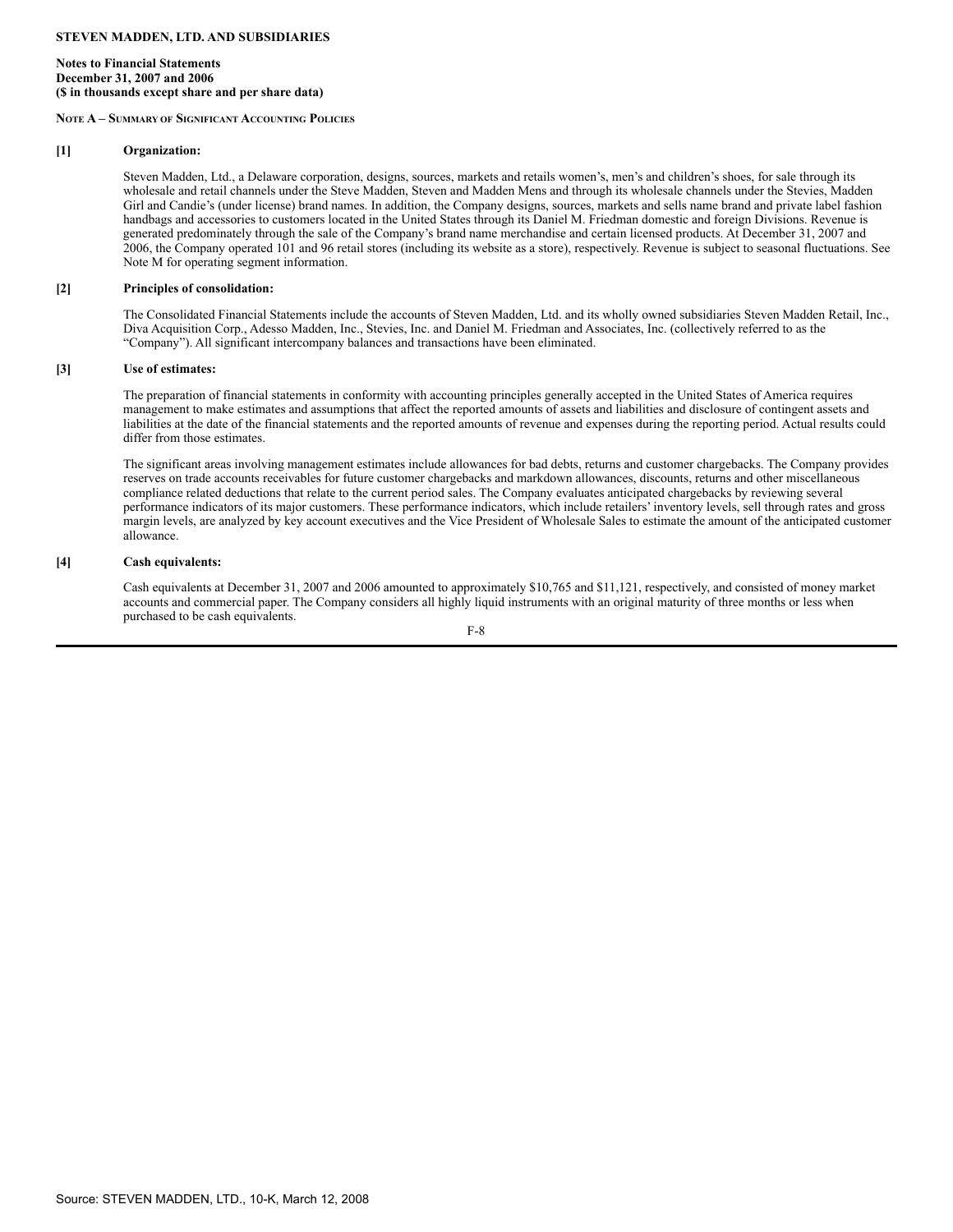**NOTE A – SUMMARY OF SIGNIFICANT ACCOUNTING POLICIES (CONTINUED)**

#### **[5] Marketable securities:**

Marketable securities consist primarily of corporate and municipal bonds, U.S. treasury notes, certificates of deposit and auction rate securities with maturities greater than three months and up to five years at the time of purchase, as well as marketable equity securities. These securities, which are classified as available for sale, are carried at fair value, with unrealized gains and losses net of any tax effect reported in stockholders' equity as accumulated other comprehensive income, and are held at an investment bank with the schedule of maturities at December 31, 2007 as follows:

|                                          |   | Maturities as of<br>December 31, 2007 |    |              |          | <b>Maturities as of</b><br><b>December 31, 2006</b> |     |              |  |
|------------------------------------------|---|---------------------------------------|----|--------------|----------|-----------------------------------------------------|-----|--------------|--|
|                                          |   | 1 Year or Less                        |    | 1 to 5 Years |          | 1 Year or Less                                      |     | 1 to 5 Years |  |
| Schedule of maturities:                  |   |                                       |    |              |          |                                                     |     |              |  |
| Municipal bonds                          | S | 12,227                                | S  | 7,682        | S        | 21,869                                              | S   | 7,072        |  |
| U.S. Government and Federal agency bonds |   | 3,240                                 |    |              |          | 1,980                                               |     | 3,175        |  |
| Corporate bonds                          |   | 3,475                                 |    | 5,401        |          | 7,326                                               |     | 4,849        |  |
| Auction rate securities                  |   | 21,025                                |    | 16,300       |          | 33,175                                              |     |              |  |
| Certificates of deposit                  |   | 2,320                                 |    |              |          |                                                     |     | 2,043        |  |
|                                          |   |                                       |    |              |          |                                                     |     |              |  |
|                                          |   | 42,287                                |    | 29,383       |          | 64,350                                              |     | 17,139       |  |
| Marketable equity securities             |   | 8,741                                 |    |              |          | 8,192                                               |     |              |  |
|                                          |   |                                       |    |              |          |                                                     |     |              |  |
|                                          | S | 51,028                                | -S | 29,383       | <b>S</b> | 72,542                                              | - S | 17,139       |  |
|                                          |   |                                       |    |              |          |                                                     |     |              |  |

At December 31, 2007, the Company held \$37,325 in auction rate securities. The contractual maturities of the investments underlying the auction rate securities mature at various dates through 2046, however, all the Company's auction rate securities, or ARSs, have a reset period of less than 30 days. Through March 7, 2008, the Company had reduced its total holdings in ARSs to \$16,300, principally by investing in other short-term investments as individual ARS reset periods came due and the securities were once again subject to the auction process. Through March 7, 2008, auctions for \$8,800 of these securities were not successful, resulting in the Company continuing to hold these securities and the issuers paying interest at the maximum contractual rate. Based on current market conditions, it is likely that auctions related to more of these securities will be unsuccessful in the near term. Unsuccessful auctions could result in the Company holding securities beyond their next scheduled auction reset dates if a secondary market does not develop, therefore limiting the short-term liquidity of these investments. Accordingly, \$16,300 of auction rate securities are classified as long term as of December 31, 2007. While these failures in the auction process have affected the Company's ability to access these funds in the near term, the Company does not believe that the underlying securities or collateral have been affected. The Company believes that the higher reset rates on failed auctions provide sufficient incentive for the security issuers to address this lack of liquidity. If the credit rating of the security issuers deteriorates, the Company may be required to adjust the carrying value of these investments through an impairment charge. The Company expects to continue to earn interest at the prevailing rates on the ASR's that we hold.

#### **[6] Inventories:**

Inventories, which consist of finished goods on hand and in transit, are stated at the lower of cost (first-in, first-out method) or market.

# **[7] Property and equipment:**

Property and equipment are stated at cost less accumulated depreciation and amortization. Depreciation is computed utilizing the straight-line method based on estimated useful lives ranging from three to ten years. Leasehold improvements are amortized utilizing the straight-line method over the shorter of their estimated useful lives or the remaining lease term. Depreciation and amortization include amounts relating to property and equipment under capital leases.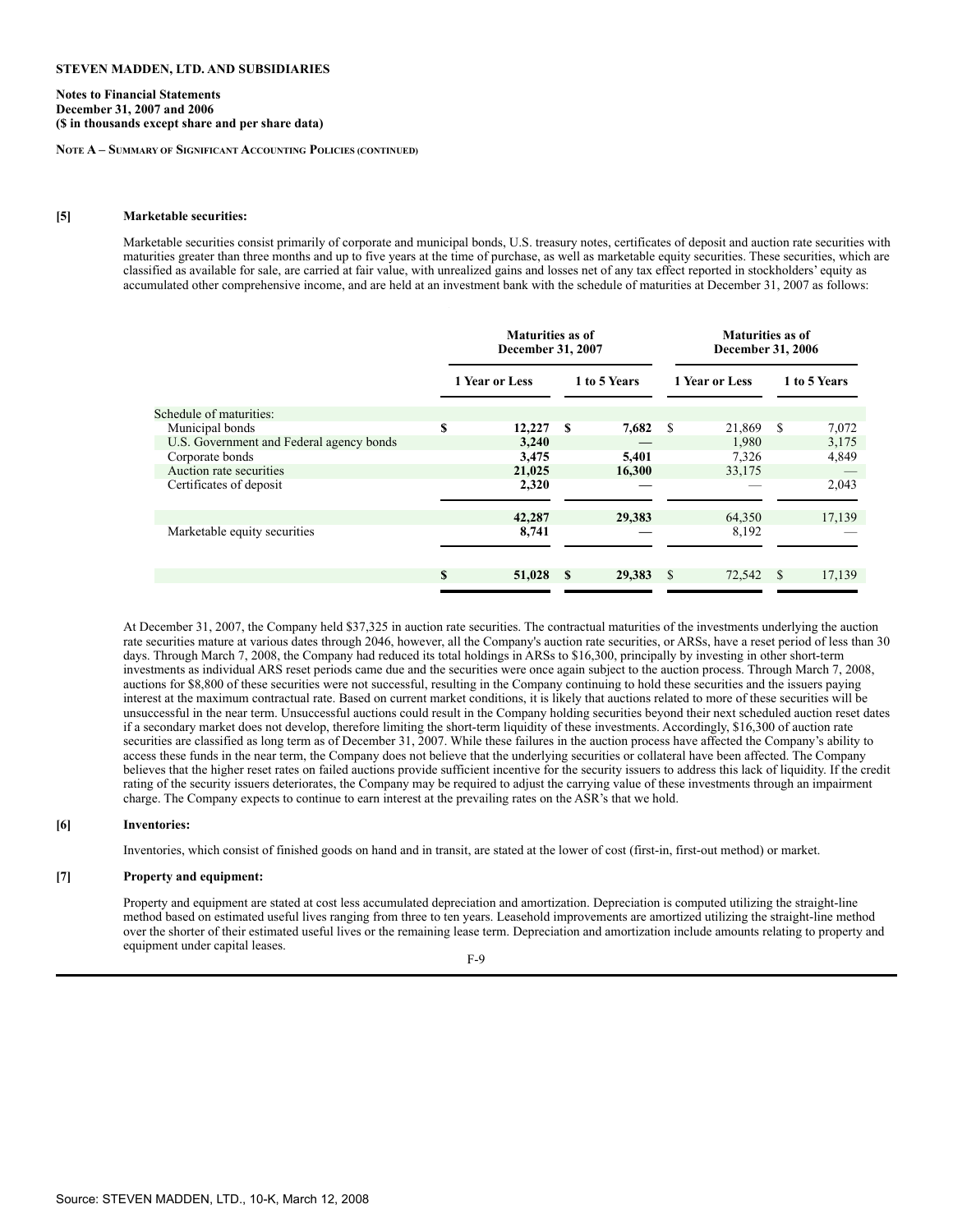#### **NOTE A – SUMMARY OF SIGNIFICANT ACCOUNTING POLICIES (CONTINUED)**

Impairment losses are recognized for long-lived assets, including certain intangibles, used in operations when indicators of impairment are present and the undiscounted cash flows estimated to be generated by those assets are not sufficient to recover the assets' carrying amount. Impairment losses are measured by comparing the fair value of the assets to their carrying amount.

#### **[8] Goodwill:**

The Company accounts for goodwill and intangible assets in accordance with SFAS No. 142, "Goodwill and Other Intangible Assets" ("SFAS 142"). Under SFAS 142, amortization of goodwill and indefinite lived intangible assets are not amortized, rather they are tested for impairment on an annual basis or more often if events or circumstances change that could cause these assets to become impaired.

During 2005, the balance of the goodwill of \$519 relating to the Shoe Biz name was considered impaired and was recognized as a reduction of income.

The Company completed its annual impairment test on the goodwill relating to the Daniel M. Friedman acquisition in the third quarter of 2007. No impairment was recognized.

# **[9] Net income per share:**

Basic income per share is based on the weighted average number of shares of common stock outstanding during the year. Diluted income per share reflects: a) the potential dilution assuming shares of common stock were issued upon the exercise of outstanding in-the-money options and the proceeds thereof were used to purchase treasury stock at the average market price during the period, and b) the vesting of granted nonvested restricted stock awards for which the assumed proceeds upon grant are deemed to be the amount of compensation cost attributable to future services and are not yet recognized using the treasury stock method, to the extent dilutive. For the years ended December 31, 2007, 2006 and 2005, no options exercisable into shares of common stock have been excluded in the calculation of diluted income per share. For the years ended December 31, 2007, 2006 and 2005, the unvested restricted stock awards were dilutive.

# **[10] Advertising costs:**

The Company expenses costs of print, radio and billboard advertisements as of the first date the advertisements take place. Advertising expense included in operating expenses amounted to approximately \$4,831 in 2007, \$7,187 in 2006 and \$8,354 in 2005.

## **[11] Fair value of financial instruments:**

The carrying value of the Company's financial instruments approximates fair value due to their short-term nature or their underlying terms. Marketable securities are carried at quoted market prices which represent fair value.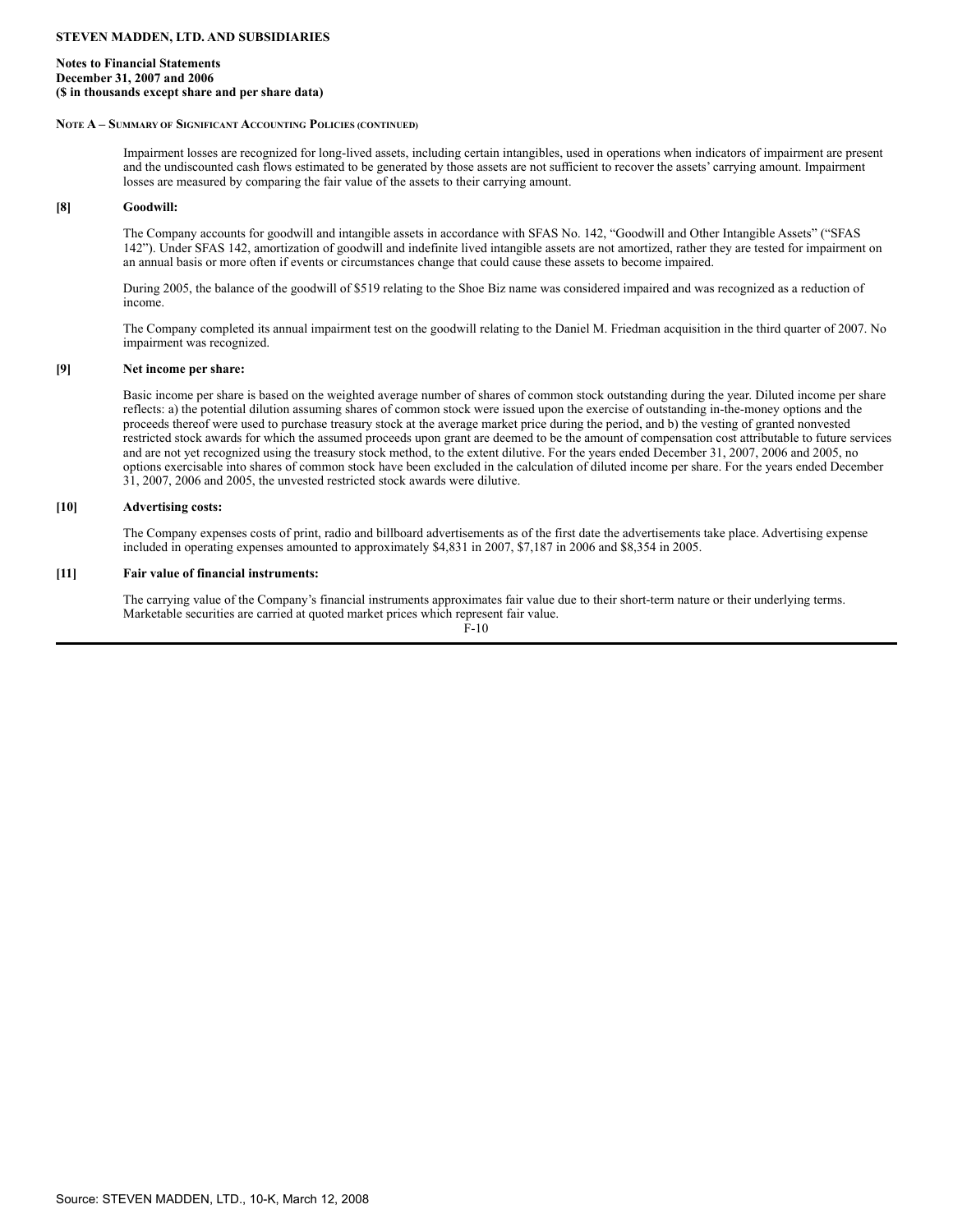#### **Notes to Financial Statements December 31, 2007 and 2006 (\$ in thousands except share and per share data)**

**NOTE A – SUMMARY OF SIGNIFICANT ACCOUNTING POLICIES (CONTINUED)**

## **[12] Revenue recognition:**

The Company recognizes revenue on wholesale sales when products are shipped pursuant to its standard terms which are freight on board (FOB) warehouse or when products are delivered to the consolidators as per the terms of the customers' purchase order. Sales reductions for anticipated discounts, allowances and other deductions are recognized when sales are recorded. Customers retain the right to replacement of the product for poor quality or improper or short shipments, which have historically been immaterial. Retail sales are recognized when the payment is received from customers and are recorded net of returns. The Company also generates commission income acting as a buying agent by arranging to manufacture private label shoes to the specifications of its clients. The Company's revenue includes partial recovery of its design, product and development costs for the services provided to certain suppliers in connection with the Company's private label business. Commission revenue and product and development cost recoveries are recognized as earned when title of the product transfers from the manufacturer to the customer and is reported on a net basis after deducting operating expenses.

The Company licenses its trademarks for use in connection with the manufacturing, marketing and sale of cold weather accessories, sunglasses, eyewear, outerwear, hosiery and children's apparel. The license agreements require the licensee to pay the Company a royalty and, in substantially all of the agreements, an advertising fee based on the higher of a minimum or a net sales percentage as defined in the various agreements. In addition, under the terms of retail selling agreements, most of the Company's international distributors are required to pay the Company a royalty based on a percentage of net sales, in addition to a commission on the purchases of the Company's products. Licensing revenue is recognized on the basis of net sales reported by the licensees and international distributors, or the minimum guaranteed royalties, if higher. In substantially all of the Company's license agreements, the minimum guaranteed royalty is earned and payable on a quarterly basis.

# **[13] Taxes collected from customers:**

In June of 2006, the FASB issued Emerging Issues Task Force 06-03, "How Taxes Collected from Customers and Remitted to Governmental Authorities Should Be Presented in the Income Statement" ("EITF 06-03"). The consensus reached in EITF 06-03 allows companies to adopt a policy of presenting taxes in the income statement on either a gross basis (included in revenues and costs) or net basis (excluded from revenues). Taxes within the scope of EITF 06-03 would include taxes that are imposed on a revenue transaction between a seller and a customer, for example, sales taxes, use taxes, value-added taxes and some types of excise taxes. The Company records taxes within the scope of EITF 06-03 on a net basis.

## **[14] Sales deductions:**

The Company supports retailers' initiatives to maximize sales of the Company's products on the retail floor by subsidizing the co-op advertising programs of such retailers, providing them with inventory markdown allowances and participating in various other marketing initiatives of its major customers. Such expenses are reflected in the financial statements as deductions to net sales. For the years ended December 31, 2007, 2006 and 2005 the total deductions to net sales for these expenses were \$43,691, \$35,267 and \$36,356, respectively.

# **[15] Cost of sales:**

All costs incurred to bring finished products to the Company's distribution center and, in the Retail Division, the costs to bring products to the Company's stores, are included in the cost of sales line on the Consolidated Statement of Income. These include the cost of finished products, purchase commissions, letter of credit fees, brokerage fees, sample expenses, custom duty, inbound freight, royalty payments on licensed products, labels and product packaging. All warehouse and distribution costs related to the Wholesale Division and freight to customers, if any, are included in the operating expenses line item of the Company's Consolidated Statement of Income. The Company's gross margins may not be comparable to other companies in the industry because some companies may include warehouse and distribution costs as a component of cost of sales, while other companies report on the same basis as the Company and include them in operating expenses.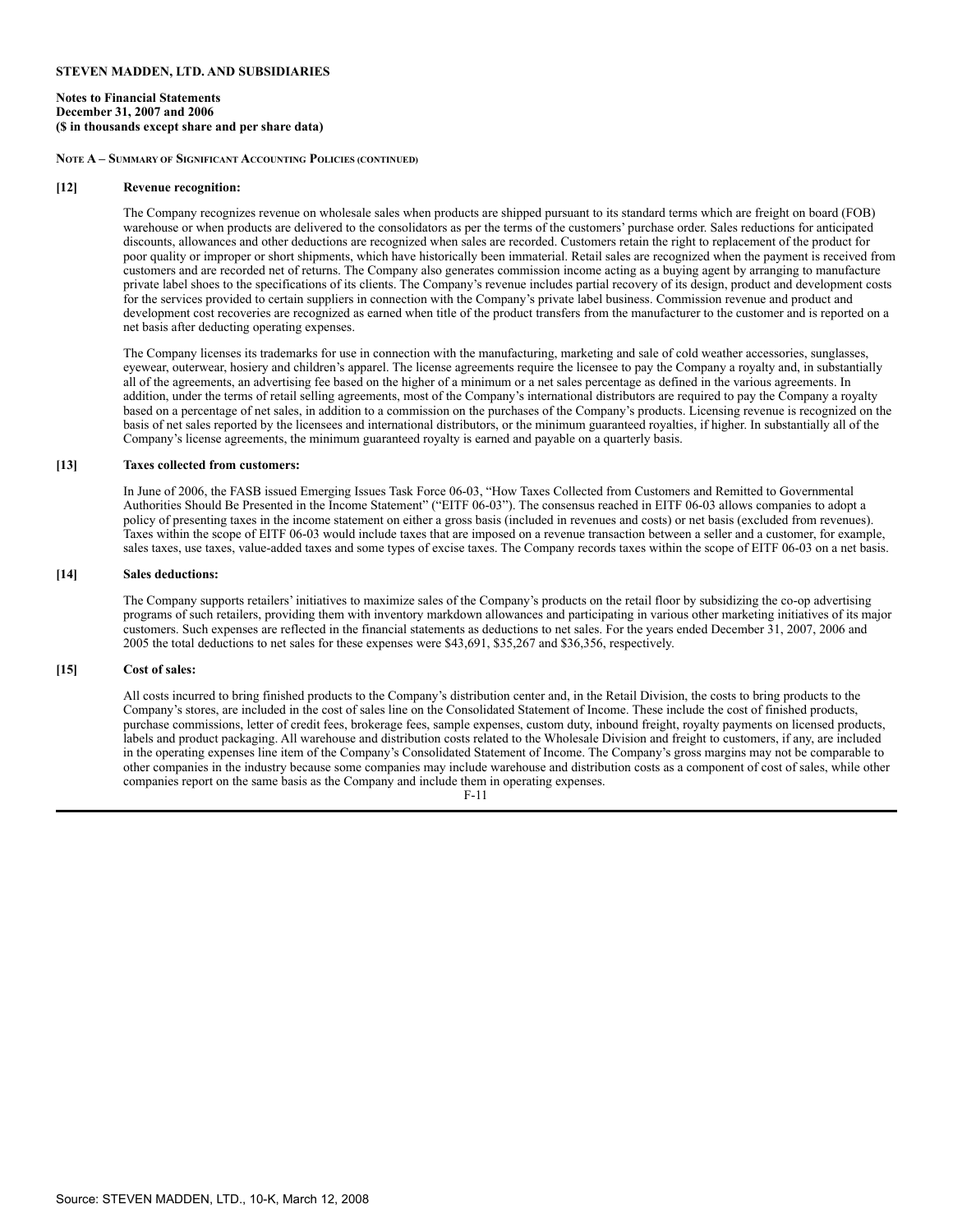#### **Notes to Financial Statements December 31, 2007 and 2006**

**(\$ in thousands except share and per share data)**

**NOTE A – SUMMARY OF SIGNIFICANT ACCOUNTING POLICIES (CONTINUED)**

# **[16] Warehouse and shipping costs:**

The Company includes all warehouse and distribution costs for the Wholesale Division in the Operating Expenses line on the Consolidated Statements of Income. For the years ended December 31, 2007, 2006 and 2005, the total warehouse and distribution costs included in Operating Expenses were \$8,957, \$8,901 and \$6,229 respectively. The Company's standard terms of sales are "FOB Steve Madden warehouse" and thus the Company's wholesale customers absorb most shipping costs. Shipping costs to wholesale customers incurred by the Company are not considered significant and are included in the Operating Expense line in the Consolidated Statements of Income.

# **[17] Impairment of long-lived assets:**

The Company reviews long-lived assets, including amortizable intangible assets, for impairment whenever events or changes in business circumstances indicate that the carrying amount of the asset may not be fully recoverable. If facts and circumstances indicate that the Company's long-lived assets might be impaired, the estimated future undiscounted cash flows associated with the long-lived asset would be compared to its carrying amounts to determine if a write-down to fair value is necessary. If a write-down is required, the amount is determined by estimation of the present value of net discounted cash flows in accordance with SFAS No. 144, "Accounting for the Impairment or Disposal of Long-Lived Assets".

#### **[18] 401(k) Plan:**

The Company maintains a tax-qualified 401(k) plan which is available to each of the Company's eligible employees who elect to participate after meeting certain length-of-service requirements. The Company makes discretionary matching contributions of 25% in 2006 and 2005, and 50% in 2007, of employees' contributions up to a maximum of 6% of employees' compensation which vest to the employees over a period of time. Total matching contributions to the plan for 2007, 2006 and 2005 were approximately \$513, \$180 and \$176, respectively.

# **[19] Prior years' reclassifications:**

*Royalty payments.* The Company has reclassified royalty payments on its Consolidated Statements of Income from operating expenses to cost of sales. This reclassification resulted in an increase in the wholesale cost of sales for the year ended December 31, 2005 of \$3,345, with a corresponding decrease to operating expenses in the same periods. This reclassification had no impact on the net income of the Company.

*Balance Sheet reclassifications*. Certain prior period amounts on the balance sheet have been reclassified to conform to the current period presentation.

$$
F-12
$$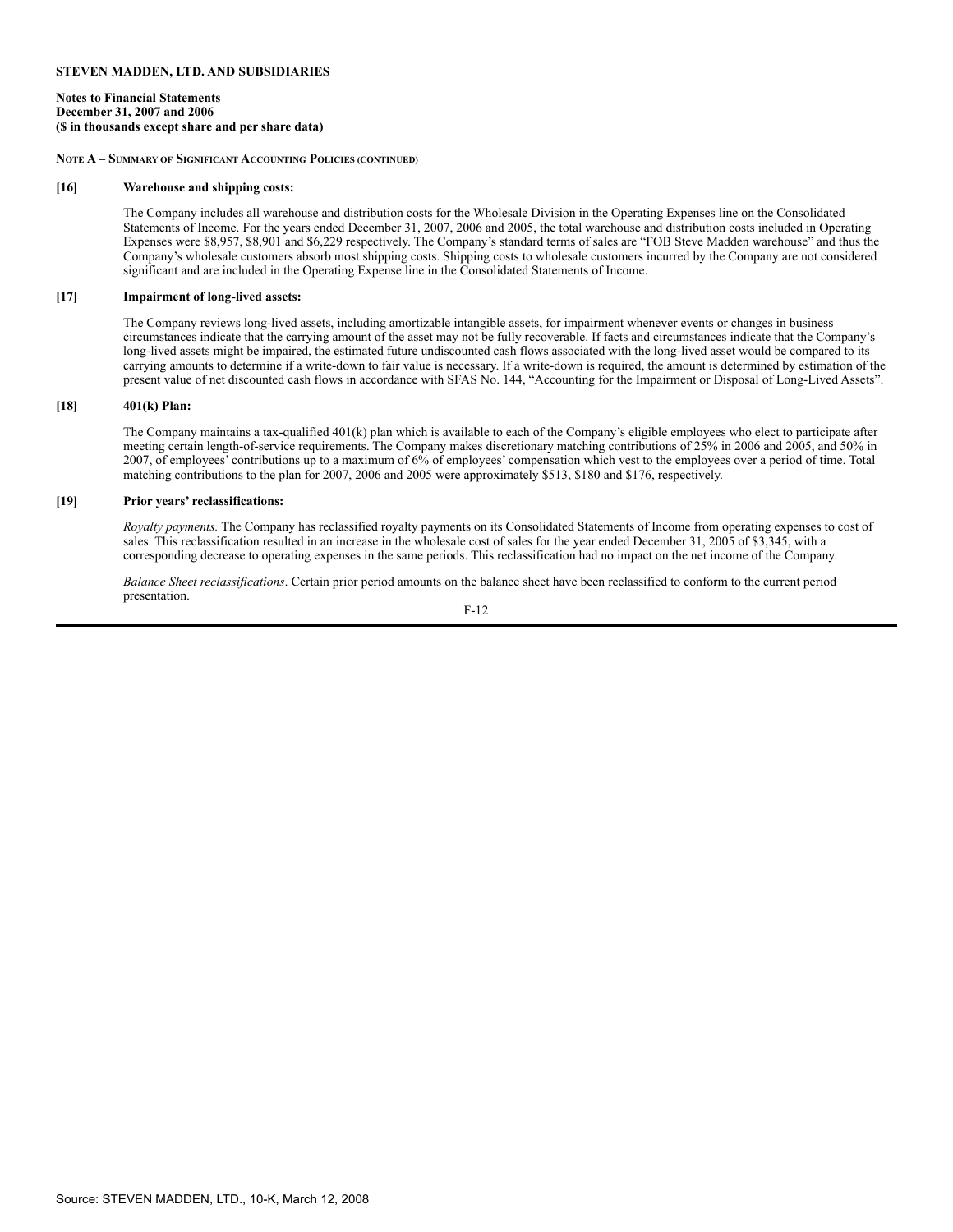#### **Notes to Financial Statements December 31, 2007 and 2006 (\$ in thousands except share and per share data)**

**NOTE A – SUMMARY OF SIGNIFICANT ACCOUNTING POLICIES (CONTINUED)**

#### **[20] Recently issued accounting standards:**

In September 2006, the FASB issued Statement of Financial Accounting Standards No. 157, "Fair Value Measurements" ("SFAS No. 157"). SFAS No. 157 clarifies the principle that fair value should be based on the assumptions market participants would use when pricing an asset or liability and establishes a fair value hierarchy that prioritizes the information used to develop those assumptions. On December 14, 2007, the FASB issued proposed FASB Staff Position No. FAS 157-b, "Effective Date of FASB Statement No. 157" (the proposed FSP). The proposed FSP would amend FASB Statement No. 157, "Fair Value Measurements" (Statement 157), to delay the effective date of Statement 157 for all nonfinancial assets and nonfinancial liabilities, except those that are recognized or disclosed at fair value in the financial statements on a recurring basis (that is, at least annually). The proposed FSP defers the effective date of Statement 157 to fiscal years beginning after November 15, 2008, and interim periods within those fiscal years for items within the scope of the proposed FSP. We have not yet determined the impact, if any, that the implementation of SFAS No. 157 will have on our results of operations or financial condition.

In February 2007, the FASB issued Statement of Financial Accounting Standards No. 159, "The Fair Value Option for Financial Assets and Financial Liabilities" ("SFAS No. 159"). SFAS No. 159 permits entities to choose to measure many financial instruments and certain other items at fair value that are not currently required to be measured at fair value. SFAS No. 159 also establishes presentation and disclosure requirements designed to facilitate comparisons between entities that chose different measurement attributes for similar assets and liabilities. SFAS No. 159 is effective for financial statements issued for fiscal years beginning after November 15, 2007. We have not yet determined the impact, if any, that the implementation of SFAS No. 159 will have on our results of operations or financial condition.

In December of 2007, the FASB issued Statement of Financial Accounting Standards No. 141R, "Business Combinations" ("SFAS No. 141R"), which replaces FASB Statement No. 141. Under SFAS No. 141R, an acquiring entity will be required to recognize all the assets acquired and liabilities assumed in a transaction at the acquisition-date fair value with limited exceptions. SFAS No. 141R establishes principles and requirements for how an acquirer recognizes and measures in its financial statements the identifiable assets acquired, the liabilities assumed, any non-controlling interest in the acquiree and the goodwill acquired. This statement also establishes disclosure requirements which will enable users to evaluate the nature and financial effects of the business combination. SFAS No. 141R is effective for financial statements issued for fiscal years beginning after December 15, 2008. Early adoption is prohibited. We have not yet determined the impact, if any, that the implementation of SFAS No. 141R will have on our results of operations or financial condition.

In December 2007, the FASB issued Statement of Financial Accounting Standards No. 160, "Noncontrolling Interests in Consolidated Financial Statements – An Amendment of ARB No. 51" (SFAS No. 160"). SFAS No. 160 establishes new accounting and reporting standards for the noncontrolling interest in a subsidiary and for the deconsolidation of a subsidiary. Specifically, this statement requires the recognition of a noncontrolling interest (minority interest) as equity in the Consolidated Financial Statements and separate from the parent's equity. The amount of net income attributable to the noncontrolling interest will be included in consolidated net income on the face of the income statement. SFAS No. 160 clarifies that changes in a parent's ownership interest in a subsidiary that do not result in deconsolidation are equity transactions if the parent retains its controlling financial interest. In addition, this statement requires that a parent recognize a gain or loss in net income when a subsidiary is deconsolidated. Such gain or loss will be measured using the fair value of the noncontrolling equity investment on the deconsolidation date. SFAS No. 160 also includes expanded disclosure requirements regarding the interests of the parent and its noncontrolling interest. SFAS No. 160 is effective for fiscal years beginning on or after December 15, 2008. Earlier adoption is prohibited.

#### **NOTE B – ACQUISITIONS**

#### *Compo Enhancements*

On May 16, 2007, the Company acquired all of the outstanding membership interests of privately held Compo Enhancements, LLC ("Compo"), a Connecticut Limited Liability Company. Compo was founded in late 2005 as a third party provider of e-commerce solutions for the Company. The acquisition enables the Company to fully integrate its e-commerce business into the Company's Retail Division and operate its online business internally. F-13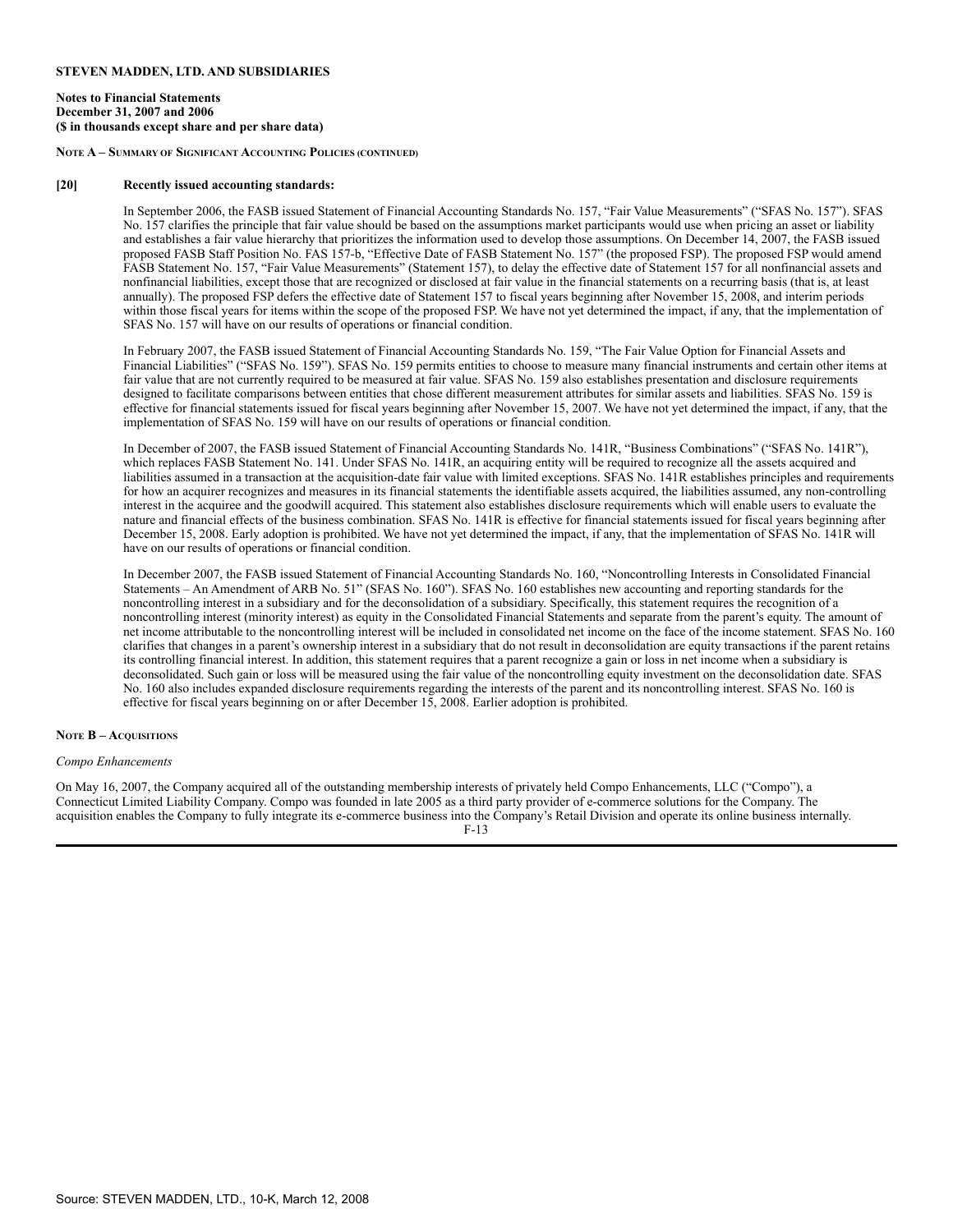#### **Notes to Financial Statements December 31, 2007 and 2006 (\$ in thousands except share and per share data)**

#### **NOTE B – ACQUISITIONS (CONTINUED)**

The acquisition, which was accounted for using the purchase method of accounting as required by SFAS Statement No. 141, "Business Combinations", was completed for a consideration of \$8,982, inclusive of transaction costs, subject to adjustments which include certain earn-out provisions based on the Company's financial performance through 2012. In December of 2007, Jeffrey Silverman, the founder and CEO of Compo, reached an agreement with the Company to surrender his rights under the earn-out agreement in exchange for a cash payment which, combined with other purchase adjustments, increased the total consideration to \$9,679. The total purchase price has been allocated as follows:

| Current assets         | D  | 50    |
|------------------------|----|-------|
| Property and equipment |    | 143   |
| Intangible assets      |    | 4,744 |
| Goodwill               |    | 5,501 |
| Liabilities assumed    |    | (759) |
|                        |    |       |
| Net assets acquired    | \$ | 9,679 |
|                        |    |       |

The results of operations of Compo have been included in the Company's Condensed Consolidated Statements of Income from the date of the acquisition. Unaudited pro forma information related to this acquisition is not included, as the impact of this transaction is not material to the Company's consolidated results. In connection with the acquisition, Mr. Silverman has been appointed President of the Company. Mr. Silverman's contract, which was to expire on December 31, 2009, provides for an annual salary of \$600 and an annual bonus based on EBIT. In addition, Mr. Silverman was granted 150,000 stock options with an exercise price of \$45 and an additional 150,000 stock options with an exercise price of \$50, all of which were to vest over three years. In December of 2007, an amendment to Mr. Silverman's contract shortened the expiration date to June 30, 2008, eliminated the bonus provision of the contract and cancelled all of the stock options.

## *Daniel M. Friedman*

On February 7, 2006, the Company acquired all of the equity interest of privately held Daniel M. Friedman and Associates, Inc. and D.M.F. International (collectively, "Daniel M. Friedman"). Founded in 1995, Daniel M. Friedman designs, sources and markets name brand fashion handbags and accessories. The acquisition was completed for consideration of \$18,710, including transaction costs. In addition, the purchase agreement includes certain earn-out provisions based on financial performance through 2010. On April 10, 2007, an amendment to the agreement shortened the earn-out period by one year through December 31, 2008 and advanced the earn-out payments from 2008 to 2007. The 2007 earn-out provision of \$3,956 was charged to goodwill and increased the total acquisition cost to \$22,666.

$$
F-14
$$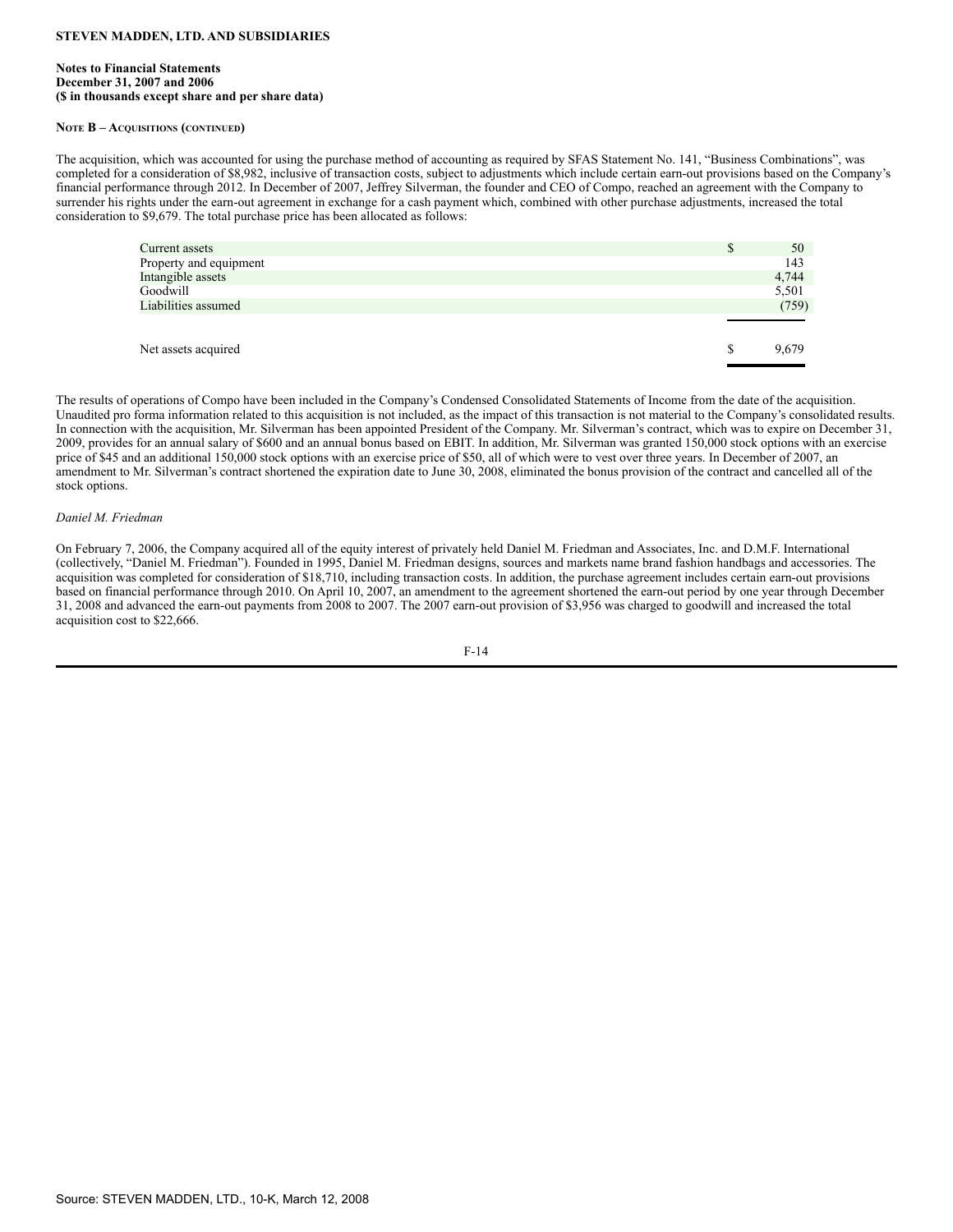#### **Notes to Financial Statements December 31, 2007 and 2006 (\$ in thousands except share and per share data)**

#### **NOTE B – ACQUISITIONS (CONTINUED)**

The Daniel M. Friedman acquisition was accounted for using the purchase method of accounting as required by SFAS Statement No. 141, "Business Combinations". Accordingly, the assets and liabilities of Daniel M. Friedman were adjusted to their fair values, and the excess of the purchase price over the fair value of the assets acquired, including identified intangible assets, was recorded as goodwill. The fair values assigned to tangible and intangible assets acquired and liabilities assumed are based on management's estimates and assumptions, as well as third-party independent valuations. The total purchase price has been allocated as follows:

| Current assets         | \$<br>9,772 |
|------------------------|-------------|
| Property and equipment | 289         |
| Deposits               | 62          |
| Intangible assets      | 8,400       |
| Goodwill               | 8,874       |
| Liabilities assumed    | (4, 731)    |
| Net assets acquired    | 22,666      |
|                        |             |

The purchase price and related allocation may be revised as a result of adjustments made to the purchase price pursuant to the earn-out provisions.

Pursuant to the acquisition, the Company has a note receivable from the former owner and namesake of Daniel M. Friedman in the amount of \$1,250. The note, which has an interest rate of 5%, is due and payable on the same day that the final earn-out payment is due. The note allows the maker to offset the principal and interest due on the note against any earn-out monies that might be due to him. The note is included in the "Deposits and other" category on the Company's Consolidated Balance Sheets.

The results of operations for Daniel M. Friedman have been included in the Company's Consolidated Statements of Income from the date of the acquisition. The following unaudited pro forma information presents the results of the Company's operations as though the Daniel M. Friedman acquisition had occurred on January 1, 2004. The pro forma information, as presented below, is not indicative of the results that would have been obtained had the transaction occurred on January 1, 2004, nor is it indicative of the Company's future results.

|                            |    | <b>Years Ended December 31,</b><br>(unaudited) |      |         |  |  |  |
|----------------------------|----|------------------------------------------------|------|---------|--|--|--|
|                            |    | 2006                                           | 2005 |         |  |  |  |
|                            |    |                                                |      |         |  |  |  |
| Net sales                  | S  | 479,195                                        | \$   | 417,299 |  |  |  |
| Operating income           | S  | 78,993                                         | \$   | 31,216  |  |  |  |
| Net income                 | S  | 46,631                                         | \$   | 18,988  |  |  |  |
| Basic earnings per share   | S  | 2.23                                           | S    | 0.94    |  |  |  |
| Diluted earnings per share | \$ | 2.11                                           | S    | 0.91    |  |  |  |

# **NOTE C – DUE FROM FACTORS**

Under the terms of its factoring agreement with GMAC Commercial Finance LLC ("GMAC"), as amended, the Company may request advances from the factor of up to 80% of aggregate receivables purchased by the factor at an interest rate equal to the lower of the prime rate less 0.875% or the 30-day London Interbank Offered Rate ("LIBOR") plus 1.375%. The agreement, which has no specific expiration date and can be terminated by either party with sixty (60) days written notice after June 30, 2009, provides the Company with a \$50 million credit facility with a \$25 million sub-limit on the aggregate face amount of Letters of Credit. The Company also pays a fee that varies depending on the customer of between 0.15% and 0.25% of the gross invoice amount of each receivable purchased. The Company sells and assigns a substantial portion of its receivables, principally without recourse, to the factor. As of December 31, 2007 and 2006, \$272 and \$260 of factored receivables, respectively, were sold by the Company with recourse. GMAC maintains a lien on all of the Company's receivables and assumes the credit risk for all assigned accounts approved by them with certain restrictions.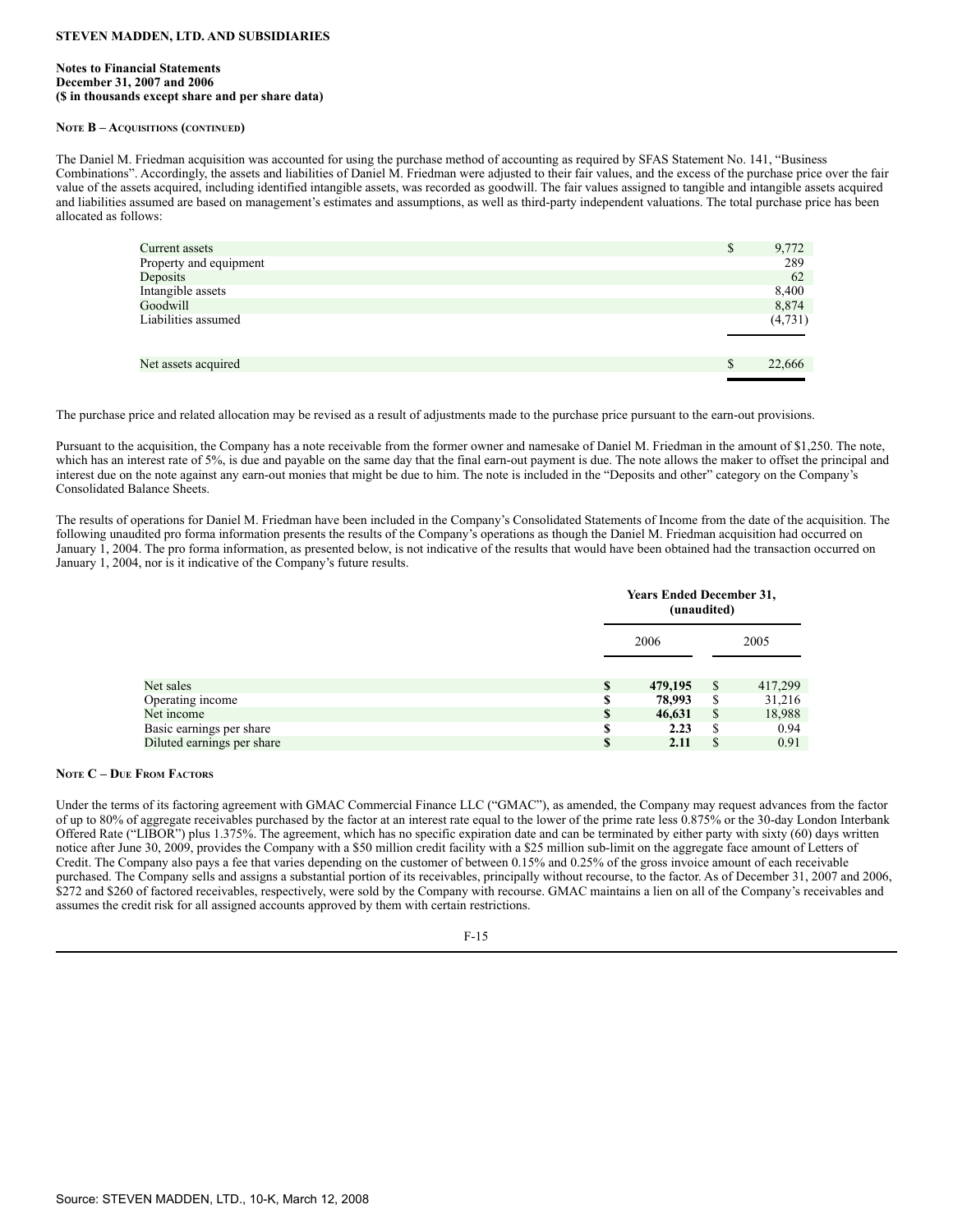#### **Notes to Financial Statements December 31, 2007 and 2006 (\$ in thousands except share and per share data)**

### **NOTE C – DUE FROM FACTORS (CONTINUED)**

The Company's Daniel M. Friedman Division had a factoring agreement with Wells Fargo Century that expired on June 30, 2007. Under the terms of the agreement, the Company was eligible to draw down 85% of its invoiced receivables at an interest rate equal to the prime rate. The Company paid a fee equal to 0.45% of the gross invoice amount of each receivable purchased. Wells Fargo Century maintained a lien on all of Daniel M. Friedman's receivables and assumed the credit risk for all assigned accounts approved by them with certain restrictions. As of July 1, 2007, Daniel M. Friedman has been incorporated into the GMAC agreement.

A "factored" sale (whether "with" or "without" recourse) is substantially the same as a non-factored sale and the Company accounts for its factored sales/receivables in the same manner as its non-factored sales/receivables. The factor services the collection of the Company's accounts receivable. Funds collected by the factor are applied against advances owed to the factor (if any), and the balance is due and payable to the Company, net of any fees. The allowance against "due from factor" is a projected provision based on certain formulas and prior approvals for markdowns, allowances, discounts, advertising and other deductions that customers may deduct against their payments.

### **NOTE D – NOTE RECEIVABLE – RELATED PARTY**

On June 25, 2007, the Company made a loan to Steve Madden, its Creative and Design Chief and a principal shareholder of the Company, in the amount of \$3,000, in order for Mr. Madden to exercise options that were due to expire and hold the underlying Company stock. Mr. Madden executed a secured promissory note in favor of the Company that bears interest at an annual rate of 8% and is due on the earlier of the date Mr. Madden ceases to be employed by the Company or December 31, 2007. An amendment to the note dated December 19, 2007 extended the due date to March 31, 2009. As of December 31, 2007, \$126 of interest has accrued on the note and has been reflected on the Company's Consolidated Financial Statements. Pursuant to a pledge agreement between the Company and Mr. Madden, the note is secured by 510,000 shares of the Company's common stock.

### **NOTE E – PROPERTY AND EQUIPMENT**

The major classes of assets and total accumulated depreciation and amortization are as follows:

|                                                |               | December 31, |    |           |  |  |  |
|------------------------------------------------|---------------|--------------|----|-----------|--|--|--|
|                                                | 2007          |              |    | 2006      |  |  |  |
| Leasehold improvements                         | <sup>\$</sup> | 37,421       | \$ | 31,790    |  |  |  |
| Machinery and equipment                        |               | 3,620        |    | 1,119     |  |  |  |
| Furniture and fixtures                         |               | 4,595        |    | 4,563     |  |  |  |
| Computer equipment                             |               | 11,578       |    | 9,238     |  |  |  |
|                                                |               | 57,214       |    | 46,710    |  |  |  |
| Less accumulated depreciation and amortization |               | (28, 561)    |    | (23, 868) |  |  |  |
| Property and equipment - net                   | $\mathbf{s}$  | 28,653       | \$ | 22,842    |  |  |  |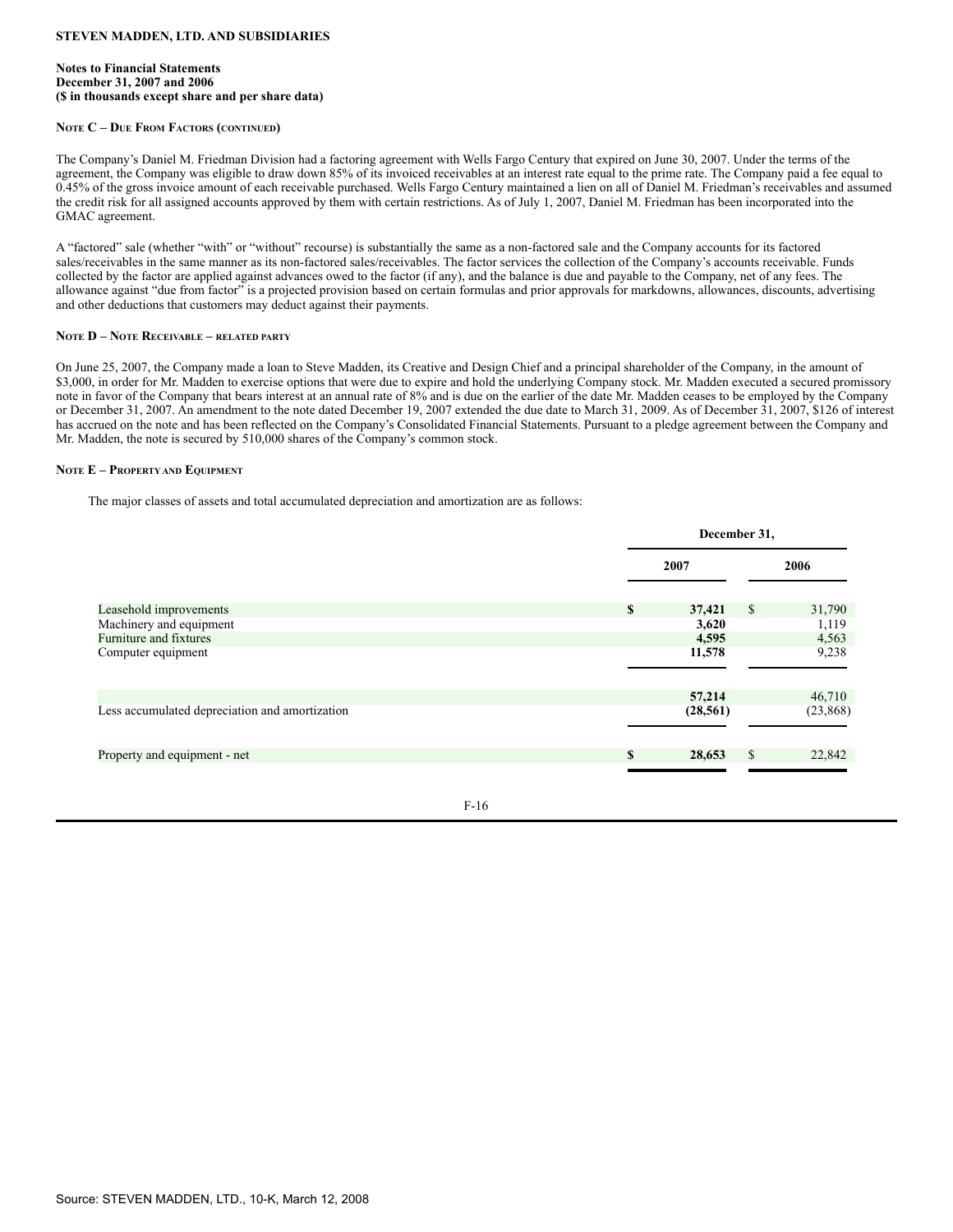#### **Notes to Financial Statements December 31, 2007 and 2006 (\$ in thousands except share and per share data)**

# **NOTE F – GOODWILL AND INTANGIBLE ASSETS**

The following is a summary of the carrying amount of goodwill by segment for the year ended December 31, 2007:

|                                 |         |              | Wholesale     |       |               |                |   |                        |
|---------------------------------|---------|--------------|---------------|-------|---------------|----------------|---|------------------------|
|                                 | Women's |              | Accessories   |       |               | Retail         |   | Net Carrying<br>Amount |
| Balance at January 1, 2007      | \$      | 1,547        | <sup>\$</sup> | 4,918 | <sup>\$</sup> | $\Omega$       | S | 6,465                  |
| Acquisition of Compo            |         |              |               |       |               | 5,501          |   | 5,501                  |
| Additional purchase price - DMF |         | $\mathbf{0}$ |               | 3,956 |               | $\overline{0}$ |   | 3,956                  |
|                                 |         |              |               |       |               |                |   |                        |
| Balance at December 31, 2007    | \$      | 1,547        | \$            | 8,874 | \$            | 5,501          | S | 15,922                 |

The following table details identifiable intangible assets as of December 31, 2007:

|                        | <b>Estimated lives</b> |   | Cost basis |   | Accumulated<br>Amortization | Net Carrying<br>Amount |
|------------------------|------------------------|---|------------|---|-----------------------------|------------------------|
| Trade name             | 6 years                | S | 200        | S | 65                          | \$<br>135              |
| Customer relationships | 10 years               |   | 6,400      |   | 740                         | 5,660                  |
| License agreements     | 3-6 years              |   | 5,600      |   | 2,059                       | 3,541                  |
| Non-compete agreement  | 5 years                |   | 930        |   | 129                         | 801                    |
| Other                  | 3 years                |   | 14         |   |                             | 11                     |
|                        |                        |   |            |   |                             |                        |
|                        |                        |   | 13,144     |   | 2,996                       | \$<br>10,148           |

The amortization of intangible assets is included in operating expenses on the Company's Consolidated Statements of Income. The estimated future amortization expense of purchased intangibles as of December 31, 2007 is as follows:

| 2008                | \$<br>1,962         |
|---------------------|---------------------|
|                     |                     |
| $\frac{2009}{2010}$ | 1,859<br>1,856      |
| 2011                | $\frac{1,380}{642}$ |
| 2012                |                     |
| Thereafter          | 2,449               |
|                     |                     |
|                     |                     |
|                     | \$<br>10,148        |
|                     |                     |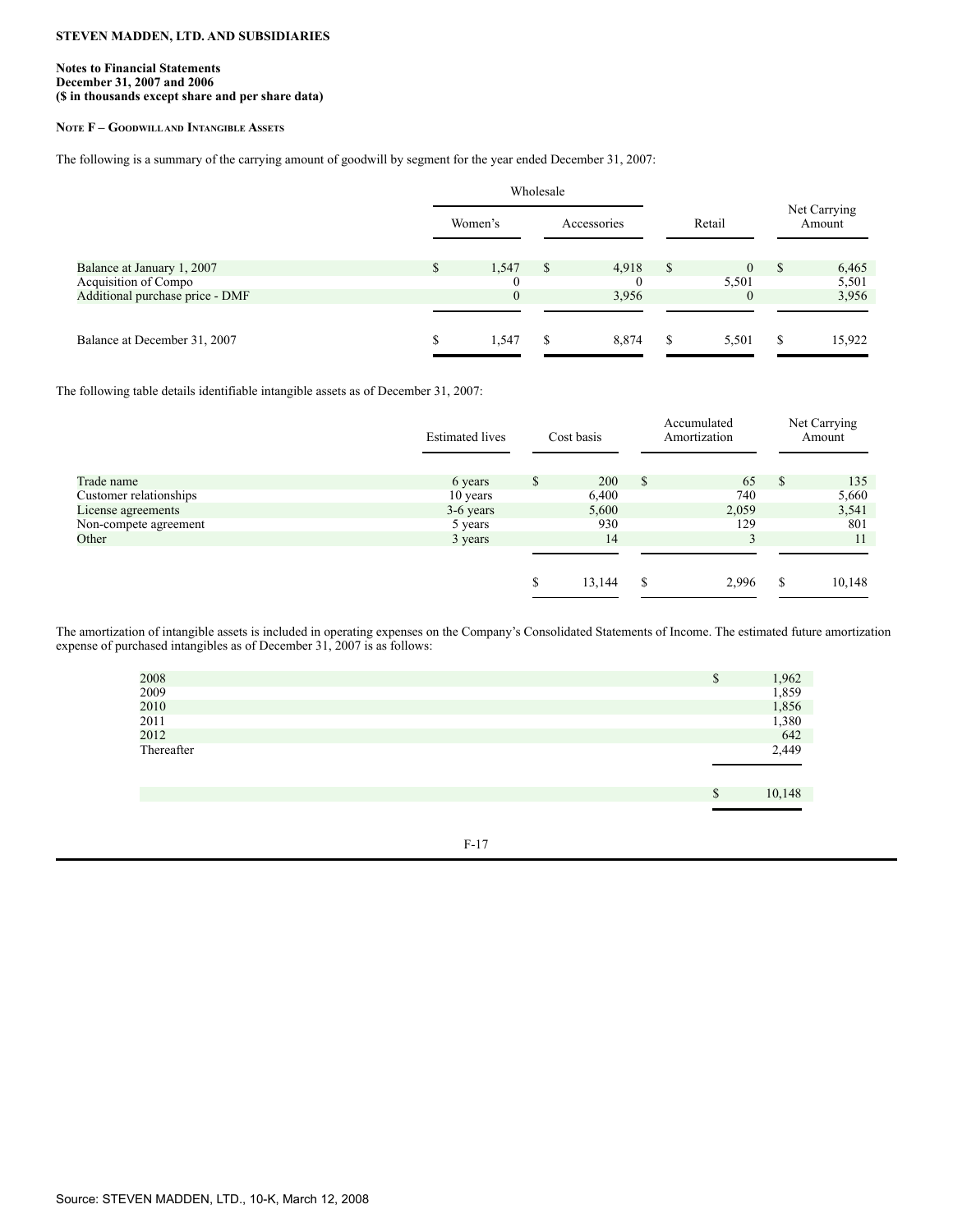#### **Notes to Financial Statements December 31, 2007 and 2006 (\$ in thousands except share and per share data)**

# **NOTE G – STOCK-BASED COMPENSATION**

In March 2006, the Board of Directors approved the Steven Madden, Ltd. Stock Incentive Plan (the "Plan") under which nonqualified stock options, stock appreciation rights, performance shares, restricted stock, other stock-based awards and performance-based cash awards may be granted to employees, consultants and non-employee directors. The shareholders approved the Plan on May 26, 2006. The number of shares that may be issued or used under the Plan cannot exceed 1,200,000 shares. On May 25, 2007, the stockholders approved an amendment to the Plan to increase the maximum number of shares that may be issued under the Plan to 1,550,000. The following table summarizes the number of Common Stock shares authorized for use in the Plan, the amount of stock-based awards issued (net of expired or cancelled) and the amount of Common Stock available for the grant of stock-based awards under the Plan:

| Common Stock authorized                                                                               | 1.550.000 |
|-------------------------------------------------------------------------------------------------------|-----------|
| Stock based awards, including restricted stock and stock options, granted net of expired or cancelled | 623,000   |
|                                                                                                       |           |
| Common Stock available for grant of stock based awards as of December 31, 2007                        | 927,000   |

The Company has established various stock option plans entitled "The 1993 Incentive Stock Option Plan", "The 1995 Stock Plan", "The 1996 Stock Plan", "The 1997 Stock Plan" and "The 1999 Stock Plan" under which options to purchase shares of common stock may be granted to employees, directors, officers, agents, consultants and independent contractors. The plans provide that the option price shall not be less than the fair market value of the common stock on the date of grant and that no portion of the option may be exercised beyond ten years from that date. No incentive stock option can be granted and exercised beyond five years to a stockholder owning 10% or more of the Company's outstanding common stock. Options granted under the plans during the three years ended December 31, 2007 vest between four months and three years from the date of grant. The 1993 Incentive Stock Option Plan, The 1995 Stock Plan, The 1996 Stock plan and The 1997 Stock Plan expired in 2003, 2005, 2006 and 2007, respectively.

The following table summarizes the amount of options authorized, the amount of options granted (net of expired or cancelled options) and the amount of options available for grant for The 1999 Stock Plan:

| Options authorized                          | 4,830,000 |
|---------------------------------------------|-----------|
| Options granted net of expired or cancelled | 4,828,500 |
|                                             |           |
| Available for grant as of December 31, 2007 | 1.500     |
|                                             |           |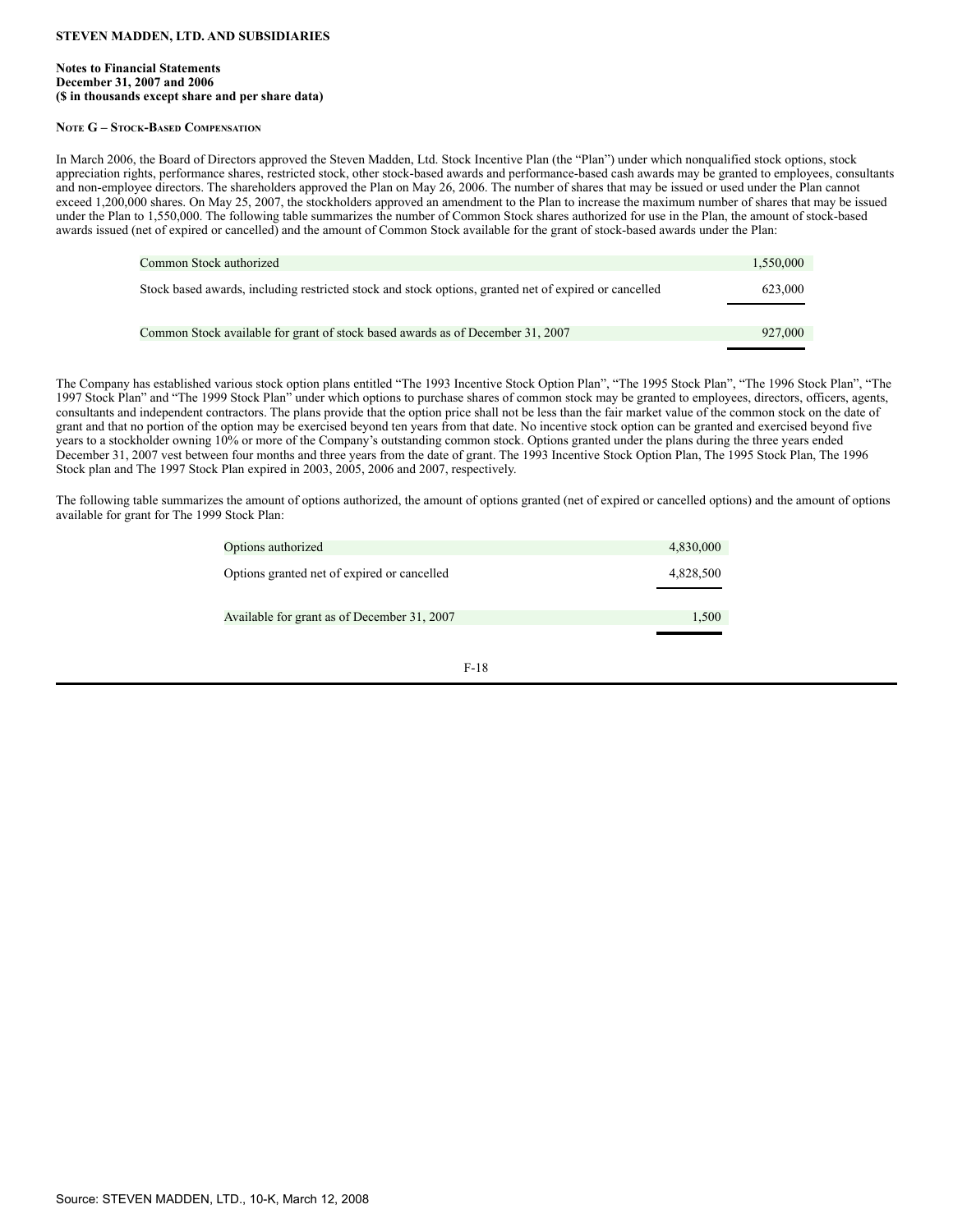#### **Notes to Financial Statements December 31, 2007 and 2006 (\$ in thousands except share and per share data)**

# **NOTE G – STOCK-BASED COMPENSATION (CONTINUED)**

Effective January 1, 2006, the Company adopted the provisions of Statement of Financial Accounting Standards No. 123R, "Accounting for Stock-Based Compensation" ("SFAS No. 123R"), which requires stock-based compensation to be measured based on the fair value of the awards on the grant date. The Company elected the "modified prospective method" of transition as permitted by SFAS No. 123R. Under this transition method, the Company is required to record compensation expense for all awards granted after the date of adoption and for the unvested portion of previously granted awards that were outstanding at the date of adoption, and accordingly, periods prior to adoption are not restated. Equity-based compensation is included in operating expenses on the Company's Consolidated Statements of Income. For the years ended December 31, 2007, 2006 and 2005, total equity-based compensation was as follows:

| Years Ended December 31, |               |       |               |      |  |  |  |
|--------------------------|---------------|-------|---------------|------|--|--|--|
| 2007                     |               | 2006  |               | 2005 |  |  |  |
| \$<br>$\mathcal{L}$      | <sup>\$</sup> | 120   | <sup>\$</sup> | 703  |  |  |  |
| 4,429                    |               | 2,174 |               |      |  |  |  |
| \$<br>4,434              | \$            | 2,294 | \$            | 703  |  |  |  |
|                          |               |       |               |      |  |  |  |

SFAS No. 123R requires the Company to apply an estimated forfeiture rate in calculating the period expense (and revised, if necessary, in subsequent periods if actual forfeitures differ from those estimates), as opposed to recognizing forfeitures as an expense reduction as they occur, which was the method used by the Company prior to adoption. The adjustment to apply estimated forfeitures to previously recognized stock-based compensation was considered immaterial and, as such, was not classified as a cumulative effect of a change in accounting principle.

Prior to the adoption of SFAS No. 123R, the Company presented cash flows resulting from the tax benefits of deductions from the exercise of stock options as operating cash flows in the Statements of Cash Flows. SFAS No. 123R requires cash flows resulting from the tax benefits from tax deductions in excess of the compensation costs recognized for those options (tax benefits) to be classified as financing cash flows. For the years ended December 31, 2007, 2006 and 2005, the Company realized a tax benefit from the exercise of stock options of \$7,180, \$3,611 and \$4,604, respectively.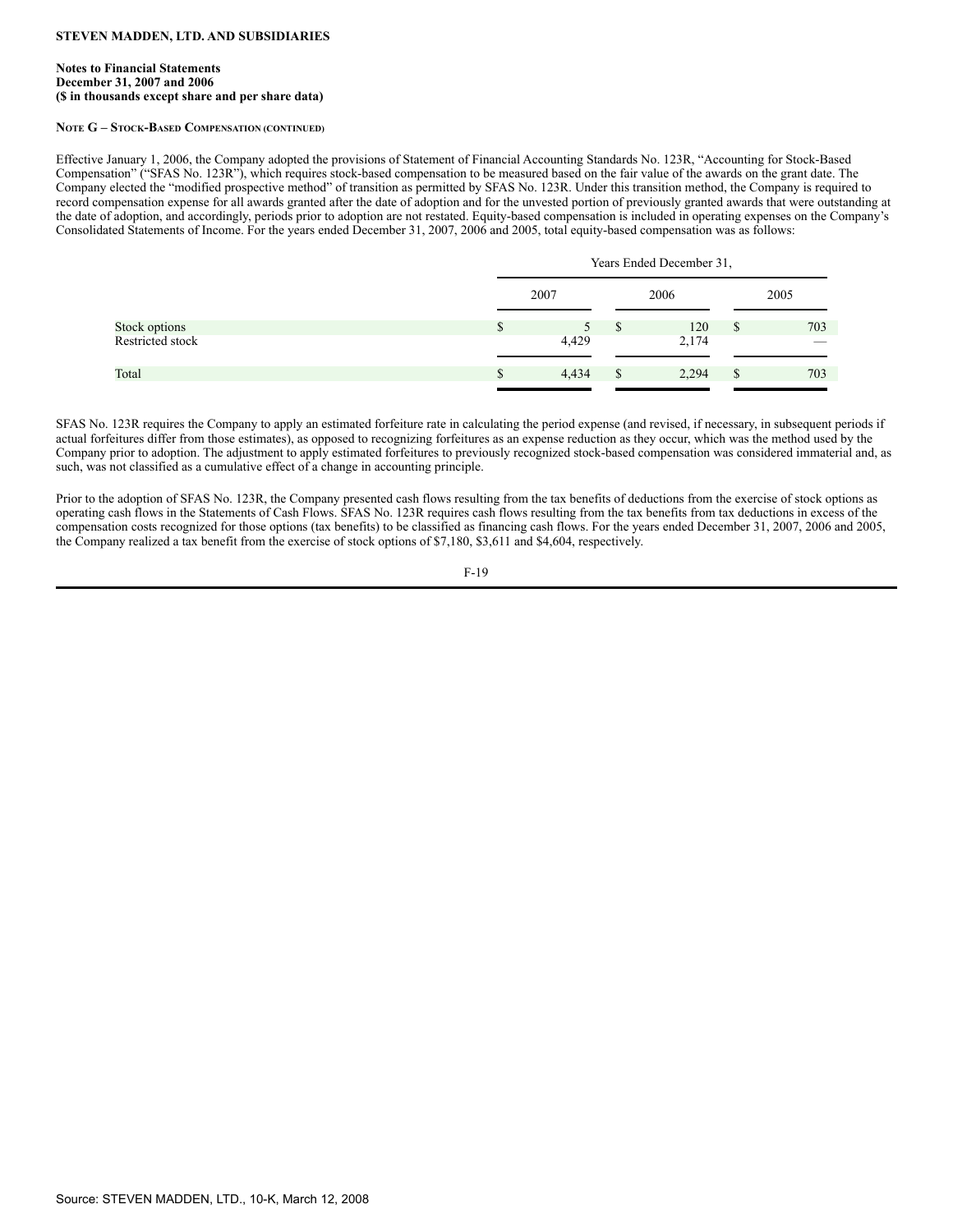#### **Notes to Financial Statements December 31, 2007 and 2006 (\$ in thousands except share and per share data)**

### **NOTE G – STOCK-BASED COMPENSATION (CONTINUED)**

Prior to adopting SFAS No. 123R, the Company's equity-based compensation expense was accounted for under the provisions of APB Opinion No. 25, "Accounting for Stock Issued to Employees", as permitted by SFAS No. 123. The following table illustrates the effect on net income and earnings per share if the Company had applied the fair value recognition provision of SFAS No. 123R to equity-based employee compensation for the year ended December 31, 2005:

|                                                                                            |               | 2005    |
|--------------------------------------------------------------------------------------------|---------------|---------|
| Reported net income                                                                        | <sup>\$</sup> | 19,200  |
| Stock-based employee compensation included in reported net income, net of tax              |               | 407     |
| Stock-based employee compensation determined under the fair value based method, net of tax |               | (2,246) |
| Pro forma net income                                                                       | S             | 17,361  |
| Basic income per share:                                                                    |               |         |
| As reported                                                                                | \$            | 0.95    |
| Pro forma                                                                                  | S             | 0.86    |
| Diluted income per share:                                                                  |               |         |
| As reported                                                                                | <sup>\$</sup> | 0.92    |
| Pro forma                                                                                  | S             | 0.83    |

## *Stock Options*

During the years ended December 31, 2007 and 2006, there were 863,000 and 551,000 options exercised, respectively, with a total intrinsic value of \$20,825 and \$10,674 for the corresponding periods. No options vested during the year ended December 31, 2007 compared to 30,000 options with a weighted average exercise price of \$11.84 that vested during the prior year. As of December 31, 2007, there were 5,000 unvested options which were granted during the year ended December 31, 2007. As of December 31, 2007, there was \$24 of total unrecognized compensation cost related to stock options that will be recognized during the year ended December 31, 2008.

The Company estimates the fair value of options granted using the Black-Scholes option-pricing model, which requires several assumptions. The expected term of the options represents the estimated period of time until exercise and is based on historical experience of similar awards. Expected volatility is based on the historical volatility of the Company's stock. The risk free interest rate is based on the U.S Treasury yield curve in effect at the time of the grant. With the exception of a special dividend paid in November of 2005 and in November of 2006, the Company historically has not paid dividends and thus the expected dividend rate is assumed to be zero. The weighted average fair value of options granted in 2007 and 2005 (no options were granted in 2006) was approximately \$5.02 and \$4.07, respectively, using the Black-Scholes option-pricing model with the following assumptions:

|                         | 2007              | 2005  |
|-------------------------|-------------------|-------|
| Volatility              | $37\%$ to $40\%$  | 43%   |
| Risk free interest rate | 4.29% to $4.73\%$ | 3.86% |
| Expected life in years  |                   |       |
| Dividend yield          | 0                 |       |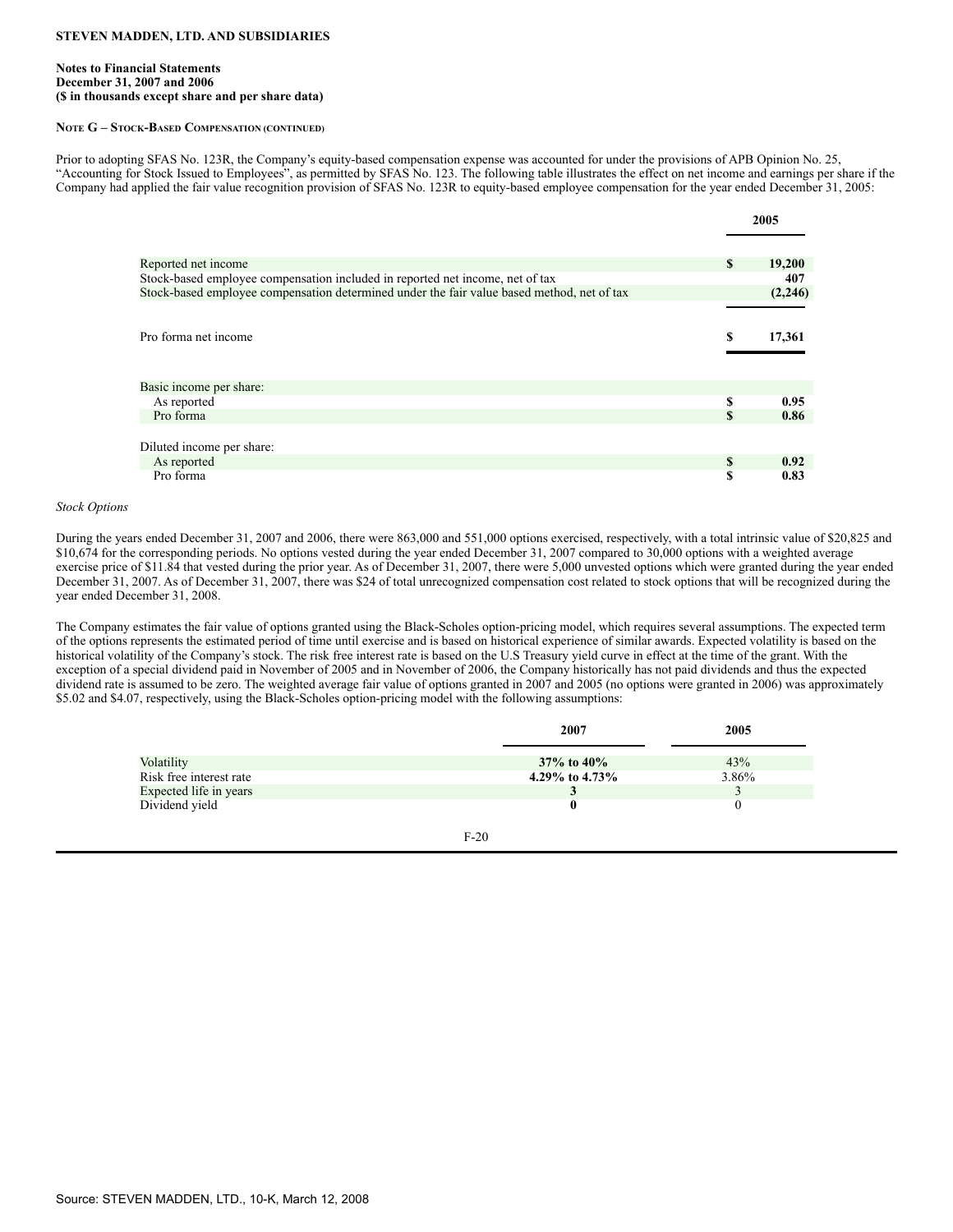#### **Notes to Financial Statements December 31, 2007 and 2006 (\$ in thousands except share and per share data)**

# **NOTE G – STOCK-BASED COMPENSATION (CONTINUED)**

Activity relating to stock options granted under the Company's plans and outside the plans during the three years ended December 31, 2007 is as follows:

|                                  | Number of<br><b>Shares</b> |              | Weighted<br>Average<br><b>Exercise Price</b> | Weighted<br>Average<br>Remaining<br><b>Contractual Term</b> |               | Aggregate<br><b>Intrinsic Value</b> |
|----------------------------------|----------------------------|--------------|----------------------------------------------|-------------------------------------------------------------|---------------|-------------------------------------|
|                                  |                            |              |                                              |                                                             |               |                                     |
| Outstanding at January 1, 2005   | 3,770,000                  | $\mathbf S$  | 8.47                                         |                                                             |               |                                     |
| Granted                          | 478,000                    |              | 11.93                                        |                                                             |               |                                     |
| Exercised                        | (2,133,000)                |              | 7.73                                         |                                                             |               |                                     |
| Cancelled/Forfeited              | (165,000)                  |              | 12.55                                        |                                                             |               |                                     |
| Outstanding at December 31, 2005 | 1,950,000                  | \$           | 9.79                                         |                                                             |               |                                     |
| Granted                          |                            |              |                                              |                                                             |               |                                     |
| Exercised                        | (551,000)                  |              | 12.41                                        |                                                             |               |                                     |
| Cancelled/Forfeited              | (3,000)                    |              | 8.00                                         |                                                             |               |                                     |
|                                  |                            |              |                                              |                                                             |               |                                     |
| Outstanding at December 31, 2006 | 1,396,000                  | <sup>S</sup> | 8.75                                         |                                                             |               |                                     |
| Granted                          | 305,000                    |              | 47.01                                        |                                                             |               |                                     |
| Exercised                        | (863,000)                  |              | 6.50                                         |                                                             |               |                                     |
| Cancelled/Forfeited              | (300,000)                  |              | 47.50                                        |                                                             |               |                                     |
| Outstanding at December 31, 2007 | 538,000                    | $\mathbf{s}$ | 12.45                                        | 6.1                                                         | <sup>\$</sup> | 4,005                               |
| Exercisable at December 31, 2007 | 533,000                    | S            | 12.40                                        | 6.1                                                         | S             | 3,915                               |

The following table summarizes information about stock options at December 31, 2007:

|                                |                              | <b>Options Outstanding</b>                                                 |                                                  | <b>Options Exercisable</b>   |                                                 |
|--------------------------------|------------------------------|----------------------------------------------------------------------------|--------------------------------------------------|------------------------------|-------------------------------------------------|
| <b>Range of Exercise Price</b> | <b>Number</b><br>Outstanding | <b>Weighted Average</b><br><b>Remaining Contractual</b><br>Life (in Years) | <b>Weighted Average</b><br><b>Exercise Price</b> | <b>Number</b><br>Exercisable | Weighted<br>Average<br><b>Exercise</b><br>Price |
| \$4.67 to \$6.37               | 22,000                       | 3.3                                                                        | 5.68                                             | 22,000                       | 5.68                                            |
| \$11.61 to \$12.50             | 214,000                      | 7.0                                                                        | 11.99                                            | 214,000                      | 11.99                                           |
| \$12.65 to \$13.99             | 297,000                      | 5.6                                                                        | 13.20                                            | 297,000                      | 13.20                                           |
| \$17.68                        | 5,000                        | 9.8                                                                        | 17.68                                            |                              |                                                 |
|                                | 538,000                      | 6.1                                                                        | 12.45                                            | 533,000                      | 12.40                                           |
|                                |                              | $F-21$                                                                     |                                                  |                              |                                                 |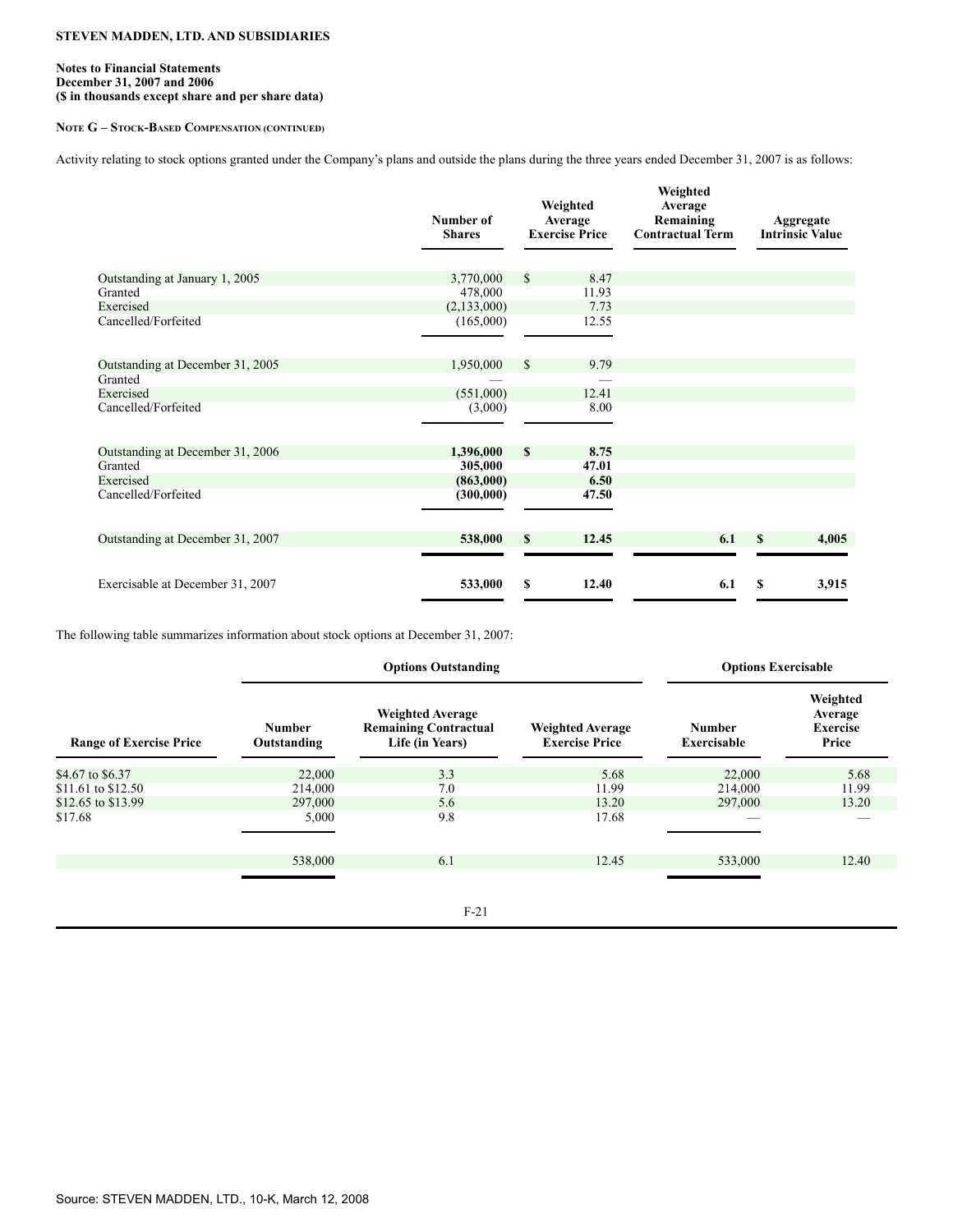#### **Notes to Financial Statements December 31, 2007 and 2006 (\$ in thousands except share and per share data)**

# **NOTE G – STOCK-BASED COMPENSATION (CONTINUED)**

#### *Restricted Stock*

The following table summarizes restricted stock activity during the year ended December 31, 2007:

|                                  | Number of<br><b>Shares</b> | Weighted<br>Average<br>Fair<br>Value at Grant<br>Date |
|----------------------------------|----------------------------|-------------------------------------------------------|
| Outstanding at December 31, 2006 | 391,000                    | \$<br>32.07                                           |
| Granted                          | 234,000                    | 29.71                                                 |
| Vested                           | (111,000)                  | 32.34                                                 |
| Forfeited                        | (7,000)                    | 34.05                                                 |
| Outstanding at December 31, 2007 | 507,000                    | \$<br>30.90                                           |
|                                  |                            |                                                       |

As of December 31, 2007, there was \$11,930 of total unrecognized compensation cost related to restricted stock awards granted under the Plan. This cost is expected to be recognized over a weighted-average of 3 years. During the year ended December 31, 2006, 165,000 restricted stock awards were granted to the Company's Creative and Design Chief. The Company determines the fair value of its restricted stock awards based on the market price of its common stock on the date of grant.

In July 2004, the Company and several of its salesmen mutually agreed to replace restricted stock awards due to vest in January 2006 with cash awards to be paid on the vesting date. No shares had been issued under the original award. These cash rewards retained the same characteristics as the original restricted stock awards. The vesting date (i.e., the payment date) of the cash awards was the same as the vesting date of the restricted stock, and the payment was contingent upon the recipient still being employed with the Company on the vesting date. The cash awards, which totaled \$183, were charged to operations through December 31, 2005. In April and October of 2002, two executives of the Company were granted restricted stock awards pursuant to their employment agreements. The awards vested on June 30, 2005 and were contingent on the employee's continuous employment through the vesting date. Under the terms of the agreements, the issuance of the shares of common stock required shareholder approval. At the annual meeting of stockholders held on May 27, 2005, the shareholders did not approve the issuance of the shares. As stated in the Company's proxy statement, the executives were paid \$1,776 equal to the fair value of the restricted stock when first granted.

#### **NOTE H – PREFERRED STOCK**

The Company has authorized 5,000,000 shares of preferred stock. The Board of Directors has designated 60,000 shares of such preferred stock as Series A Junior Participating Preferred Stock ("Series A Preferred"). Holders of the shares of Series A Preferred are entitled to dividends equal to 1,000 times dividends declared or paid on the Company's common stock. Each share of Series A preferred entitles the holder to 1,000 votes on all matters submitted to the holders of common stock. The Series A Preferred has a liquidation preference of \$1,000 per share, and is not redeemable by the Company. No preferred shares have been issued.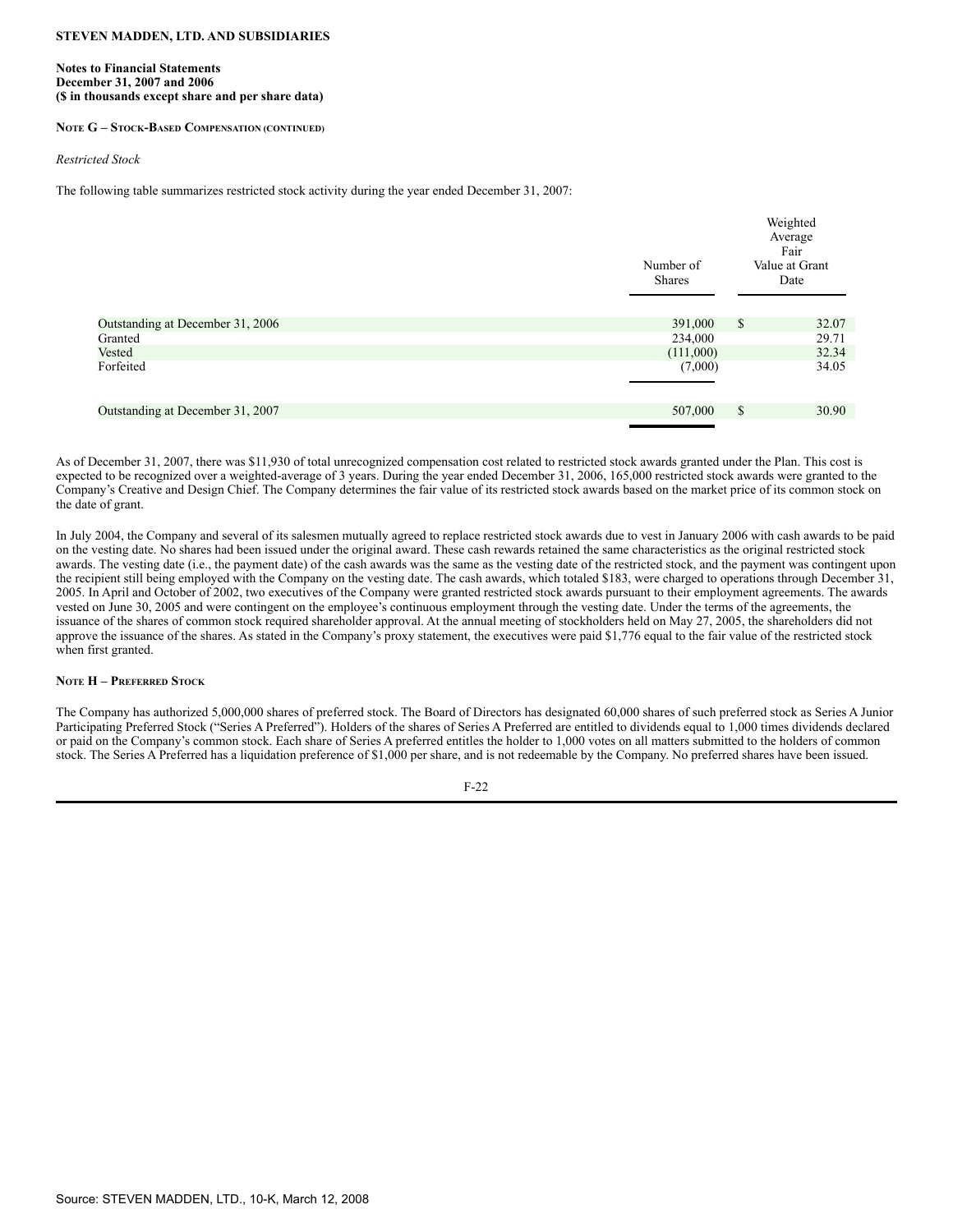#### **Notes to Financial Statements December 31, 2007 and 2006 (\$ in thousands except share and per share data)**

### **NOTE I – RIGHTS AGREEMENT**

On October 30, 2001, the Company declared a dividend distribution of one preferred stock purchase right (a "Right") for each outstanding share of common stock. Each Right entitles the holder to purchase from the Company seven ten-thousandths (7/10,000) of a share of Series A Preferred at a price of \$50 per seven ten-thousandth (7/10,000) of a share. Initially, the Rights will not be exercisable and will automatically trade with the common stock. The Rights become exercisable, in general, ten days following the announcement of a person or group acquiring beneficial ownership of at least 15% of the outstanding voting stock of the Company.

#### **NOTE J – OPERATING LEASES**

The Company leases office, showroom and retail facilities under noncancelable operating leases with terms expiring at various times through 2019. Future minimum annual lease payments under noncancelable operating leases consist of the following at December 31:

| 2009<br>2010<br>2011<br>2012<br>Thereafter<br>S | 2008 | \$<br>16,560 |
|-------------------------------------------------|------|--------------|
|                                                 |      | 16,668       |
|                                                 |      | 16,097       |
|                                                 |      | 15,476       |
|                                                 |      | 14,521       |
|                                                 |      | 46,850       |
|                                                 |      |              |
|                                                 |      | 126,172      |

A majority of the retail store leases provide for contingent rental payments if gross sales exceed certain targets. In addition, many of the leases contain rent escalation clauses to compensate for increases in operating costs and real estate taxes.

Rent expense for the years ended December 31, 2007, 2006 and 2005 was approximately \$18,071, \$16,419 and \$15,592, respectively. Included in such amounts are contingent rents of \$29, \$240 and \$182 in 2007, 2006 and 2005, respectively.

Rent expense is calculated by amortizing total rental payments (net of any rental abatements, construction allowances and other rental concessions), on a straight-line basis, over the lease term. Accordingly, rent expense charged to operations differs from rent paid resulting in the Company recording deferred rent.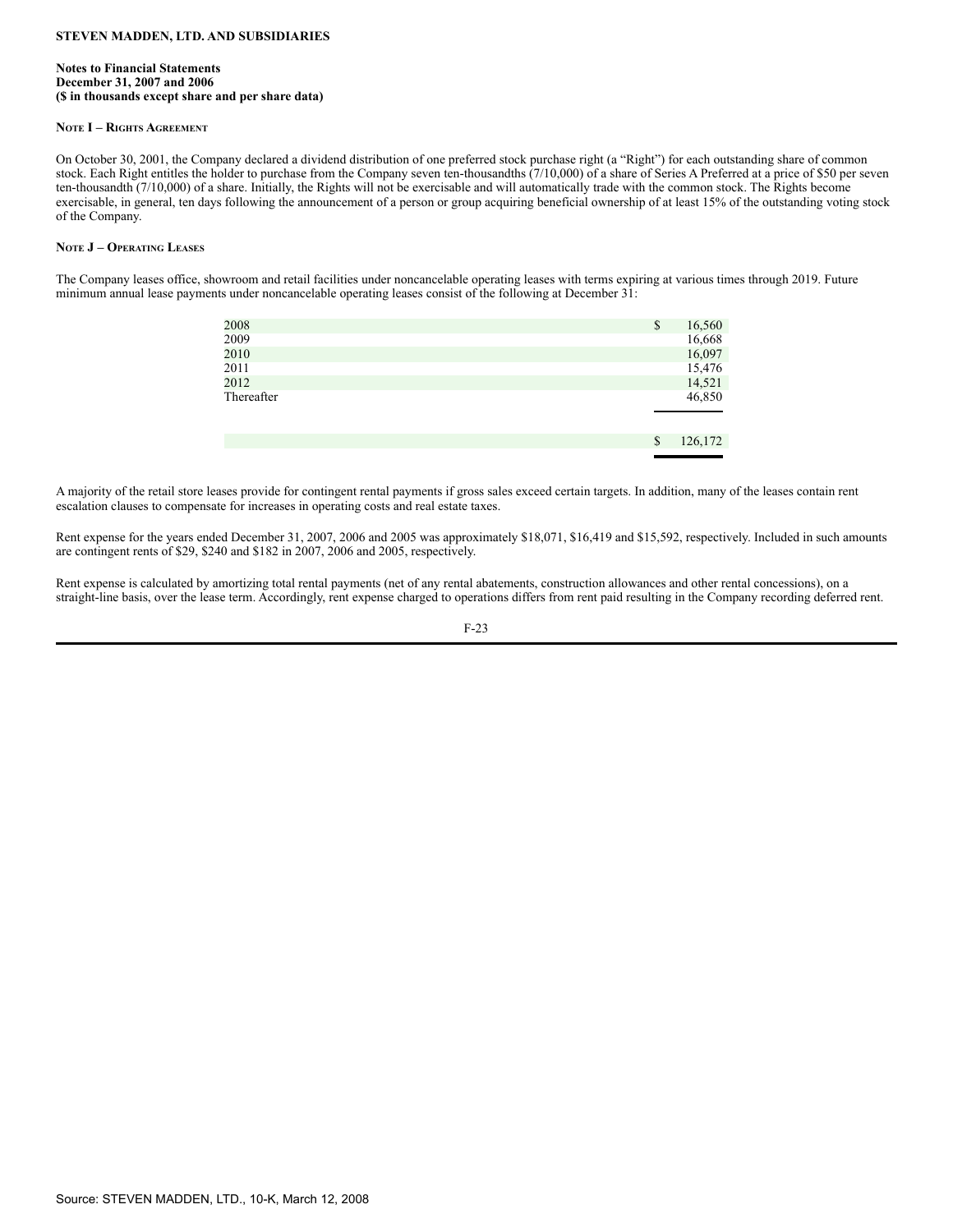#### **Notes to Financial Statements December 31, 2007 and 2006 (\$ in thousands except share and per share data)**

# **NOTE K – INCOME TAXES**

The components of income before income taxes is as follows:

|                     | 2007                  | 2006                  |    | 2005   |
|---------------------|-----------------------|-----------------------|----|--------|
| Domestic<br>Foreign | \$<br>48,456<br>7,680 | \$<br>77,686<br>3,248 | S  | 33,460 |
|                     | \$<br>56,136          | \$<br>80,934          | \$ | 33,460 |
|                     |                       |                       |    |        |

# The income tax provision (benefit) consists of the following:

|                 |       | 2007    |    | 2006    |    | 2005    |  |
|-----------------|-------|---------|----|---------|----|---------|--|
| Current:        |       |         |    |         |    |         |  |
| Federal         | \$    | 21,850  | \$ | 27,929  | \$ | 12,690  |  |
| State and local |       | 517     |    | 10,437  |    | 4,260   |  |
| Foreign         | 1,229 |         |    | 520     |    |         |  |
|                 |       | 23,596  |    | 38,886  |    | 16,950  |  |
| Deferred:       |       |         |    |         |    |         |  |
| Federal         |       | (2,827) |    | (3,500) |    | (2,241) |  |
| State and local |       | (323)   |    | (702)   |    | (449)   |  |
|                 |       | (3,150) |    | (4,202) |    | (2,690) |  |
|                 |       |         |    |         |    |         |  |
|                 | \$    | 20,446  | \$ | 34,684  | \$ | 14,260  |  |
|                 |       |         |    |         |    |         |  |

A recent growth in the Company's New York based income, combined with revisions in state and local tax law, prompted the Company to re-evaluate its tax filing strategies. As a result of such changes, the Company has determined that electing to file each of the New York State and New York City tax returns on a combined basis would maximize the tax benefits to the Company. The election to file combined returns has reduced the Company's expected effective tax rate to approximately 36.4% in 2007 from 42.9% in 2006. The Company filed combined returns in 2006 and was able to amend New York State and New York City returns for 2003 through 2005 resulting in an additional one-time tax benefit recognized in 2007.

A reconciliation between taxes computed at the federal statutory rate and the effective tax rate is as follows:

|                                                                                                      | December 31, |       |       |  |  |  |
|------------------------------------------------------------------------------------------------------|--------------|-------|-------|--|--|--|
|                                                                                                      | 2007         | 2006  | 2005  |  |  |  |
| Income taxes at federal statutory rate                                                               | $35.0\%$     | 35.0% | 35.0% |  |  |  |
| State and local income taxes - net of federal income tax benefit                                     | 4.3          | 7.8   | 7.4   |  |  |  |
| Nondeductible items                                                                                  | 0.2          | 0.1   | 0.3   |  |  |  |
| Nondeductible impairment charges                                                                     |              |       | 0.5   |  |  |  |
| One-time benefit for filing prior years' NY State and NY City amended returns<br>on a combined basis | (2.3)        |       |       |  |  |  |
| Other                                                                                                | (0.8)        |       | (0.6) |  |  |  |
|                                                                                                      |              |       |       |  |  |  |
| <b>Effective</b> rate                                                                                | 36.4%        | 42.9% | 42.6% |  |  |  |
|                                                                                                      |              |       |       |  |  |  |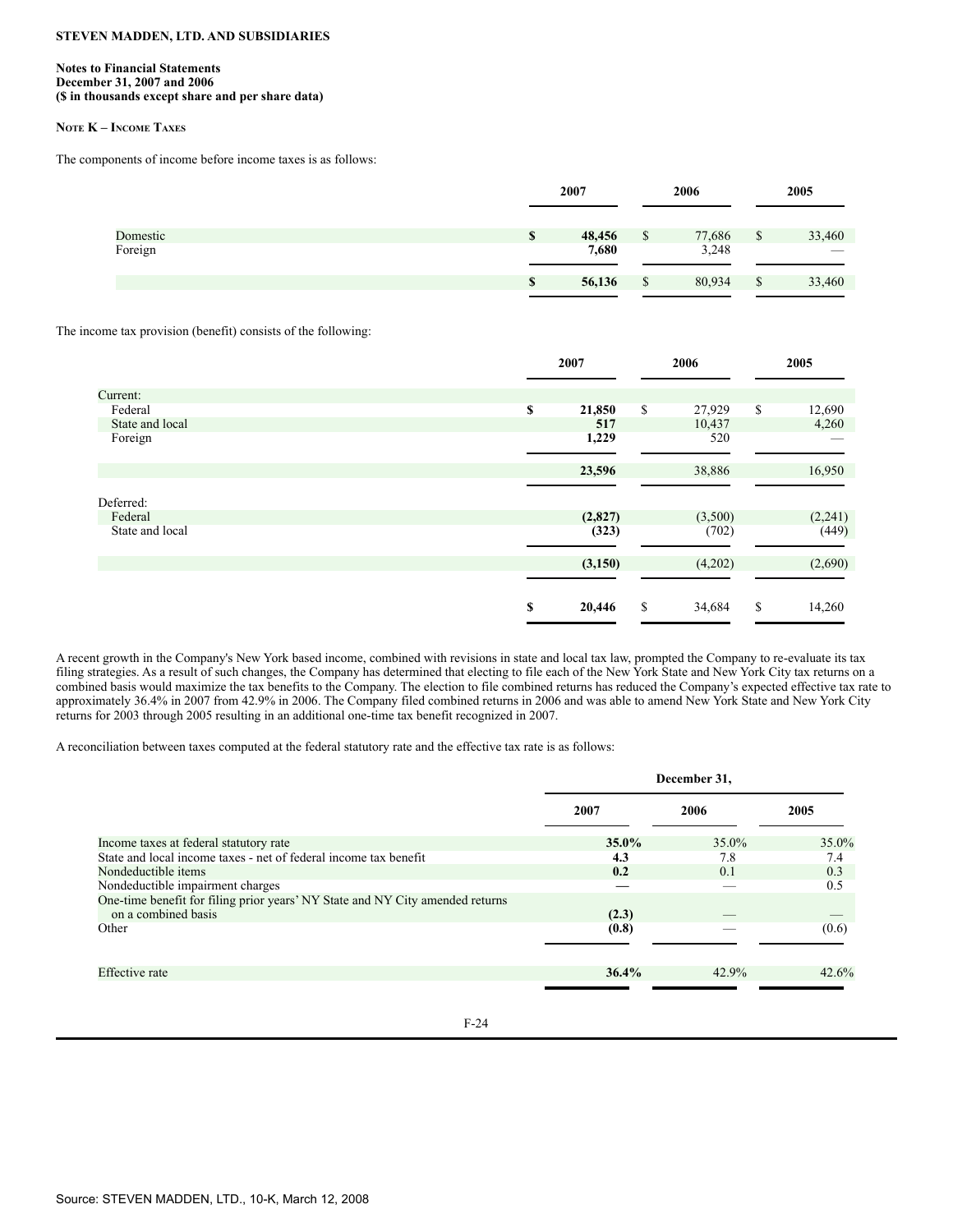#### **Notes to Financial Statements December 31, 2007 and 2006 (\$ in thousands except share and per share data)**

# **NOTE K – INCOME TAXES (CONTINUED)**

The Company applies the asset and liability method of accounting for income taxes. Under this method, deferred tax assets and liabilities are determined based on differences between financial reporting and tax bases of assets and liabilities and are measured using the enacted tax rates and laws that are expected to be in effect when the differences are expected to reverse.

Effective January 1, 2007, the Company adopted the provisions of the Financial Accounting Standards Board ("FASB") Interpretation No. 48, "Accounting for Uncertainty in Income Taxes" ("FIN 48"), which addresses the accounting for uncertainty in income taxes recognized in the financial statements in accordance with FASB Statement No. 109, "Accounting for Income Taxes." FIN 48 provides guidance on the financial statement recognition and measurement of a tax position taken on the Company's tax return. Pursuant to FIN 48, the Company has opted to classify interest and penalties that would accrue according to the provisions of relevant tax law as income tax expense on the Consolidated Statements of Income. The Company determines the amount of interest expense to be recognized by applying the applicable statutory rate of interest to the difference between the tax position recognized in accordance with FIN 48 and the amount previously taken or expected to be taken on a tax return. As required by FIN 48, the Company applied the "more-likely-than-not" recognition threshold to all tax positions at the adoption date, which resulted in no required adjustment to the opening balance of retained earnings. The adoption of FIN 48 did not have a material impact on the Company's results of operations and earnings per share. The Company's tax years 2003 through 2006 remain open to examination for most taxing authorities.

The components of deferred tax assets and liabilities are as follows:

|                                  |             | December 31, |        |  |  |  |
|----------------------------------|-------------|--------------|--------|--|--|--|
|                                  | 2007        |              | 2006   |  |  |  |
| Current deferred tax assets:     |             |              |        |  |  |  |
| Receivable allowances            | S<br>6,032  | \$           | 5,262  |  |  |  |
| Inventory                        | 1,594       |              | 1,434  |  |  |  |
| Unrealized (gain) loss           | (66)        |              | 112    |  |  |  |
| Deferred accruals                | 1,098       |              | 675    |  |  |  |
| Other                            | 697         |              | 616    |  |  |  |
|                                  | 9,355       |              | 8,099  |  |  |  |
| Non-current deferred tax assets: |             |              |        |  |  |  |
| Depreciation and amortization    | 4,973       |              | 3,868  |  |  |  |
| Deferred compensation            | 1,169       |              | 1,379  |  |  |  |
| Deferred rent                    | 1,353       |              | 1,320  |  |  |  |
| Amortization of goodwill         | (368)       |              | (126)  |  |  |  |
| Unrealized loss                  | 105         |              | 353    |  |  |  |
|                                  | 7,232       |              | 6,794  |  |  |  |
| Deferred tax assets              | 16,587<br>S | \$           | 14,893 |  |  |  |
|                                  |             |              |        |  |  |  |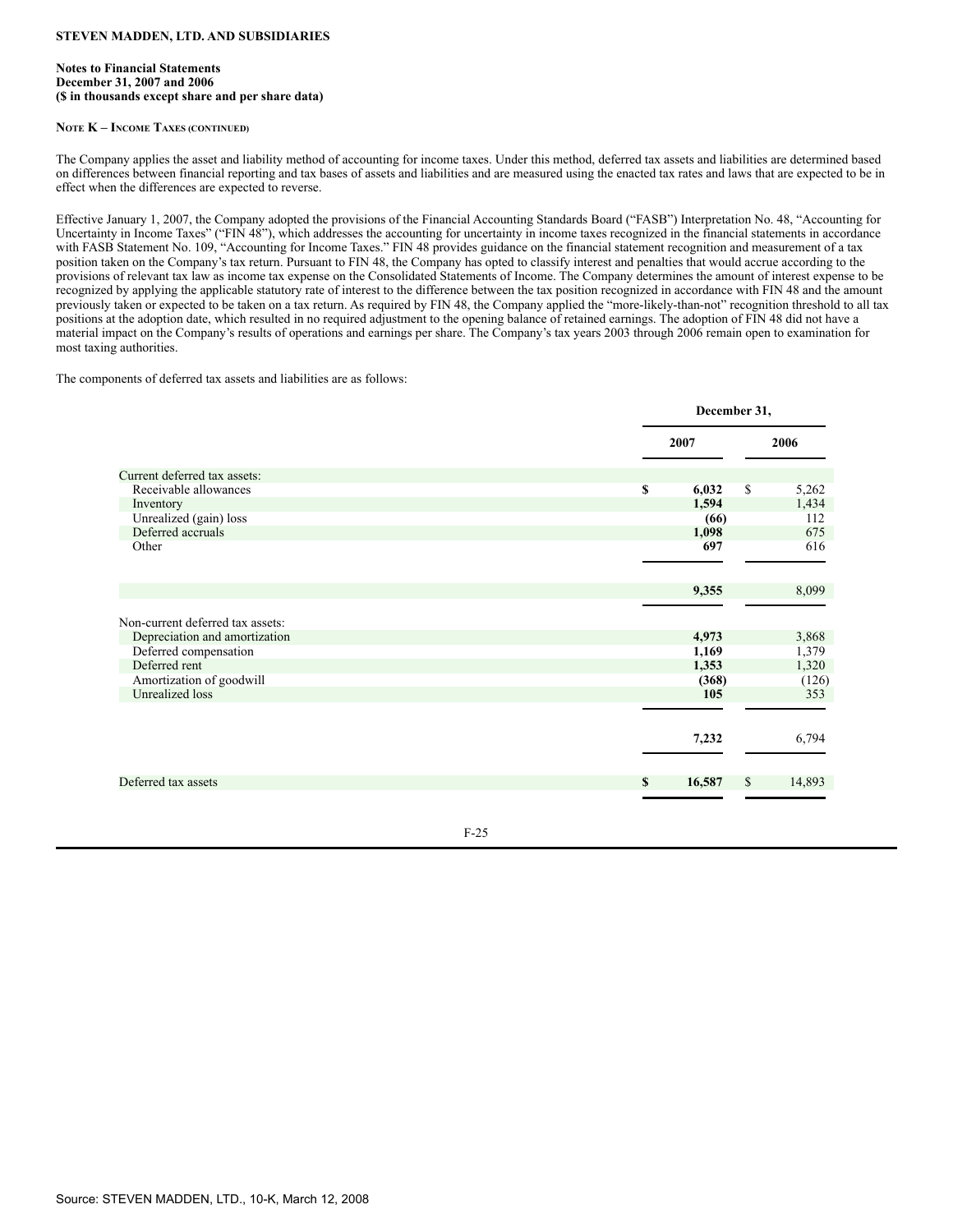# **NOTE L – COMMITMENTS, CONTINGENCIES AND OTHER**

#### **[1] Legal proceedings:**

- (a) On August 10, 2005, the U.S. Customs Department ("Customs") issued a report that asserts that certain commissions which the Company treated as "buying agents' commissions" (which are non-dutiable) should be treated as "selling agents' commissions" and hence are dutiable. In the report, Customs estimates that the Company had underpaid duties during the calendar years of 1998 through 2004 in the amount of \$1,051. As of June 30, 2007, based on discussions with legal counsel, the Company believed that the liability in this case, including interest, was not likely to exceed \$1,500. Accordingly, as of December 31, 2006 the Company recorded a reserve of \$1,500. In September of 2007, Customs notified the Company that it had finalized its assessment of the underpaid duties to be \$1,400. Pursuant to this assessment, the Company, with the advice of legal counsel, has re-evaluated the liability in the case, including interest and penalties, and believes that it is not likely to exceed \$2,700. The Company increased its reserve by \$1,208 in the third quarter of 2007. Such reserve is subject to change to reflect the status of this matter.
- (b) The Company has been named as a defendant in certain other lawsuits in the normal course of business. In the opinion of management, after consulting with legal counsel, the liabilities, if any, resulting from these matters should not have a material effect on the Company's financial position or results of operations. It is the policy of management to disclose the amount or range of reasonably possible losses in excess of recorded amounts.

#### **[2] Employment agreements:**

Effective as of July 1, 2005, the Company amended its employment agreement with Steven Madden, the Company's Creative and Design Chief. The agreement provides for an annual salary of \$600, subject to certain specified adjustments, through June 30, 2015. The agreement also provides for annual bonuses based on EBITDA, on revenue for any new business, and royalty income over \$2,000, and an annual option grant at exercise prices equal to the market price on the date of grant and a non-accountable expense allowance.

Effective as of July 1, 2005, the Company entered into an employment agreement with Awadhesh Sinha, pursuant to which Mr. Sinha will serve as the Company's Chief Operating Officer. The initial term of the agreement is three years through June 30, 2008, with successive one-year automatic renewal terms. The agreement provides for an annual salary of \$425 with annual increases and performance bonuses. The agreement requires the Company to accrue deferred cash compensation equal to 25% of the annual salary, payable to Mr. Sinha at the end of the term of the agreement. On November 6, 2007, an amendment to the agreement extended the initial term of the agreement to December 31, 2008.

Effective January 1, 2006, the Company amended its employment agreement with Jamieson Karson, the Company's Chief Executive Officer and Chairman of the Board. The agreement provides for an annual salary of \$500 through December 31, 2008. The agreement also provides for an annual bonus at the discretion of the Board of Directors.

Effective February 1, 2006, the Company amended its employment agreement with Arvind Dharia, the Company's Chief Financial Officer. The agreement provides for an annual salary of \$425, with annual increases through December 31, 2009. The agreement also provides for an annual bonus at the discretion of the Board of Directors.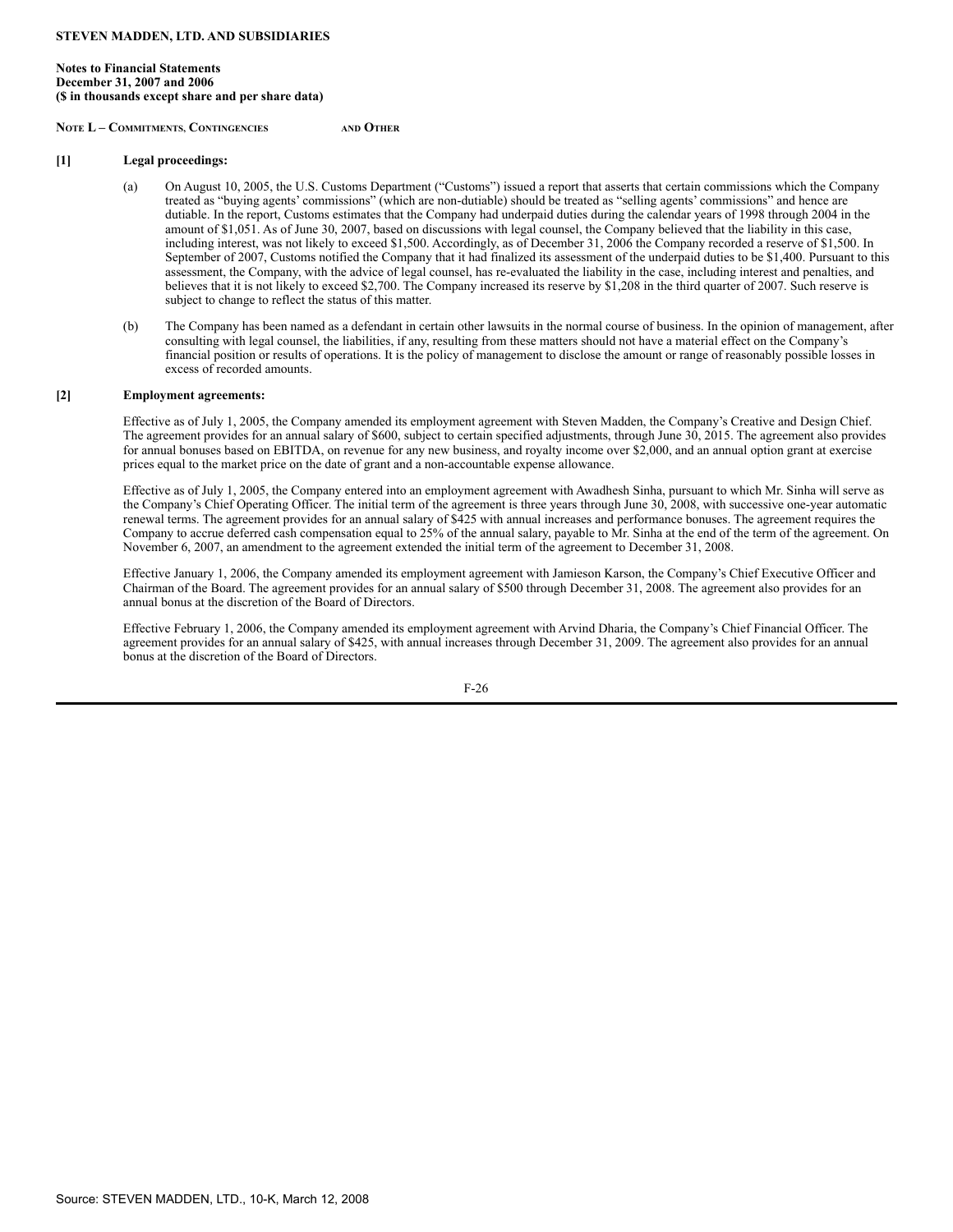# **NOTE L – COMMITMENTS, CONTINGENCIES AND OTHER (CONTINUED)**

The Company has employment agreements with other executives (the "executives") which expire between June 30, 2008 and December 31, 2009. These agreements provide for cash bonuses based primarily upon a percentage of year-to-year increases in earnings before interest, taxes, depreciation and amortization, option grants and non-accountable expense allowances as defined. Base salary commitments for these executives are as follows:

| 2008<br>2009 | w      | 2,372<br>1,080 |
|--------------|--------|----------------|
|              | $\cup$ | 3,452          |

In connection with their employment agreements, five executives received an aggregate of 170,000 and 132,000 shares of restricted common stock from the Company in 2007 and 2006, respectively. The restricted shares vest equally each year over a period of between four to five years and, accordingly, the Company has recorded a charge to operations in the amount of \$1,726 and \$680 for the years ended December 31, 2007 and 2006, respectively.

In addition, the Company accrued aggregate cash obligations of approximately \$1,000 for bonuses under these agreements for the year ended December 31, 2007.

# **[4] Letters of credit:**

At December 31, 2007 and 2006, the Company had open letters of credit for the purchase of imported merchandise of approximately \$1,974 and \$1,981, respectively.

#### **[5] Royalty agreements:**

On May 12, 2003, the Company entered into a long-term license agreement with Candie's, Inc. to design, manufacture and distribute Candie's branded footwear for women and children worldwide. The initial term of the agreement expires on December 31, 2009, with four 3-year renewal terms, the last of which expires on December 31, 2021. The agreement required the Company to make royalty and advertising payments equal to a percentage of net sales of licensed products and a minimum royalty and advertising payment in the event that specified net sales targets were not achieved. On December 6, 2004, the agreement was amended to reflect Candie's decision to name Kohl's Corporation the exclusive provider of a new line of Candie's apparel. The amendment extended the initial term of the agreement to December 31, 2010, and eliminated the renewal term options. Pursuant to the amendment, commencing on January 1, 2007, the Company no longer has the exclusive right to market Candie's branded footwear and will be permitted to sell Candie's branded footwear only to Kohl's. Under the terms of the amendment, Candie's guarantees that the Company will achieve minimum sales levels with Kohl's during the term of the agreement. In the event such minimum sales levels are not achieved, Candie's is required to compensate the Company in an amount based on a percentage of the sales shortfall. Effective January 1, 2005, all royalty and advertising payments were eliminated. As an inducement to execute the amendment, the Company was required to pay Candie's a total of \$3,000 payable in eight equal quarterly installments that began in February of 2005 and concluded with a final payment in May 2007.

On March 28, 2007, the Company, through its Daniel M. Friedman Division, entered into a license agreement to design, manufacture and distribute handbags and belts and related accessories under the "DF Daisy Fuentes" and the "Daisy Fuentes" brands. The agreement requires the Company to pay the licensor a royalty and brand management fees based on a percentage of net sales and a minimum royalty in the event that specified net sales targets are not achieved. The agreement expires on December 31, 2010.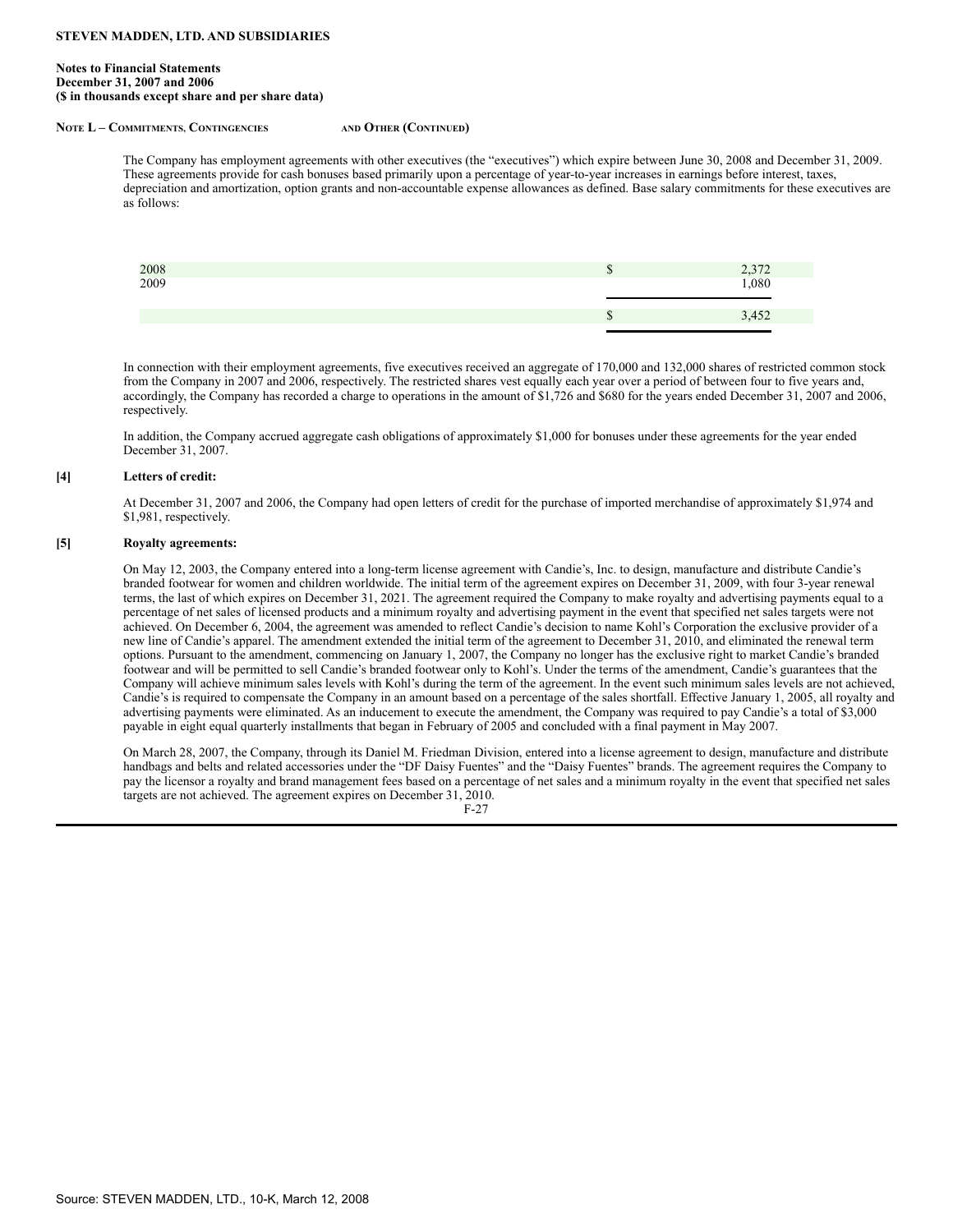# **NOTE L – COMMITMENTS, CONTINGENCIES AND OTHER (CONTINUED)**

On September 14, 2006, the Company, through its Daniel M. Friedman Division, entered into a license agreement to design, manufacture and distribute handbags and belts and related accessories under the "Tracy Reese" and the "Plenty" brands. In addition, the Company has the right to use the phrase "Plenty by Tracy Reese". The agreement requires the Company to pay the licensor a royalty based on net sales and a minimum royalty in the event that specified net sales targets are not achieved. The agreement expires on December 31, 2009, with two three-year renewal terms which, if certain provisions are met, are at the option of the Company.

On July 20, 2004, Daniel M. Friedman entered into a long-term license agreement with B.J. Vines, Inc., under which the Company has the right to use the "Betsey Johnson" trademark in connection with the sale and marketing of handbags, small leather goods, belts and umbrellas. The agreement requires the Company to make royalty and advertising payments equal to a percentage of net sales and a minimum royalty and advertising payment in the event that specified net sales targets are not achieved. The initial term of the agreement expired on December 31, 2007, however, the Company exercised its option to extend the agreement until December 31, 2010.

Royalty expenses are included in the "cost of goods sold" section of the Company's Consolidated Statements of Income. Aggregate minimum future royalties under these agreements are as follows:

| <b>Year Ending</b><br>December 31, |             |
|------------------------------------|-------------|
|                                    |             |
| 2008                               | \$<br>522   |
| 2009                               | 712         |
| 2010                               | 702         |
|                                    |             |
|                                    |             |
|                                    | \$<br>1,936 |
|                                    |             |

#### **[6] Related Party Transactions:**

In January 2004, the Company entered into an agreement with JLM Consultants, a company wholly-owned by John Madden, one of the Company's directors. Under this agreement, Mr. Madden provides consulting services with respect to the development of international sales of the Company. Pursuant to this agreement, JLM Consultants received a fee and expenses of \$661, \$511 and \$392 in 2007, 2006 and 2005 respectively, in addition to fees that Mr. Madden received for service to the Company as a director.

In July 2001, the Company entered into a consulting agreement with Peter J. Solomon & Company ("Solomon"), a financial advisory firm of which Marc Cooper, one of the Company's directors, is a managing director. Under this agreement, the firm provided financial advisory and investment banking services to the Company. This agreement, which was amended in March 2004, was terminated on July 11, 2006. Pursuant to this agreement, the Company paid fees and expenses to Solomon of \$412 (related to the acquisition of Daniel M. Friedman), and \$66 for 2006 and 2005, respectively. The Company paid fees and expenses of \$67 to Solomon in 2007 for a limited consulting engagement. Mr. Cooper resigned from the board on February 25, 2008.

$$
F-28
$$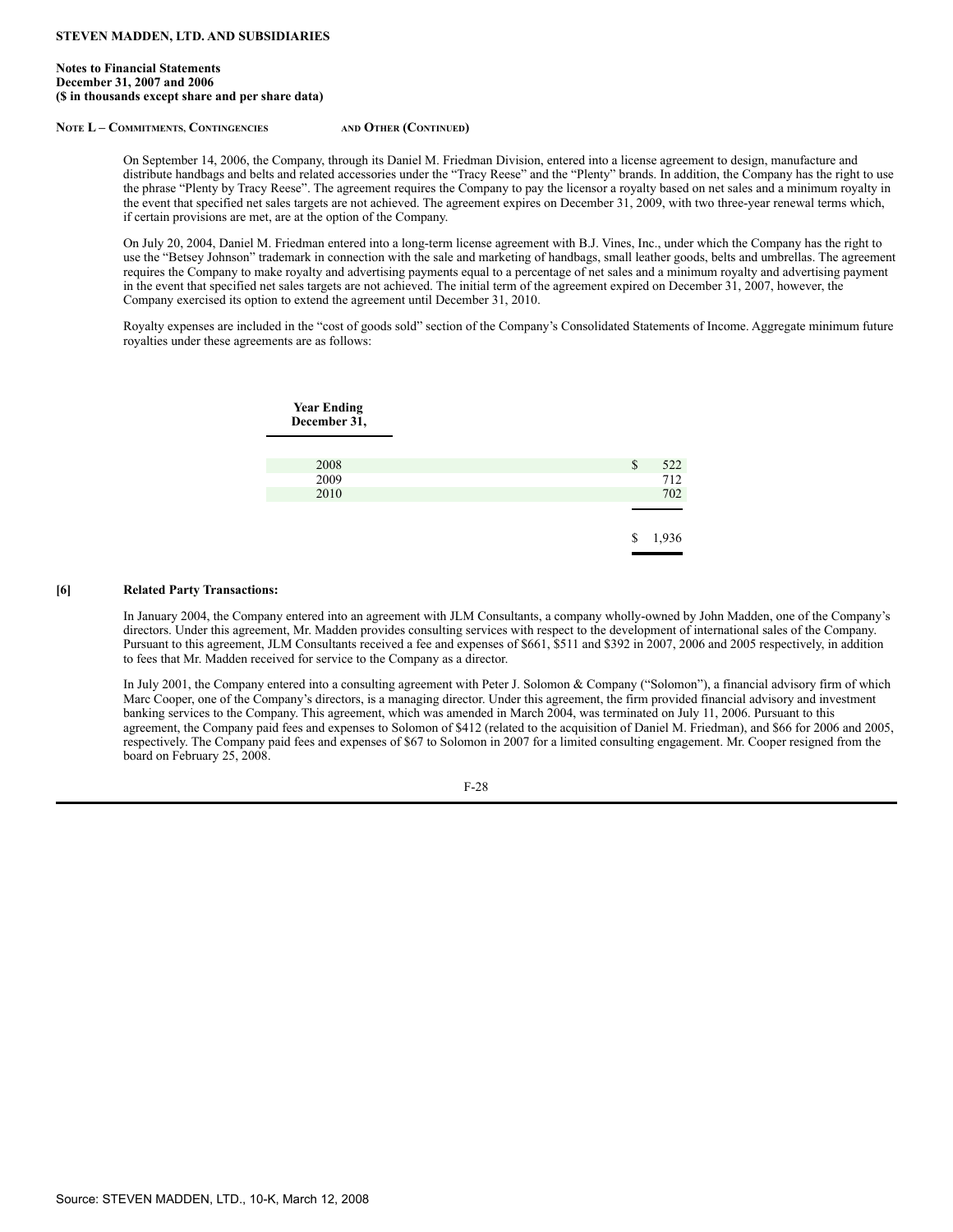#### **NOTE L – COMMITMENTS, CONTINGENCIES AND OTHER (CONTINUED)**

In October 2002, the Company entered into an arrangement with Jeff Birnbaum, a director of the Company from June 2003 through October 2007. Under this arrangement, Mr. Birnbaum provided consulting services with respect to the design and manufacturing of shoes and general consulting services to the Company. Pursuant to this arrangement, Mr. Birnbaum received a fee of \$200, \$200 and \$200 in 2007, 2006 and 2005 respectively, in addition to fees received for service to the Company as a director. Mr. Birnbaum has been the Product Development Manager of Dolphin Shoe Company since August 1982. Dolphin Shoe Company, which is equally owned by Mr. Birnbaum, his father and his brother, is one of the Company's domestic suppliers. In July of 2006, the Company acquired the Natural Comfort brand from Dolphin Shoe Company for \$100.

#### **[7] Concentrations:**

The Company maintains cash and cash equivalents with various major financial institutions which at times are in excess of the amount insured. In addition, the Company's marketable securities and money market accounts are principally held at two brokerage companies.

During the year ended December 31, 2007, the Company purchased approximately 24% and 12% of its merchandise from two suppliers in China. Total inventory purchases from China for the year ended December 31, 2007 was approximately 81%.

During the year ended December 31, 2006, the Company purchased approximately 36% and 16% of its merchandise from two suppliers in China. Total inventory purchases from China for the year ended December 31, 2006 was approximately 88%.

During the year ended December 31, 2005, the Company purchased approximately 21% and 12% of its merchandise from two suppliers in China. Total inventory purchases from China for the year ended December 31, 2005 was approximately 82%.

Sales to one customer accounted for 12% of total net sales for the year ended December 31, 2007. This customer represented 17% of accounts receivable at December 31, 2007.

Sales to one customer accounted for 13% of total net sales for the year ended December 31, 2006. This customer represented 18% of accounts receivable at December 31, 2006.

Sales to one customer accounted for 19% of total net sales for the year ended December 31, 2005. This customer represented 24% of accounts receivable at December 31, 2005.

Sales to such customers are included in the wholesale segment (see Note M). Purchases are made primarily in United States dollars.

#### **[8] Valuation and qualifying accounts:**

The following is a summary of the allowance for doubtful accounts related to accounts receivable and the allowance for chargebacks related to the amount Due from Factor for the years ended December 31:

|                              | 2007     | 2006     | 2005        |  |  |
|------------------------------|----------|----------|-------------|--|--|
| Balance at beginning of year | \$12,508 | \$8,400  | 2,915<br>S. |  |  |
| Increase in reserve          | 2,938    | 4,108    | 5,485       |  |  |
| Balance at end of year       | \$15,446 | \$12,508 | 8,400<br>\$ |  |  |
| $F-29$                       |          |          |             |  |  |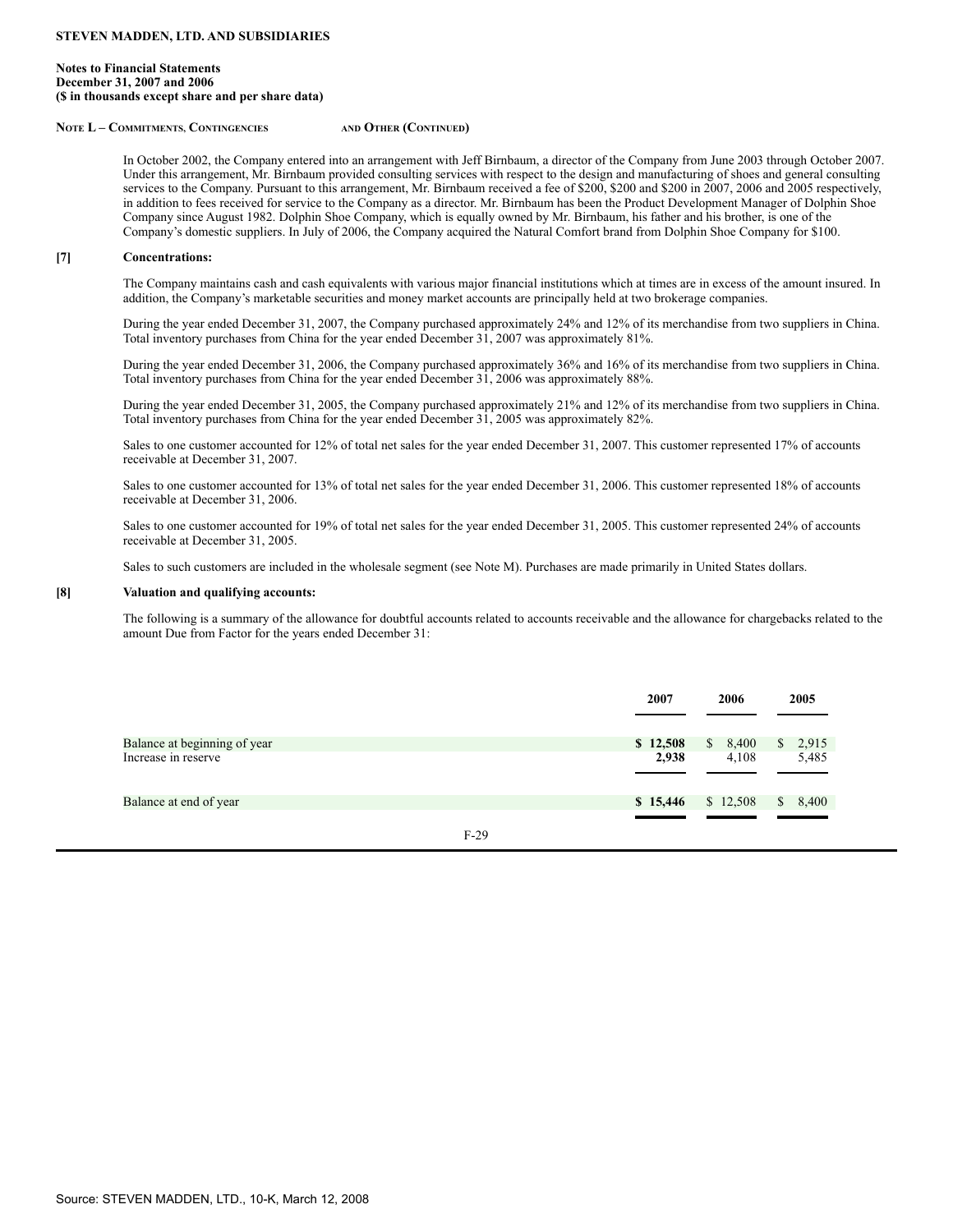#### **Notes to Financial Statements December 31, 2007 and 2006 (\$ in thousands except share and per share data)**

# **NOTE L – COMMITMENTS, CONTINGENCIES AND OTHER (CONTINUED)**

The following is a summary of the reserve for slow moving inventory for the years ended December 31:

|                              |   | 2007  | 2006 |       | 2005         |       |
|------------------------------|---|-------|------|-------|--------------|-------|
| Balance at beginning of year | S | 2,065 |      | 1,143 | <sup>S</sup> | 608   |
| Charged to reserve           |   |       |      |       |              |       |
| Increase to the reserve      |   | 75    |      | 922   |              | 535   |
|                              |   |       |      |       |              |       |
| Balance at end of year       |   | 2,140 |      | 2,065 | S.           | 1,143 |

The following is a summary of goodwill and the related accumulated amortization for the years ended December 31:

|                                             | 2007        | 2006        |    | 2005  |
|---------------------------------------------|-------------|-------------|----|-------|
|                                             |             |             |    |       |
| <b>Cost basis</b>                           |             |             |    |       |
| Balance at beginning of year                | S<br>7,063  | \$<br>2,145 | \$ | 2,780 |
| Acquisitions and purchase price adjustments | 9,457       | 4,918       |    |       |
| Write-off of impaired assets                |             |             |    | (635) |
|                                             |             |             |    |       |
| Balance at end of year                      | 16,520      | 7,063       |    | 2,145 |
|                                             |             |             |    |       |
| <b>Accumulated amortization</b>             |             |             |    |       |
| Balance at beginning of year                | 598         | 598         |    | 714   |
| Write-off of impaired assets                |             |             |    | (116) |
|                                             |             |             |    |       |
| Balance at end of year                      | 598         | 598         |    | 598   |
|                                             |             |             |    |       |
| Goodwill                                    | S<br>15,922 | \$<br>6,465 | \$ | 1,547 |
|                                             |             |             |    |       |

# **[9] Other:**

Pursuant to an agreement reached on February 2, 2005 with an 8% shareholder, the Company agreed to commit \$25 million during the twelve months ended January 31, 2006 and \$10 million during the twelve months ended January 31, 2007 to a combination of share repurchases and/or dividends, such programs to be implemented at such time and in such manner as determined by the board of directors in its sole discretion. As of January 31, 2007, the Company has satisfied this agreement via the repurchase of 909,000 shares for \$14,680 and the payment of dividends of \$34,919.

# **NOTE M – SUBSEQUENT EVENT**

On February 19, 2008, the Company announced a Tender Offer to purchase up to 2,600,000 shares of our common stock at a price not greater than \$20.00 nor less than \$16.50 per share. As of December 31, 2007, there were 20,117,983 shares of our common stock issued and outstanding, not including 5,662,055 of our issued shares held in treasury. The 2,600,000 shares that we are offering to purchase hereunder represent approximately 13% of the total number of issued shares. The Company anticipates that we will pay for the shares tendered in the Offer from our available cash.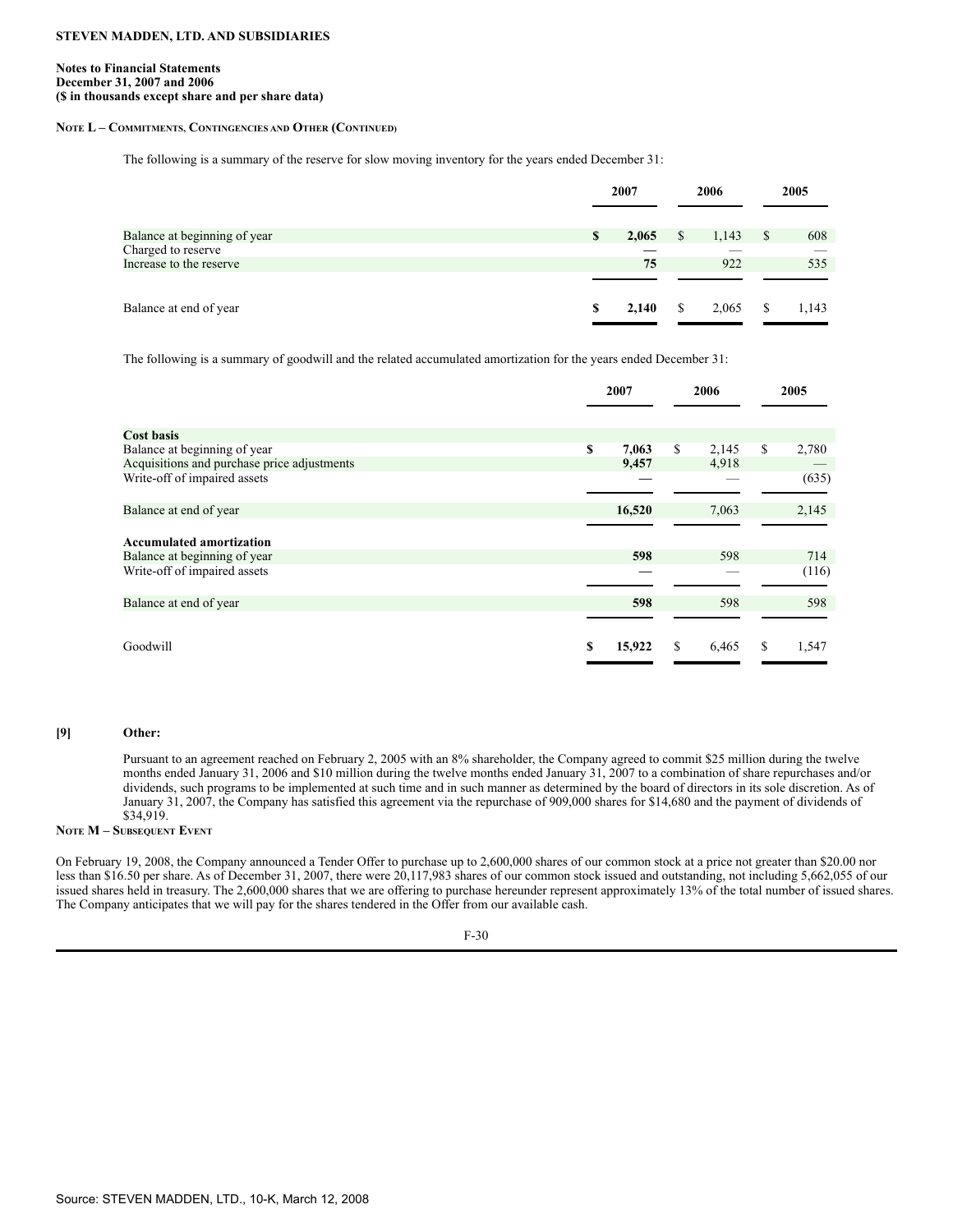# **NOTE N – OPERATING SEGMENT INFORMATION**

The Company's reportable segments are primarily determined based on distribution channels of its various brands. The wholesale segment markets its products through department and specialty stores throughout the country and the retail segment thru the operation of various Company owned stores and the Company's website. The First Cost segment represents activities of a subsidiary which earns commissions for acting as a buying agent to mass-market merchandisers, shoe chains and other off-price retailers with respect to their purchase of footwear.

The accounting policies of the segments are the same as those described in the summary of significant accounting policies. The Company evaluates performance based on profit or loss from operations before other income (expense) and the provision for income taxes. The following is information for the Company's reportable segments:

|                                      |           | <b>Wholesale Segments</b> |                                 |                           |                          |                       |                        |
|--------------------------------------|-----------|---------------------------|---------------------------------|---------------------------|--------------------------|-----------------------|------------------------|
|                                      | Women's   | Men's                     | Accessories                     | <b>Total</b><br>Wholesale | Retail                   | <b>First Cost</b>     | Consolidated           |
| Year ended, December 31, 2007:       |           |                           |                                 |                           |                          |                       |                        |
| Net sales to external customers      | \$204,699 | \$51,237                  | 54,469<br>\$                    | \$310,405                 | \$120,645                |                       | $\mathbf S$<br>431,050 |
| Gross profit                         | 68,074    | 19,862                    | 16,885                          | 104,821                   | 68,583                   |                       | 173,404                |
| Commissions and licensing fees - net | 3,677     |                           |                                 | 3,677                     | $\overline{\phantom{0}}$ | \$14,674              | 18,351                 |
| Income from operations               | 24,884    | 5,771                     | 4,481                           | 35,136                    | 3,104                    | 14,674                | 52,914                 |
| Depreciation and amortization        |           |                           |                                 | 3,668                     | 4,766                    | 1                     | 8,435                  |
| Segment assets                       | \$130,342 | \$22,031                  | 29,618<br>$\mathbb{S}$          | 181,991                   | 56,120                   | 28,410                | 266,521                |
| Capital expenditures                 |           |                           |                                 | 3,210<br>S.               | S.<br>9,513              | 242<br>\$.            | 12,965<br>S            |
| December 31, 2006:                   |           |                           |                                 |                           |                          |                       |                        |
| Net sales to external customers      | \$233,564 | \$62,629                  | 51,316<br>S.                    | \$347,509                 | \$127,654                |                       | 475,163<br>\$          |
| Gross profit                         | 89,407    | 26,112                    | 13,976                          | 129,495                   | 68,934                   |                       | 198,429                |
| Commissions and licensing fees - net | 2,925     |                           |                                 | 2,925                     | $\overline{\phantom{0}}$ | \$11,321              | 14,246                 |
| Income from operations               | 42,458    | 10,668                    | 3,966                           | 57,092                    | 9,885                    | 11,321                | 78,298                 |
| Depreciation and amortization        |           |                           |                                 | 2,655                     | 4,025                    | 26                    | 6,706                  |
| Segment assets                       | \$165,543 | \$10,621                  | 27,022<br>$\mathbb{S}$          | 203,186                   | 41,933                   | 6,273                 | 251,392                |
| Capital expenditures                 |           |                           |                                 | 3,739<br>S.               | 5,765<br>S.              | S.<br>7               | S.<br>9,511            |
| December 31, 2005:                   |           |                           |                                 |                           |                          |                       |                        |
| Net sales to external customers      | \$199,664 | \$54,611                  |                                 | \$254,275                 | \$121,511                |                       | \$<br>375,786          |
| Gross profit                         | 56,962    | 22,021                    | $\hspace{0.1mm}-\hspace{0.1mm}$ | 78,983                    | 60,172                   |                       | 139,155                |
| Commissions and licensing fees - net | 2,286     |                           | $\overbrace{\hspace{27mm}}^{}$  | 2,286                     | $\overline{\phantom{0}}$ | $\mathbb{S}$<br>4,833 | 7,119                  |
| Income from operations               | 12,211    | 9,100                     |                                 | 21,311                    | 5,426                    | 4,833                 | 31,570                 |
| Depreciation and amortization        |           |                           |                                 | 1,361                     | 3,750                    | 9                     | 5,120                  |
| Segment assets                       | \$152,607 | \$18,709                  |                                 | 171,316                   | 38,576                   | 1,836                 | 211,728                |
| Capital expenditures                 |           |                           |                                 | 1,456<br>S.               | 4,366<br>S.              | \$                    | \$<br>5,822            |
|                                      |           | $F-31$                    |                                 |                           |                          |                       |                        |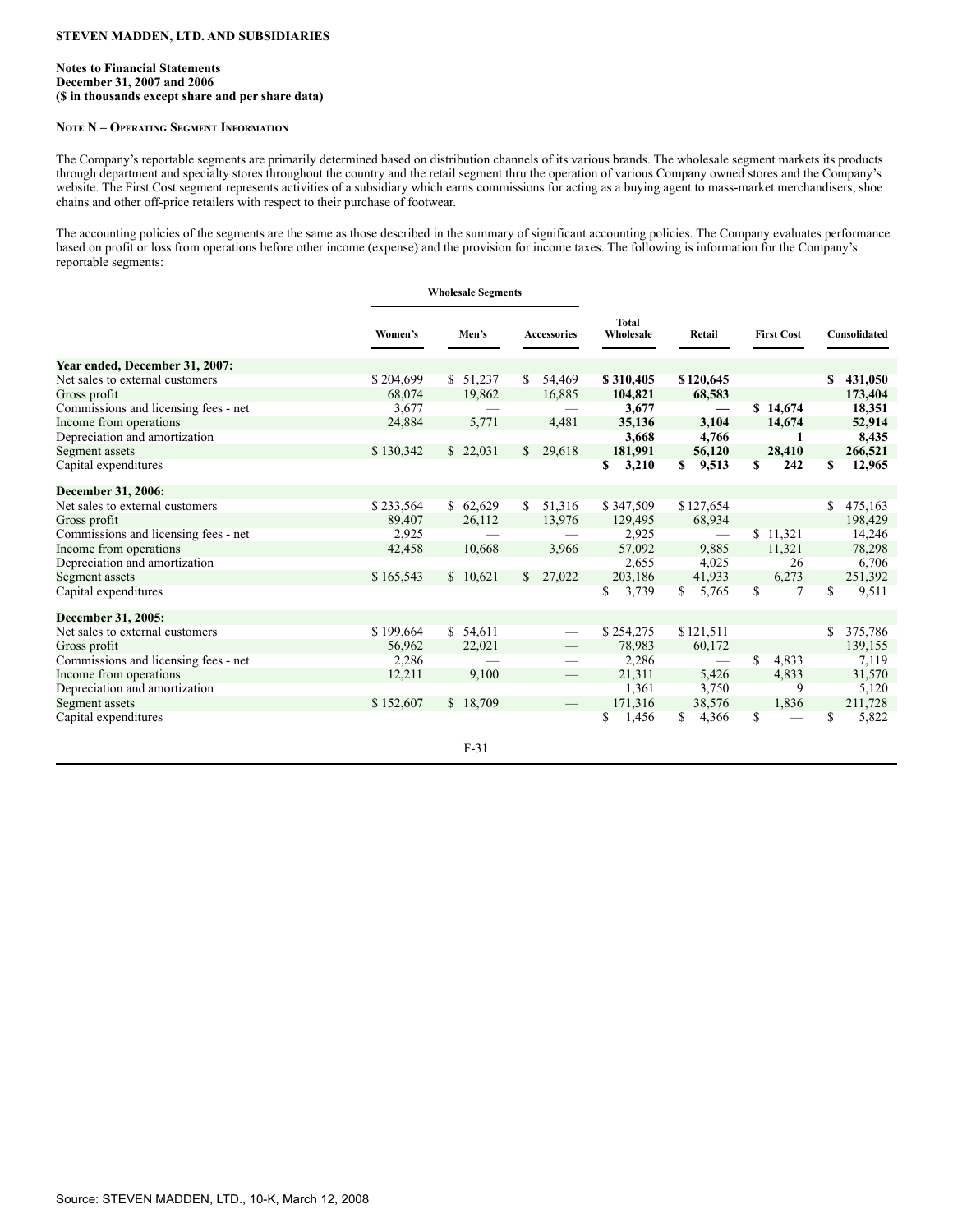# **Notes to Financial Statements December 31, 2007 and 2006 (\$ in thousands except share and per share data)**

# **NOTE O – QUARTERLY RESULTS OF OPERATIONS (UNAUDITED)**

The following is a summary of the quarterly results of operations for the years ended December 31, 2007 and 2006:

|                                            |               | March 31, |              | <b>June 30,</b> |               |              |               |              |  | September 30, |  |  | December 31, |  |
|--------------------------------------------|---------------|-----------|--------------|-----------------|---------------|--------------|---------------|--------------|--|---------------|--|--|--------------|--|
| 2007:                                      |               |           |              |                 |               |              |               |              |  |               |  |  |              |  |
| Wholesale, net                             | S             | 82,299    | S            | 78.616          | S             | 85,998       | S             | 63,492       |  |               |  |  |              |  |
| Retail, net                                |               | 24,355    |              | 29,640          |               | 27,397       |               | 39,253       |  |               |  |  |              |  |
| Net sales                                  |               | 106,654   |              | 108,256         |               | 113,395      |               | 102,745      |  |               |  |  |              |  |
| Cost of sales                              |               | 64,460    |              | 62,836          |               | 66,577       |               | 63,773       |  |               |  |  |              |  |
|                                            |               |           |              |                 |               |              |               |              |  |               |  |  |              |  |
| Gross profit                               |               | 42,194    |              | 45,420          |               | 46,818       |               | 38,972       |  |               |  |  |              |  |
| Commissions and licensing fee income - net |               | 5,446     |              | 5,669           |               | 4,335        |               | 2,901        |  |               |  |  |              |  |
| Net income                                 | S             | 9,533     | S            | 10,518          | S             | 10,939       | S             | 4,700        |  |               |  |  |              |  |
| Net income per share:                      |               | 0.45      |              |                 |               |              |               |              |  |               |  |  |              |  |
| Basic<br>Diluted                           |               | 0.43      |              | 0.51<br>0.49    |               | 0.52<br>0.52 |               | 0.23<br>0.23 |  |               |  |  |              |  |
|                                            |               |           |              |                 |               |              |               |              |  |               |  |  |              |  |
| 2006:                                      |               |           |              |                 |               |              |               |              |  |               |  |  |              |  |
| Wholesale, net                             | $\mathcal{S}$ | 82,982    | $\mathbb{S}$ | 96,194          | $\mathbf S$   | 91,751       | $\mathbf S$   | 76,582       |  |               |  |  |              |  |
| Retail, net                                |               | 25,333    |              | 33,306          |               | 31,489       |               | 37,526       |  |               |  |  |              |  |
|                                            |               |           |              |                 |               |              |               |              |  |               |  |  |              |  |
| Net sales                                  |               | 108,315   |              | 129,500         |               | 123,240      |               | 114,108      |  |               |  |  |              |  |
| Cost of sales                              |               | 62,032    |              | 74,945          |               | 72,217       |               | 67,540       |  |               |  |  |              |  |
|                                            |               |           |              |                 |               |              |               |              |  |               |  |  |              |  |
| Gross profit                               |               | 46,283    |              | 54,555          |               | 51,023       |               | 46,568       |  |               |  |  |              |  |
| Commissions and licensing fee income - net |               | 3,762     |              | 2,825           |               | 3,850        |               | 3,809        |  |               |  |  |              |  |
| Net income                                 | <sup>\$</sup> | 10,860    | \$           | 12,696          | <sup>\$</sup> | 12,647       | <sup>\$</sup> | 10,047       |  |               |  |  |              |  |
| Net income per share:                      |               |           |              |                 |               |              |               |              |  |               |  |  |              |  |
| <b>Basic</b>                               |               | 0.52      |              | 0.61            |               | 0.61         |               | 0.48         |  |               |  |  |              |  |
| Diluted                                    |               | 0.49      |              | 0.58            |               | 0.57         |               | 0.45         |  |               |  |  |              |  |
|                                            |               |           |              |                 |               |              |               |              |  |               |  |  |              |  |
| $F-32$                                     |               |           |              |                 |               |              |               |              |  |               |  |  |              |  |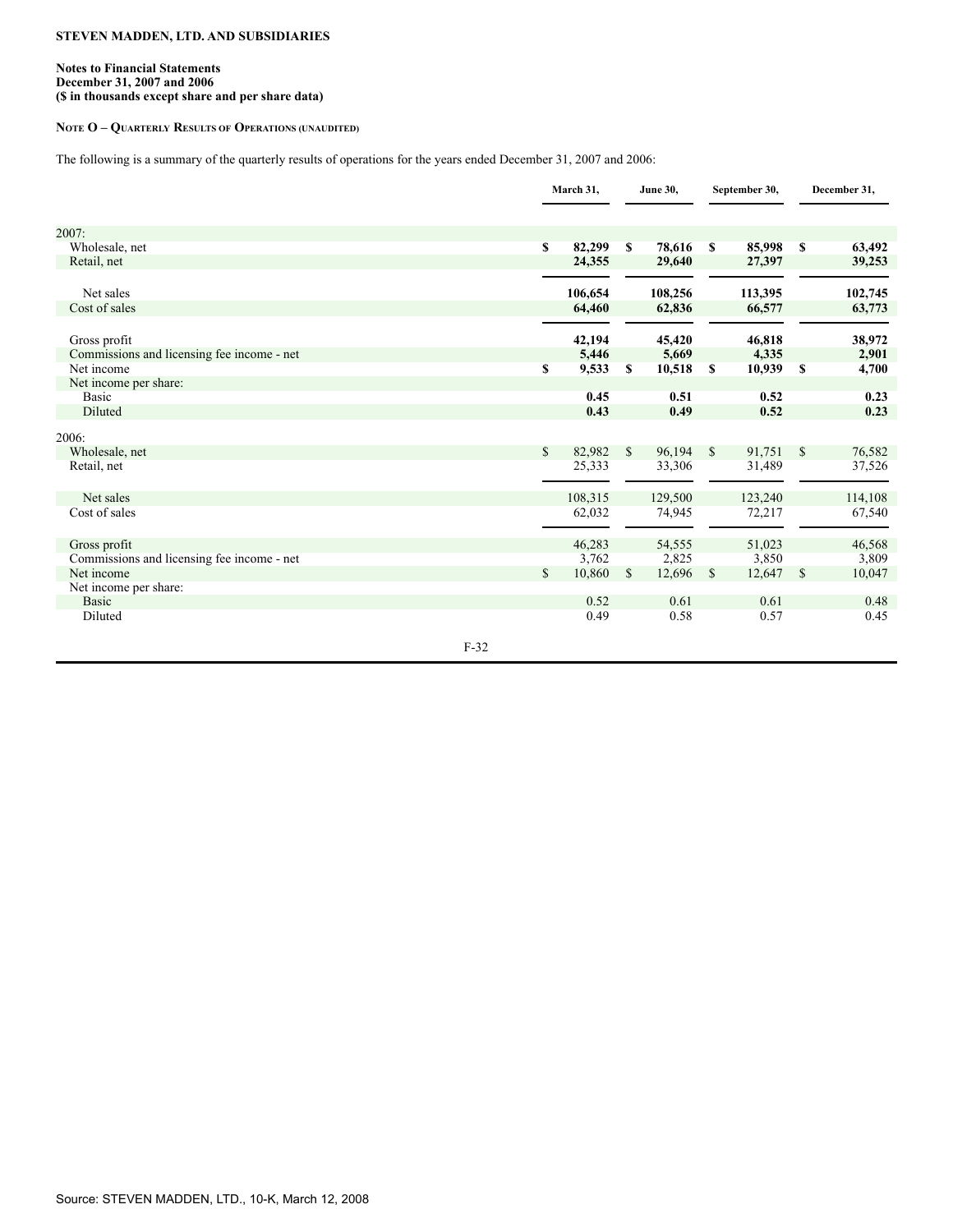*(b) Exhibits.*

- 3.01 Certificate of Incorporation of Steven Madden, Ltd. (incorporated by reference to Exhibit 1 to Steven Madden, Ltd.'s Current Report on Form 8-K filed with the Securities and Exchange Commission on November 23, 1998).
- 3.02 Amended & Restated By-Laws of Steven Madden, Ltd. (incorporated by reference to Exhibit 3.02 to Steven Madden, Ltd.'s Annual Report on Form 10-K for its fiscal year ended December 31. 2001).
- 4.01 Specimen Certificate for shares of Common Stock (incorporated by reference to Exhibit 4.01 to Steven Madden, Ltd.'s Registration Statement on Form SB-2/A filed with the Securities and Exchange Commission on September 29, 1993 (File No. 033-67162)).
- 4.02 Rights Agreement between Steven Madden, Ltd. and American Stock Transfer and Trust Company (incorporated by reference to Exhibit 4.1 to Steven Madden, Ltd.'s Current Report on Form 8-K filed with the Securities and Exchange Commission on November 16, 2001).
- 10.01 Third Amended Employment Agreement between Steven Madden, Ltd. and Steven Madden (incorporated by reference to Exhibit 10.1 to Steven Madden, Ltd.'s Current Report on Form 8-K filed with the Securities and Exchange Commission on July 20, 2005).#
- 10.02 Employment Agreement of Jamieson Karson (incorporated by reference to Exhibit 10.1 to Steven Madden, Ltd.'s Current Report on Form 8-K filed with the Securities and Exchange Commission on January 6, 2006).#
- 10.03 Employment Agreement of Arvind Dharia (incorporated by reference to Exhibit 10.07 to Steven Madden, Ltd.'s Annual Report on Form 10-K for its fiscal year ending December 31, 2000).#
- 10.04 Amendment No. 1 to Employment Agreement of Arvind Dharia (incorporated by reference to Exhibit 99.4 to Steven Madden, Ltd.'s Quarterly Report on Form 10-Q for its fiscal quarter ending June 30, 2001).#
- 10.05 Amendment No. 2 to Employment Agreement of Arvind Dharia (incorporated by reference to Exhibit 10.16 to Steven Madden, Ltd.'s Quarterly Report on Form 10-Q for its fiscal quarter ending September 30, 2002).#
- 10.06 Amendment No. 3 to Employment Agreement of Arvind Dharia (incorporated by reference to Exhibit 10.1 to Steven Madden, Ltd.'s Current Report on Form 8-K filed with the Securities and Exchange Commission on February 3, 2006).#
- 10.07 Employment Agreement between Steven Madden, Ltd. and Awadhesh Sinha, dated as of June 15, 2005 (incorporated by reference to Exhibit 10.1 to Steven Madden, Ltd.'s Current Report on Form 8-K filed with the Securities and Exchange Commission on June 21, 2005).#
- 10.08 Amendment No. 1 to Employment Agreement between Steven Madden, Ltd. and Awadhesh Sinha, dated as of November 6, 2007 (incorporated by reference to Exhibit 10.1 to Steven Madden, Ltd.'s Current Report on Form 8-K filed with the Securities and Exchange Commission on November 6, 2007).
- 10.09 Stock Purchase Agreement, dated as of February 7, 2006, by and between Steven Madden, Ltd. and the sole shareholder of Daniel M. Friedman & Associates, Inc. and DMF International, Ltd. (incorporated by reference to Exhibit 10.1 to Steven Madden, Ltd.'s Current Report on Form 8-K filed with the Securities and Exchange Commission on February 13, 2006).
- 10.10 Earn-Out Agreement, dated as of February 7, 2006, by and among Steven Madden, Ltd., Daniel M. Friedman & Associates, Inc., DMF International, Ltd. and Daniel M. Friedman (incorporated by reference to Exhibit 10.2 to Steven Madden, Ltd.'s Current Report on Form 8-K filed with the Securities and Exchange Commission on February 13, 2006).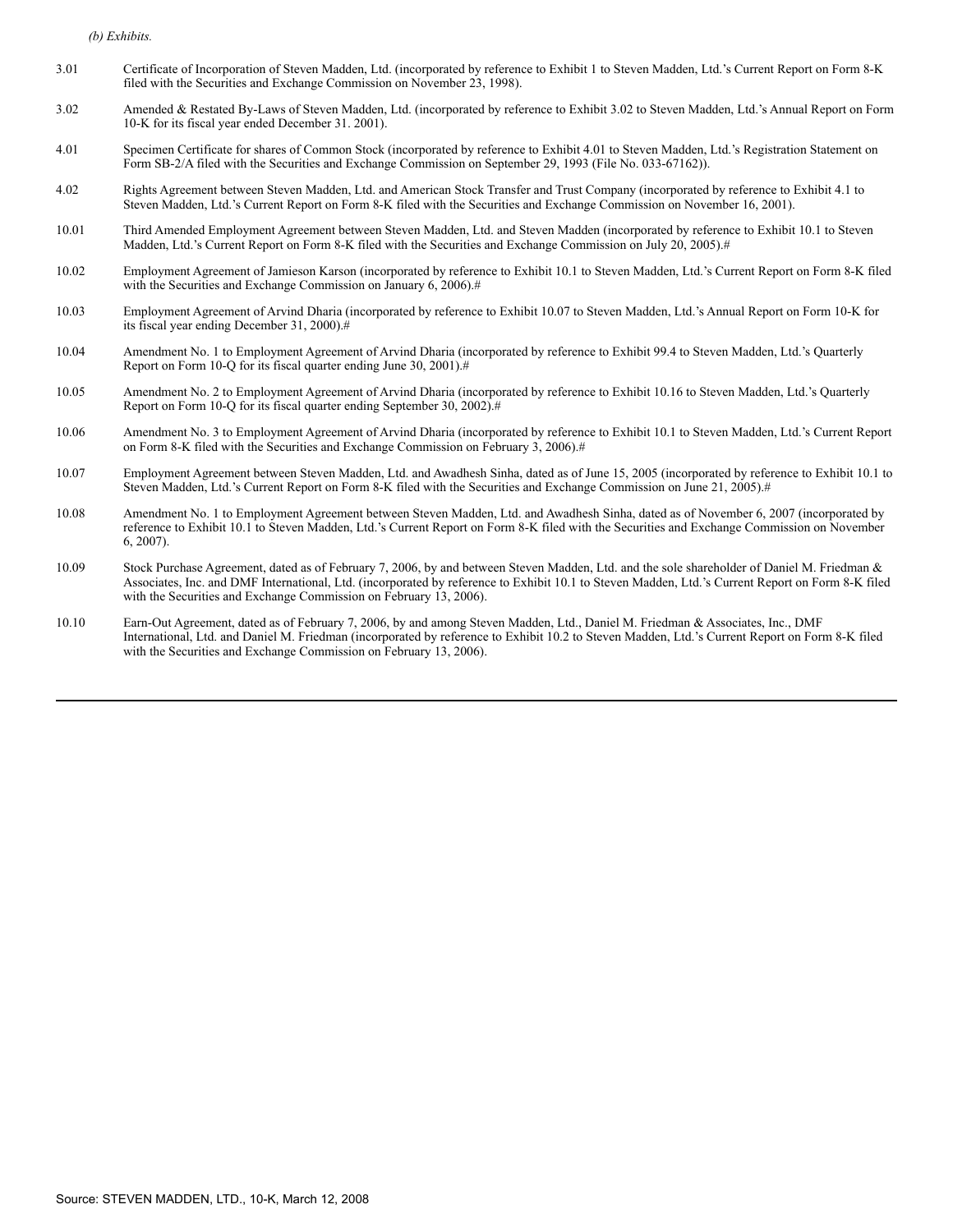- 10.11 Amendment to Earn-Out Agreement, dated as of April 10, 2006, by and between Steven Madden, Ltd. and Daniel M. Friedman (incorporated by reference to Exhibit 10.1 to Steven Madden, Ltd.'s Current Report on Form 8-K filed with the Securities and Exchange Commission on April 13, 2006).
- 10.12 Amendment to Earn-Out Agreement, dated as of April 10, 2007, by and among Steven Madden, Ltd., Daniel M. Friedman & Associates, Inc. and DMF International, Ltd. (incorporated by reference to Exhibit 10.1 to Steven Madden, Ltd.'s Current Report on Form 8-K filed with the Securities and Exchange Commission on April 16, 2007).
- 10.13 Employment Agreement with Robert Schmertz dated March 9, 2007 (incorporated by reference to Exhibit 10.1 to Steven Madden, Ltd.'s Current Report on Form 8-K filed with the Securities and Exchange Commission on March 13, 2007).
- 10.14 Membership Interest Purchase Agreement, dated as of May 16, 2007, by and among Steven Madden, Ltd. and the members of Compo Enhancements, LLC (incorporated by reference to Exhibit 10.1 to Steven Madden, Ltd.'s Current Report on Form 8-K filed with the Securities and Exchange Commission on May 18, 2007).
- 10.15 Earn-Out Agreement, dated as of May 16, 2007, by and among Steven Madden, Ltd. and the members of Compo Enhancements, LLC (incorporated by reference to Exhibit 10.2 to Steven Madden, Ltd.'s Current Report on Form 8-K filed with the Securities and Exchange Commission on May 18, 2007).
- 10.16 Employment Agreement, dated as of May 16, 2007, by and between Steven Madden, Ltd. and Jeffrey Silverman (incorporated by reference to Exhibit 10.3 to Steven Madden, Ltd.'s Current Report on Form 8-K filed with the Securities and Exchange Commission on May 18, 2007).
- 10.17 Amendment to Employment Agreement, dated as of December 21, 2007, by and between Steven Madden, Ltd. and Jeffrey Silverman (incorporated by reference to Exhibit 10.3 to Steven Madden, Ltd.'s Current Report on Form 8-K filed with the Securities and Exchange Commission on December 21, 2007).
- 10.18 Settlement and Release Agreement, dated as of December 21, 2007, by and between Steven Madden, Ltd. and Jeffrey Silverman (incorporated by reference to Exhibit 10.1 to Steven Madden, Ltd.'s Current Report on Form 8-K filed with the Securities and Exchange Commission on December 21, 2007).
- 10.19 Settlement and Release Agreement, dated as of December 21, 2007, by and between Steven Madden, Ltd. and James Randel (incorporated by reference to Exhibit 10.2 to Steven Madden, Ltd.'s Current Report on Form 8-K filed with the Securities and Exchange Commission on December 21, 2007).
- 10.20 1996 Stock Plan, approved and adopted on March 6, 1996 (incorporated by reference to Exhibit 10.27 to Steven Madden, Ltd.'s Registration Statement on Form S-8 filed with the Securities and Exchange Commission on November 3, 1997).#
- 10.21 The 1997 Stock Plan, approved and adopted on May 10, 1997 (incorporated by reference to Exhibit 10.28 to Steven Madden, Ltd.'s Registration Statement on Form S-8 filed with the Securities and Exchange Commission on November 3, 1997).#
- 10.22 The 1998 Stock Plan, approved and adopted on January 16, 1998 (incorporated by reference to Exhibit 10.2 to Steven Madden, Ltd.'s Registration Statement on Form S-8 filed with the Securities and Exchange Commission on July 28, 1998).#
- 10.23 The 1999 Stock Plan, approved and adopted on March 15, 1999, amended as of March 20, 2000 and March 30, 2001 (incorporated by reference to Exhibit 10.A to Steven Madden, Ltd.'s Registration Statement on Form S-8 filed with the Securities and Exchange Commission on July 26, 2004).#
- 10.24 2006 Stock Incentive Plan approved and adopted on May 26, 2006 (incorporated by reference to Exhibit 10.1 to Steven Madden, Ltd.'s Current Report on Form 8-K filed with the Securities and Exchange Commission on July 3, 2006).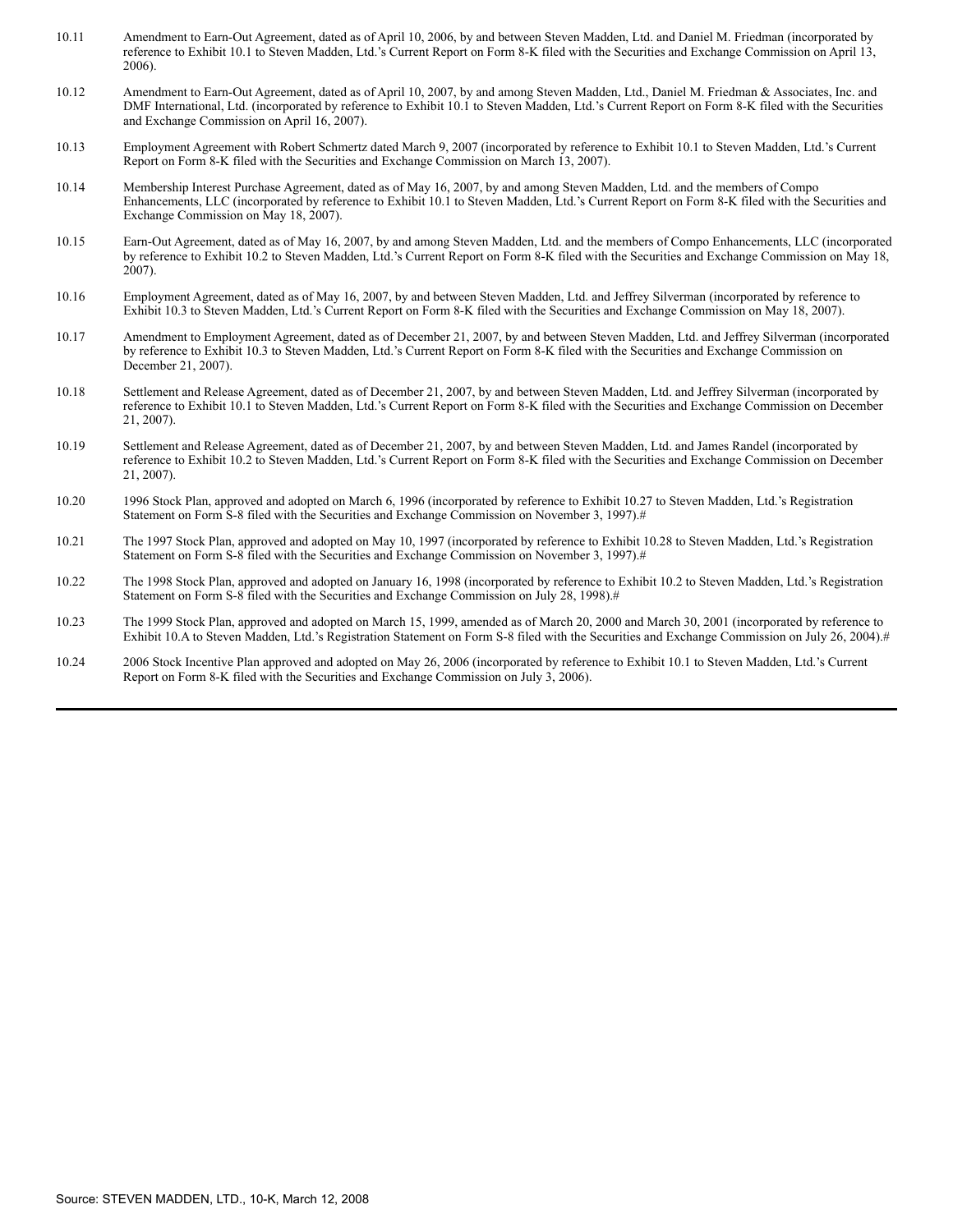- 10.25 Secured Promissory Note dated June 25, 2007, of Steven Madden to Steven Madden, Ltd. (incorporated by reference to Exhibit 10.1 to Steven Madden, Ltd.'s Quarterly Report on Form 10-Q filed with the Securities and Exchange Commission on November 9, 2007).
- 10.26 Form of Non-Qualified Stock Option Agreement (Chief Executive Officer) under Steven Madden, Ltd.'s 2006 Stock Incentive Plan, as amended (the "Plan"), as adopted October 30, 2007 (incorporated by reference to Exhibit 10.2 to Steven Madden, Ltd.'s Quarterly Report on Form 10-Q filed with the Securities and Exchange Commission on November 9, 2007).
- 10.27 Form of Non-Qualified Stock Option Agreement (Employee without Employment Agreement) under the Plan, as adopted October 30, 2007 (incorporated by reference to Exhibit 10.3 to Steven Madden, Ltd.'s Quarterly Report on Form 10-Q filed with the Securities and Exchange Commission on November 9, 2007).
- 10.28 Form of Non-Qualified Stock Option Agreement (Employee with Employment Agreement) under the Plan, as adopted October 30, 2007 (incorporated by reference to Exhibit 10.4 to Steven Madden, Ltd.'s Quarterly Report on Form 10-Q filed with the Securities and Exchange Commission on November 9, 2007).
- 10.29 Form of Restricted Stock Agreement (Chief Executive Officer) under the Plan, as adopted October 30, 2007 (incorporated by reference to Exhibit 10.5 to Steven Madden, Ltd.'s Quarterly Report on Form 10-Q filed with the Securities and Exchange Commission on November 9, 2007).
- 10.30 Form of Restricted Stock Agreement (Employee without Employment Agreement) under the Plan, as adopted October 30, 2007 (incorporated by reference to Exhibit 10.6 to Steven Madden, Ltd.'s Quarterly Report on Form 10-Q filed with the Securities and Exchange Commission on November 9, 2007).
- 10.31 Form of Restricted Stock Agreement (Employee with Employment Agreement) under the Plan, as adopted October 30, 2007 (incorporated by reference to Exhibit 10.7 to Steven Madden, Ltd.'s Quarterly Report on Form 10-Q filed with the Securities and Exchange Commission on November 9, 2007).
- 10.32 Form of Restricted Stock Agreement under the Plan used for grants made to non- employee directors from March 2006 through May 2007, with a schedule setting forth the name of each of the recipients, the date of the grant and the number of shares (incorporated by reference to Exhibit 10.8 to Steven Madden, Ltd.'s Quarterly Report on Form 10-Q filed with the Securities and Exchange Commission on November 9, 2007).
- 10.33 Restricted Stock Agreement dated March 24, 2006, between Jamieson A. Karson and Steven Madden, Ltd. (incorporated by reference to Exhibit 10.9 to Steven Madden, Ltd.'s Quarterly Report on Form 10-Q filed with the Securities and Exchange Commission on November 9, 2007).
- 10.34 Restricted Stock Agreement dated March 27, 2007, between Jamieson A. Karson and Steven Madden, Ltd. (incorporated by reference to Exhibit 10.10 to Steven Madden, Ltd.'s Quarterly Report on Form 10-Q filed with the Securities and Exchange Commission on November 9, 2007).
- 10.35 Amendments to Restricted Stock Agreements, dated as of March 23, 2007, between Jamieson A. Karson and Steven Madden, Ltd. (incorporated by reference to Exhibit 10.11 to Steven Madden, Ltd.'s Quarterly Report on Form 10-Q filed with the Securities and Exchange Commission on November 9, 2007).
- 10.36 Restricted Stock Agreement dated March 24, 2006, between Steven H. Madden and Steven Madden, Ltd. (incorporated by reference to Exhibit 10.12 to Steven Madden, Ltd.'s Quarterly Report on Form 10-Q filed with the Securities and Exchange Commission on November 9, 2007).
- 10.37 Restricted Stock Agreement dated June 9, 2006, between Steven H. Madden and Steven Madden, Ltd. (incorporated by reference to Exhibit 10.13 to Steven Madden, Ltd.'s Quarterly Report on Form 10-Q filed with the Securities and Exchange Commission on November 9, 2007).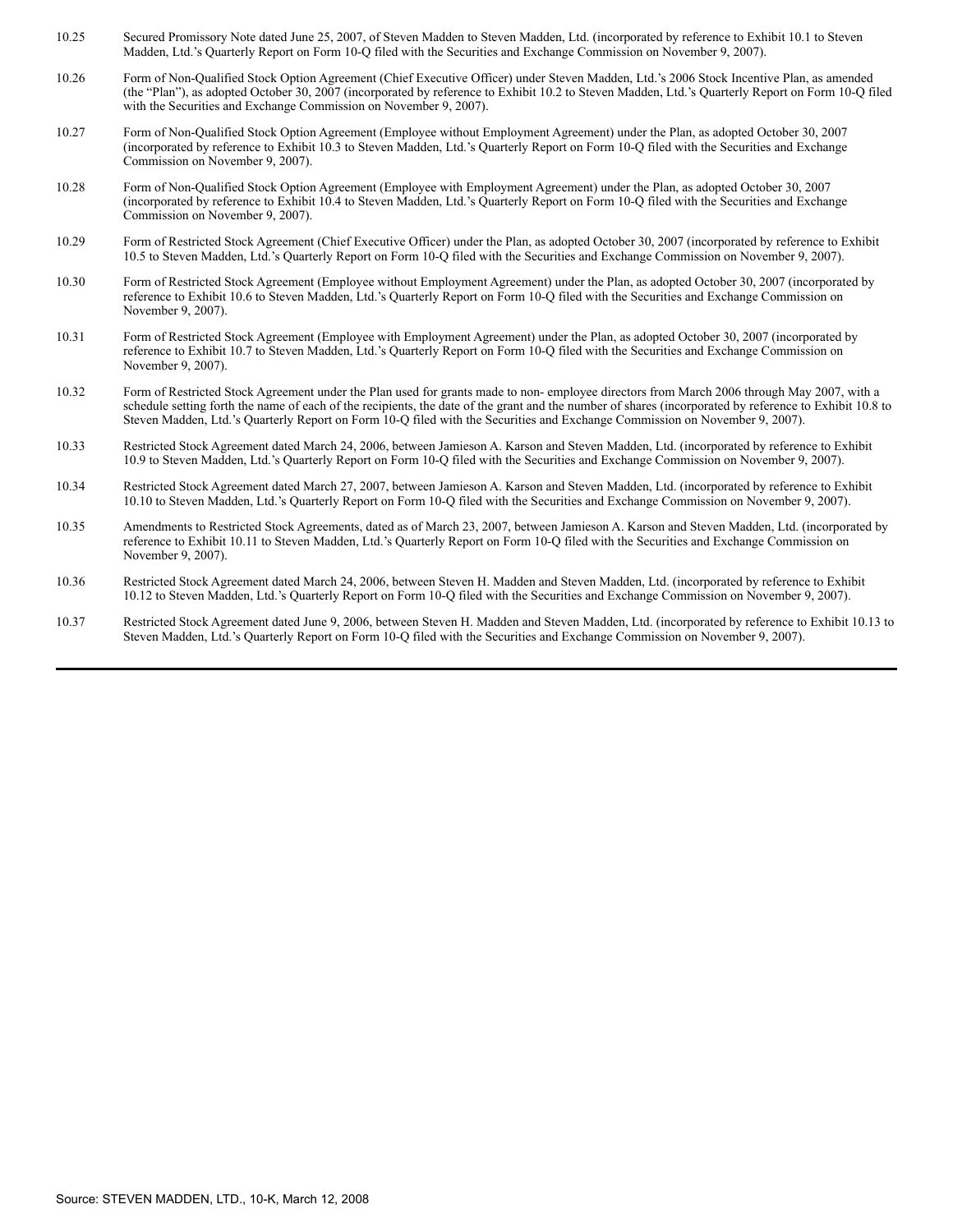- 10.38 Restricted Stock Agreement dated March 24, 2006, between Arvind Dharia and Steven Madden, Ltd. (incorporated by reference to Exhibit 10.14 to Steven Madden, Ltd.'s Quarterly Report on Form 10-Q filed with the Securities and Exchange Commission on November 9, 2007).
- 10.39 Restricted Stock Agreement dated March 20, 2006, between Amelia Newton Varela and Steven Madden, Ltd. (incorporated by reference to Exhibit 10.15 to Steven Madden, Ltd.'s Quarterly Report on Form 10-Q filed with the Securities and Exchange Commission on November 9, 2007).
- 10.40 Restricted Stock Agreement dated March 20, 2006, between Robert Schmertz and Steven Madden, Ltd. (incorporated by reference to Exhibit 10.16 to Steven Madden, Ltd.'s Quarterly Report on Form 10-Q filed with the Securities and Exchange Commission on November 9, 2007).
- 10.41 Restricted Stock Agreement dated March 6, 2007, between Arvind Dharia and Steven Madden, Ltd. (incorporated by reference to Exhibit 10.17 to Steven Madden, Ltd.'s Quarterly Report on Form 10-Q filed with the Securities and Exchange Commission on November 9, 2007).
- 10.42 Restricted Stock Agreement dated March 9, 2007, between Robert Schmertz and Steven Madden, Ltd. (incorporated by reference to Exhibit 10.18 to Steven Madden, Ltd.'s Quarterly Report on Form 10-Q filed with the Securities and Exchange Commission on November 9, 2007).
- 10.43 Restricted Stock Agreement dated April 25, 2007, between Awadhesh Sinha and Steven Madden, Ltd. (incorporated by reference to Exhibit 10.19 to Steven Madden, Ltd.'s Quarterly Report on Form 10-Q filed with the Securities and Exchange Commission on November 9, 2007).
- 10.44 Non-Qualified Stock Option Agreement dated May 16, 2007, between Jeffrey Silverman and Steven Madden, Ltd. (incorporated by reference to Exhibit 10.20 to Steven Madden, Ltd.'s Quarterly Report on Form 10-Q filed with the Securities and Exchange Commission on November 9, 2007).
- 10.45 Non-Qualified Stock Option Agreement dated May 16, 2007, between Jeffrey Silverman and Steven Madden, Ltd. (incorporated by reference to Exhibit 10.21 to Steven Madden, Ltd.'s Quarterly Report on Form 10-Q filed with the Securities and Exchange Commission on November 9, 2007).
- 10.46 Employment Agreement between Steven Madden, Ltd. and Amelia Newton Varela, effective as of October 1, 2004 (incorporated by reference to Exhibit 10.29 to Steven Madden, Ltd.'s Annual Report on Form 10-K/A for its fiscal year ended December 31. 2005). #
- 21.01 Subsidiaries of Registrant. †
- 23.01 Consent of Eisner LLP†
- 24.01 Power of Attorney (included on signature page hereto).
- 31.01 Certification of Chairman Chief Executive Officer pursuant to Rule 13a-14 or 15d-14 of the Securities Exchange Act of 1934, as adopted pursuant to Section 302 of the Sarbanes-Oxley Act of 2002.†
- 31.02 Certification of Chief Financial Officer pursuant to Rule 13a-14 or 15d-14 of the Securities Exchange Act of 1934, as adopted pursuant to Section 302 of the Sarbanes-Oxley Act of 2002.†
- 32.01 Certification of Chairman & Chief Executive Officer pursuant to 18 U.S.C. Section 1350 Adopted Pursuant to Section 906 of the Sarbanes-Oxley Act of 2002.†
- 32.02 Certification of Chief Financial Officer pursuant to 18 U.S.C. Section 1350 Adopted Pursuant to Section 906 of the Sarbanes-Oxley Act of 2002.†

Indicates management contract or compensatory plan or arrangement required to be identified pursuant to Item 15(b).

<sup>†</sup> Filed herewith.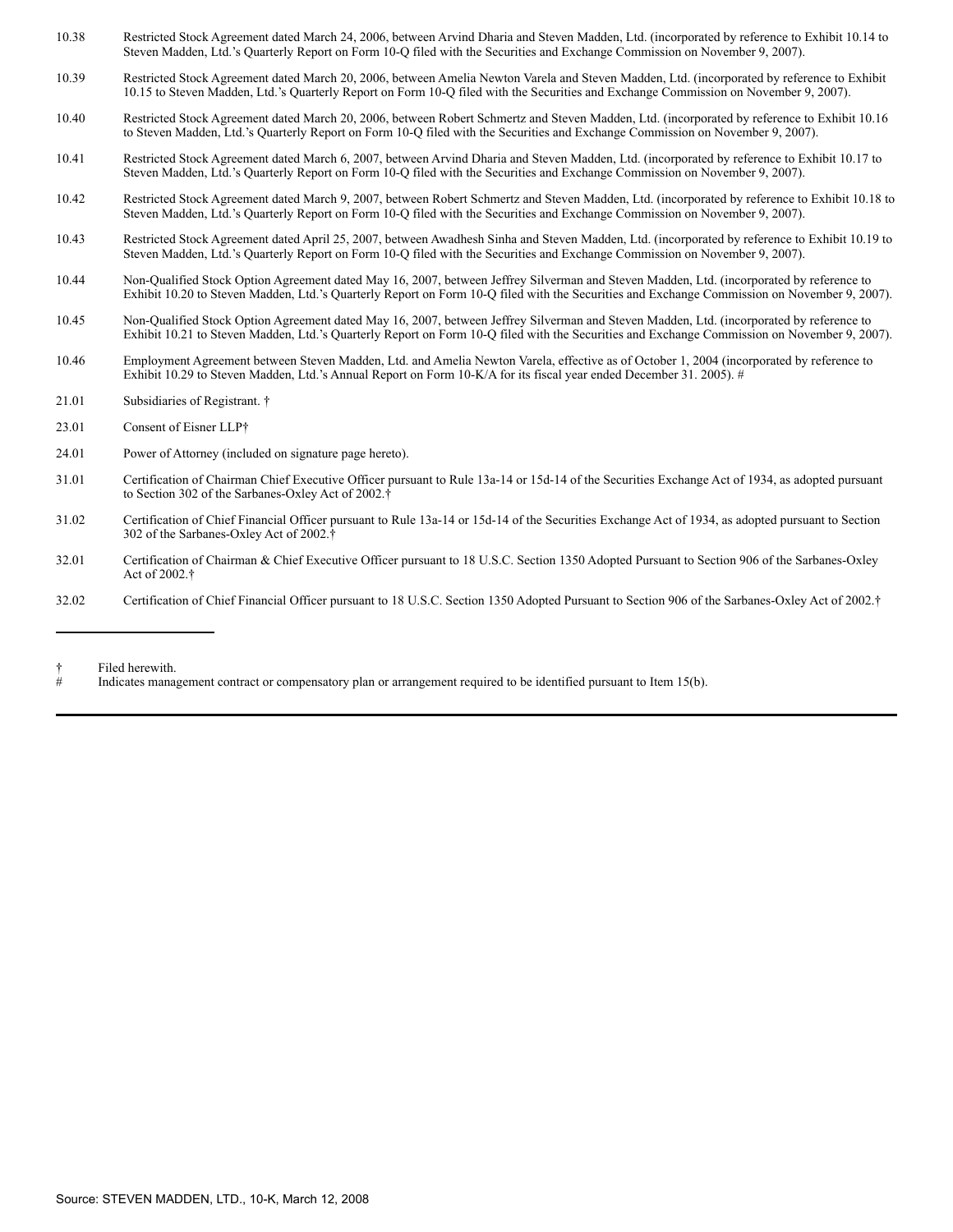Pursuant to the requirements of Section 13 or 15(d) of the Securities Exchange Act of 1934, the registrant has duly caused this report to be signed on its behalf by the undersigned, thereunto duly authorized.

Dated: New York, New York March 12, 2008

STEVEN MADDEN, LTD.

By: /s/ JAMIESON A. KARSON

Jamieson A. Karson Chairman and Chief Executive Officer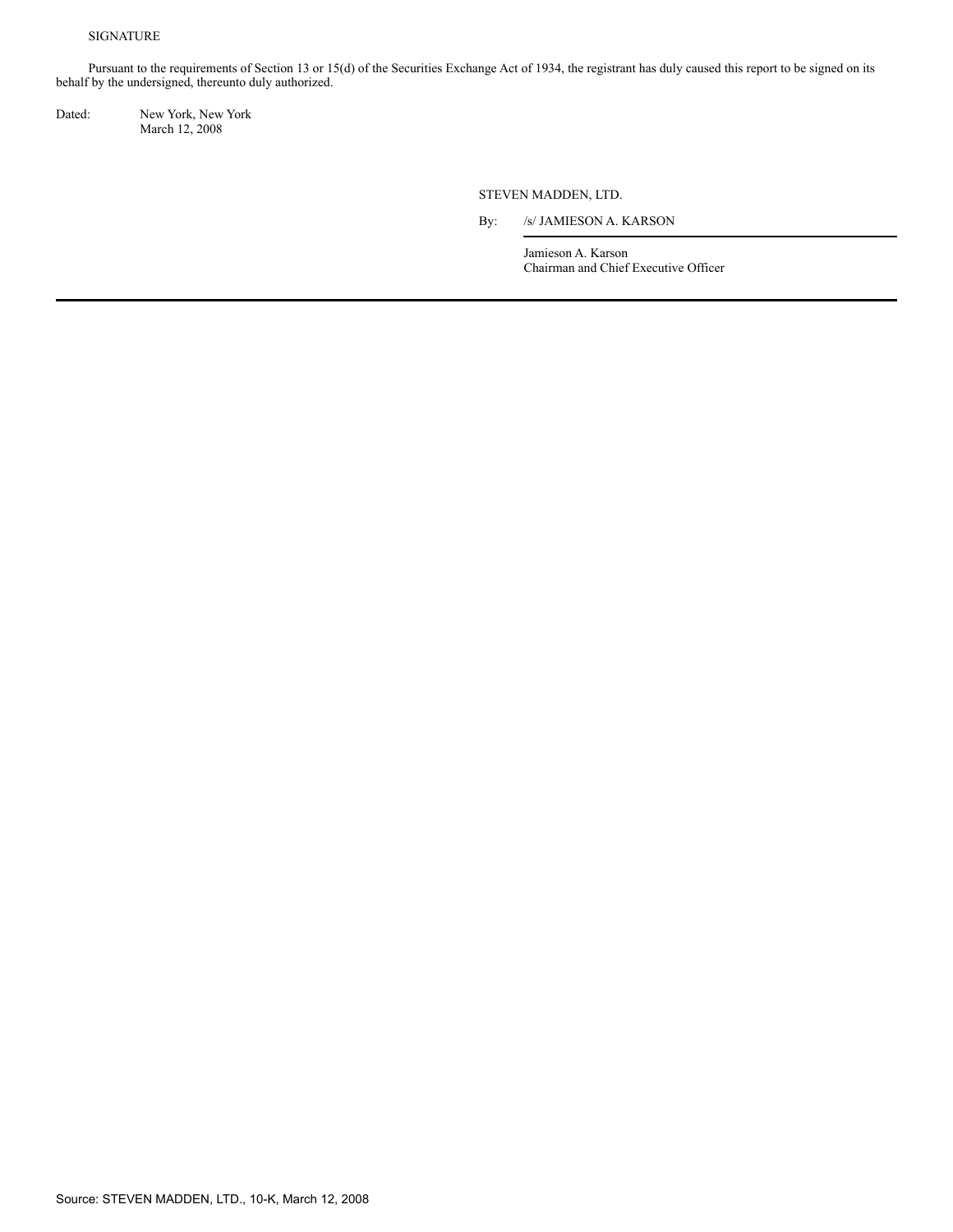**KNOW ALL PERSONS BY THESE PRESENTS**, that each person whose signature appears below constitutes and appoints Jamieson A. Karson and Arvind Dharia, and each of them, as his true and lawful attorneys-in-fact and agents, with full power of substitution and re-substitution, for him in any and all capacities, to sign any and all amendments to this Annual Report on Form 10-K and to file the same, with all exhibits thereto, and other documents in connection therewith, with the Securities and Exchange Commission hereby ratifying and confirming that each of said attorneys-in-fact and agents, or his substitute or substitutes, may lawfully do or cause to be done by virtue hereof.

 Pursuant to the requirements of the Securities Exchange Act of 1934, this report has been signed below by the following persons on behalf of the registrant in the capacities and on the dates indicated.

| Signature               | <b>Title</b>                                   | Date           |
|-------------------------|------------------------------------------------|----------------|
| /S/ JAMIESON A. KARSON  | Chairman, Chief Executive Officer and Director | March 12, 2008 |
| Jamieson A. Karson      |                                                |                |
| /S/ ARVIND DHARIA       | Chief Financial Officer                        | March 12, 2008 |
| Arvind Dharia           |                                                |                |
| /S/ JOHN L. MADDEN      | Director                                       | March 12, 2008 |
| John L. Madden          |                                                |                |
| /S/ PETER MIGLIORINI    | Director                                       | March 12, 2008 |
| Peter Migliorini        |                                                |                |
| /S/ RICHARD P. RANDALL  | Director                                       | March 12, 2008 |
| Richard P. Randall      |                                                |                |
| /S/ EDWARD R. ROSENFELD | Director                                       | March 12, 2008 |
| Edward R. Rosenfeld     |                                                |                |
| /S/THOMAS H. SCHWARTZ   | Director                                       | March 12, 2008 |
| Thomas H. Schwartz      |                                                |                |
| /S/ WALTER YETNIKOFF    | Director                                       | March 12, 2008 |
| Walter Yetnikoff        |                                                |                |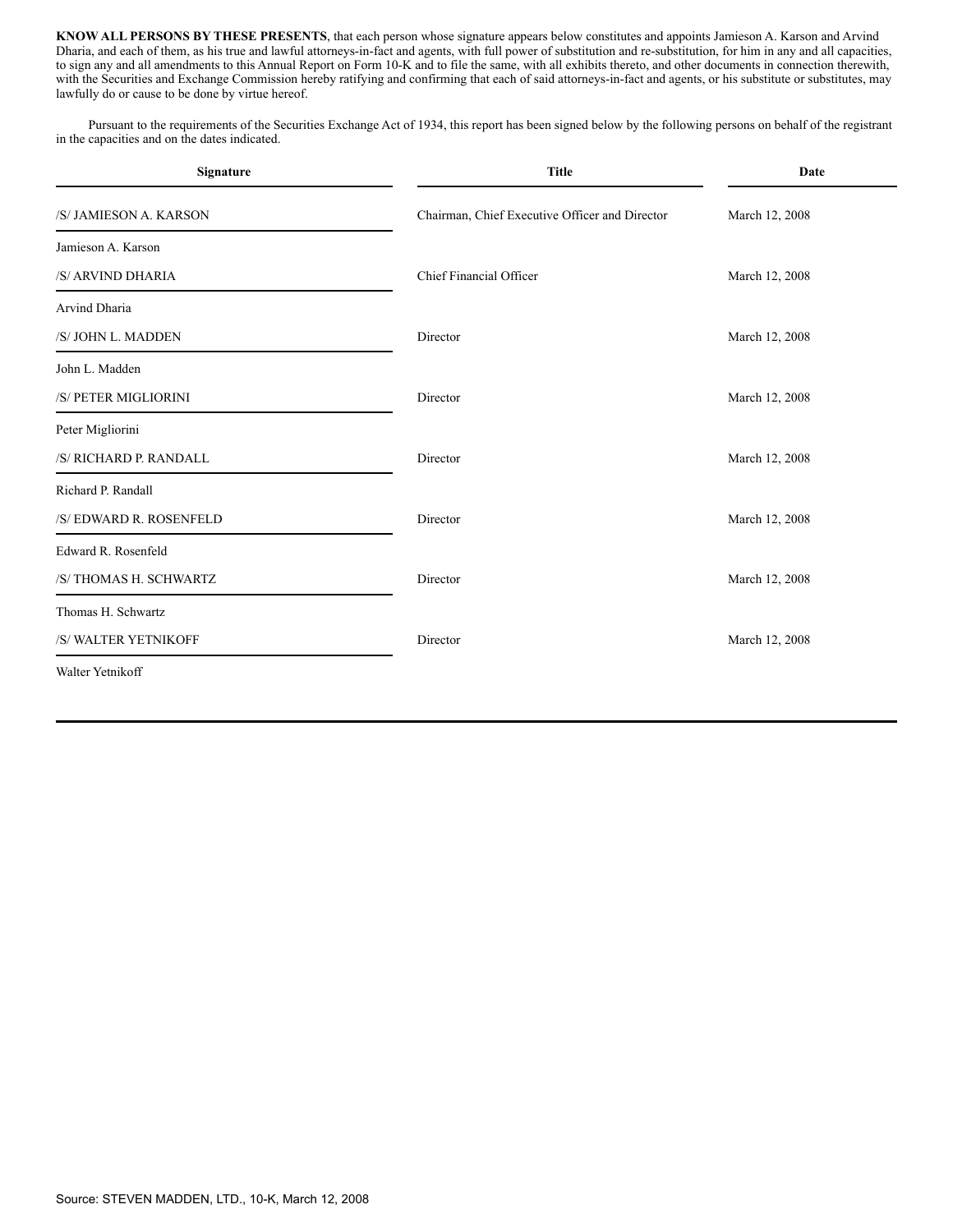| NAME OF THE COMPANY                   | <b>STATE OF INCORPORATION</b> |
|---------------------------------------|-------------------------------|
| Daniel M. Friedman & Associates, Inc. | New York                      |
| Diva Acquisition Corp.                | Delaware                      |
| Adesso-Madden, Inc.                   | New York                      |
| Madden Direct, Inc.                   | Delaware                      |
| Steven Madden Construction Corp.      | Delaware                      |
| Steven Madden Retail, Inc.            | Delaware                      |
| Shoe Biz, Inc.                        | Delaware                      |
| Stevies, Inc.                         | Delaware                      |
| Unionbay Men's Footwear, Inc.         | Delaware                      |
|                                       |                               |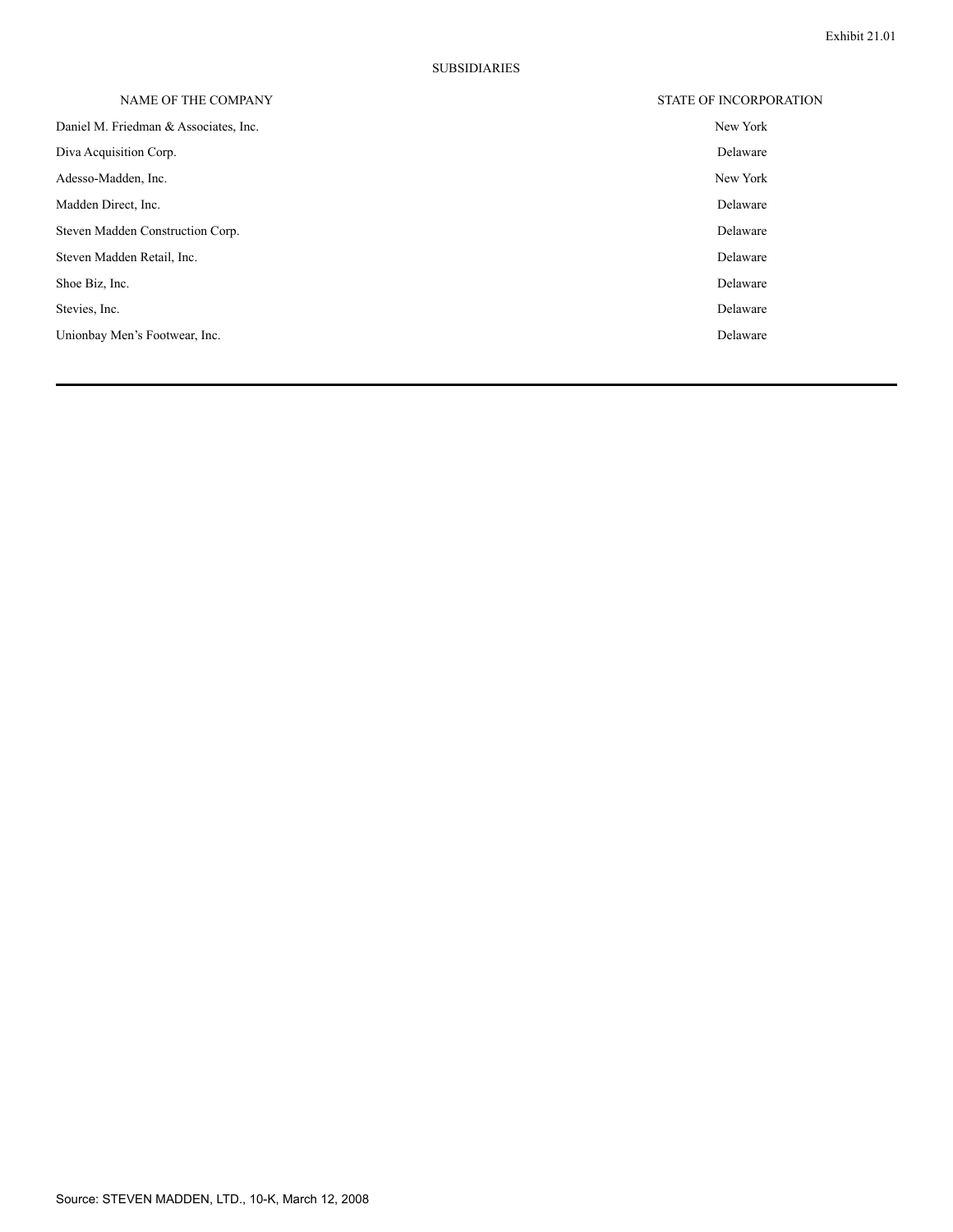# **CONSENT OF INDEPENDENT REGISTERED PUBLIC ACCOUNTING FIRM**

We hereby consent to the incorporation by reference in the Registration Statements of Steven Madden, Ltd. on Form S-8 (Nos. 333-117667, 333-117666, 333-106746, 333-98067, 333-68712, 333-40924, 333-86903, 333-59995, 333-39335, 333-16381, 333-05773 and 333-138584), Form S-3 (No. 333-91127) and Form S-3/A (Nos. 333-46441 and 333-59295), of our report dated March 10, 2008, with respect to our audits of the consolidated financial statements as of December 31, 2007, and 2006 and for the years in the three-year period ended December 31, 2007, and our report dated March 10, 2008 on our audit of the Company's internal control over financial reporting of Steven Madden, Ltd. and subsidiaries, which are included in the Annual Report on Form 10-K for the year ended December 31, 2007 filed with the Securities and Exchange Commission.

We also consent to the reference to our firm in the Registration Statements on Form S-3 and Form S-3/A under the caption "Experts".

/s/ Eisner LLP

New York, New York March 10, 2008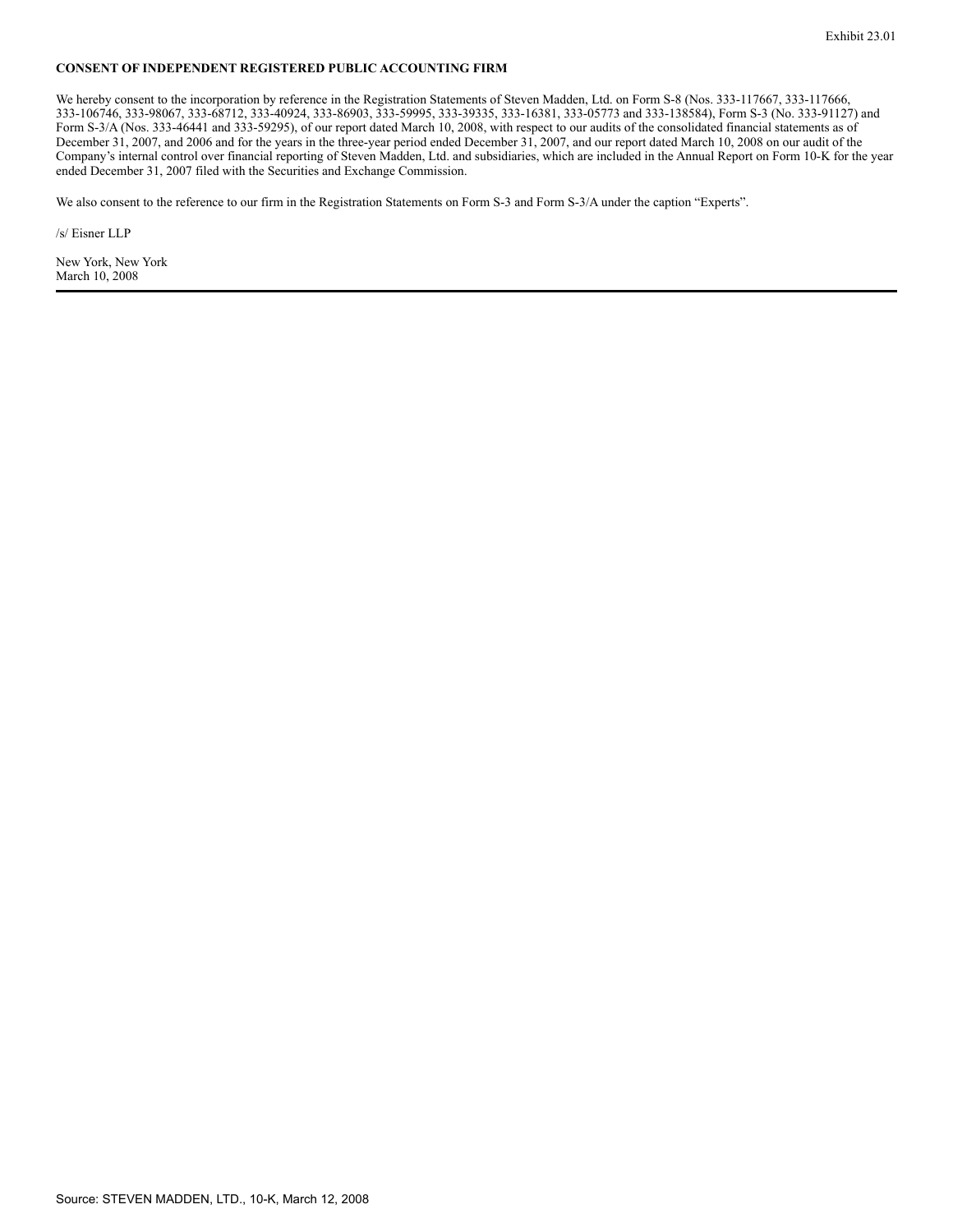## CERTIFICATION PURSUANT TO RULE 13a-14 OR 15d-14 OF THE SECURITIES EXCHANGE ACT OF 1934, AS ADOPTED PURSUANT TO SECTION 302 OF THE SARBANES-OXLEY ACT OF 2002

I, Jamieson A. Karson, certify that:

- 1. I have reviewed this Annual Report on Form 10-K of Steven Madden, Ltd.;
- 2. Based on my knowledge, this report does not contain any untrue statement of a material fact or omit to state a material fact necessary to make the statements made, in light of the circumstances under which such statements were made, not misleading with respect to the period covered by this report;
- 3. Based on my knowledge, the financial statements, and other financial information included in this report, fairly present in all material respects the financial condition, results of operations and cash flows of the registrant as of, and for, the periods presented in this report;
- 4. The registrant's other certifying officer(s) and I are responsible for establishing and maintaining disclosure controls and procedures (as defined in Exchange Act Rules 13a-15(e) and 15d-15(e)) and internal controls over financial reporting (as defined in Exchange Act Rules 13a-15(f) and 15d-15(f)) for the registrant and have:
	- (a) Designed such disclosure controls and procedures, or caused such disclosure controls and procedures to be designed under our supervision, to ensure that material information relating to the registrant, including its consolidated subsidiaries, is made known to us by others within those entities, particularly during the period in which this report is being prepared;
	- (b) Designed such internal control over financial reporting, or caused such internal control over financial reporting to be designed under our supervision, to provide reasonable assurance regarding the reliability of financial reporting and the preparation of financial statements for external purposes in accordance with generally accepted accounting principles;
	- (c) Evaluated the effectiveness of the registrant's disclosure controls and procedures and presented in this report our conclusions about the effectiveness of the disclosure controls and procedures, as of the end of the period covered by this report based on such evaluation; and
	- (d) Disclosed in this report any change in the registrant's internal control over financial reporting that occurred during the registrant's most recent fiscal quarter (the registrant's fourth fiscal quarter in the case of an annual report) that has materially affected, or is reasonably likely to materially affect, the registrant's internal control over financial reporting; and
- 5. The registrant's other certifying officer(s) and I have disclosed, based on our most recent evaluation of internal control over financial reporting, to the registrant's auditors and the audit committee of the registrant's board of directors (or persons performing the equivalent functions):
	- (a) All significant deficiencies and material weaknesses in the design or operation of internal control over financial reporting which are reasonably likely to adversely affect the registrant's ability to record, process, summarize and report financial information; and
	- (b) Any fraud, whether or not material, that involves management or other employees who have a significant role in the registrant's internal control over financial reporting.

/s/ Jamieson A. Karson

Jamieson A. Karson Chairman and Chief Executive Officer March 12, 2008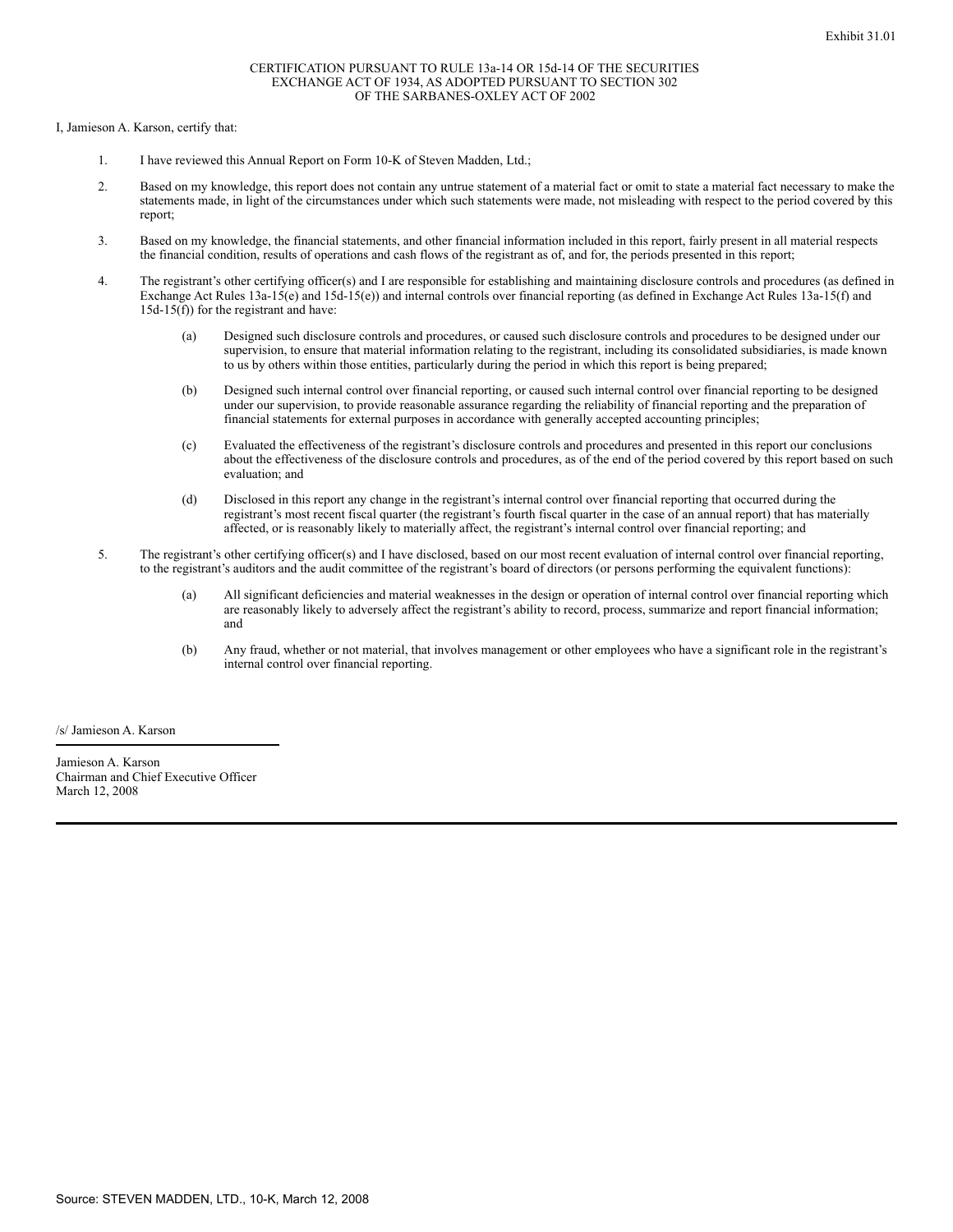## CERTIFICATION PURSUANT TO RULE 13a-14 OR 15d-14 OF THE SECURITIES EXCHANGE ACT OF 1934, AS ADOPTED PURSUANT TO SECTION 302 OF THE SARBANES-OXLEY ACT OF 2002

I, Arvind Dharia, certify that:

- 1. I have reviewed this Annual Report on Form 10-K of Steven Madden, Ltd.;
- 2. Based on my knowledge, this report does not contain any untrue statement of a material fact or omit to state a material fact necessary to make the statements made, in light of the circumstances under which such statements were made, not misleading with respect to the period covered by this report;
- 3. Based on my knowledge, the financial statements, and other financial information included in this report, fairly present in all material respects the financial condition, results of operations and cash flows of the registrant as of, and for, the periods presented in this report;
- 4. The registrant's other certifying officer(s) and I are responsible for establishing and maintaining disclosure controls and procedures (as defined in Exchange Act Rules 13a-15(e) and 15d-15(e)) and internal controls over financial reporting (as defined in Exchange Act Rules 13a-15(f) and 15d-15(f)) for the registrant and have:
	- (a) Designed such disclosure controls and procedures, or caused such disclosure controls and procedures to be designed under our supervision, to ensure that material information relating to the registrant, including its consolidated subsidiaries, is made known to us by others within those entities, particularly during the period in which this report is being prepared;
	- (b) Designed such internal control over financial reporting, or caused such internal control over financial reporting to be designed under our supervision, to provide reasonable assurance regarding the reliability of financial reporting and the preparation of financial statements for external purposes in accordance with generally accepted accounting principles;
	- (c) Evaluated the effectiveness of the registrant's disclosure controls and procedures and presented in this report our conclusions about the effectiveness of the disclosure controls and procedures, as of the end of the period covered by this report based on such evaluation; and
	- (d) Disclosed in this report any change in the registrant's internal control over financial reporting that occurred during the registrant's most recent fiscal quarter (the registrant's fourth fiscal quarter in the case of an annual report) that has materially affected, or is reasonably likely to materially affect, the registrant's internal control over financial reporting; and
- 5. The registrant's other certifying officer(s) and I have disclosed, based on our most recent evaluation of internal control over financial reporting, to the registrant's auditors and the audit committee of the registrant's board of directors (or persons performing the equivalent functions):
	- (a) All significant deficiencies and material weaknesses in the design or operation of internal control over financial reporting which are reasonably likely to adversely affect the registrant's ability to record, process, summarize and report financial information; and
	- (b) Any fraud, whether or not material, that involves management or other employees who have a significant role in the registrant's internal control over financial reporting.

/s/ Arvind Dharia

Arvind Dharia Chief Financial Officer March 12, 2008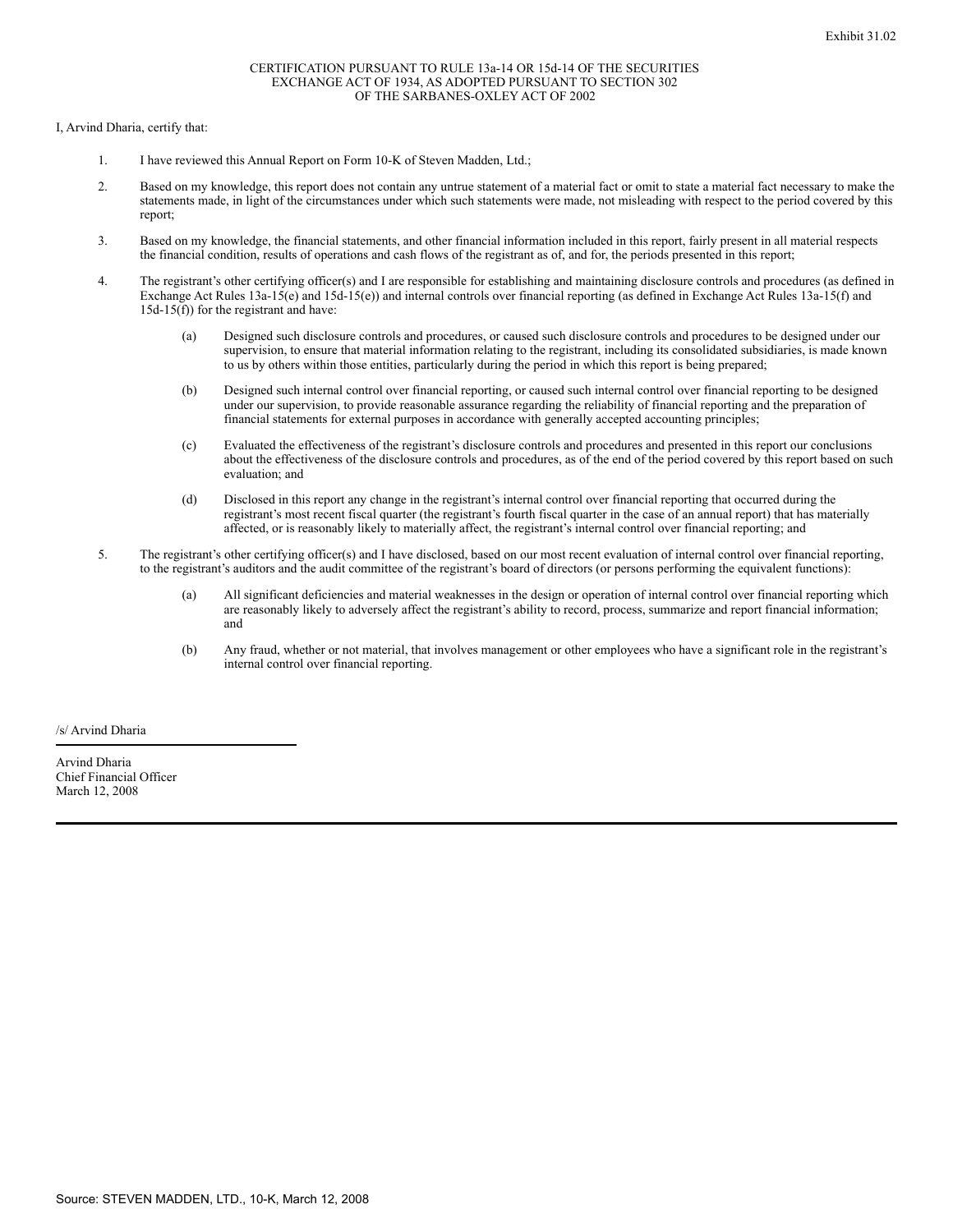## CERTIFICATION PURSUANT TO 18 U.S.C. SECTION 1350 ADOPTED PURSUANT TO SECTION 906 OF THE SARBANES-OXLEY ACT OF 2002

In connection with the Annual Report of Steven Madden, Ltd. (the "Company") on Form 10-K for the year ended December 31, 2007, as filed with the Securities and Exchange Commission on the date hereof (the "Report"), I, Jamieson A. Karson, Chairman and Chief Executive Officer of the Company, certify, pursuant to 18 U.S.C. Section 1350, as adopted pursuant to Section 906 of the Sarbanes-Oxley Act of 2002, that to my knowledge:

- (1) The Report fully complies with the requirements of Section 13(a) or 15(d) of the Securities Exchange Act of 1934; and
- (2) The information contained in the Report fairly presents, in all material respects, the financial condition and results of operations of the Company.

/s/ Jamieson A. Karson

Jamieson A. Karson Chairman and Chief Executive Officer March 12, 2008